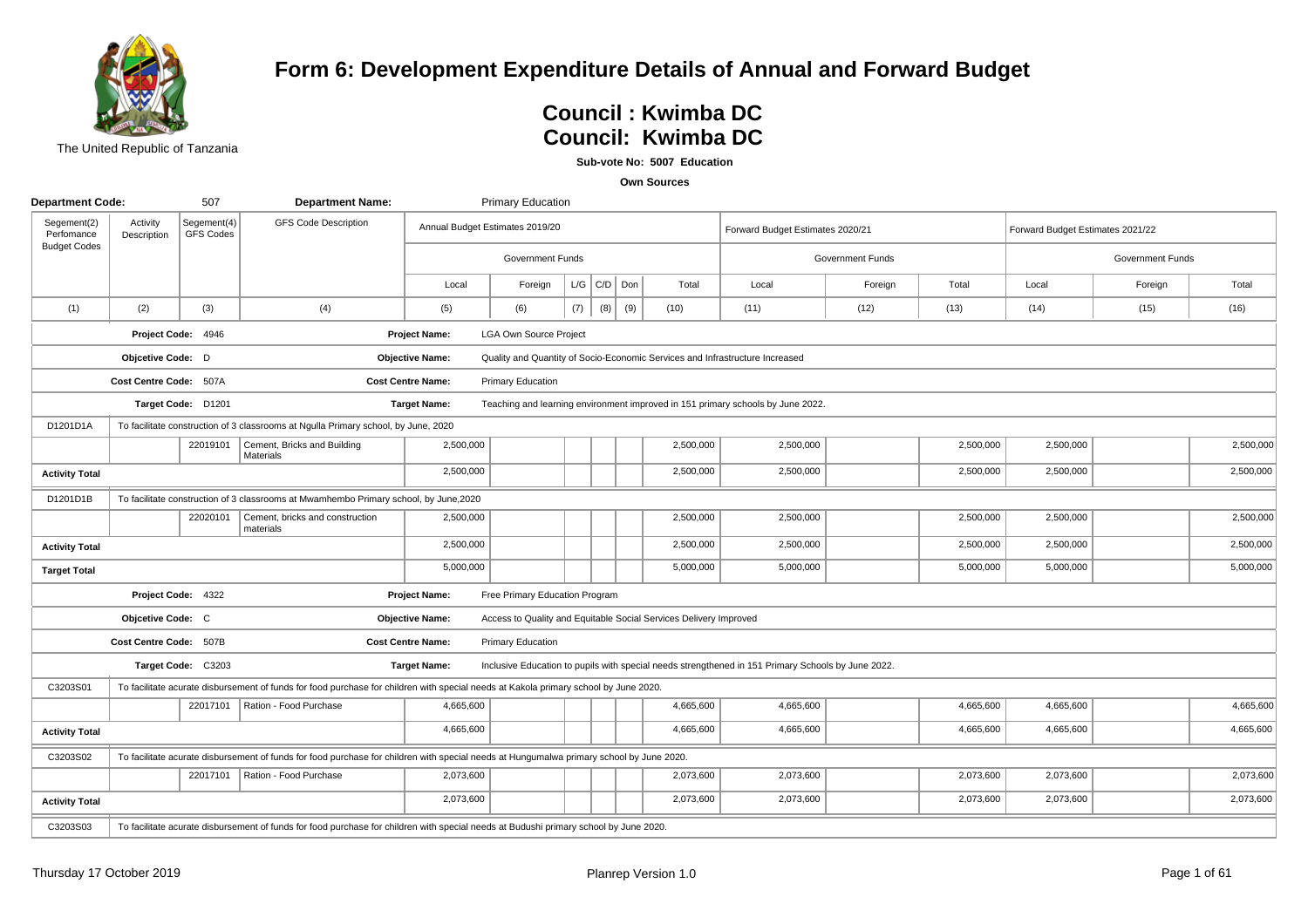## **Special Needs School Grants**

| <b>Department Code:</b>   |                         | 507                      | <b>Department Name:</b>                                                                                                                  |                                 | <b>Primary Education</b>         |     |                   |     |                                                                   |                                                                                                                                      |                  |           |                                  |                  |           |
|---------------------------|-------------------------|--------------------------|------------------------------------------------------------------------------------------------------------------------------------------|---------------------------------|----------------------------------|-----|-------------------|-----|-------------------------------------------------------------------|--------------------------------------------------------------------------------------------------------------------------------------|------------------|-----------|----------------------------------|------------------|-----------|
| Segement(2)<br>Perfomance | Activity<br>Description | Segement(4)<br>GFS Codes | <b>GFS Code Description</b>                                                                                                              | Annual Budget Estimates 2019/20 |                                  |     |                   |     |                                                                   | Forward Budget Estimates 2020/21                                                                                                     |                  |           | Forward Budget Estimates 2021/22 |                  |           |
| <b>Budget Codes</b>       |                         |                          |                                                                                                                                          |                                 | <b>Government Funds</b>          |     |                   |     |                                                                   |                                                                                                                                      | Government Funds |           |                                  | Government Funds |           |
|                           |                         |                          |                                                                                                                                          | Local                           | Foreign                          |     | $L/G$ $C/D$ $Don$ |     | Total                                                             | Local                                                                                                                                | Foreign          | Total     | Local                            | Foreign          | Total     |
| (1)                       | (2)                     | (3)                      | (4)                                                                                                                                      | (5)                             | (6)                              | (7) | (8)               | (9) | (10)                                                              | (11)                                                                                                                                 | (12)             | (13)      | (14)                             | (15)             | (16)      |
|                           |                         | 22017101                 | Ration - Food Purchase                                                                                                                   | 950,400                         |                                  |     |                   |     | 950,400                                                           | 950,400                                                                                                                              |                  | 950,400   | 950,400                          |                  | 950,400   |
| <b>Activity Total</b>     |                         |                          |                                                                                                                                          | 950,400                         |                                  |     |                   |     | 950,400                                                           | 950,400                                                                                                                              |                  | 950,400   | 950,400                          |                  | 950,400   |
| C3203S04                  |                         |                          | To facilitate acurate disbursement of funds for food purchase for children with special needs at Mwabilanda primary school by June 2020. |                                 |                                  |     |                   |     |                                                                   |                                                                                                                                      |                  |           |                                  |                  |           |
|                           |                         | 22017101                 | Ration - Food Purchase                                                                                                                   | 950,400                         |                                  |     |                   |     | 950,400                                                           | 950,400                                                                                                                              |                  | 950,400   | 950,400                          |                  | 950,400   |
| <b>Activity Total</b>     |                         |                          |                                                                                                                                          | 950,400                         |                                  |     |                   |     | 950,400                                                           | 950,400                                                                                                                              |                  | 950,400   | 950,400                          |                  | 950,400   |
| <b>Target Total</b>       |                         |                          |                                                                                                                                          | 8,640,000                       |                                  |     |                   |     | 8,640,000                                                         | 8,640,000                                                                                                                            |                  | 8,640,000 | 8,640,000                        |                  | 8,640,000 |
|                           |                         | Project Code: 4322       |                                                                                                                                          | <b>Project Name:</b>            | Free Primary Education Program   |     |                   |     |                                                                   |                                                                                                                                      |                  |           |                                  |                  |           |
|                           | Objcetive Code: C       |                          |                                                                                                                                          | <b>Objective Name:</b>          |                                  |     |                   |     | Access to Quality and Equitable Social Services Delivery Improved |                                                                                                                                      |                  |           |                                  |                  |           |
|                           | Cost Centre Code: 507B  |                          |                                                                                                                                          | <b>Cost Centre Name:</b>        | <b>Primary Education</b>         |     |                   |     |                                                                   |                                                                                                                                      |                  |           |                                  |                  |           |
|                           |                         | Target Code: C3205       |                                                                                                                                          | <b>Target Name:</b>             |                                  |     |                   |     |                                                                   | Payment of monthly responsibility allowances ensured to 151 primary school Headteachers and 30 Ward Education Officers by June 2022. |                  |           |                                  |                  |           |
| C3205S5M                  |                         |                          | To facilitate payment of responsibility allowance to Headteacher of Itegamatu primary school by June 2020.                               |                                 |                                  |     |                   |     |                                                                   |                                                                                                                                      |                  |           |                                  |                  |           |
|                           |                         | 21113112                 | <b>Responsibility Allowance</b>                                                                                                          | 2,400,000                       |                                  |     |                   |     | 2,400,000                                                         | 2,400,000                                                                                                                            |                  | 2,400,000 | 2,400,000                        |                  | 2,400,000 |
| <b>Activity Total</b>     |                         |                          |                                                                                                                                          | 2,400,000                       |                                  |     |                   |     | 2,400,000                                                         | 2,400,000                                                                                                                            |                  | 2,400,000 | 2,400,000                        |                  | 2,400,000 |
| C3205S67                  |                         |                          | To facilitate payment of responsibility allowance to Headteacher of Ilula primary school by June 2020.                                   |                                 |                                  |     |                   |     |                                                                   |                                                                                                                                      |                  |           |                                  |                  |           |
|                           |                         |                          | 21113112   Responsibility Allowance                                                                                                      | 2,400,000                       |                                  |     |                   |     | 2,400,000                                                         | 2,400,000                                                                                                                            |                  | 2,400,000 | 2,400,000                        |                  | 2,400,000 |
| <b>Activity Total</b>     |                         |                          |                                                                                                                                          | 2,400,000                       |                                  |     |                   |     | 2,400,000                                                         | 2,400,000                                                                                                                            |                  | 2,400,000 | 2,400,000                        |                  | 2,400,000 |
| C3205S6C                  |                         |                          | To facilitate payment of responsibility allowance to Headteacher of Wayi primary school by June 2020.                                    |                                 |                                  |     |                   |     |                                                                   |                                                                                                                                      |                  |           |                                  |                  |           |
|                           |                         |                          | 21113112   Responsibility Allowance                                                                                                      | 2.400.000                       |                                  |     |                   |     | 2,400,000                                                         | 2,400,000                                                                                                                            |                  | 2,400,000 | 2,400,000                        |                  | 2,400,000 |
| <b>Activity Total</b>     |                         |                          |                                                                                                                                          | 2,400,000                       |                                  |     |                   |     | 2,400,000                                                         | 2,400,000                                                                                                                            |                  | 2,400,000 | 2,400,000                        |                  | 2,400,000 |
| <b>Target Total</b>       |                         |                          |                                                                                                                                          | 7,200,000                       |                                  |     |                   |     | 7,200,000                                                         | 7,200,000                                                                                                                            |                  | 7,200,000 | 7,200,000                        |                  | 7,200,000 |
|                           |                         | Project Code: 4340       |                                                                                                                                          | <b>Project Name:</b>            | Rehabilitation of Primary Others |     |                   |     |                                                                   |                                                                                                                                      |                  |           |                                  |                  |           |
|                           | Objcetive Code: C       |                          |                                                                                                                                          | <b>Objective Name:</b>          |                                  |     |                   |     | Access to Quality and Equitable Social Services Delivery Improved |                                                                                                                                      |                  |           |                                  |                  |           |
|                           | Cost Centre Code: 507B  |                          |                                                                                                                                          | <b>Cost Centre Name:</b>        | <b>Primary Education</b>         |     |                   |     |                                                                   |                                                                                                                                      |                  |           |                                  |                  |           |
|                           |                         | Target Code: C3205       |                                                                                                                                          | <b>Target Name:</b>             |                                  |     |                   |     |                                                                   | Payment of monthly responsibility allowances ensured to 151 primary school Headteachers and 30 Ward Education Officers by June 2022. |                  |           |                                  |                  |           |
| C3205S47                  |                         |                          | To facilitate accurate disbursement of Capitation Grant to Welamasonga Primary school by June 2020                                       |                                 |                                  |     |                   |     |                                                                   |                                                                                                                                      |                  |           |                                  |                  |           |
|                           |                         |                          | 22013114   Capitation Costs                                                                                                              | 4,392,609                       |                                  |     |                   |     | 4,392,609                                                         | 4,581,600                                                                                                                            |                  | 4,581,600 | 4,581,600                        |                  | 4,581,600 |
| <b>Activity Total</b>     |                         |                          |                                                                                                                                          | 4,392,609                       |                                  |     |                   |     | 4,392,609                                                         | 4,581,600                                                                                                                            |                  | 4,581,600 | 4,581,600                        |                  | 4,581,600 |
| <b>Target Total</b>       |                         |                          |                                                                                                                                          | 4,392,609                       |                                  |     |                   |     | 4,392,609                                                         | 4,581,600                                                                                                                            |                  | 4,581,600 | 4,581,600                        |                  | 4,581,600 |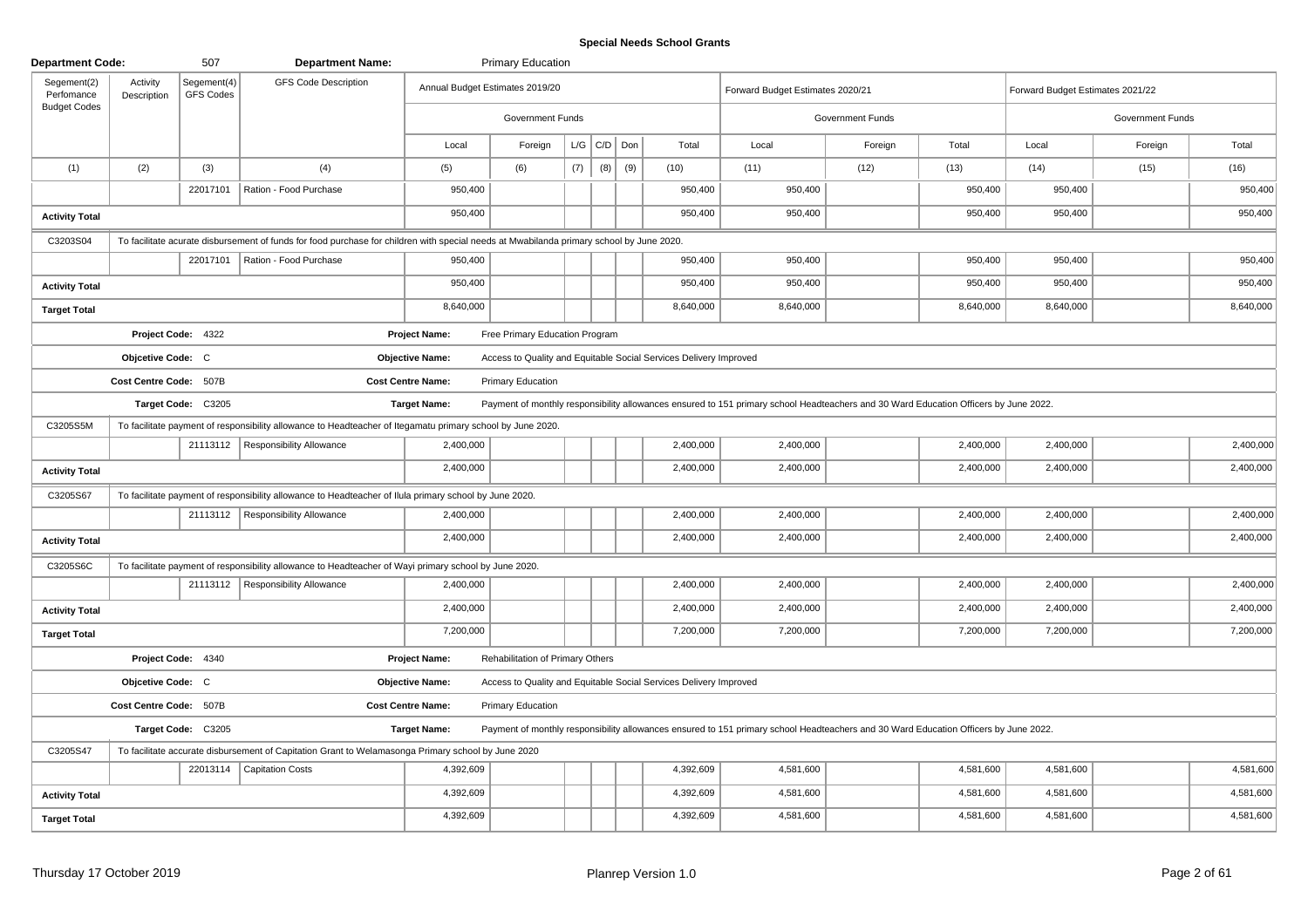| <b>Department Code:</b>   |                         | 507                             | <b>Department Name:</b>                                                                             |                                 | <b>Primary Education</b>                                          |     |                   |     |           |                                                                                                                                      |                         |           |                                  |                  |           |
|---------------------------|-------------------------|---------------------------------|-----------------------------------------------------------------------------------------------------|---------------------------------|-------------------------------------------------------------------|-----|-------------------|-----|-----------|--------------------------------------------------------------------------------------------------------------------------------------|-------------------------|-----------|----------------------------------|------------------|-----------|
| Segement(2)<br>Perfomance | Activity<br>Description | Segement(4)<br><b>GFS Codes</b> | <b>GFS Code Description</b>                                                                         | Annual Budget Estimates 2019/20 |                                                                   |     |                   |     |           | Forward Budget Estimates 2020/21                                                                                                     |                         |           | Forward Budget Estimates 2021/22 |                  |           |
| <b>Budget Codes</b>       |                         |                                 |                                                                                                     |                                 | Government Funds                                                  |     |                   |     |           |                                                                                                                                      | <b>Government Funds</b> |           |                                  | Government Funds |           |
|                           |                         |                                 |                                                                                                     | Local                           | Foreign                                                           |     | $L/G$ $C/D$ $Don$ |     | Total     | Local                                                                                                                                | Foreign                 | Total     | Local                            | Foreign          | Total     |
| (1)                       | (2)                     | (3)                             | (4)                                                                                                 | (5)                             | (6)                                                               | (7) | (8)               | (9) | (10)      | (11)                                                                                                                                 | (12)                    | (13)      | (14)                             | (15)             | (16)      |
|                           |                         | Project Code: 4322              |                                                                                                     | <b>Project Name:</b>            | Free Primary Education Program                                    |     |                   |     |           |                                                                                                                                      |                         |           |                                  |                  |           |
|                           | Objcetive Code: C       |                                 |                                                                                                     | <b>Objective Name:</b>          | Access to Quality and Equitable Social Services Delivery Improved |     |                   |     |           |                                                                                                                                      |                         |           |                                  |                  |           |
|                           | Cost Centre Code: 507B  |                                 |                                                                                                     | <b>Cost Centre Name:</b>        | Primary Education                                                 |     |                   |     |           |                                                                                                                                      |                         |           |                                  |                  |           |
|                           |                         | Target Code: C3205              |                                                                                                     | <b>Target Name:</b>             |                                                                   |     |                   |     |           | Payment of monthly responsibility allowances ensured to 151 primary school Headteachers and 30 Ward Education Officers by June 2022. |                         |           |                                  |                  |           |
| C3205S04                  |                         |                                 | To facilitate accurate disbursement of Capitation Grant to Buchang'wa Primary school by June 2020.  |                                 |                                                                   |     |                   |     |           |                                                                                                                                      |                         |           |                                  |                  |           |
|                           |                         |                                 | 22013114   Capitation Costs                                                                         | 3,361,749                       |                                                                   |     |                   |     | 3,361,749 | 3,361,749                                                                                                                            |                         | 3,361,749 | 3,361,749                        |                  | 3,361,749 |
| <b>Activity Total</b>     |                         |                                 |                                                                                                     | 3,361,749                       |                                                                   |     |                   |     | 3,361,749 | 3,361,749                                                                                                                            |                         | 3,361,749 | 3,361,749                        |                  | 3,361,749 |
| C3205S05                  |                         |                                 | To facilitate accurate disbursement of Capitation Grant to Budula Primary school by June 2020       |                                 |                                                                   |     |                   |     |           |                                                                                                                                      |                         |           |                                  |                  |           |
|                           |                         |                                 | 22013114   Capitation Costs                                                                         | 5,738,454                       |                                                                   |     |                   |     | 5,738,454 | 5,738,454                                                                                                                            |                         | 5,738,454 | 5,738,454                        |                  | 5,738,454 |
| <b>Activity Total</b>     |                         |                                 |                                                                                                     | 5,738,454                       |                                                                   |     |                   |     | 5,738,454 | 5,738,454                                                                                                                            |                         | 5,738,454 | 5,738,454                        |                  | 5,738,454 |
| C3205S06                  |                         |                                 | To facilitate accurate disbursement of Capitation Grant to Budushi Primary school by June 2020      |                                 |                                                                   |     |                   |     |           |                                                                                                                                      |                         |           |                                  |                  |           |
|                           |                         |                                 | 22013114   Capitation Costs                                                                         | 7,485,189                       |                                                                   |     |                   |     | 7,485,189 | 7,485,189                                                                                                                            |                         | 7,485,189 | 7,485,189                        |                  | 7,485,189 |
| <b>Activity Total</b>     |                         |                                 |                                                                                                     | 7,485,189                       |                                                                   |     |                   |     | 7,485,189 | 7,485,189                                                                                                                            |                         | 7,485,189 | 7,485,189                        |                  | 7,485,189 |
| C3205S07                  |                         |                                 | To facilitate accurate disbursement of Capitation Grant to Bugandando Primary school by June 2020   |                                 |                                                                   |     |                   |     |           |                                                                                                                                      |                         |           |                                  |                  |           |
|                           |                         |                                 | 22013114   Capitation Costs                                                                         | 3,705,369                       |                                                                   |     |                   |     | 3,705,369 | 3,705,369                                                                                                                            |                         | 3,705,369 | 3,705,369                        |                  | 3,705,369 |
| <b>Activity Total</b>     |                         |                                 |                                                                                                     | 3,705,369                       |                                                                   |     |                   |     | 3,705,369 | 3,705,369                                                                                                                            |                         | 3,705,369 | 3,705,369                        |                  | 3,705,369 |
| C3205S08                  |                         |                                 | To facilitate accurate disbursement of Capitation Grant to Icheja Primary school by June 2020       |                                 |                                                                   |     |                   |     |           |                                                                                                                                      |                         |           |                                  |                  |           |
|                           |                         |                                 | 22013114   Capitation Costs                                                                         | 3,029,583                       |                                                                   |     |                   |     | 3,029,583 | 3,149,850                                                                                                                            |                         | 3,149,850 | 3,149,850                        |                  | 3,149,850 |
| <b>Activity Total</b>     |                         |                                 |                                                                                                     | 3.029.583                       |                                                                   |     |                   |     | 3,029,583 | 3,149,850                                                                                                                            |                         | 3,149,850 | 3,149,850                        |                  | 3,149,850 |
| C3205S09                  |                         |                                 | To facilitate accurate disbursement of Capitation Grant to Nyamigamba Primary school by June 2020   |                                 |                                                                   |     |                   |     |           |                                                                                                                                      |                         |           |                                  |                  |           |
|                           |                         | 22013114                        | Capitation Costs                                                                                    | 6,328,335                       |                                                                   |     |                   |     | 6,328,335 | 6,586,050                                                                                                                            |                         | 6,586,050 | 6,586,050                        |                  | 6,586,050 |
| <b>Activity Total</b>     |                         |                                 |                                                                                                     | 6,328,335                       |                                                                   |     |                   |     | 6,328,335 | 6,586,050                                                                                                                            |                         | 6,586,050 | 6,586,050                        |                  | 6,586,050 |
| C3205S0A                  |                         |                                 | To facilitate accurate disbursement of Capitation Grant to Bukala Primary school by June 2020       |                                 |                                                                   |     |                   |     |           |                                                                                                                                      |                         |           |                                  |                  |           |
|                           |                         |                                 | 22013114   Capitation Costs                                                                         | 2,628,693                       |                                                                   |     |                   |     | 2,628,693 | 2,628,693                                                                                                                            |                         | 2,628,693 | 2,628,693                        |                  | 2,628,693 |
| <b>Activity Total</b>     |                         |                                 |                                                                                                     | 2,628,693                       |                                                                   |     |                   |     | 2,628,693 | 2,628,693                                                                                                                            |                         | 2,628,693 | 2,628,693                        |                  | 2,628,693 |
| C3205S0C                  |                         |                                 | To facilitate accurate disbursement of Capitation Grant to Nyangalamila Primary school by June 2020 |                                 |                                                                   |     |                   |     |           |                                                                                                                                      |                         |           |                                  |                  |           |
|                           |                         |                                 | 22013114   Capitation Costs                                                                         | 4,283,796                       |                                                                   |     |                   |     | 4,283,796 | 4,283,796                                                                                                                            |                         | 4,283,796 | 4,283,796                        |                  | 4,283,796 |
| <b>Activity Total</b>     |                         |                                 |                                                                                                     | 4,283,796                       |                                                                   |     |                   |     | 4,283,796 | 4,283,796                                                                                                                            |                         | 4,283,796 | 4,283,796                        |                  | 4,283,796 |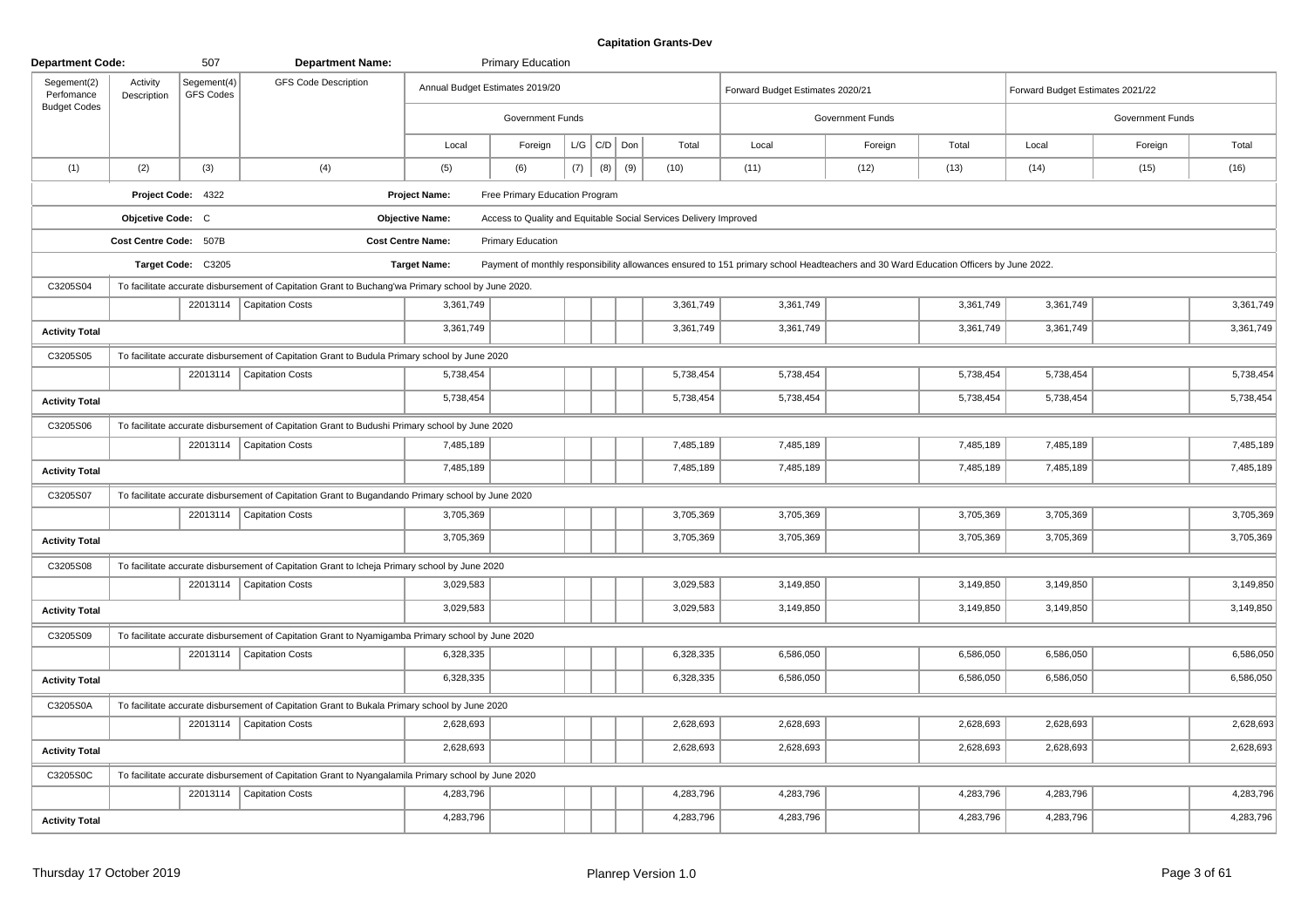| <b>Department Code:</b>   |                         | 507                      | <b>Department Name:</b>                                                                            |                                 | <b>Primary Education</b> |     |                 |     |           |                                  |                         |           |                                  |                  |           |
|---------------------------|-------------------------|--------------------------|----------------------------------------------------------------------------------------------------|---------------------------------|--------------------------|-----|-----------------|-----|-----------|----------------------------------|-------------------------|-----------|----------------------------------|------------------|-----------|
| Segement(2)<br>Perfomance | Activity<br>Description | Segement(4)<br>GFS Codes | <b>GFS Code Description</b>                                                                        | Annual Budget Estimates 2019/20 |                          |     |                 |     |           | Forward Budget Estimates 2020/21 |                         |           | Forward Budget Estimates 2021/22 |                  |           |
| <b>Budget Codes</b>       |                         |                          |                                                                                                    |                                 | Government Funds         |     |                 |     |           |                                  | <b>Government Funds</b> |           |                                  | Government Funds |           |
|                           |                         |                          |                                                                                                    | Local                           | Foreign                  |     | $L/G$ $C/D$ Don |     | Total     | Local                            | Foreign                 | Total     | Local                            | Foreign          | Total     |
| (1)                       | (2)                     | (3)                      | (4)                                                                                                | (5)                             | (6)                      | (7) | (8)             | (9) | (10)      | (11)                             | (12)                    | (13)      | (14)                             | (15)             | (16)      |
| C3205S0D                  |                         |                          | To facilitate accurate disbursement of Capitation Grant to Dodoma Primary school by June 2020      |                                 |                          |     |                 |     |           |                                  |                         |           |                                  |                  |           |
|                           |                         |                          | 22013114   Capitation Costs                                                                        | 4,409,790                       |                          |     |                 |     | 4,409,790 | 4,409,790                        |                         | 4,409,790 | 4,409,790                        |                  | 4,409,790 |
| <b>Activity Total</b>     |                         |                          |                                                                                                    | 4,409,790                       |                          |     |                 |     | 4,409,790 | 4,409,790                        |                         | 4,409,790 | 4,409,790                        |                  | 4,409,790 |
| C3205S0E                  |                         |                          | To facilitate accurate disbursement of Capitation Grant to Chasalawi Primary school by June 2020   |                                 |                          |     |                 |     |           |                                  |                         |           |                                  |                  |           |
|                           |                         |                          | 22013114   Capitation Costs                                                                        | 6,145,071                       |                          |     |                 |     | 6,145,071 | 6,145,071                        |                         | 6,145,071 | 6,145,071                        |                  | 6,145,071 |
| <b>Activity Total</b>     |                         |                          |                                                                                                    | 6,145,071                       |                          |     |                 |     | 6,145,071 | 6,145,071                        |                         | 6,145,071 | 6,145,071                        |                  | 6,145,071 |
| C3205S0F                  |                         |                          | To facilitate accurate disbursement of Capitation Grant to Itegamatu Primary school by June 2020   |                                 |                          |     |                 |     |           |                                  |                         |           |                                  |                  |           |
|                           |                         |                          | 22013114   Capitation Costs                                                                        | 1,878,456                       |                          |     |                 |     | 1,878,456 | 1,878,456                        |                         | 1,878,456 | 1,878,456                        |                  | 1,878,456 |
| <b>Activity Total</b>     |                         |                          |                                                                                                    | 1,878,456                       |                          |     |                 |     | 1,878,456 | 1,878,456                        |                         | 1,878,456 | 1,878,456                        |                  | 1,878,456 |
| C3205S0G                  |                         |                          | To facilitate accurate disbursement of Capitation Grant to Kiliwi Primary school by June 2020      |                                 |                          |     |                 |     |           |                                  |                         |           |                                  |                  |           |
|                           |                         |                          | 22013114   Capitation Costs                                                                        | 3,900,087                       |                          |     |                 |     | 3,900,087 | 3,900,087                        |                         | 3,900,087 | 3,900,087                        |                  | 3,900,087 |
| <b>Activity Total</b>     |                         |                          |                                                                                                    | 3,900,087                       |                          |     |                 |     | 3,900,087 | 3,900,087                        |                         | 3,900,087 | 3,900,087                        |                  | 3,900,087 |
| C3205S0H                  |                         |                          | To facilitate accurate disbursement of Capitation Grant to Mhalo Primary school by June 2020       |                                 |                          |     |                 |     |           |                                  |                         |           |                                  |                  |           |
|                           |                         |                          | 22013114   Capitation Costs                                                                        | 3,814,182                       |                          |     |                 |     | 3,814,182 | 3,814,182                        |                         | 3,814,182 | 3,814,182                        |                  | 3,814,182 |
| <b>Activity Total</b>     |                         |                          |                                                                                                    | 3,814,182                       |                          |     |                 |     | 3,814,182 | 3,814,182                        |                         | 3,814,182 | 3,814,182                        |                  | 3,814,182 |
| C3205S0I                  |                         |                          | To facilitate accurate disbursement of Capitation Grant to Ng'wambisu Primary school by June 2020  |                                 |                          |     |                 |     |           |                                  |                         |           |                                  |                  |           |
|                           |                         |                          | 22013114   Capitation Costs                                                                        | 3,539,286                       |                          |     |                 |     | 3,539,286 | 3,539,286                        |                         | 3,539,286 | 3,550,740                        |                  | 3,550,740 |
| <b>Activity Total</b>     |                         |                          |                                                                                                    | 3,539,286                       |                          |     |                 |     | 3,539,286 | 3,539,286                        |                         | 3,539,286 | 3,550,740                        |                  | 3,550,740 |
| C3205S0J                  |                         |                          | To facilitate accurate disbursement of Capitation Grant to Chibuji Primary school by June 2020     |                                 |                          |     |                 |     |           |                                  |                         |           |                                  |                  |           |
|                           |                         |                          | 22013114   Capitation Costs                                                                        | 5,967,534                       |                          |     |                 |     | 5,967,534 | 5,967,534                        |                         | 5,967,534 | 5,967,534                        |                  | 5,967,534 |
| <b>Activity Total</b>     |                         |                          |                                                                                                    | 5,967,534                       |                          |     |                 |     | 5,967,534 | 5,967,534                        |                         | 5,967,534 | 5,967,534                        |                  | 5,967,534 |
| C3205S0K                  |                         |                          | To facilitate accurate disbursement of Capitation Grant to Kawekamo Primary school by June 2020    |                                 |                          |     |                 |     |           |                                  |                         |           |                                  |                  |           |
|                           |                         |                          | 22013114   Capitation Costs                                                                        | 5,160,027                       |                          |     |                 |     | 5,160,027 | 5,160,027                        |                         | 5,160,027 | 5,160,027                        |                  | 5,160,027 |
| <b>Activity Total</b>     |                         |                          |                                                                                                    | 5,160,027                       |                          |     |                 |     | 5,160,027 | 5,160,027                        |                         | 5,160,027 | 5,160,027                        |                  | 5,160,027 |
| C3205S0L                  |                         |                          | To facilitate accurate disbursement of Capitation Grant to Mwamashimba Primary school by June 2020 |                                 |                          |     |                 |     |           |                                  |                         |           |                                  |                  |           |
|                           |                         |                          | 22013114   Capitation Costs                                                                        | 4,174,983                       |                          |     |                 |     | 4,174,983 | 4,174,983                        |                         | 4,174,983 | 4,174,983                        |                  | 4,174,983 |
| <b>Activity Total</b>     |                         |                          |                                                                                                    | 4,174,983                       |                          |     |                 |     | 4,174,983 | 4,174,983                        |                         | 4,174,983 | 4,174,983                        |                  | 4,174,983 |
| C3205S0M                  |                         |                          | To facilitate accurate disbursement of Capitation Grant to Ndamhi Primary school by June 2020      |                                 |                          |     |                 |     |           |                                  |                         |           |                                  |                  |           |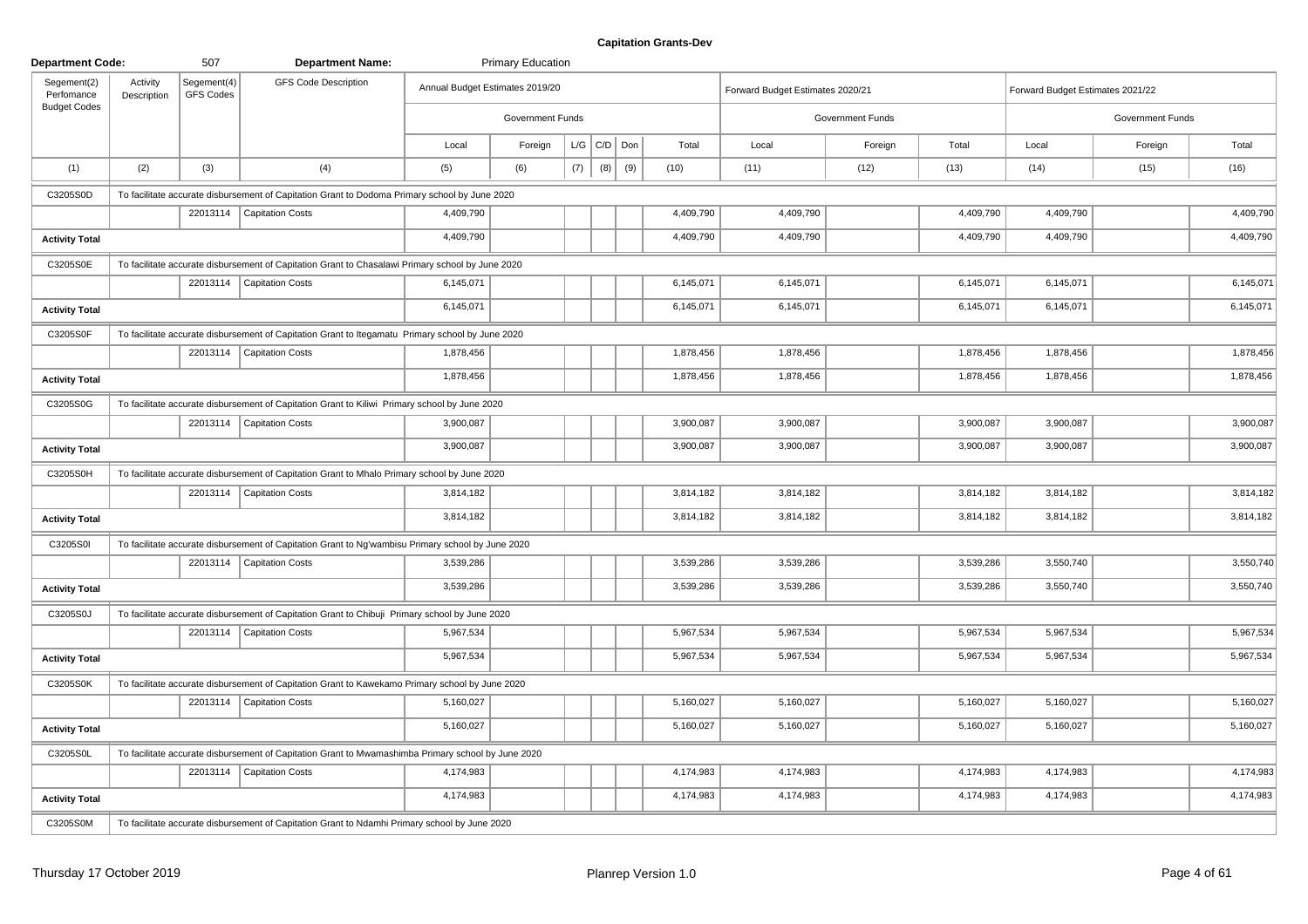| <b>Department Code:</b>   |                         | 507                      | <b>Department Name:</b>                                                                           |                                 | <b>Primary Education</b> |     |                   |     |           |                                  |                         |            |                                  |                  |           |
|---------------------------|-------------------------|--------------------------|---------------------------------------------------------------------------------------------------|---------------------------------|--------------------------|-----|-------------------|-----|-----------|----------------------------------|-------------------------|------------|----------------------------------|------------------|-----------|
| Segement(2)<br>Perfomance | Activity<br>Description | Segement(4)<br>GFS Codes | <b>GFS Code Description</b>                                                                       | Annual Budget Estimates 2019/20 |                          |     |                   |     |           | Forward Budget Estimates 2020/21 |                         |            | Forward Budget Estimates 2021/22 |                  |           |
| <b>Budget Codes</b>       |                         |                          |                                                                                                   |                                 | Government Funds         |     |                   |     |           |                                  | <b>Government Funds</b> |            |                                  | Government Funds |           |
|                           |                         |                          |                                                                                                   | Local                           | Foreign                  |     | $L/G$ $C/D$ $Don$ |     | Total     | Local                            | Foreign                 | Total      | Local                            | Foreign          | Total     |
| (1)                       | (2)                     | (3)                      | (4)                                                                                               | (5)                             | (6)                      | (7) | (8)               | (9) | (10)      | (11)                             | (12)                    | (13)       | (14)                             | (15)             | (16)      |
|                           |                         |                          | 22013114   Capitation Costs                                                                       | 5,761,362                       |                          |     |                   |     | 5,761,362 | 5,784,270                        |                         | 5,784,270  | 5,784,270                        |                  | 5,784,270 |
| <b>Activity Total</b>     |                         |                          |                                                                                                   | 5,761,362                       |                          |     |                   |     | 5,761,362 | 5,784,270                        |                         | 5,784,270  | 5,784,270                        |                  | 5,784,270 |
| C3205S0O                  |                         |                          | To facilitate accurate disbursement of Capitation Grant to Nyang'onge Primary school by June 2020 |                                 |                          |     |                   |     |           |                                  |                         |            |                                  |                  |           |
|                           |                         | 22013114                 | <b>Capitation Costs</b>                                                                           | 5,429,196                       |                          |     |                   |     | 5,429,196 | 5,727,000                        |                         | 5,727,000  | 5,727,000                        |                  | 5,727,000 |
| <b>Activity Total</b>     |                         |                          |                                                                                                   | 5,429,196                       |                          |     |                   |     | 5,429,196 | 5,727,000                        |                         | 5,727,000  | 5,727,000                        |                  | 5,727,000 |
| C3205S0Q                  |                         |                          | To facilitate accurate disbursement of Capitation Grant to Sanga Primary school by June 2020      |                                 |                          |     |                   |     |           |                                  |                         |            |                                  |                  |           |
|                           |                         |                          | 22013114   Capitation Costs                                                                       | 3,653,826                       |                          |     |                   |     | 3,653,826 | 3,665,280                        |                         | 3,665,280  | 3,665,280                        |                  | 3,665,280 |
| <b>Activity Total</b>     |                         |                          |                                                                                                   | 3,653,826                       |                          |     |                   |     | 3,653,826 | 3,665,280                        |                         | 3,665,280  | 3,665,280                        |                  | 3,665,280 |
| C3205S0S                  |                         |                          | To facilitate accurate disbursement of Capitation Grant to Ibaya Primary school by June 2020      |                                 |                          |     |                   |     |           |                                  |                         |            |                                  |                  |           |
|                           |                         |                          | 22013114   Capitation Costs                                                                       | 6,826,584                       |                          |     |                   |     | 6,826,584 | 6,826,584                        |                         | 6,826,584  | 6,826,584                        |                  | 6,826,584 |
| <b>Activity Total</b>     |                         |                          |                                                                                                   | 6,826,584                       |                          |     |                   |     | 6,826,584 | 6,826,584                        |                         | 6,826,584  | 6,826,584                        |                  | 6,826,584 |
| C3205S0V                  |                         |                          | To facilitate accurate disbursement of Capitation Grant to Buyogo Primary school by June 2020     |                                 |                          |     |                   |     |           |                                  |                         |            |                                  |                  |           |
|                           |                         |                          | 22013114   Capitation Costs                                                                       | 5,572,371                       |                          |     |                   |     | 5,572,371 | 5,572,371                        |                         | 5,572,371  | 5,572,371                        |                  | 5,572,371 |
| <b>Activity Total</b>     |                         |                          |                                                                                                   | 5,572,371                       |                          |     |                   |     | 5,572,371 | 5,572,371                        |                         | 5,572,371  | 5,572,371                        |                  | 5,572,371 |
| C3205S0X                  |                         |                          | To facilitate accurate disbursement of Capitation Grant to Hungumalwa Primary school by June 2020 |                                 |                          |     |                   |     |           |                                  |                         |            |                                  |                  |           |
|                           |                         |                          | 22013114   Capitation Costs                                                                       | 7,336,287                       |                          |     |                   |     | 7,336,287 | 7,336,287                        |                         | 7,336,287  | 7,336,287                        |                  | 7,336,287 |
| <b>Activity Total</b>     |                         |                          |                                                                                                   | 7,336,287                       |                          |     |                   |     | 7,336,287 | 7,336,287                        |                         | 7,336,287  | 7,336,287                        |                  | 7,336,287 |
| C3205S0Z                  |                         |                          | To facilitate accurate disbursement of Capitation Grant to Mwang'ombe Primary school by June 2020 |                                 |                          |     |                   |     |           |                                  |                         |            |                                  |                  |           |
|                           |                         |                          | 22013114   Capitation Costs                                                                       | 3,035,310                       |                          |     |                   |     | 3,035,310 | 31,097,610                       |                         | 31,097,610 | 3,035,310                        |                  | 3,035,310 |
| <b>Activity Total</b>     |                         |                          |                                                                                                   | 3,035,310                       |                          |     |                   |     | 3,035,310 | 31,097,610                       |                         | 31,097,610 | 3,035,310                        |                  | 3,035,310 |
| C3205S11                  |                         |                          | To facilitate accurate disbursement of Capitation Grant to Mwashikuga Primary school by June 2020 |                                 |                          |     |                   |     |           |                                  |                         |            |                                  |                  |           |
|                           |                         |                          | 22013114   Capitation Costs                                                                       | 6,339,789                       |                          |     |                   |     | 6,339,789 | 6,414,240                        |                         | 6,414,240  | 6,414,240                        |                  | 6,414,240 |
| <b>Activity Total</b>     |                         |                          |                                                                                                   | 6,339,789                       |                          |     |                   |     | 6,339,789 | 6,414,240                        |                         | 6,414,240  | 6,414,240                        |                  | 6,414,240 |
| C3205S14                  |                         |                          | To facilitate accurate disbursement of Capitation Grant to Bushini Primary school by June 2020    |                                 |                          |     |                   |     |           |                                  |                         |            |                                  |                  |           |
|                           |                         | 22013114                 | <b>Capitation Costs</b>                                                                           | 3,201,393                       |                          |     |                   |     | 3,201,393 | 3,201,393                        |                         | 3,201,393  | 3,201,393                        |                  | 3,201,393 |
| <b>Activity Total</b>     |                         |                          |                                                                                                   | 3,201,393                       |                          |     |                   |     | 3,201,393 | 3,201,393                        |                         | 3,201,393  | 3,201,393                        |                  | 3,201,393 |
| C3205S16                  |                         |                          | To facilitate accurate disbursement of Capitation Grant to Hillu Primary school by June 2020      |                                 |                          |     |                   |     |           |                                  |                         |            |                                  |                  |           |
|                           |                         |                          | 22013114   Capitation Costs                                                                       | 3,848,544                       |                          |     |                   |     | 3,848,544 | 3,848,544                        |                         | 3,848,544  | 3,848,544                        |                  | 3,848,544 |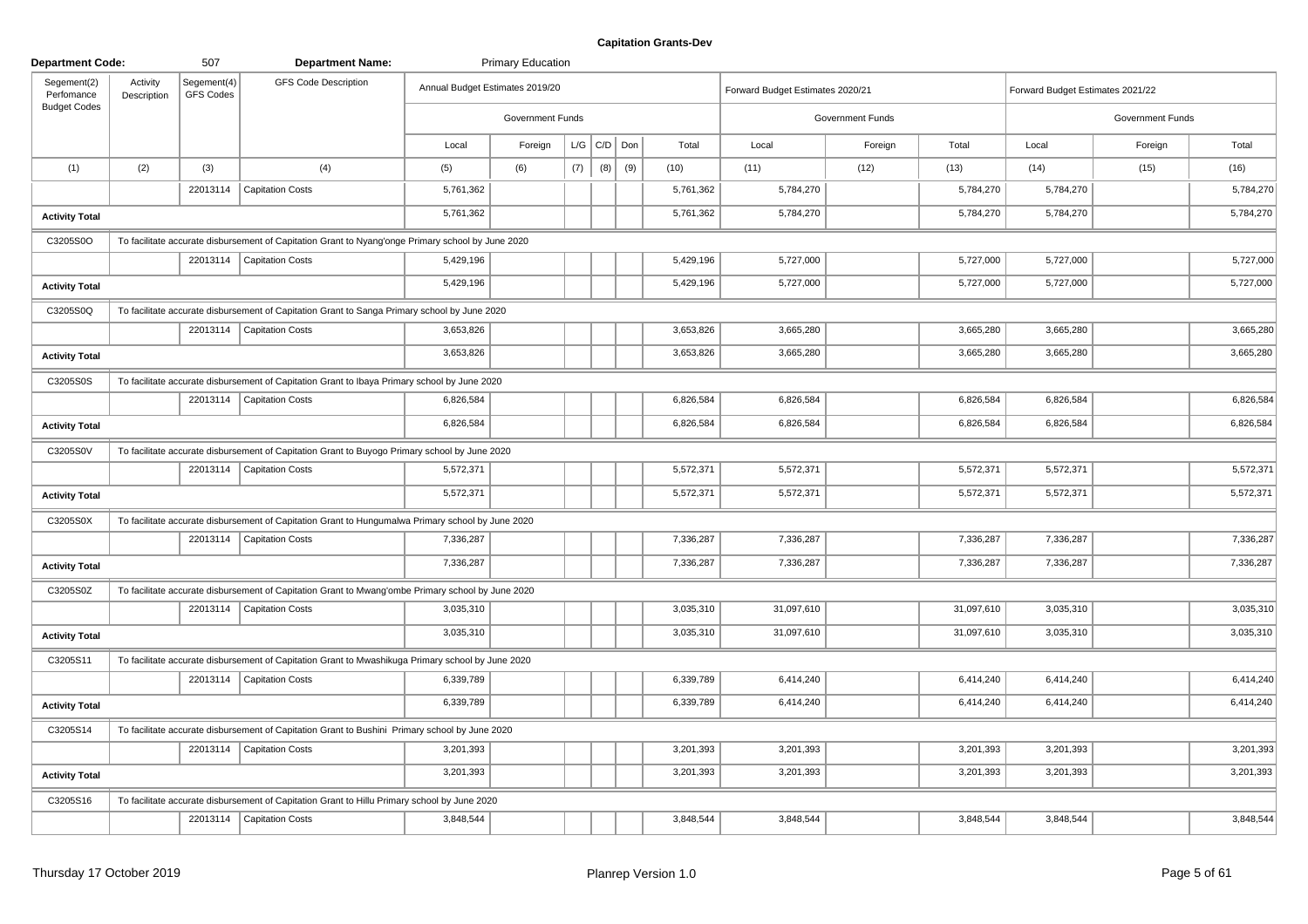| <b>Department Code:</b>   |                         | 507                      | <b>Department Name:</b>                                                                            |                                 | <b>Primary Education</b> |     |                 |     |           |                                  |                         |           |                                  |                  |           |
|---------------------------|-------------------------|--------------------------|----------------------------------------------------------------------------------------------------|---------------------------------|--------------------------|-----|-----------------|-----|-----------|----------------------------------|-------------------------|-----------|----------------------------------|------------------|-----------|
| Segement(2)<br>Perfomance | Activity<br>Description | Segement(4)<br>GFS Codes | <b>GFS Code Description</b>                                                                        | Annual Budget Estimates 2019/20 |                          |     |                 |     |           | Forward Budget Estimates 2020/21 |                         |           | Forward Budget Estimates 2021/22 |                  |           |
| <b>Budget Codes</b>       |                         |                          |                                                                                                    |                                 | <b>Government Funds</b>  |     |                 |     |           |                                  | <b>Government Funds</b> |           |                                  | Government Funds |           |
|                           |                         |                          |                                                                                                    | Local                           | Foreign                  |     | $L/G$ $C/D$ Don |     | Total     | Local                            | Foreign                 | Total     | Local                            | Foreign          | Total     |
| (1)                       | (2)                     | (3)                      | (4)                                                                                                | (5)                             | (6)                      | (7) | (8)             | (9) | (10)      | (11)                             | (12)                    | (13)      | (14)                             | (15)             | (16)      |
| <b>Activity Total</b>     |                         |                          |                                                                                                    | 3,848,544                       |                          |     |                 |     | 3,848,544 | 3,848,544                        |                         | 3,848,544 | 3,848,544                        |                  | 3,848,544 |
| C3205S19                  |                         |                          | To facilitate accurate disbursement of Capitation Grant to Malemve Primary school by June 2020     |                                 |                          |     |                 |     |           |                                  |                         |           |                                  |                  |           |
|                           |                         |                          | 22013114   Capitation Costs                                                                        | 4,764,864                       |                          |     |                 |     | 4,764,864 | 4,764,864                        |                         | 4,764,864 | 4,764,864                        |                  | 4,764,864 |
| <b>Activity Total</b>     |                         |                          |                                                                                                    | 4,764,864                       |                          |     |                 |     | 4,764,864 | 4,764,864                        |                         | 4,764,864 | 4,764,864                        |                  | 4,764,864 |
| C3205S1B                  |                         |                          | To facilitate accurate disbursement of Capitation Grant to Manguluma Primary school by June 2020   |                                 |                          |     |                 |     |           |                                  |                         |           |                                  |                  |           |
|                           |                         |                          | 22013114   Capitation Costs                                                                        | 6,265,338                       |                          |     |                 |     | 6,265,338 | 6,265,338                        |                         | 6,265,338 | 6,265,338                        |                  | 6,265,338 |
| <b>Activity Total</b>     |                         |                          |                                                                                                    | 6,265,338                       |                          |     |                 |     | 6,265,338 | 6,265,338                        |                         | 6,265,338 | 6,265,338                        |                  | 6,265,338 |
| C3205S1F                  |                         |                          | To facilitate accurate disbursement of Capitation Grant to Mwadubi Primary school by June 2020     |                                 |                          |     |                 |     |           |                                  |                         |           |                                  |                  |           |
|                           |                         |                          | 22013114   Capitation Costs                                                                        | 3,968,811                       |                          |     |                 |     | 3,968,811 | 3,968,811                        |                         | 3,968,811 | 3,968,811                        |                  | 3,968,811 |
| <b>Activity Total</b>     |                         |                          |                                                                                                    | 3,968,811                       |                          |     |                 |     | 3,968,811 | 3,968,811                        |                         | 3,968,811 | 3,968,811                        |                  | 3,968,811 |
| C3205S1H                  |                         |                          | To facilitate accurate disbursement of Capitation Grant to Igaga Primary school by June 2020       |                                 |                          |     |                 |     |           |                                  |                         |           |                                  |                  |           |
|                           |                         |                          | 22013114   Capitation Costs                                                                        | 4,827,861                       |                          |     |                 |     | 4,827,861 | 4,827,861                        |                         | 4,827,861 | 4,827,861                        |                  | 4,827,861 |
| <b>Activity Total</b>     |                         |                          |                                                                                                    | 4,827,861                       |                          |     |                 |     | 4,827,861 | 4,827,861                        |                         | 4,827,861 | 4,827,861                        |                  | 4,827,861 |
| C3205S1J                  |                         |                          | To facilitate accurate disbursement of Capitation Grant to Ilula Primary school by June 2020       |                                 |                          |     |                 |     |           |                                  |                         |           |                                  |                  |           |
|                           |                         |                          | 22013114   Capitation Costs                                                                        | 6,202,341                       |                          |     |                 |     | 6,202,341 | 6,202,341                        |                         | 6,202,341 | 6,202,341                        |                  | 6,202,341 |
| <b>Activity Total</b>     |                         |                          |                                                                                                    | 6,202,341                       |                          |     |                 |     | 6,202,341 | 6,202,341                        |                         | 6,202,341 | 6,202,341                        |                  | 6,202,341 |
| C3205S1L                  |                         |                          | To facilitate accurate disbursement of Capitation Grant to Kibitilwa Primary school by June 2020   |                                 |                          |     |                 |     |           |                                  |                         |           |                                  |                  |           |
|                           |                         |                          | 22013114   Capitation Costs                                                                        | 5,898,810                       |                          |     |                 |     | 5,898,810 | 5,898,810                        |                         | 5,898,810 | 5,898,810                        |                  | 5,898,810 |
| <b>Activity Total</b>     |                         |                          |                                                                                                    | 5,898,810                       |                          |     |                 |     | 5,898,810 | 5,898,810                        |                         | 5,898,810 | 5,898,810                        |                  | 5,898,810 |
| C3205S1M                  |                         |                          | To facilitate accurate disbursement of Capitation Grant to Mwamapalala Primary school by June 2020 |                                 |                          |     |                 |     |           |                                  |                         |           |                                  |                  |           |
|                           |                         |                          | 22013114   Capitation Costs                                                                        | 2,348,070                       |                          |     |                 |     | 2,348,070 | 2,348,070                        |                         | 2,348,070 | 2,348,070                        |                  | 2,348,070 |
| <b>Activity Total</b>     |                         |                          |                                                                                                    | 2,348,070                       |                          |     |                 |     | 2,348,070 | 2,348,070                        |                         | 2,348,070 | 2,348,070                        |                  | 2,348,070 |
| C3205S1P                  |                         |                          | To facilitate accurate disbursement of Capitation Grant to Mita Primary school by June 2020        |                                 |                          |     |                 |     |           |                                  |                         |           |                                  |                  |           |
|                           |                         |                          | 22013114   Capitation Costs                                                                        | 4,507,149                       |                          |     |                 |     | 4,507,149 | 4,581,600                        |                         | 4,581,600 | 4,581,600                        |                  | 4,581,600 |
| <b>Activity Total</b>     |                         |                          |                                                                                                    | 4,507,149                       |                          |     |                 |     | 4,507,149 | 4,581,600                        |                         | 4,581,600 | 4,581,600                        |                  | 4,581,600 |
| C3205S1Q                  |                         |                          | To facilitate accurate disbursement of Capitation Grant to Nyashana Primary school by June 2020    |                                 |                          |     |                 |     |           |                                  |                         |           |                                  |                  |           |
|                           |                         |                          | 22013114   Capitation Costs                                                                        | 6,104,982                       |                          |     |                 |     | 6,104,982 | 6,299,700                        |                         | 6,299,700 | 6,299,700                        |                  | 6,299,700 |
| <b>Activity Total</b>     |                         |                          |                                                                                                    | 6,104,982                       |                          |     |                 |     | 6,104,982 | 6,299,700                        |                         | 6,299,700 | 6,299,700                        |                  | 6,299,700 |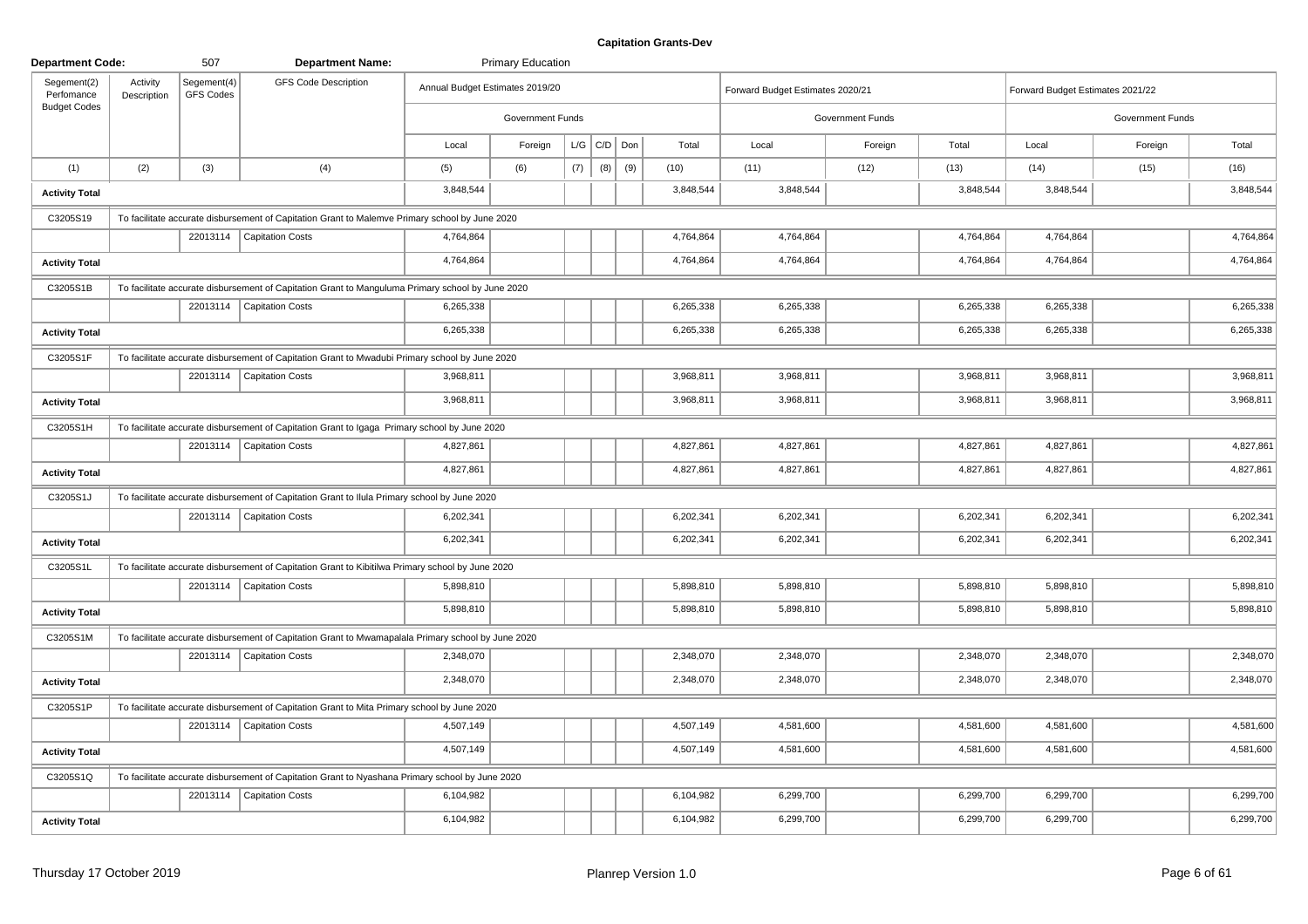| <b>Department Code:</b>   |                         | 507                             | <b>Department Name:</b>                                                                            |                                 | <b>Primary Education</b> |     |                 |     |      |           |                                  |                  |           |                                  |                  |           |
|---------------------------|-------------------------|---------------------------------|----------------------------------------------------------------------------------------------------|---------------------------------|--------------------------|-----|-----------------|-----|------|-----------|----------------------------------|------------------|-----------|----------------------------------|------------------|-----------|
| Segement(2)<br>Perfomance | Activity<br>Description | Segement(4)<br><b>GFS Codes</b> | <b>GFS Code Description</b>                                                                        | Annual Budget Estimates 2019/20 |                          |     |                 |     |      |           | Forward Budget Estimates 2020/21 |                  |           | Forward Budget Estimates 2021/22 |                  |           |
| <b>Budget Codes</b>       |                         |                                 |                                                                                                    |                                 | Government Funds         |     |                 |     |      |           |                                  | Government Funds |           |                                  | Government Funds |           |
|                           |                         |                                 |                                                                                                    | Local                           | Foreign                  |     | $L/G$ $C/D$ Don |     |      | Total     | Local                            | Foreign          | Total     | Local                            | Foreign          | Total     |
| (1)                       | (2)                     | (3)                             | (4)                                                                                                | (5)                             | (6)                      | (7) | (8)             | (9) | (10) |           | (11)                             | (12)             | (13)      | (14)                             | (15)             | (16)      |
| C3205S1S                  |                         |                                 | To facilitate accurate disbursement of Capitation Grant to Wayi Primary school by June 2020        |                                 |                          |     |                 |     |      |           |                                  |                  |           |                                  |                  |           |
|                           |                         |                                 | 22013114   Capitation Costs                                                                        | 3,791,274                       |                          |     |                 |     |      | 3,791,274 | 4,008,900                        |                  | 4,008,900 | 4,008,900                        |                  | 4,008,900 |
| <b>Activity Total</b>     |                         |                                 |                                                                                                    | 3,791,274                       |                          |     |                 |     |      | 3,791,274 | 4,008,900                        |                  | 4,008,900 | 4,008,900                        |                  | 4,008,900 |
| C3205S1U                  |                         |                                 | To facilitate accurate disbursement of Capitation Grant to kikubiji Primary school by June 2020    |                                 |                          |     |                 |     |      |           |                                  |                  |           |                                  |                  |           |
|                           |                         |                                 | 22013114   Capitation Costs                                                                        | 8,750,856                       |                          |     |                 |     |      | 8,750,856 | 8,750,856                        |                  | 8,750,856 | 8,750,856                        |                  | 8,750,856 |
| <b>Activity Total</b>     |                         |                                 |                                                                                                    | 8,750,856                       |                          |     |                 |     |      | 8,750,856 | 8,750,856                        |                  | 8,750,856 | 8,750,856                        |                  | 8,750,856 |
| C3205S1W                  |                         |                                 | To facilitate accurate disbursement of Capitation Grant to Mwabayanda rimary school by June 2020   |                                 |                          |     |                 |     |      |           |                                  |                  |           |                                  |                  |           |
|                           |                         | 22013114                        | <b>Capitation Costs</b>                                                                            | 3,270,117                       |                          |     |                 |     |      | 3,270,117 | 3,270,117                        |                  | 3,270,117 | 3,270,117                        |                  | 3,270,117 |
| <b>Activity Total</b>     |                         |                                 |                                                                                                    | 3,270,117                       |                          |     |                 |     |      | 3,270,117 | 3,270,117                        |                  | 3,270,117 | 3,270,117                        |                  | 3,270,117 |
| C3205S1Y                  |                         |                                 | To facilitate accurate disbursement of Capitation Grant to Mwalubungwe Primary school by June 2020 |                                 |                          |     |                 |     |      |           |                                  |                  |           |                                  |                  |           |
|                           |                         |                                 | 22013114   Capitation Costs                                                                        | 3,642,372                       |                          |     |                 |     |      | 3,642,372 | 3,642,372                        |                  | 3,642,372 | 3,642,372                        |                  | 3,642,372 |
| <b>Activity Total</b>     |                         |                                 |                                                                                                    | 3,642,372                       |                          |     |                 |     |      | 3,642,372 | 3,642,372                        |                  | 3,642,372 | 3,642,372                        |                  | 3,642,372 |
| C3205S1Z                  |                         |                                 | To facilitate accurate disbursement of Capitation Grant to Mwakilima Primary school by June 2020   |                                 |                          |     |                 |     |      |           |                                  |                  |           |                                  |                  |           |
|                           |                         |                                 | 22013114   Capitation Costs                                                                        | 3,522,105                       |                          |     |                 |     |      | 3,522,105 | 3,522,105                        |                  | 3,522,105 | 3,522,105                        |                  | 3,522,105 |
| <b>Activity Total</b>     |                         |                                 |                                                                                                    | 3,522,105                       |                          |     |                 |     |      | 3,522,105 | 3,522,105                        |                  | 3,522,105 | 3,522,105                        |                  | 3,522,105 |
| C3205S20                  |                         |                                 | To facilitate accurate disbursement of Capitation Grant to Mwamitinje Primary school by June 2020  |                                 |                          |     |                 |     |      |           |                                  |                  |           |                                  |                  |           |
|                           |                         |                                 | 22013114   Capitation Costs                                                                        | 1,835,283                       |                          |     |                 |     |      | 1,835,283 | 1,835,283                        |                  | 1,835,283 | 1,835,283                        |                  | 1,835,283 |
| <b>Activity Total</b>     |                         |                                 |                                                                                                    | 1,835,283                       |                          |     |                 |     |      | 1,835,283 | 1,835,283                        |                  | 1,835,283 | 1,835,283                        |                  | 1,835,283 |
| C3205S21                  |                         |                                 | To facilitate accurate disbursement of Capitation Grant to Ndagwasa Primary school by June 2020    |                                 |                          |     |                 |     |      |           |                                  |                  |           |                                  |                  |           |
|                           |                         |                                 | 22013114   Capitation Costs                                                                        | 3,075,399                       |                          |     |                 |     |      | 3,075,399 | 3,436,200                        |                  | 3,436,200 | 3,436,200                        |                  | 3,436,200 |
| <b>Activity Total</b>     |                         |                                 |                                                                                                    | 3,075,399                       |                          |     |                 |     |      | 3,075,399 | 3,436,200                        |                  | 3,436,200 | 3,436,200                        |                  | 3,436,200 |
| C3205S22                  |                         |                                 | To facilitate accurate disbursement of Capitation Grant to Mwang'hanga Primary school by June 2020 |                                 |                          |     |                 |     |      |           |                                  |                  |           |                                  |                  |           |
|                           |                         |                                 | 22013114   Capitation Costs                                                                        | 2,714,598                       |                          |     |                 |     |      | 2,714,598 | 2,714,598                        |                  | 2,714,598 | 2,714,598                        |                  | 2,714,598 |
| <b>Activity Total</b>     |                         |                                 |                                                                                                    | 2,714,598                       |                          |     |                 |     |      | 2,714,598 | 2,714,598                        |                  | 2,714,598 | 2,714,598                        |                  | 2,714,598 |
| C3205S23                  |                         |                                 | To facilitate accurate disbursement of Capitation Grant to Shilima Primary school by June 2020     |                                 |                          |     |                 |     |      |           |                                  |                  |           |                                  |                  |           |
|                           |                         |                                 | 22013114   Capitation Costs                                                                        | 7,891,806                       |                          |     |                 |     |      | 7,891,806 | 8,017,800                        |                  | 8,017,800 | 8,017,800                        |                  | 8,017,800 |
| <b>Activity Total</b>     |                         |                                 |                                                                                                    | 7,891,806                       |                          |     |                 |     |      | 7,891,806 | 8,017,800                        |                  | 8,017,800 | 8,017,800                        |                  | 8,017,800 |
| C3205S24                  |                         |                                 | To facilitate accurate disbursement of Capitation Grant to Busule Primary school by June 2020      |                                 |                          |     |                 |     |      |           |                                  |                  |           |                                  |                  |           |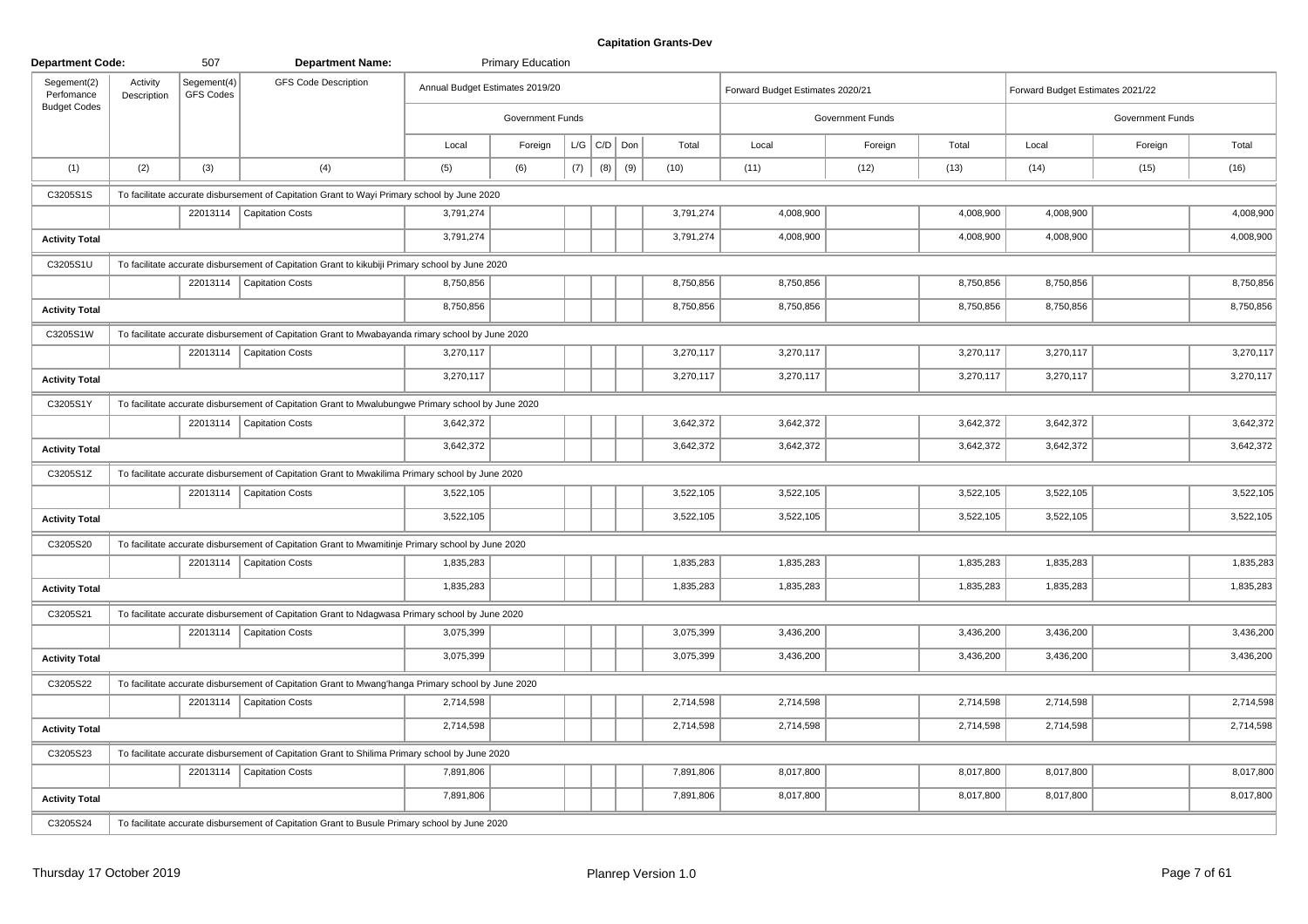| <b>Department Code:</b>                          |                         | 507                      | <b>Department Name:</b>                                                                            |                                 | <b>Primary Education</b> |     |                   |     |           |                                  |                         |           |                                  |                         |           |
|--------------------------------------------------|-------------------------|--------------------------|----------------------------------------------------------------------------------------------------|---------------------------------|--------------------------|-----|-------------------|-----|-----------|----------------------------------|-------------------------|-----------|----------------------------------|-------------------------|-----------|
| Segement(2)<br>Perfomance<br><b>Budget Codes</b> | Activity<br>Description | Segement(4)<br>GFS Codes | <b>GFS Code Description</b>                                                                        | Annual Budget Estimates 2019/20 |                          |     |                   |     |           | Forward Budget Estimates 2020/21 |                         |           | Forward Budget Estimates 2021/22 |                         |           |
|                                                  |                         |                          |                                                                                                    |                                 | Government Funds         |     |                   |     |           |                                  | <b>Government Funds</b> |           |                                  | <b>Government Funds</b> |           |
|                                                  |                         |                          |                                                                                                    | Local                           | Foreign                  |     | $L/G$ $C/D$ $Don$ |     | Total     | Local                            | Foreign                 | Total     | Local                            | Foreign                 | Total     |
| (1)                                              | (2)                     | (3)                      | (4)                                                                                                | (5)                             | (6)                      | (7) | (8)               | (9) | (10)      | (11)                             | (12)                    | (13)      | (14)                             | (15)                    | (16)      |
|                                                  |                         |                          | 22013114   Capitation Costs                                                                        | 4,295,250                       |                          |     |                   |     | 4,295,250 | 4,295,250                        |                         | 4,295,250 | 4,295,250                        |                         | 4,295,250 |
| <b>Activity Total</b>                            |                         |                          |                                                                                                    | 4,295,250                       |                          |     |                   |     | 4,295,250 | 4,295,250                        |                         | 4,295,250 | 4,295,250                        |                         | 4,295,250 |
| C3205S25                                         |                         |                          | To facilitate accurate disbursement of Capitation Grant to Kimiza Primary school by June 2020      |                                 |                          |     |                   |     |           |                                  |                         |           |                                  |                         |           |
|                                                  |                         |                          | 22013114   Capitation Costs                                                                        | 3,350,295                       |                          |     |                   |     | 3,350,295 | 3,350,295                        |                         | 3,350,295 | 3,350,295                        |                         | 3,350,295 |
| <b>Activity Total</b>                            |                         |                          |                                                                                                    | 3,350,295                       |                          |     |                   |     | 3,350,295 | 3,350,295                        |                         | 3,350,295 | 3,350,295                        |                         | 3,350,295 |
| C3205S26                                         |                         |                          | To facilitate accurate disbursement of Capitation Grant to Kinamweli Primary school by June 2020   |                                 |                          |     |                   |     |           |                                  |                         |           |                                  |                         |           |
|                                                  |                         |                          | 22013114   Capitation Costs                                                                        | 3,298,752                       |                          |     |                   |     | 3,298,752 | 3,298,752                        |                         | 3,298,752 | 3,298,752                        |                         | 3,298,752 |
| <b>Activity Total</b>                            |                         |                          |                                                                                                    | 3,298,752                       |                          |     |                   |     | 3,298,752 | 3,298,752                        |                         | 3,298,752 | 3,298,752                        |                         | 3,298,752 |
| C3205S27                                         |                         |                          | To facilitate accurate disbursement of Capitation Grant to Lyoma Primary school by June 2020       |                                 |                          |     |                   |     |           |                                  |                         |           |                                  |                         |           |
|                                                  |                         |                          | 22013114   Capitation Costs                                                                        | 5,933,172                       |                          |     |                   |     | 5,933,172 | 5,933,172                        |                         | 5,933,172 | 5,933,172                        |                         | 5,933,172 |
| <b>Activity Total</b>                            |                         |                          |                                                                                                    | 5,933,172                       |                          |     |                   |     | 5,933,172 | 5,933,172                        |                         | 5,933,172 | 5,933,172                        |                         | 5,933,172 |
| C3205S28                                         |                         |                          | To facilitate accurate disbursement of Capitation Grant to Nkungulu Primary school by June 2020    |                                 |                          |     |                   |     |           |                                  |                         |           |                                  |                         |           |
|                                                  |                         |                          | 22013114   Capitation Costs                                                                        | 3,264,390                       |                          |     |                   |     | 3,264,390 | 3,264,390                        |                         | 3,264,390 | 3,264,390                        |                         | 3,264,390 |
| <b>Activity Total</b>                            |                         |                          |                                                                                                    | 3,264,390                       |                          |     |                   |     | 3,264,390 | 3,264,390                        |                         | 3,264,390 | 3,264,390                        |                         | 3,264,390 |
| C3205S29                                         |                         |                          | To facilitate accurate disbursement of Capitation Grant to Chamhela Primary school by June 2020    |                                 |                          |     |                   |     |           |                                  |                         |           |                                  |                         |           |
|                                                  |                         |                          | 22013114   Capitation Costs                                                                        | 4,140,621                       |                          |     |                   |     | 4,140,621 | 4,140,621                        |                         | 4,140,621 | 4,140,621                        |                         | 4,140,621 |
| <b>Activity Total</b>                            |                         |                          |                                                                                                    | 4,140,621                       |                          |     |                   |     | 4,140,621 | 4,140,621                        |                         | 4,140,621 | 4,140,621                        |                         | 4,140,621 |
| C3205S2A                                         |                         |                          | To facilitate accurate disbursement of Capitation Grant to Ipanga Primary school by June 2020      |                                 |                          |     |                   |     |           |                                  |                         |           |                                  |                         |           |
|                                                  |                         |                          | 22013114   Capitation Costs                                                                        | 3,378,930                       |                          |     |                   |     | 3,378,930 | 3,378,930                        |                         | 3,378,930 | 3,378,930                        |                         | 3,378,930 |
| <b>Activity Total</b>                            |                         |                          |                                                                                                    | 3,378,930                       |                          |     |                   |     | 3,378,930 | 3,378,930                        |                         | 3,378,930 | 3,378,930                        |                         | 3,378,930 |
| C3205S2B                                         |                         |                          | To facilitate accurate disbursement of Capitation Grant to Kadashi Primary school by June 2020     |                                 |                          |     |                   |     |           |                                  |                         |           |                                  |                         |           |
|                                                  |                         |                          | 22013114   Capitation Costs                                                                        | 8,309,877                       |                          |     |                   |     | 8,309,877 | 8,309,877                        |                         | 8,309,877 | 8,309,877                        |                         | 8,309,877 |
| <b>Activity Total</b>                            |                         |                          |                                                                                                    | 8,309,877                       |                          |     |                   |     | 8,309,877 | 8,309,877                        |                         | 8,309,877 | 8,309,877                        |                         | 8,309,877 |
| C3205S2C                                         |                         |                          | To facilitate accurate disbursement of Capitation Grant to Maligisu Primary school by June 2020    |                                 |                          |     |                   |     |           |                                  |                         |           |                                  |                         |           |
|                                                  |                         |                          | 22013114   Capitation Costs                                                                        | 3,527,832                       |                          |     |                   |     | 3,527,832 | 3,527,832                        |                         | 3,527,832 | 3,527,832                        |                         | 3,527,832 |
| <b>Activity Total</b>                            |                         |                          |                                                                                                    | 3,527,832                       |                          |     |                   |     | 3,527,832 | 3,527,832                        |                         | 3,527,832 | 3,527,832                        |                         | 3,527,832 |
| C3205S2E                                         |                         |                          | To facilitate accurate disbursement of Capitation Grant to Mwabaratulu Primary school by June 2020 |                                 |                          |     |                   |     |           |                                  |                         |           |                                  |                         |           |
|                                                  |                         |                          | 22013114   Capitation Costs                                                                        | 7,107,207                       |                          |     |                   |     | 7,107,207 | 7,107,207                        |                         | 7,107,207 | 7,107,207                        |                         | 7,107,207 |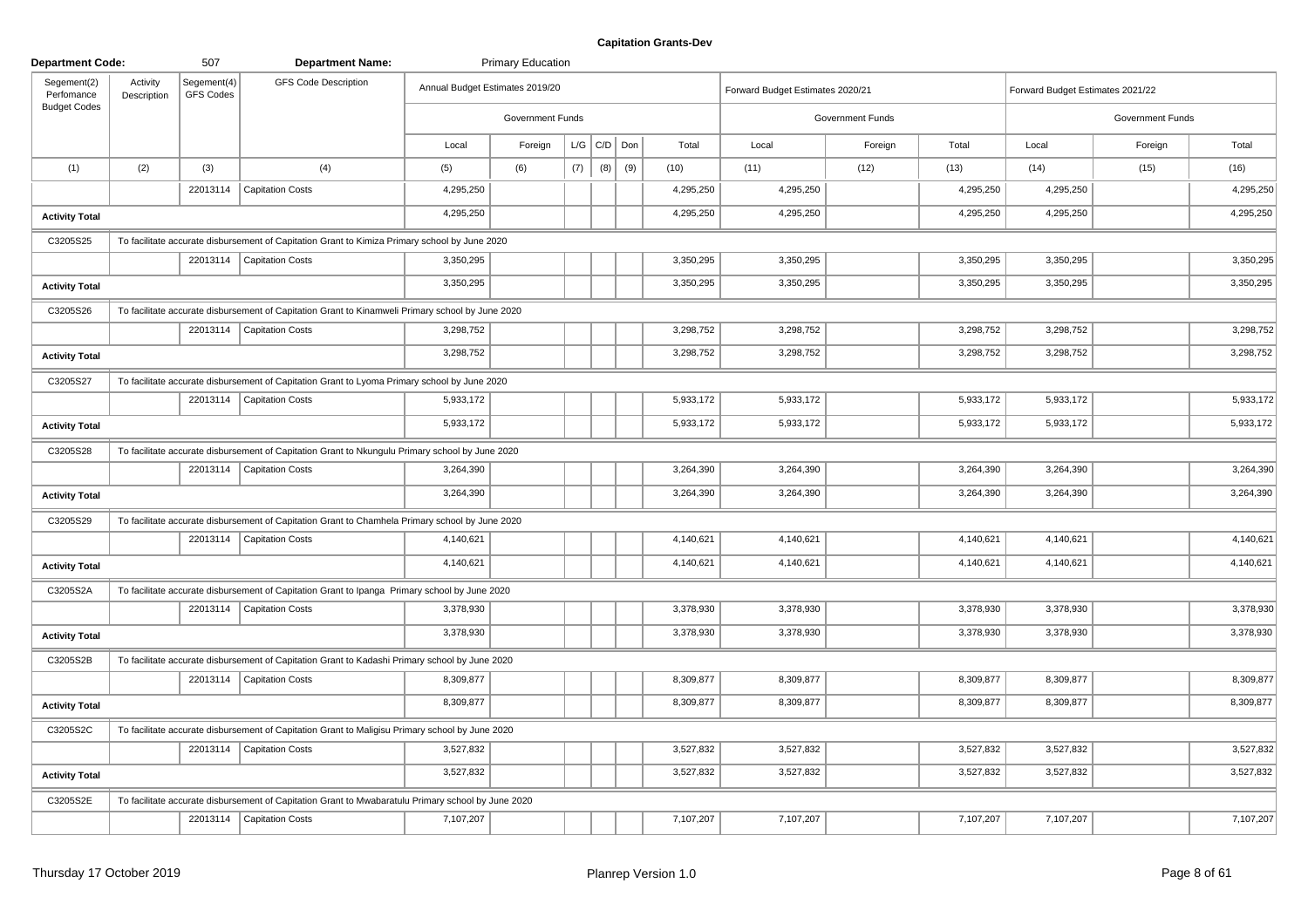| <b>Department Code:</b>   |                         | 507                      | <b>Department Name:</b>                                                                           |                                 | <b>Primary Education</b> |     |                   |     |           |                                  |                         |           |                                  |                  |           |
|---------------------------|-------------------------|--------------------------|---------------------------------------------------------------------------------------------------|---------------------------------|--------------------------|-----|-------------------|-----|-----------|----------------------------------|-------------------------|-----------|----------------------------------|------------------|-----------|
| Segement(2)<br>Perfomance | Activity<br>Description | Segement(4)<br>GFS Codes | <b>GFS Code Description</b>                                                                       | Annual Budget Estimates 2019/20 |                          |     |                   |     |           | Forward Budget Estimates 2020/21 |                         |           | Forward Budget Estimates 2021/22 |                  |           |
| <b>Budget Codes</b>       |                         |                          |                                                                                                   |                                 | <b>Government Funds</b>  |     |                   |     |           |                                  | <b>Government Funds</b> |           |                                  | Government Funds |           |
|                           |                         |                          |                                                                                                   | Local                           | Foreign                  |     | $L/G$ $C/D$ $Don$ |     | Total     | Local                            | Foreign                 | Total     | Local                            | Foreign          | Total     |
| (1)                       | (2)                     | (3)                      | (4)                                                                                               | (5)                             | (6)                      | (7) | (8)               | (9) | (10)      | (11)                             | (12)                    | (13)      | (14)                             | (15)             | (16)      |
| <b>Activity Total</b>     |                         |                          |                                                                                                   | 7,107,207                       |                          |     |                   |     | 7,107,207 | 7,107,207                        |                         | 7,107,207 | 7,107,207                        |                  | 7,107,207 |
| C3205S2F                  |                         |                          | To facilitate accurate disbursement of Capitation Grant to Mwabuchuma Primary school by June 2020 |                                 |                          |     |                   |     |           |                                  |                         |           |                                  |                  |           |
|                           |                         |                          | 22013114   Capitation Costs                                                                       | 4,117,713                       |                          |     |                   |     | 4,117,713 | 4,117,713                        |                         | 4,117,713 | 4,117,713                        |                  | 4,117,713 |
| <b>Activity Total</b>     |                         |                          |                                                                                                   | 4,117,713                       |                          |     |                   |     | 4,117,713 | 4,117,713                        |                         | 4,117,713 | 4,117,713                        |                  | 4,117,713 |
| C3205S2G                  |                         |                          | To facilitate accurate disbursement of Capitation Grant to Samilunga Primary school by June 2020  |                                 |                          |     |                   |     |           |                                  |                         |           |                                  |                  |           |
|                           |                         |                          | 22013114   Capitation Costs                                                                       | 6,093,528                       |                          |     |                   |     | 6,093,528 | 6,185,160                        |                         | 6,185,160 | 6,185,160                        |                  | 6,185,160 |
| <b>Activity Total</b>     |                         |                          |                                                                                                   | 6,093,528                       |                          |     |                   |     | 6,093,528 | 6,185,160                        |                         | 6,185,160 | 6,185,160                        |                  | 6,185,160 |
| C3205S2H                  |                         |                          | To facilitate accurate disbursement of Capitation Grant to Bujingwa Primary school by June 2020   |                                 |                          |     |                   |     |           |                                  |                         |           |                                  |                  |           |
|                           |                         |                          | 22013114   Capitation Costs                                                                       | 3,768,366                       |                          |     |                   |     | 3,768,366 | 3,768,366                        |                         | 3,768,366 | 3,768,366                        |                  | 3,768,366 |
| <b>Activity Total</b>     |                         |                          |                                                                                                   | 3,768,366                       |                          |     |                   |     | 3,768,366 | 3,768,366                        |                         | 3,768,366 | 3,768,366                        |                  | 3,768,366 |
| C3205S2I                  |                         |                          | To facilitate accurate disbursement of Capitation Grant to Kitunga Primary school by June 2020    |                                 |                          |     |                   |     |           |                                  |                         |           |                                  |                  |           |
|                           |                         |                          | 22013114   Capitation Costs                                                                       | 3,539,286                       |                          |     |                   |     | 3,539,286 | 3,539,286                        |                         | 3,539,286 | 3,539,286                        |                  | 3,539,286 |
| <b>Activity Total</b>     |                         |                          |                                                                                                   | 3,539,286                       |                          |     |                   |     | 3,539,286 | 3,539,286                        |                         | 3,539,286 | 3,539,286                        |                  | 3,539,286 |
| C3205S2J                  |                         |                          | To facilitate accurate disbursement of Capitation Grant to Malya Primary school by June 2020      |                                 |                          |     |                   |     |           |                                  |                         |           |                                  |                  |           |
|                           |                         |                          | 22013114   Capitation Costs                                                                       | 4,667,505                       |                          |     |                   |     | 4,667,505 | 4,667,505                        |                         | 4,667,505 | 4,667,505                        |                  | 4,667,505 |
| <b>Activity Total</b>     |                         |                          |                                                                                                   | 4,667,505                       |                          |     |                   |     | 4,667,505 | 4,667,505                        |                         | 4,667,505 | 4,667,505                        |                  | 4,667,505 |
| C3205S2K                  |                         |                          | To facilitate accurate disbursement of Capitation Grant to Mwitambu Primary school by June 2020   |                                 |                          |     |                   |     |           |                                  |                         |           |                                  |                  |           |
|                           |                         |                          | 22013114   Capitation Costs                                                                       | 4,776,318                       |                          |     |                   |     | 4,776,318 | 5,154,300                        |                         | 5,154,300 | 5,154,300                        |                  | 5,154,300 |
| <b>Activity Total</b>     |                         |                          |                                                                                                   | 4,776,318                       |                          |     |                   |     | 4,776,318 | 5,154,300                        |                         | 5,154,300 | 5,154,300                        |                  | 5,154,300 |
| C3205S2L                  |                         |                          | To facilitate accurate disbursement of Capitation Grant to Talaga Primary school by June 2020     |                                 |                          |     |                   |     |           |                                  |                         |           |                                  |                  |           |
|                           |                         |                          | 22013114   Capitation Costs                                                                       | 5,744,181                       |                          |     |                   |     | 5,744,181 | 5,784,270                        |                         | 5,784,270 | 5,784,270                        |                  | 5,784,270 |
| <b>Activity Total</b>     |                         |                          |                                                                                                   | 5,744,181                       |                          |     |                   |     | 5,744,181 | 5,784,270                        |                         | 5,784,270 | 5,784,270                        |                  | 5,784,270 |
| C3205S2M                  |                         |                          | To facilitate accurate disbursement of Capitation Grant to Ishingisha Primary school by June 2020 |                                 |                          |     |                   |     |           |                                  |                         |           |                                  |                  |           |
|                           |                         |                          | 22013114   Capitation Costs                                                                       | 4,489,968                       |                          |     |                   |     | 4,489,968 | 4,489,968                        |                         | 4,489,968 | 4,489,968                        |                  | 4,489,968 |
| <b>Activity Total</b>     |                         |                          |                                                                                                   | 4,489,968                       |                          |     |                   |     | 4,489,968 | 4,489,968                        |                         | 4,489,968 | 4,489,968                        |                  | 4,489,968 |
| C3205S2N                  |                         |                          | To facilitate accurate disbursement of Capitation Grant to Mwampulu Primary school by June 2020   |                                 |                          |     |                   |     |           |                                  |                         |           |                                  |                  |           |
|                           |                         |                          | 22013114   Capitation Costs                                                                       | 6,442,875                       |                          |     |                   |     | 6,442,875 | 6,442,875                        |                         | 6,442,875 | 6,442,875                        |                  | 6,442,875 |
| <b>Activity Total</b>     |                         |                          |                                                                                                   | 6,442,875                       |                          |     |                   |     | 6,442,875 | 6,442,875                        |                         | 6,442,875 | 6,442,875                        |                  | 6,442,875 |
|                           |                         |                          |                                                                                                   |                                 |                          |     |                   |     |           |                                  |                         |           |                                  |                  |           |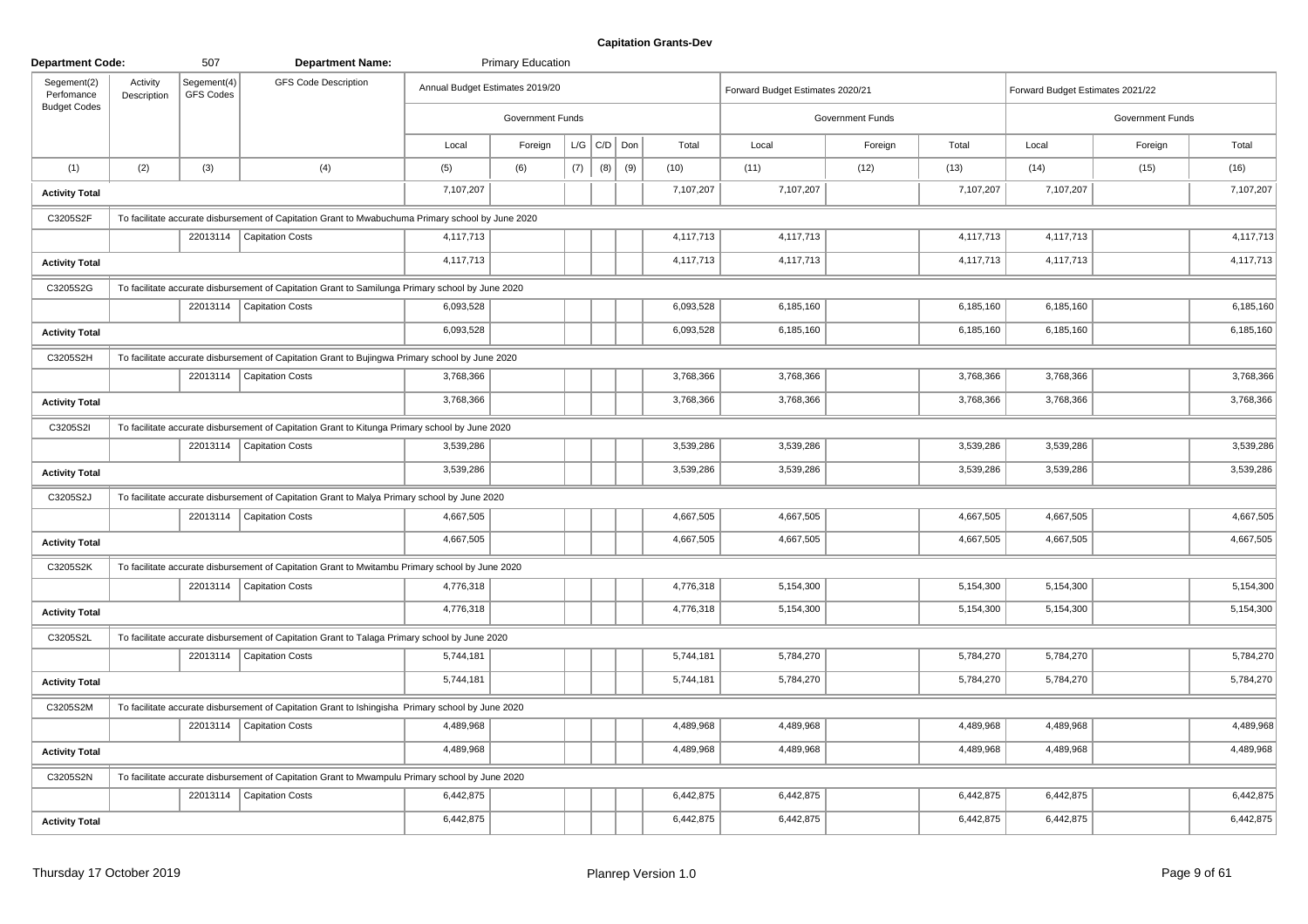| <b>Department Code:</b>   |                         | 507                             | <b>Department Name:</b>                                                                              |                                 | <b>Primary Education</b> |     |                   |     |           |                                  |           |                  |           |                                  |                  |           |
|---------------------------|-------------------------|---------------------------------|------------------------------------------------------------------------------------------------------|---------------------------------|--------------------------|-----|-------------------|-----|-----------|----------------------------------|-----------|------------------|-----------|----------------------------------|------------------|-----------|
| Segement(2)<br>Perfomance | Activity<br>Description | Segement(4)<br><b>GFS Codes</b> | <b>GFS Code Description</b>                                                                          | Annual Budget Estimates 2019/20 |                          |     |                   |     |           | Forward Budget Estimates 2020/21 |           |                  |           | Forward Budget Estimates 2021/22 |                  |           |
| <b>Budget Codes</b>       |                         |                                 |                                                                                                      |                                 | Government Funds         |     |                   |     |           |                                  |           | Government Funds |           |                                  | Government Funds |           |
|                           |                         |                                 |                                                                                                      | Local                           | Foreign                  |     | $L/G$ $C/D$ $Don$ |     | Total     | Local                            |           | Foreign          | Total     | Local                            | Foreign          | Total     |
| (1)                       | (2)                     | (3)                             | (4)                                                                                                  | (5)                             | (6)                      | (7) | (8)               | (9) | (10)      | (11)                             |           | (12)             | (13)      | (14)                             | (15)             | (16)      |
| C3205S2O                  |                         |                                 | To facilitate accurate disbursement of Capitation Grant to Mantare Primary school by June 2020       |                                 |                          |     |                   |     |           |                                  |           |                  |           |                                  |                  |           |
|                           |                         |                                 | 22013114   Capitation Costs                                                                          | 4,289,523                       |                          |     |                   |     | 4,289,523 |                                  | 4,289,523 |                  | 4,289,523 | 4,289,523                        |                  | 4,289,523 |
| <b>Activity Total</b>     |                         |                                 |                                                                                                      | 4,289,523                       |                          |     |                   |     | 4,289,523 |                                  | 4,289,523 |                  | 4,289,523 | 4,289,523                        |                  | 4,289,523 |
| C3205S2P                  |                         |                                 | To facilitate accurate disbursement of Capitation Grant to Mwanekeyi Primary school by June 2020     |                                 |                          |     |                   |     |           |                                  |           |                  |           |                                  |                  |           |
|                           |                         |                                 | 22013114   Capitation Costs                                                                          | 5,360,472                       |                          |     |                   |     | 5,360,472 |                                  | 5,360,472 |                  | 5,360,472 | 5,360,472                        |                  | 5,360,472 |
| <b>Activity Total</b>     |                         |                                 |                                                                                                      | 5,360,472                       |                          |     |                   |     | 5,360,472 |                                  | 5,360,472 |                  | 5,360,472 | 5,360,472                        |                  | 5,360,472 |
| C3205S2Q                  |                         |                                 | To facilitate accurate disbursement of Capitation Grant to Ngubalu Primary school by June 2020       |                                 |                          |     |                   |     |           |                                  |           |                  |           |                                  |                  |           |
|                           |                         | 22013114                        | <b>Capitation Costs</b>                                                                              | 2,754,687                       |                          |     |                   |     | 2,754,687 |                                  | 2,863,500 |                  | 2,863,500 | 2,863,500                        |                  | 2,863,500 |
| <b>Activity Total</b>     |                         |                                 |                                                                                                      | 2,754,687                       |                          |     |                   |     | 2,754,687 |                                  | 2,863,500 |                  | 2,863,500 | 2,863,500                        |                  | 2,863,500 |
| C3205S2R                  |                         |                                 | To facilitate accurate disbursement of Capitation Grant to Gulung'wa Primary school by June 2020     |                                 |                          |     |                   |     |           |                                  |           |                  |           |                                  |                  |           |
|                           |                         |                                 | 22013114   Capitation Costs                                                                          | 6,167,979                       |                          |     |                   |     | 6,167,979 |                                  | 6,167,979 |                  | 6,167,979 | 6,167,979                        |                  | 6,167,979 |
| <b>Activity Total</b>     |                         |                                 |                                                                                                      | 6,167,979                       |                          |     |                   |     | 6,167,979 |                                  | 6,167,979 |                  | 6,167,979 | 6,167,979                        |                  | 6,167,979 |
| C3205S2S                  |                         |                                 | To facilitate accurate disbursement of Capitation Grant to Izizimba "A" Primary school by June 2020  |                                 |                          |     |                   |     |           |                                  |           |                  |           |                                  |                  |           |
|                           |                         |                                 | 22013114   Capitation Costs                                                                          | 6,895,308                       |                          |     |                   |     | 6,895,308 |                                  | 6,895,308 |                  | 6,895,308 | 6,895,308                        |                  | 6,895,308 |
| <b>Activity Total</b>     |                         |                                 |                                                                                                      | 6,895,308                       |                          |     |                   |     | 6,895,308 |                                  | 6,895,308 |                  | 6,895,308 | 6,895,308                        |                  | 6,895,308 |
| C3205S2T                  |                         |                                 | To facilitate accurate disbursement of Capitation Grant to Izizizmba "B" Primary school by June 2020 |                                 |                          |     |                   |     |           |                                  |           |                  |           |                                  |                  |           |
|                           |                         |                                 | 22013114   Capitation Costs                                                                          | 4,741,956                       |                          |     |                   |     | 4,741,956 |                                  | 4,741,956 |                  | 4,741,956 | 4,741,956                        |                  | 4,741,956 |
| <b>Activity Total</b>     |                         |                                 |                                                                                                      | 4,741,956                       |                          |     |                   |     | 4,741,956 |                                  | 4,741,956 |                  | 4,741,956 | 4,741,956                        |                  | 4,741,956 |
| C3205S2U                  |                         |                                 | To facilitate accurate disbursement of Capitation Grant to Kasang'wa Primary school by June 2020     |                                 |                          |     |                   |     |           |                                  |           |                  |           |                                  |                  |           |
|                           |                         |                                 | 22013114   Capitation Costs                                                                          | 4,438,425                       |                          |     |                   |     | 4,438,425 |                                  | 4,438,425 |                  | 4,438,425 | 4,438,425                        |                  | 4,438,425 |
| <b>Activity Total</b>     |                         |                                 |                                                                                                      | 4,438,425                       |                          |     |                   |     | 4,438,425 |                                  | 4,438,425 |                  | 4,438,425 | 4,438,425                        |                  | 4,438,425 |
| C3205S2V                  |                         |                                 | To facilitate accurate disbursement of Capitation Grant to Mhande Primary school by June 2020        |                                 |                          |     |                   |     |           |                                  |           |                  |           |                                  |                  |           |
|                           |                         |                                 | 22013114   Capitation Costs                                                                          | 2,926,497                       |                          |     |                   |     | 2,926,497 |                                  | 2,926,497 |                  | 2,926,497 | 2,926,497                        |                  | 2,926,497 |
| <b>Activity Total</b>     |                         |                                 |                                                                                                      | 2,926,497                       |                          |     |                   |     | 2,926,497 |                                  | 2,926,497 |                  | 2,926,497 | 2,926,497                        |                  | 2,926,497 |
| C3205S2W                  |                         |                                 | To facilitate accurate disbursement of Capitation Grant to Sangu Primary school by June 2020         |                                 |                          |     |                   |     |           |                                  |           |                  |           |                                  |                  |           |
|                           |                         |                                 | 22013114   Capitation Costs                                                                          | 5,091,303                       |                          |     |                   |     | 5,091,303 |                                  | 5,154,300 |                  | 5,154,300 | 5,154,300                        |                  | 5,154,300 |
| <b>Activity Total</b>     |                         |                                 |                                                                                                      | 5,091,303                       |                          |     |                   |     | 5,091,303 |                                  | 5,154,300 |                  | 5,154,300 | 5,154,300                        |                  | 5,154,300 |
| C3205S2X                  |                         |                                 | To facilitate accurate disbursement of Capitation Grant to Chamva Primary school by June 2020        |                                 |                          |     |                   |     |           |                                  |           |                  |           |                                  |                  |           |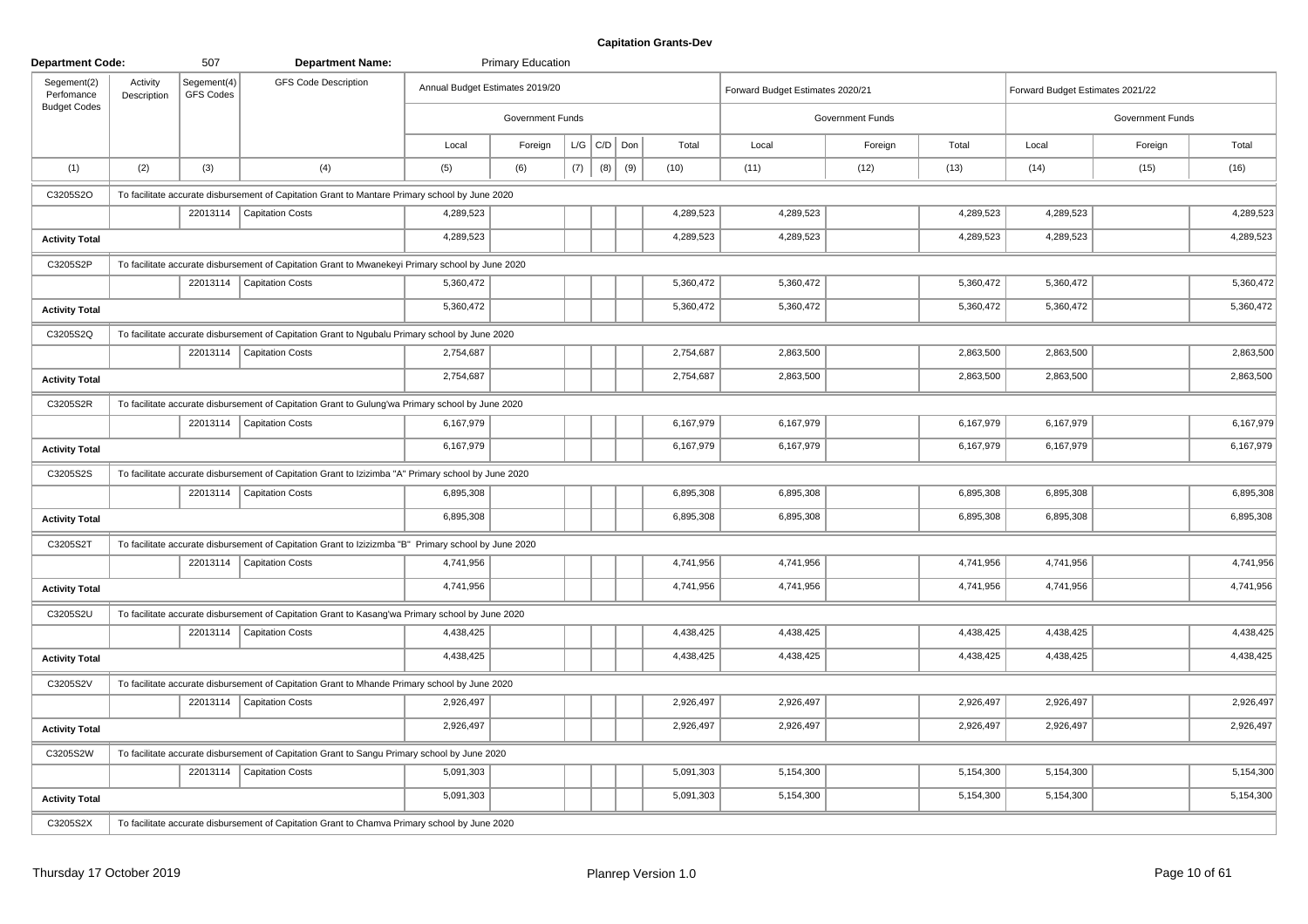| <b>Department Code:</b>                          |                         | 507                      | <b>Department Name:</b>                                                                             |                                 | <b>Primary Education</b> |     |                    |     |           |                                  |                         |           |                                  |                         |           |
|--------------------------------------------------|-------------------------|--------------------------|-----------------------------------------------------------------------------------------------------|---------------------------------|--------------------------|-----|--------------------|-----|-----------|----------------------------------|-------------------------|-----------|----------------------------------|-------------------------|-----------|
| Segement(2)<br>Perfomance<br><b>Budget Codes</b> | Activity<br>Description | Segement(4)<br>GFS Codes | <b>GFS Code Description</b>                                                                         | Annual Budget Estimates 2019/20 |                          |     |                    |     |           | Forward Budget Estimates 2020/21 |                         |           | Forward Budget Estimates 2021/22 |                         |           |
|                                                  |                         |                          |                                                                                                     |                                 | Government Funds         |     |                    |     |           |                                  | <b>Government Funds</b> |           |                                  | <b>Government Funds</b> |           |
|                                                  |                         |                          |                                                                                                     | Local                           | Foreign                  |     | $L/G$ $C/D$ $D$ on |     | Total     | Local                            | Foreign                 | Total     | Local                            | Foreign                 | Total     |
| (1)                                              | (2)                     | (3)                      | (4)                                                                                                 | (5)                             | (6)                      | (7) | (8)                | (9) | (10)      | (11)                             | (12)                    | (13)      | (14)                             | (15)                    | (16)      |
|                                                  |                         |                          | 22013114   Capitation Costs                                                                         | 4,083,351                       |                          |     |                    |     | 4,083,351 | 4,083,351                        |                         | 4,083,351 | 4,083,351                        |                         | 4,083,351 |
| <b>Activity Total</b>                            |                         |                          |                                                                                                     | 4,083,351                       |                          |     |                    |     | 4,083,351 | 4,083,351                        |                         | 4,083,351 | 4,083,351                        |                         | 4,083,351 |
| C3205S2Y                                         |                         |                          | To facilitate accurate disbursement of Capitation Grant to Mhulula Primary school by June 2020      |                                 |                          |     |                    |     |           |                                  |                         |           |                                  |                         |           |
|                                                  |                         |                          | 22013114   Capitation Costs                                                                         | 3,608,010                       |                          |     |                    |     | 3,608,010 | 3,608,010                        |                         | 3,608,010 | 3,608,010                        |                         | 3,608,010 |
| <b>Activity Total</b>                            |                         |                          |                                                                                                     | 3,608,010                       |                          |     |                    |     | 3,608,010 | 3,608,010                        |                         | 3,608,010 | 3,608,010                        |                         | 3,608,010 |
| C3205S2Z                                         |                         |                          | To facilitate accurate disbursement of Capitation Grant to Mwabomba Primary school by June 2020     |                                 |                          |     |                    |     |           |                                  |                         |           |                                  |                         |           |
|                                                  |                         |                          | 22013114   Capitation Costs                                                                         | 5,383,380                       |                          |     |                    |     | 5,383,380 | 5,383,380                        |                         | 5,383,380 | 5,383,380                        |                         | 5,383,380 |
| <b>Activity Total</b>                            |                         |                          |                                                                                                     | 5,383,380                       |                          |     |                    |     | 5,383,380 | 5,383,380                        |                         | 5,383,380 | 5,383,380                        |                         | 5,383,380 |
| C3205S30                                         |                         |                          | To facilitate accurate disbursement of Capitation Grant to Mwangika Primary school by June 2020     |                                 |                          |     |                    |     |           |                                  |                         |           |                                  |                         |           |
|                                                  |                         |                          | 22013114   Capitation Costs                                                                         | 4,169,256                       |                          |     |                    |     | 4,169,256 | 4,169,256                        |                         | 4,169,256 | 4,169,256                        |                         | 4,169,256 |
| <b>Activity Total</b>                            |                         |                          |                                                                                                     | 4,169,256                       |                          |     |                    |     | 4,169,256 | 4,169,256                        |                         | 4,169,256 | 4,169,256                        |                         | 4,169,256 |
| C3205S31                                         |                         |                          | To facilitate accurate disbursement of Capitation Grant to Ngogo Primary school by June 2020        |                                 |                          |     |                    |     |           |                                  |                         |           |                                  |                         |           |
|                                                  |                         |                          | 22013114   Capitation Costs                                                                         | 3,539,286                       |                          |     |                    |     | 3,539,286 | 3,722,550                        |                         | 3,722,550 | 3,722,550                        |                         | 3,722,550 |
| <b>Activity Total</b>                            |                         |                          |                                                                                                     | 3,539,286                       |                          |     |                    |     | 3,539,286 | 3,722,550                        |                         | 3,722,550 | 3,722,550                        |                         | 3,722,550 |
| C3205S32                                         |                         |                          | To facilitate accurate disbursement of Capitation Grant to Kishili Primary school by June 2020      |                                 |                          |     |                    |     |           |                                  |                         |           |                                  |                         |           |
|                                                  |                         |                          | 22013114   Capitation Costs                                                                         | 4,827,861                       |                          |     |                    |     | 4,827,861 | 4,827,861                        |                         | 4,827,861 | 4,827,861                        |                         | 4,827,861 |
| <b>Activity Total</b>                            |                         |                          |                                                                                                     | 4,827,861                       |                          |     |                    |     | 4,827,861 | 4,827,861                        |                         | 4,827,861 | 4,827,861                        |                         | 4,827,861 |
| C3205S33                                         |                         |                          | To facilitate accurate disbursement of Capitation Grant to Ligembe Primary school by June 2020      |                                 |                          |     |                    |     |           |                                  |                         |           |                                  |                         |           |
|                                                  |                         |                          | 22013114   Capitation Costs                                                                         | 3,802,728                       |                          |     |                    |     | 3,802,728 | 3,802,728                        |                         | 3,802,728 | 3,802,728                        |                         | 3,802,728 |
| <b>Activity Total</b>                            |                         |                          |                                                                                                     | 3,802,728                       |                          |     |                    |     | 3,802,728 | 3,802,728                        |                         | 3,802,728 | 3,802,728                        |                         | 3,802,728 |
| C3205S34                                         |                         |                          | To facilitate accurate disbursement of Capitation Grant to Mwambialanda Primary school by June 2020 |                                 |                          |     |                    |     |           |                                  |                         |           |                                  |                         |           |
|                                                  |                         |                          | 22013114   Capitation Costs                                                                         | 4,306,704                       |                          |     |                    |     | 4,306,704 | 4,306,704                        |                         | 4,306,704 | 4,306,704                        |                         | 4,306,704 |
| <b>Activity Total</b>                            |                         |                          |                                                                                                     | 4,306,704                       |                          |     |                    |     | 4,306,704 | 4,306,704                        |                         | 4,306,704 | 4,306,704                        |                         | 4,306,704 |
| C3205S35                                         |                         |                          | To facilitate accurate disbursement of Capitation Grant to Mwagi Primary school by June 2020        |                                 |                          |     |                    |     |           |                                  |                         |           |                                  |                         |           |
|                                                  |                         |                          | 22013114   Capitation Costs                                                                         | 2,565,696                       |                          |     |                    |     | 2,565,696 | 2,565,696                        |                         | 2,565,696 | 2,565,696                        |                         | 2,565,696 |
| <b>Activity Total</b>                            |                         |                          |                                                                                                     | 2,565,696                       |                          |     |                    |     | 2,565,696 | 2,565,696                        |                         | 2,565,696 | 2,565,696                        |                         | 2,565,696 |
| C3205S36                                         |                         |                          | To facilitate accurate disbursement of Capitation Grant to Mwamajila Primary school by June 2020    |                                 |                          |     |                    |     |           |                                  |                         |           |                                  |                         |           |
|                                                  |                         |                          | 22013114   Capitation Costs                                                                         | 3,092,580                       |                          |     |                    |     | 3,092,580 | 3,092,580                        |                         | 3,092,580 | 3,092,580                        |                         | 3,092,580 |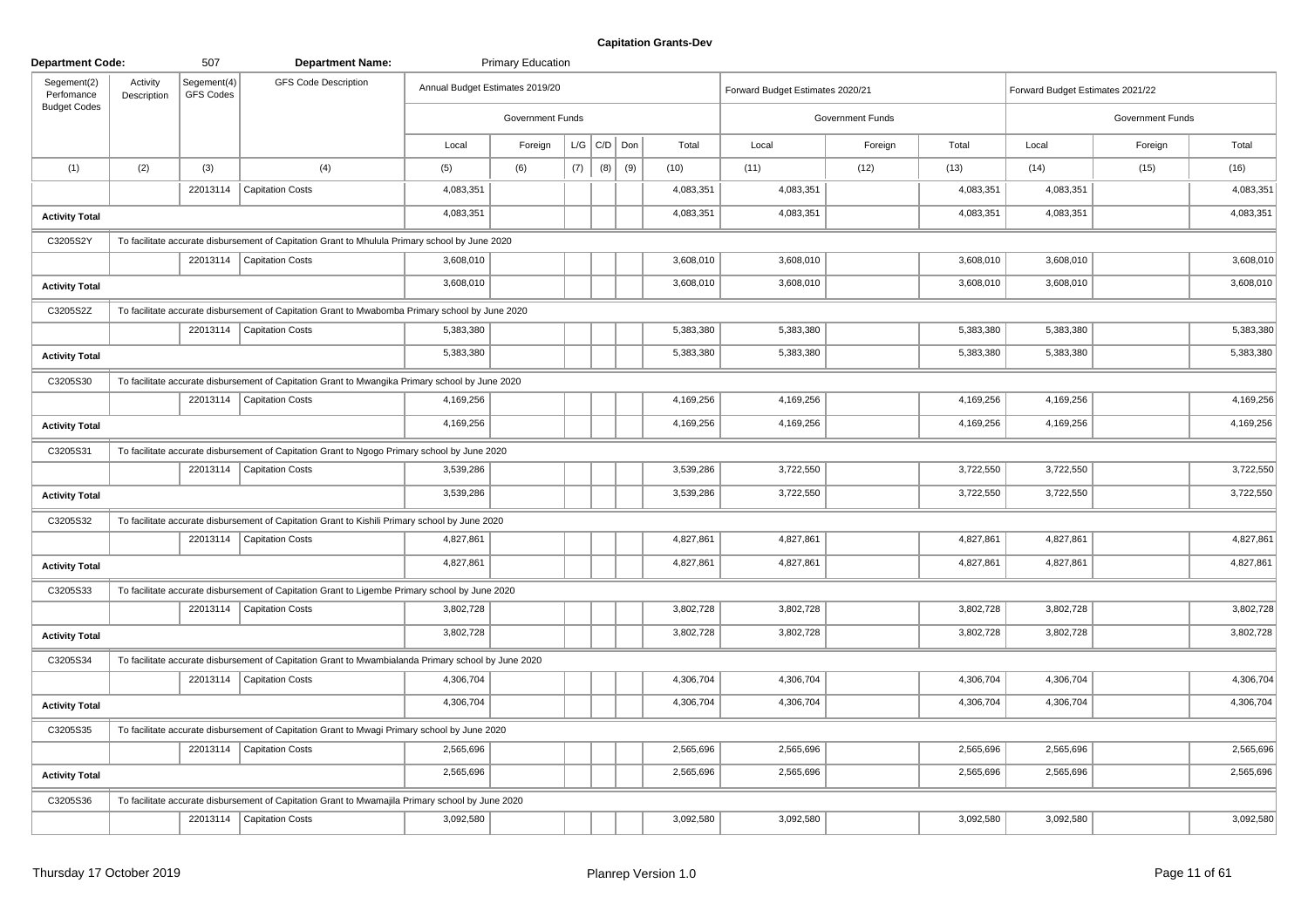| <b>Department Code:</b>   |                         | 507                      | <b>Department Name:</b>                                                                              |                                 | <b>Primary Education</b> |     |                 |     |           |                                  |                         |           |                                  |                  |           |
|---------------------------|-------------------------|--------------------------|------------------------------------------------------------------------------------------------------|---------------------------------|--------------------------|-----|-----------------|-----|-----------|----------------------------------|-------------------------|-----------|----------------------------------|------------------|-----------|
| Segement(2)<br>Perfomance | Activity<br>Description | Segement(4)<br>GFS Codes | <b>GFS Code Description</b>                                                                          | Annual Budget Estimates 2019/20 |                          |     |                 |     |           | Forward Budget Estimates 2020/21 |                         |           | Forward Budget Estimates 2021/22 |                  |           |
| <b>Budget Codes</b>       |                         |                          |                                                                                                      |                                 | Government Funds         |     |                 |     |           |                                  | <b>Government Funds</b> |           |                                  | Government Funds |           |
|                           |                         |                          |                                                                                                      | Local                           | Foreign                  |     | $L/G$ $C/D$ Don |     | Total     | Local                            | Foreign                 | Total     | Local                            | Foreign          | Total     |
| (1)                       | (2)                     | (3)                      | (4)                                                                                                  | (5)                             | (6)                      | (7) | (8)             | (9) | (10)      | (11)                             | (12)                    | (13)      | (14)                             | (15)             | (16)      |
| <b>Activity Total</b>     |                         |                          |                                                                                                      | 3,092,580                       |                          |     |                 |     | 3,092,580 | 3,092,580                        |                         | 3,092,580 | 3,092,580                        |                  | 3,092,580 |
| C3205S37                  |                         |                          | To facilitate accurate disbursement of Capitation Grant to Isageng'he Primary school by June 2020    |                                 |                          |     |                 |     |           |                                  |                         |           |                                  |                  |           |
|                           |                         |                          | 22013114   Capitation Costs                                                                          | 3,447,654                       |                          |     |                 |     | 3,447,654 | 3,447,654                        |                         | 3,447,654 | 3,447,654                        |                  | 3,447,654 |
| <b>Activity Total</b>     |                         |                          |                                                                                                      | 3,447,654                       |                          |     |                 |     | 3,447,654 | 3,447,654                        |                         | 3,447,654 | 3,447,654                        |                  | 3,447,654 |
| C3205S38                  |                         |                          | To facilitate accurate disbursement of Capitation Grant to Mwakilyambiti Primary school by June 2020 |                                 |                          |     |                 |     |           |                                  |                         |           |                                  |                  |           |
|                           |                         |                          | 22013114   Capitation Costs                                                                          | 5,772,816                       |                          |     |                 |     | 5,772,816 | 5,772,816                        |                         | 5,772,816 | 5,772,816                        |                  | 5,772,816 |
| <b>Activity Total</b>     |                         |                          |                                                                                                      | 5,772,816                       |                          |     |                 |     | 5,772,816 | 5,772,816                        |                         | 5,772,816 | 5,772,816                        |                  | 5,772,816 |
| C3205S39                  |                         |                          | To facilitate accurate disbursement of Capitation Grant to Mwakubilinga Primary school by June 2020  |                                 |                          |     |                 |     |           |                                  |                         |           |                                  |                  |           |
|                           |                         |                          | 22013114   Capitation Costs                                                                          | 3,665,280                       |                          |     |                 |     | 3,665,280 | 3,665,280                        |                         | 3,665,280 | 3,665,280                        |                  | 3,665,280 |
| <b>Activity Total</b>     |                         |                          |                                                                                                      | 3,665,280                       |                          |     |                 |     | 3,665,280 | 3,665,280                        |                         | 3,665,280 | 3,665,280                        |                  | 3,665,280 |
| C3205S3A                  |                         |                          | To facilitate accurate disbursement of Capitation Grant to Mwamakoye Primary school by June 2020     |                                 |                          |     |                 |     |           |                                  |                         |           |                                  |                  |           |
|                           |                         |                          | 22013114   Capitation Costs                                                                          | 4,839,315                       |                          |     |                 |     | 4,839,315 | 4,839,315                        |                         | 4,839,315 | 4,839,315                        |                  | 4,839,315 |
| <b>Activity Total</b>     |                         |                          |                                                                                                      | 4,839,315                       |                          |     |                 |     | 4,839,315 | 4,839,315                        |                         | 4,839,315 | 4,839,315                        |                  | 4,839,315 |
| C3205S3B                  |                         |                          | To facilitate accurate disbursement of Capitation Grant to Nyanhiga Primary school by June 2020      |                                 |                          |     |                 |     |           |                                  |                         |           |                                  |                  |           |
|                           |                         |                          | 22013114   Capitation Costs                                                                          | 5,331,837                       |                          |     |                 |     | 5,331,837 | 5,440,650                        |                         | 5,440,650 | 5,440,650                        |                  | 5,440,650 |
| <b>Activity Total</b>     |                         |                          |                                                                                                      | 5,331,837                       |                          |     |                 |     | 5,331,837 | 5,440,650                        |                         | 5,440,650 | 5,440,650                        |                  | 5,440,650 |
| C3205S3C                  |                         |                          | To facilitate accurate disbursement of Capitation Grant to Igumangobo Primary school by June 2020    |                                 |                          |     |                 |     |           |                                  |                         |           |                                  |                  |           |
|                           |                         |                          | 22013114   Capitation Costs                                                                          | 4,094,805                       |                          |     |                 |     | 4,094,805 | 4,094,805                        |                         | 4,094,805 | 4,094,805                        |                  | 4,094,805 |
| <b>Activity Total</b>     |                         |                          |                                                                                                      | 4,094,805                       |                          |     |                 |     | 4,094,805 | 4,094,805                        |                         | 4,094,805 | 4,094,805                        |                  | 4,094,805 |
| C3205S3D                  |                         |                          | To facilitate accurate disbursement of Capitation Grant to Kijida Primary school by June 2020        |                                 |                          |     |                 |     |           |                                  |                         |           |                                  |                  |           |
|                           |                         |                          | 22013114   Capitation Costs                                                                          | 4,593,054                       |                          |     |                 |     | 4,593,054 | 4,593,054                        |                         | 4,593,054 | 4,593,054                        |                  | 4,593,054 |
| <b>Activity Total</b>     |                         |                          |                                                                                                      | 4,593,054                       |                          |     |                 |     | 4,593,054 | 4,593,054                        |                         | 4,593,054 | 4,593,054                        |                  | 4,593,054 |
| C3205S3E                  |                         |                          | To facilitate accurate disbursement of Capitation Grant to Milyungu Primary school by June 2020      |                                 |                          |     |                 |     |           |                                  |                         |           |                                  |                  |           |
|                           |                         |                          | 22013114   Capitation Costs                                                                          | 4,312,431                       |                          |     |                 |     | 4,312,431 | 4,581,600                        |                         | 4,581,600 | 4,581,600                        |                  | 4,581,600 |
| <b>Activity Total</b>     |                         |                          |                                                                                                      | 4,312,431                       |                          |     |                 |     | 4,312,431 | 4,581,600                        |                         | 4,581,600 | 4,581,600                        |                  | 4,581,600 |
| C3205S3F                  |                         |                          | To facilitate accurate disbursement of Capitation Grant to Mwalujo Primary school by June 2020       |                                 |                          |     |                 |     |           |                                  |                         |           |                                  |                  |           |
|                           |                         |                          | 22013114   Capitation Costs                                                                          | 4,008,900                       |                          |     |                 |     | 4,008,900 | 4,008,900                        |                         | 4,008,900 | 4,008,900                        |                  | 4,008,900 |
| <b>Activity Total</b>     |                         |                          |                                                                                                      | 4,008,900                       |                          |     |                 |     | 4,008,900 | 4,008,900                        |                         | 4,008,900 | 4,008,900                        |                  | 4,008,900 |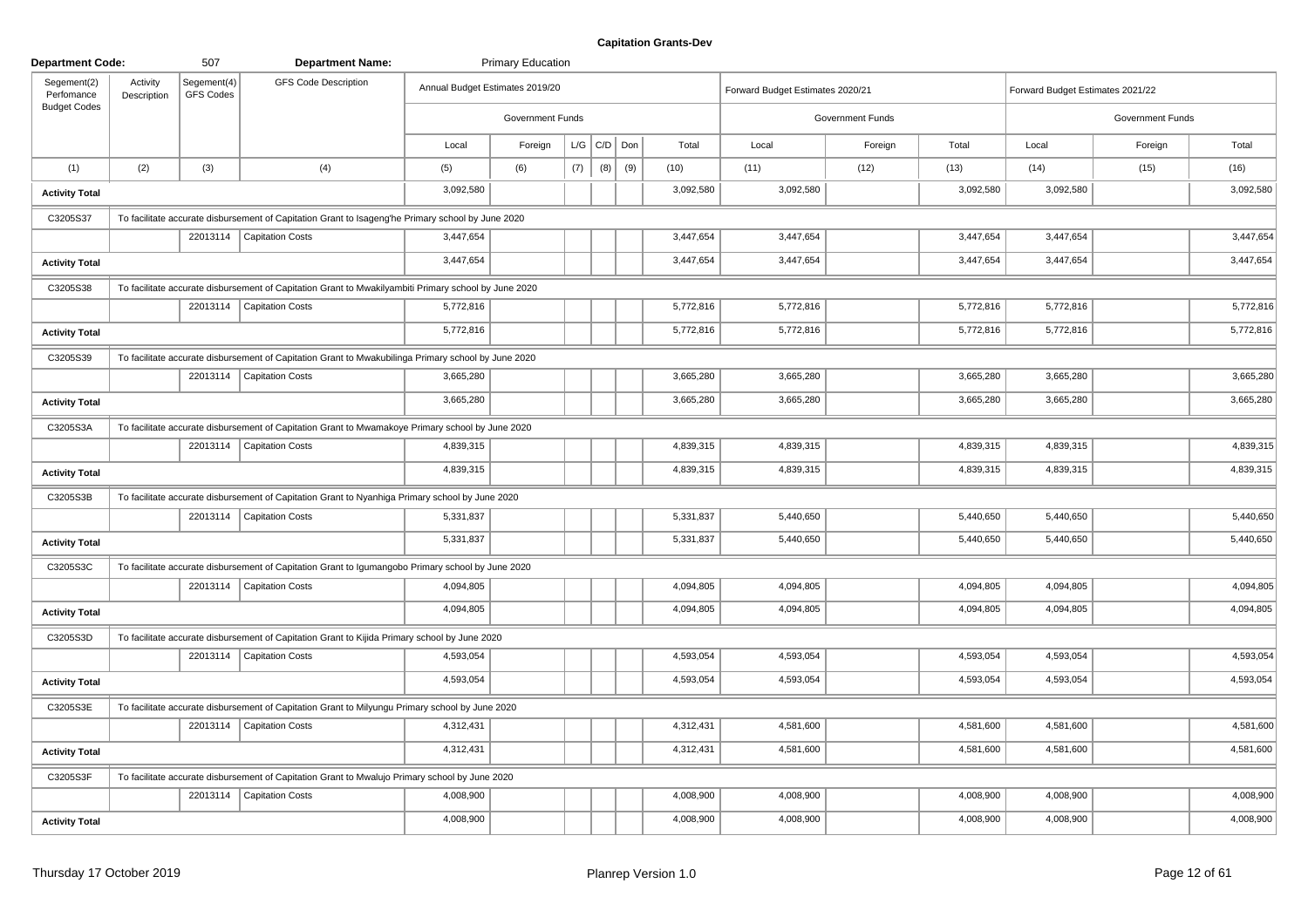| <b>Department Code:</b>   |                         | 507                             | <b>Department Name:</b>                                                                              |                                 | <b>Primary Education</b> |     |                 |     |           |                                  |                  |           |                                  |                  |           |
|---------------------------|-------------------------|---------------------------------|------------------------------------------------------------------------------------------------------|---------------------------------|--------------------------|-----|-----------------|-----|-----------|----------------------------------|------------------|-----------|----------------------------------|------------------|-----------|
| Segement(2)<br>Perfomance | Activity<br>Description | Segement(4)<br><b>GFS Codes</b> | <b>GFS Code Description</b>                                                                          | Annual Budget Estimates 2019/20 |                          |     |                 |     |           | Forward Budget Estimates 2020/21 |                  |           | Forward Budget Estimates 2021/22 |                  |           |
| <b>Budget Codes</b>       |                         |                                 |                                                                                                      |                                 | Government Funds         |     |                 |     |           |                                  | Government Funds |           |                                  | Government Funds |           |
|                           |                         |                                 |                                                                                                      | Local                           | Foreign                  |     | $L/G$ $C/D$ Don |     | Total     | Local                            | Foreign          | Total     | Local                            | Foreign          | Total     |
| (1)                       | (2)                     | (3)                             | (4)                                                                                                  | (5)                             | (6)                      | (7) | (8)             | (9) | (10)      | (11)                             | (12)             | (13)      | (14)                             | (15)             | (16)      |
| C3205S3G                  |                         |                                 | To facilitate accurate disbursement of Capitation Grant to Goloma Primary school by June 2020        |                                 |                          |     |                 |     |           |                                  |                  |           |                                  |                  |           |
|                           |                         |                                 | 22013114   Capitation Costs                                                                          | 2,645,874                       |                          |     |                 |     | 2,645,874 | 2,645,874                        |                  | 2,645,874 | 2,645,874                        |                  | 2,645,874 |
| <b>Activity Total</b>     |                         |                                 |                                                                                                      | 2,645,874                       |                          |     |                 |     | 2,645,874 | 2,645,874                        |                  | 2,645,874 | 2,645,874                        |                  | 2,645,874 |
| C3205S3H                  |                         |                                 | To facilitate accurate disbursement of Capitation Grant to Isabilo Primary school by June 2020       |                                 |                          |     |                 |     |           |                                  |                  |           |                                  |                  |           |
|                           |                         |                                 | 22013114   Capitation Costs                                                                          | 5,870,175                       |                          |     |                 |     | 5,870,175 | 5,870,175                        |                  | 5,870,175 | 5,870,175                        |                  | 5,870,175 |
| <b>Activity Total</b>     |                         |                                 |                                                                                                      | 5,870,175                       |                          |     |                 |     | 5,870,175 | 5,870,175                        |                  | 5,870,175 | 5,870,175                        |                  | 5,870,175 |
| C3205S3I                  |                         |                                 | To facilitate accurate disbursement of Capitation Grant to Mwakaluto Primary school by June 2020     |                                 |                          |     |                 |     |           |                                  |                  |           |                                  |                  |           |
|                           |                         | 22013114                        | <b>Capitation Costs</b>                                                                              | 3,092,580                       |                          |     |                 |     | 3,092,580 | 3,092,580                        |                  | 3,092,580 | 3,092,580                        |                  | 3,092,580 |
| <b>Activity Total</b>     |                         |                                 |                                                                                                      | 3,092,580                       |                          |     |                 |     | 3,092,580 | 3,092,580                        |                  | 3,092,580 | 3,092,580                        |                  | 3,092,580 |
| C3205S3J                  |                         |                                 | To facilitate accurate disbursement of Capitation Grant to Mwandu Primary school by June 2020        |                                 |                          |     |                 |     |           |                                  |                  |           |                                  |                  |           |
|                           |                         |                                 | 22013114   Capitation Costs                                                                          | 4,673,232                       |                          |     |                 |     | 4,673,232 | 4,673,232                        |                  | 4,673,232 | 4,673,232                        |                  | 4,673,232 |
| <b>Activity Total</b>     |                         |                                 |                                                                                                      | 4,673,232                       |                          |     |                 |     | 4,673,232 | 4,673,232                        |                  | 4,673,232 | 4,673,232                        |                  | 4,673,232 |
| C3205S3K                  |                         |                                 | To facilitate accurate disbursement of Capitation Grant to Shushi Primary school by June 2020        |                                 |                          |     |                 |     |           |                                  |                  |           |                                  |                  |           |
|                           |                         |                                 | 22013114   Capitation Costs                                                                          | 3,241,482                       |                          |     |                 |     | 3,241,482 | 3,436,200                        |                  | 3,436,200 | 3,436,200                        |                  | 3,436,200 |
| <b>Activity Total</b>     |                         |                                 |                                                                                                      | 3,241,482                       |                          |     |                 |     | 3,241,482 | 3,436,200                        |                  | 3,436,200 | 3,436,200                        |                  | 3,436,200 |
| C3205S3L                  |                         |                                 | To facilitate accurate disbursement of Capitation Grant to Mahiga Primary school by June 2020        |                                 |                          |     |                 |     |           |                                  |                  |           |                                  |                  |           |
|                           |                         |                                 | 22013114   Capitation Costs                                                                          | 5,200,116                       |                          |     |                 |     | 5,200,116 | 5,200,116                        |                  | 5,200,116 | 5,200,116                        |                  | 5,200,116 |
| <b>Activity Total</b>     |                         |                                 |                                                                                                      | 5,200,116                       |                          |     |                 |     | 5,200,116 | 5,200,116                        |                  | 5,200,116 | 5,200,116                        |                  | 5,200,116 |
| C3205S3M                  |                         |                                 | To facilitate accurate disbursement of Capitation Grant to Mwabagole Primary school by June 2020     |                                 |                          |     |                 |     |           |                                  |                  |           |                                  |                  |           |
|                           |                         |                                 | 22013114   Capitation Costs                                                                          | 4,341,066                       |                          |     |                 |     | 4,341,066 | 4,581,600                        |                  | 4,581,600 | 4,581,600                        |                  | 4,581,600 |
| <b>Activity Total</b>     |                         |                                 |                                                                                                      | 4,341,066                       |                          |     |                 |     | 4,341,066 | 4,581,600                        |                  | 4,581,600 | 4,581,600                        |                  | 4,581,600 |
| C3205S3N                  |                         |                                 | To facilitate accurate disbursement of Capitation Grant to Mwang'halanga Primary school by June 2020 |                                 |                          |     |                 |     |           |                                  |                  |           |                                  |                  |           |
|                           |                         |                                 | 22013114   Capitation Costs                                                                          | 3,877,179                       |                          |     |                 |     | 3,877,179 | 3,877,179                        |                  | 3,877,179 | 3,877,179                        |                  | 3,877,179 |
| <b>Activity Total</b>     |                         |                                 |                                                                                                      | 3,877,179                       |                          |     |                 |     | 3,877,179 | 3,877,179                        |                  | 3,877,179 | 3,877,179                        |                  | 3,877,179 |
| C3205S3O                  |                         |                                 | To facilitate accurate disbursement of Capitation Grant to Shigumhulo Primary school by June 2020    |                                 |                          |     |                 |     |           |                                  |                  |           |                                  |                  |           |
|                           |                         |                                 | 22013114   Capitation Costs                                                                          | 4,570,146                       |                          |     |                 |     | 4,570,146 | 4,581,600                        |                  | 4,581,600 | 4,581,600                        |                  | 4,581,600 |
| <b>Activity Total</b>     |                         |                                 |                                                                                                      | 4,570,146                       |                          |     |                 |     | 4,570,146 | 4,581,600                        |                  | 4,581,600 | 4,581,600                        |                  | 4,581,600 |
| C3205S3P                  |                         |                                 | To facilitate accurate disbursement of Capitation Grant to Bulikinda Primary school by June 2020     |                                 |                          |     |                 |     |           |                                  |                  |           |                                  |                  |           |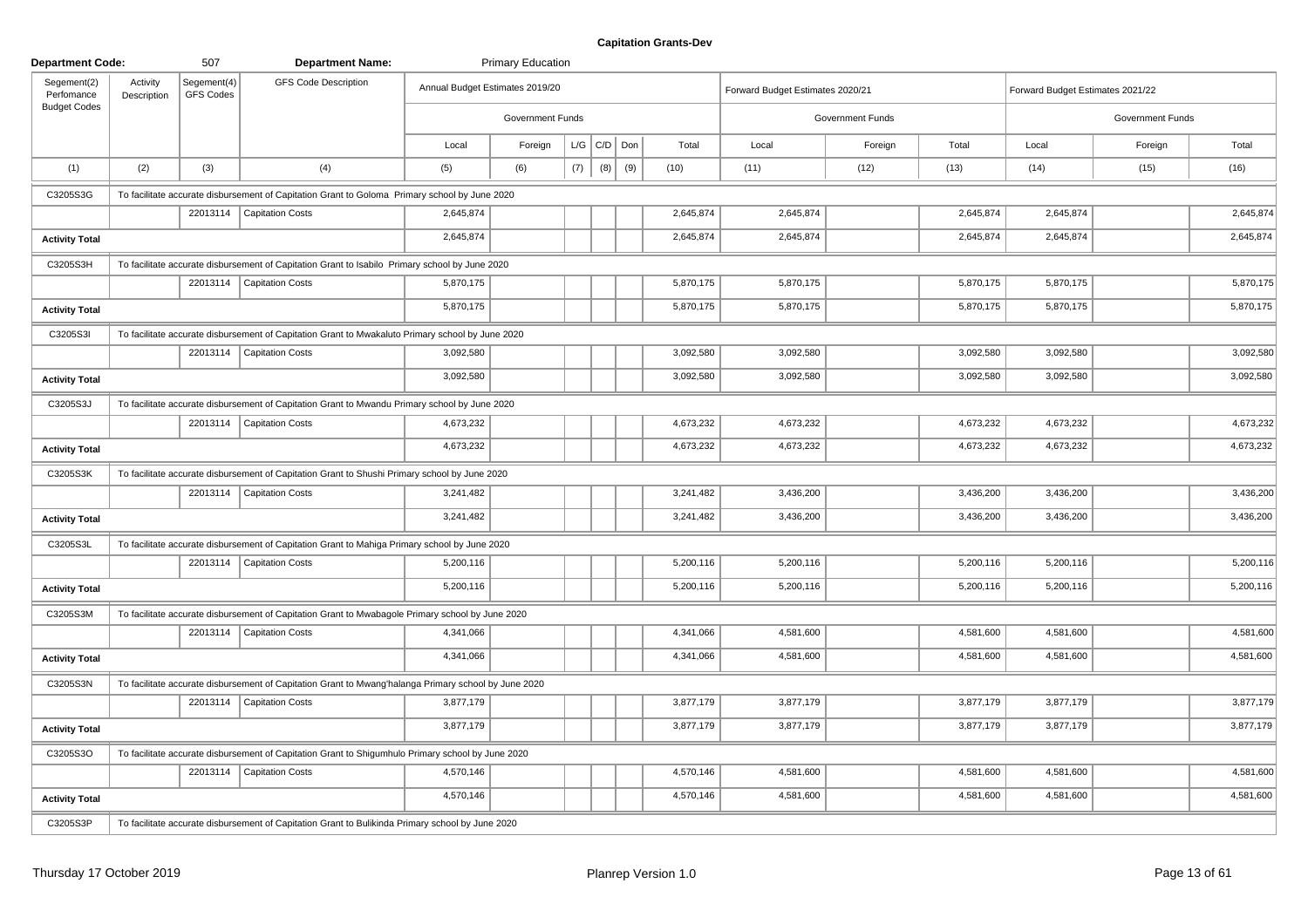| <b>Department Code:</b>                          |                         | 507                      | <b>Department Name:</b>                                                                             |                                 | <b>Primary Education</b> |     |                   |     |           |                                  |                         |           |                                  |                         |           |
|--------------------------------------------------|-------------------------|--------------------------|-----------------------------------------------------------------------------------------------------|---------------------------------|--------------------------|-----|-------------------|-----|-----------|----------------------------------|-------------------------|-----------|----------------------------------|-------------------------|-----------|
| Segement(2)<br>Perfomance<br><b>Budget Codes</b> | Activity<br>Description | Segement(4)<br>GFS Codes | <b>GFS Code Description</b>                                                                         | Annual Budget Estimates 2019/20 |                          |     |                   |     |           | Forward Budget Estimates 2020/21 |                         |           | Forward Budget Estimates 2021/22 |                         |           |
|                                                  |                         |                          |                                                                                                     |                                 | Government Funds         |     |                   |     |           |                                  | <b>Government Funds</b> |           |                                  | <b>Government Funds</b> |           |
|                                                  |                         |                          |                                                                                                     | Local                           | Foreign                  |     | $L/G$ $C/D$ $Don$ |     | Total     | Local                            | Foreign                 | Total     | Local                            | Foreign                 | Total     |
| (1)                                              | (2)                     | (3)                      | (4)                                                                                                 | (5)                             | (6)                      | (7) | (8)               | (9) | (10)      | (11)                             | (12)                    | (13)      | (14)                             | (15)                    | (16)      |
|                                                  |                         |                          | 22013114   Capitation Costs                                                                         | 4,312,431                       |                          |     |                   |     | 4,312,431 | 4,312,431                        |                         | 4,312,431 | 4,312,431                        |                         | 4,312,431 |
| <b>Activity Total</b>                            |                         |                          |                                                                                                     | 4,312,431                       |                          |     |                   |     | 4,312,431 | 4,312,431                        |                         | 4,312,431 | 4,312,431                        |                         | 4,312,431 |
| C3205S3Q                                         |                         |                          | To facilitate accurate disbursement of Capitation Grant to Ikunda Primary school by June 2020       |                                 |                          |     |                   |     |           |                                  |                         |           |                                  |                         |           |
|                                                  |                         |                          | 22013114   Capitation Costs                                                                         | 2,983,767                       |                          |     |                   |     | 2,983,767 | 2,983,767                        |                         | 2,983,767 | 2,983,767                        |                         | 2,983,767 |
| <b>Activity Total</b>                            |                         |                          |                                                                                                     | 2,983,767                       |                          |     |                   |     | 2,983,767 | 2,983,767                        |                         | 2,983,767 | 2,983,767                        |                         | 2,983,767 |
| C3205S3R                                         |                         |                          | To facilitate accurate disbursement of Capitation Grant to Luhala Primary school by June 2020       |                                 |                          |     |                   |     |           |                                  |                         |           |                                  |                         |           |
|                                                  |                         |                          | 22013114   Capitation Costs                                                                         | 3,940,176                       |                          |     |                   |     | 3,940,176 | 3,940,176                        |                         | 3,940,176 | 3,940,176                        |                         | 3,940,176 |
| <b>Activity Total</b>                            |                         |                          |                                                                                                     | 3,940,176                       |                          |     |                   |     | 3,940,176 | 3,940,176                        |                         | 3,940,176 | 3,940,176                        |                         | 3,940,176 |
| C3205S3S                                         |                         |                          | To facilitate accurate disbursement of Capitation Grant to Mwankulwe Primary school by June 2020    |                                 |                          |     |                   |     |           |                                  |                         |           |                                  |                         |           |
|                                                  |                         |                          | 22013114   Capitation Costs                                                                         | 3,877,179                       |                          |     |                   |     | 3,877,179 | 3,877,179                        |                         | 3,877,179 | 3,877,179                        |                         | 3,877,179 |
| <b>Activity Total</b>                            |                         |                          |                                                                                                     | 3,877,179                       |                          |     |                   |     | 3,877,179 | 3,877,179                        |                         | 3,877,179 | 3,877,179                        |                         | 3,877,179 |
| C3205S3T                                         |                         |                          | To facilitate accurate disbursement of Capitation Grant to Nyamatala Primary school by June 2020    |                                 |                          |     |                   |     |           |                                  |                         |           |                                  |                         |           |
|                                                  |                         |                          | 22013114   Capitation Costs                                                                         | 6,087,801                       |                          |     |                   |     | 6,087,801 | 6,299,700                        |                         | 6,299,700 | 6,299,700                        |                         | 6,299,700 |
| <b>Activity Total</b>                            |                         |                          |                                                                                                     | 6,087,801                       |                          |     |                   |     | 6,087,801 | 6,299,700                        |                         | 6,299,700 | 6,299,700                        |                         | 6,299,700 |
| C3205S3V                                         |                         |                          | To facilitate accurate disbursement of Capitation Grant to Mwashilalage Primary school by June 2020 |                                 |                          |     |                   |     |           |                                  |                         |           |                                  |                         |           |
|                                                  |                         |                          | 22013114   Capitation Costs                                                                         | 7,926,168                       |                          |     |                   |     | 7,926,168 | 8,017,800                        |                         | 8,017,800 | 8,017,800                        |                         | 8,017,800 |
| <b>Activity Total</b>                            |                         |                          |                                                                                                     | 7,926,168                       |                          |     |                   |     | 7,926,168 | 8,017,800                        |                         | 8,017,800 | 8,017,800                        |                         | 8,017,800 |
| C3205S3W                                         |                         |                          | To facilitate accurate disbursement of Capitation Grant to Kakora Primary school by June 2020       |                                 |                          |     |                   |     |           |                                  |                         |           |                                  |                         |           |
|                                                  |                         |                          | 22013114   Capitation Costs                                                                         | 9,770,262                       |                          |     |                   |     | 9,770,262 | 9,770,262                        |                         | 9,770,262 | 9,770,262                        |                         | 9,770,262 |
| <b>Activity Total</b>                            |                         |                          |                                                                                                     | 9,770,262                       |                          |     |                   |     | 9,770,262 | 9,770,262                        |                         | 9,770,262 | 9,770,262                        |                         | 9,770,262 |
| C3205S3X                                         |                         |                          | To facilitate accurate disbursement of Capitation Grant to Bumyengeja Primary school by June 2020   |                                 |                          |     |                   |     |           |                                  |                         |           |                                  |                         |           |
|                                                  |                         |                          | 22013114   Capitation Costs                                                                         | 5,394,834                       |                          |     |                   |     | 5,394,834 | 5,394,834                        |                         | 5,394,834 | 5,394,834                        |                         | 5,394,834 |
| <b>Activity Total</b>                            |                         |                          |                                                                                                     | 5,394,834                       |                          |     |                   |     | 5,394,834 | 5,394,834                        |                         | 5,394,834 | 5,394,834                        |                         | 5,394,834 |
| C3205S3Y                                         |                         |                          | To facilitate accurate disbursement of Capitation Grant to Bungulwa Primary school by June 2020     |                                 |                          |     |                   |     |           |                                  |                         |           |                                  |                         |           |
|                                                  |                         |                          | 22013114   Capitation Costs                                                                         | 4,982,490                       |                          |     |                   |     | 4,982,490 | 4,982,490                        |                         | 4,982,490 | 4,982,490                        |                         | 4,982,490 |
| <b>Activity Total</b>                            |                         |                          |                                                                                                     | 4,982,490                       |                          |     |                   |     | 4,982,490 | 4,982,490                        |                         | 4,982,490 | 4,982,490                        |                         | 4,982,490 |
| C3205S3Z                                         |                         |                          | To facilitate accurate disbursement of Capitation Grant to Inala Primary school by June 2020        |                                 |                          |     |                   |     |           |                                  |                         |           |                                  |                         |           |
|                                                  |                         |                          | 22013114   Capitation Costs                                                                         | 6,185,160                       |                          |     |                   |     | 6,185,160 | 6,185,160                        |                         | 6,185,160 | 6,185,160                        |                         | 6,185,160 |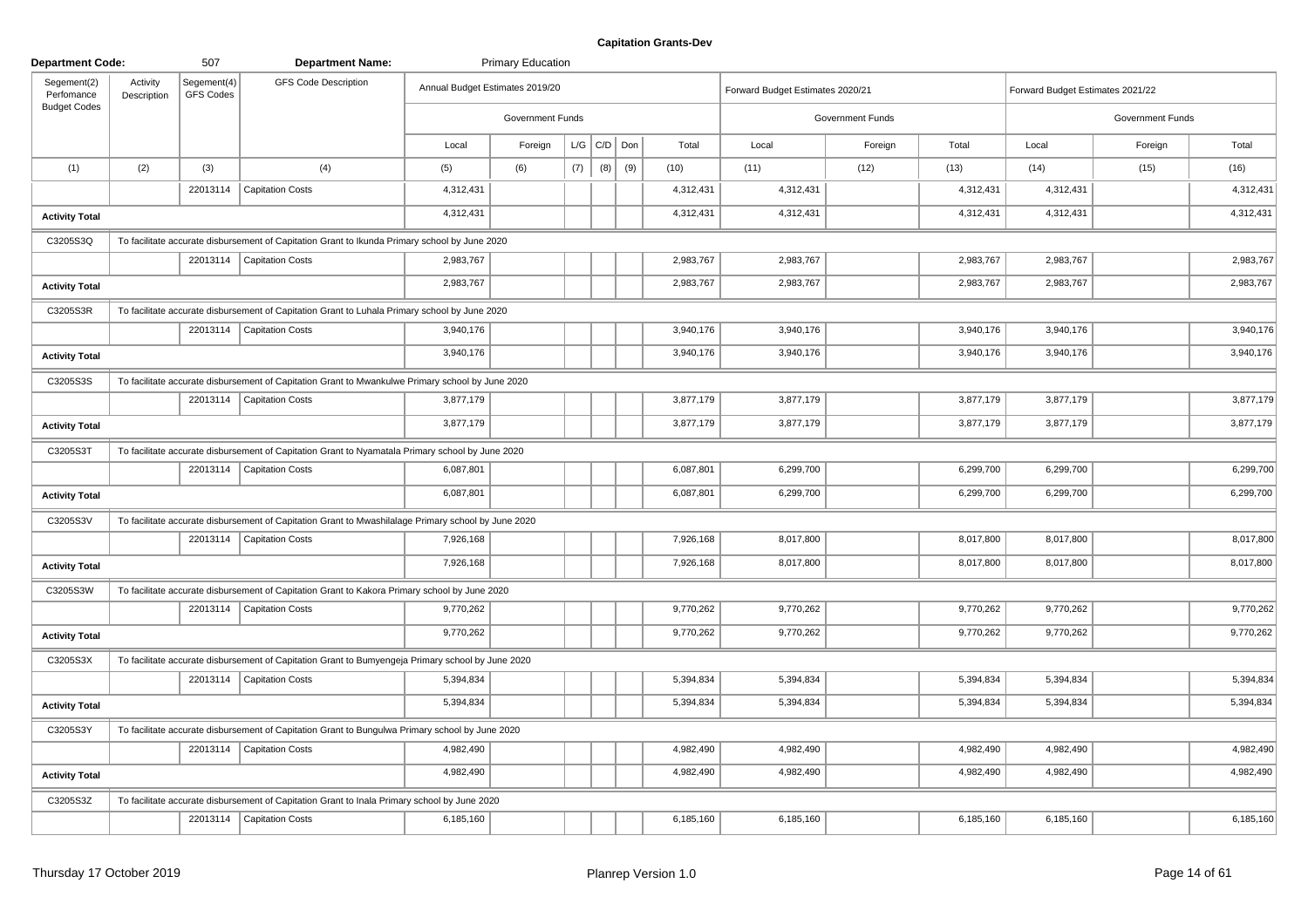| <b>Department Code:</b>   |                         | 507                      | <b>Department Name:</b>                                                                          |                                 | <b>Primary Education</b> |     |                 |     |           |                                  |                         |           |                                  |                  |           |
|---------------------------|-------------------------|--------------------------|--------------------------------------------------------------------------------------------------|---------------------------------|--------------------------|-----|-----------------|-----|-----------|----------------------------------|-------------------------|-----------|----------------------------------|------------------|-----------|
| Segement(2)<br>Perfomance | Activity<br>Description | Segement(4)<br>GFS Codes | <b>GFS Code Description</b>                                                                      | Annual Budget Estimates 2019/20 |                          |     |                 |     |           | Forward Budget Estimates 2020/21 |                         |           | Forward Budget Estimates 2021/22 |                  |           |
| <b>Budget Codes</b>       |                         |                          |                                                                                                  |                                 | <b>Government Funds</b>  |     |                 |     |           |                                  | <b>Government Funds</b> |           |                                  | Government Funds |           |
|                           |                         |                          |                                                                                                  | Local                           | Foreign                  |     | $L/G$ $C/D$ Don |     | Total     | Local                            | Foreign                 | Total     | Local                            | Foreign          | Total     |
| (1)                       | (2)                     | (3)                      | (4)                                                                                              | (5)                             | (6)                      | (7) | (8)             | (9) | (10)      | (11)                             | (12)                    | (13)      | (14)                             | (15)             | (16)      |
| <b>Activity Total</b>     |                         |                          |                                                                                                  | 6,185,160                       |                          |     |                 |     | 6,185,160 | 6,185,160                        |                         | 6,185,160 | 6,185,160                        |                  | 6,185,160 |
| C3205S40                  |                         |                          | To facilitate accurate disbursement of Capitation Grant to Mhulya Primary school by June 2020    |                                 |                          |     |                 |     |           |                                  |                         |           |                                  |                  |           |
|                           |                         |                          | 22013114   Capitation Costs                                                                      | 5,635,368                       |                          |     |                 |     | 5,635,368 | 5,154,300                        |                         | 5,154,300 | 5,154,300                        |                  | 5,154,300 |
| <b>Activity Total</b>     |                         |                          |                                                                                                  | 5,635,368                       |                          |     |                 |     | 5,635,368 | 5,154,300                        |                         | 5,154,300 | 5,154,300                        |                  | 5,154,300 |
| C3205S42                  |                         |                          | To facilitate accurate disbursement of Capitation Grant to Jojilo Primary school by June 2020    |                                 |                          |     |                 |     |           |                                  |                         |           |                                  |                  |           |
|                           |                         |                          | 22013114   Capitation Costs                                                                      | 5,326,110                       |                          |     |                 |     | 5,326,110 | 5,326,110                        |                         | 5,326,110 | 5,326,110                        |                  | 5,326,110 |
| <b>Activity Total</b>     |                         |                          |                                                                                                  | 5,326,110                       |                          |     |                 |     | 5,326,110 | 5,326,110                        |                         | 5,326,110 | 5,326,110                        |                  | 5,326,110 |
| C3205S43                  |                         |                          | To facilitate accurate disbursement of Capitation Grant to Ngumo Primary school by June 2020     |                                 |                          |     |                 |     |           |                                  |                         |           |                                  |                  |           |
|                           |                         |                          | 22013114   Capitation Costs                                                                      | 4,564,419                       |                          |     |                 |     | 4,564,419 | 4,581,600                        |                         | 4,581,600 | 4,581,600                        |                  | 4,581,600 |
| <b>Activity Total</b>     |                         |                          |                                                                                                  | 4,564,419                       |                          |     |                 |     | 4,564,419 | 4,581,600                        |                         | 4,581,600 | 4,581,600                        |                  | 4,581,600 |
| C3205S44                  |                         |                          | To facilitate accurate disbursement of Capitation Grant to Isagala Primary school by June 2020   |                                 |                          |     |                 |     |           |                                  |                         |           |                                  |                  |           |
|                           |                         |                          | 22013114   Capitation Costs                                                                      | 4,736,229                       |                          |     |                 |     | 4,736,229 | 4,736,229                        |                         | 4,736,229 | 4,736,229                        |                  | 4,736,229 |
| <b>Activity Total</b>     |                         |                          |                                                                                                  | 4,736,229                       |                          |     |                 |     | 4,736,229 | 4,736,229                        |                         | 4,736,229 | 4,736,229                        |                  | 4,736,229 |
| C3205S45                  |                         |                          | To facilitate accurate disbursement of Capitation Grant to Kilyaboya Primary school by June 2020 |                                 |                          |     |                 |     |           |                                  |                         |           |                                  |                  |           |
|                           |                         |                          | 22013114   Capitation Costs                                                                      | 4,472,787                       |                          |     |                 |     | 4,472,787 | 4,472,787                        |                         | 4,472,787 | 4,472,787                        |                  | 4,472,787 |
| <b>Activity Total</b>     |                         |                          |                                                                                                  | 4,472,787                       |                          |     |                 |     | 4,472,787 | 4,472,787                        |                         | 4,472,787 | 4,472,787                        |                  | 4,472,787 |
| C3205S46                  |                         |                          | To facilitate accurate disbursement of Capitation Grant to Nyamilama Primary school by June 2020 |                                 |                          |     |                 |     |           |                                  |                         |           |                                  |                  |           |
|                           |                         |                          | 22013114   Capitation Costs                                                                      | 5,463,558                       |                          |     |                 |     | 5,463,558 | 5,727,000                        |                         | 5,727,000 | 5,727,000                        |                  | 5,727,000 |
| <b>Activity Total</b>     |                         |                          |                                                                                                  | 5,463,558                       |                          |     |                 |     | 5,463,558 | 5,727,000                        |                         | 5,727,000 | 5,727,000                        |                  | 5,727,000 |
| C3205S48                  |                         |                          | To facilitate accurate disbursement of Capitation Grant to Walla Primary school by June 2020     |                                 |                          |     |                 |     |           |                                  |                         |           |                                  |                  |           |
|                           |                         |                          | 22013114   Capitation Costs                                                                      | 4,953,855                       |                          |     |                 |     | 4,953,855 | 5,154,300                        |                         | 5,154,300 | 5,154,300                        |                  | 5,154,300 |
| <b>Activity Total</b>     |                         |                          |                                                                                                  | 4,953,855                       |                          |     |                 |     | 4,953,855 | 5,154,300                        |                         | 5,154,300 | 5,154,300                        |                  | 5,154,300 |
| C3205S4A                  |                         |                          | To facilitate accurate disbursement of Capitation Grant to Sumaha Primary school by June 2020    |                                 |                          |     |                 |     |           |                                  |                         |           |                                  |                  |           |
|                           |                         |                          | 22013114   Capitation Costs                                                                      | 3,682,461                       |                          |     |                 |     | 3,682,461 | 3,722,550                        |                         | 3,722,550 | 3,722,550                        |                  | 3,722,550 |
| <b>Activity Total</b>     |                         |                          |                                                                                                  | 3,682,461                       |                          |     |                 |     | 3,682,461 | 3,722,550                        |                         | 3,722,550 | 3,722,550                        |                  | 3,722,550 |
| C3205S4B                  |                         |                          | To facilitate accurate disbursement of Capitation Grant to Solwe Primary school by June 2020     |                                 |                          |     |                 |     |           |                                  |                         |           |                                  |                  |           |
|                           |                         |                          | 22013114   Capitation Costs                                                                      | 3,035,310                       |                          |     |                 |     | 3,035,310 | 3,149,850                        |                         | 3,149,850 | 3,149,850                        |                  | 3,149,850 |
| <b>Activity Total</b>     |                         |                          |                                                                                                  | 3,035,310                       |                          |     |                 |     | 3,035,310 | 3,149,850                        |                         | 3,149,850 | 3,149,850                        |                  | 3,149,850 |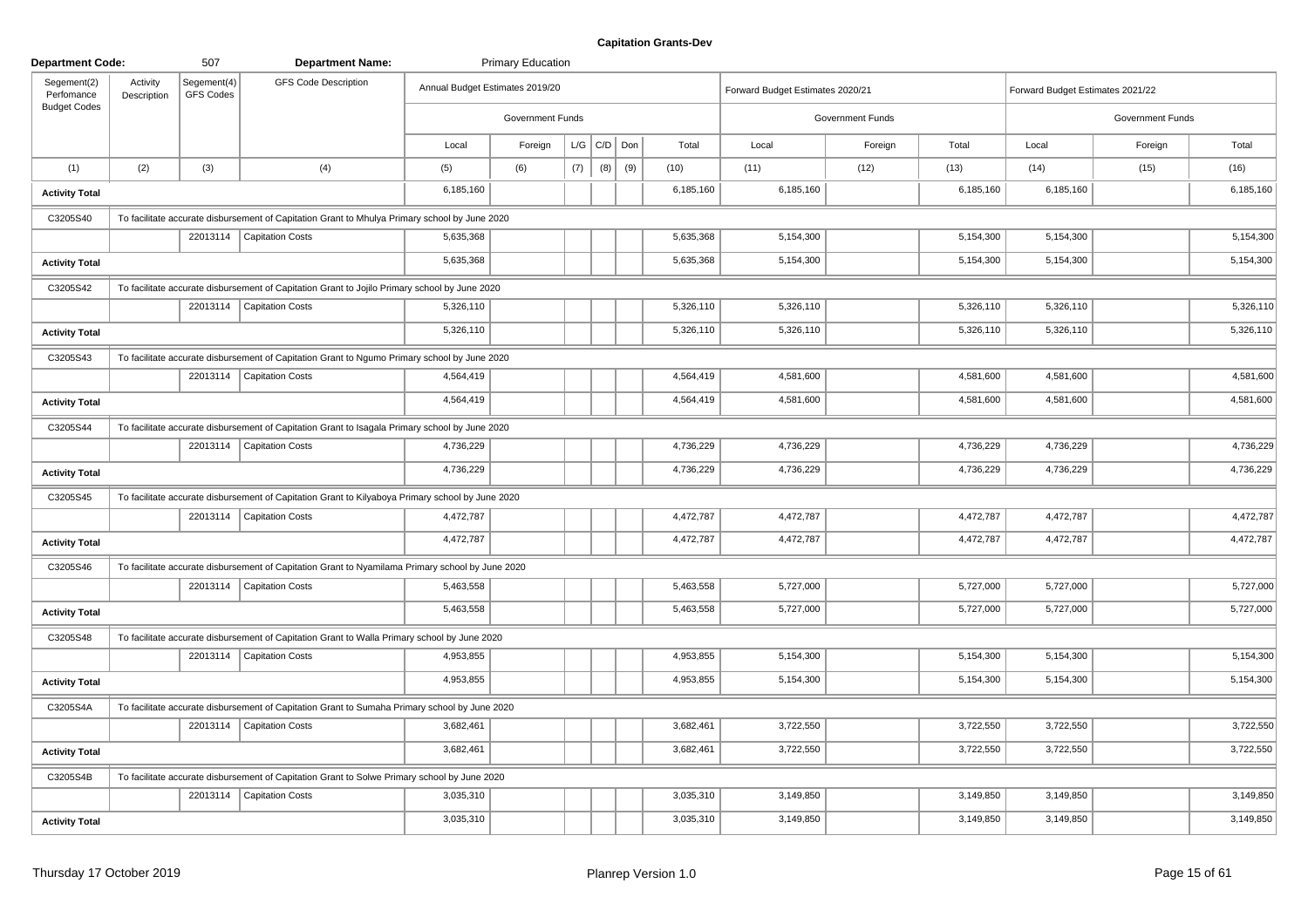| <b>Department Code:</b>   |                         | 507                      | <b>Department Name:</b>                                                                            |                                 | <b>Primary Education</b> |     |                   |     |           |                                  |                         |           |                                  |                  |           |
|---------------------------|-------------------------|--------------------------|----------------------------------------------------------------------------------------------------|---------------------------------|--------------------------|-----|-------------------|-----|-----------|----------------------------------|-------------------------|-----------|----------------------------------|------------------|-----------|
| Segement(2)<br>Perfomance | Activity<br>Description | Segement(4)<br>GFS Codes | <b>GFS Code Description</b>                                                                        | Annual Budget Estimates 2019/20 |                          |     |                   |     |           | Forward Budget Estimates 2020/21 |                         |           | Forward Budget Estimates 2021/22 |                  |           |
| <b>Budget Codes</b>       |                         |                          |                                                                                                    |                                 | <b>Government Funds</b>  |     |                   |     |           |                                  | <b>Government Funds</b> |           |                                  | Government Funds |           |
|                           |                         |                          |                                                                                                    | Local                           | Foreign                  |     | $L/G$ $C/D$ $Don$ |     | Total     | Local                            | Foreign                 | Total     | Local                            | Foreign          | Total     |
| (1)                       | (2)                     | (3)                      | (4)                                                                                                | (5)                             | (6)                      | (7) | (8)               | (9) | (10)      | (11)                             | (12)                    | (13)      | (14)                             | (15)             | (16)      |
| C3205S4C                  |                         |                          | To facilitate accurate disbursement of Capitation Grant to Shilembo Primary school by June 2020    |                                 |                          |     |                   |     |           |                                  |                         |           |                                  |                  |           |
|                           |                         |                          | 22013114   Capitation Costs                                                                        | 4,558,692                       |                          |     |                   |     | 4,558,692 | 4,581,600                        |                         | 4,581,600 | 4,581,600                        |                  | 4,581,600 |
| <b>Activity Total</b>     |                         |                          |                                                                                                    | 4,558,692                       |                          |     |                   |     | 4,558,692 | 4,581,600                        |                         | 4,581,600 | 4,581,600                        |                  | 4,581,600 |
| C3205S4D                  |                         |                          | To facilitate accurate disbursement of Capitation Grant to Shilanona Primary school by June 2020   |                                 |                          |     |                   |     |           |                                  |                         |           |                                  |                  |           |
|                           |                         |                          | 22013114   Capitation Costs                                                                        | 3,602,283                       |                          |     |                   |     | 3,602,283 | 3,722,550                        |                         | 3,722,550 | 3,722,550                        |                  | 3,722,550 |
| <b>Activity Total</b>     |                         |                          |                                                                                                    | 3,602,283                       |                          |     |                   |     | 3,602,283 | 3,722,550                        |                         | 3,722,550 | 3,722,550                        |                  | 3,722,550 |
| C3205S4E                  |                         |                          | To facilitate accurate disbursement of Capitation Grant to Shigangama Primary school by June 2020  |                                 |                          |     |                   |     |           |                                  |                         |           |                                  |                  |           |
|                           |                         | 22013114                 | Capitation Costs                                                                                   | 5,434,923                       |                          |     |                   |     | 5,434,923 | 5,727,000                        |                         | 5,727,000 | 5,727,000                        |                  | 5,727,000 |
| <b>Activity Total</b>     |                         |                          |                                                                                                    | 5,434,923                       |                          |     |                   |     | 5,434,923 | 5,727,000                        |                         | 5,727,000 | 5,727,000                        |                  | 5,727,000 |
| C3205S4F                  |                         |                          | To facilitate accurate disbursement of Capitation Grant to Nyang'hingi Primary school by June 2020 |                                 |                          |     |                   |     |           |                                  |                         |           |                                  |                  |           |
|                           |                         |                          | 22013114   Capitation Costs                                                                        | 2,479,791                       |                          |     |                   |     | 2,479,791 | 2,577,150                        |                         | 2,577,150 | 2,577,150                        |                  | 2,577,150 |
| <b>Activity Total</b>     |                         |                          |                                                                                                    | 2,479,791                       |                          |     |                   |     | 2,479,791 | 2,577,150                        |                         | 2,577,150 | 2,577,150                        |                  | 2,577,150 |
| C3205S4H                  |                         |                          | To facilitate accurate disbursement of Capitation Grant to Nyamikoma Primary school by June 2020   |                                 |                          |     |                   |     |           |                                  |                         |           |                                  |                  |           |
|                           |                         |                          | 22013114   Capitation Costs                                                                        | 4,077,624                       |                          |     |                   |     | 4,077,624 | 4,077,624                        |                         | 4,077,624 | 4,077,624                        |                  | 4,077,624 |
| <b>Activity Total</b>     |                         |                          |                                                                                                    | 4,077,624                       |                          |     |                   |     | 4,077,624 | 4,077,624                        |                         | 4,077,624 | 4,077,624                        |                  | 4,077,624 |
| C3205S4I                  |                         |                          | To facilitate accurate disbursement of Capitation Grant to Nyambuyi Primary school by June 2020    |                                 |                          |     |                   |     |           |                                  |                         |           |                                  |                  |           |
|                           |                         | 22013114                 | <b>Capitation Costs</b>                                                                            | 4,100,532                       |                          |     |                   |     | 4,100,532 | 4,123,440                        |                         | 4,123,440 | 4,123,440                        |                  | 4,123,440 |
| <b>Activity Total</b>     |                         |                          |                                                                                                    | 4,100,532                       |                          |     |                   |     | 4,100,532 | 4,123,440                        |                         | 4,123,440 | 4,123,440                        |                  | 4,123,440 |
| C3205S4J                  |                         |                          | To facilitate accurate disbursement of Capitation Grant to Igunguhya Primary school by June 2020   |                                 |                          |     |                   |     |           |                                  |                         |           |                                  |                  |           |
|                           |                         |                          | 22013114   Capitation Costs                                                                        | 4,747,683                       |                          |     |                   |     | 4,747,683 | 4,747,683                        |                         | 4,747,683 | 4,747,683                        |                  | 4,747,683 |
| <b>Activity Total</b>     |                         |                          |                                                                                                    | 4,747,683                       |                          |     |                   |     | 4,747,683 | 4,747,683                        |                         | 4,747,683 | 4,747,683                        |                  | 4,747,683 |
| C3205S4K                  |                         |                          | To facilitate accurate disbursement of Capitation Grant to Gatuli Primary school by June 2020      |                                 |                          |     |                   |     |           |                                  |                         |           |                                  |                  |           |
|                           |                         |                          | 22013114   Capitation Costs                                                                        | 3,441,927                       |                          |     |                   |     | 3,441,927 | 3,441,927                        |                         | 3,441,927 | 3,441,927                        |                  | 3,441,927 |
| <b>Activity Total</b>     |                         |                          |                                                                                                    | 3,441,927                       |                          |     |                   |     | 3,441,927 | 3,441,927                        |                         | 3,441,927 | 3,441,927                        |                  | 3,441,927 |
| C3205S4L                  |                         |                          | To facilitate accurate disbursement of Capitation Grant to Kabale Primary school by June 2020      |                                 |                          |     |                   |     |           |                                  |                         |           |                                  |                  |           |
|                           |                         |                          | 22013114   Capitation Costs                                                                        | 2,995,221                       |                          |     |                   |     | 2,995,221 | 2,995,221                        |                         | 2,995,221 | 2,995,221                        |                  | 2,995,221 |
| <b>Activity Total</b>     |                         |                          |                                                                                                    | 2,995,221                       |                          |     |                   |     | 2,995,221 | 2,995,221                        |                         | 2,995,221 | 2,995,221                        |                  | 2,995,221 |
| C3205S4M                  |                         |                          | To facilitate accurate disbursement of Capitation Grant to Igoma Primary school by June 2020       |                                 |                          |     |                   |     |           |                                  |                         |           |                                  |                  |           |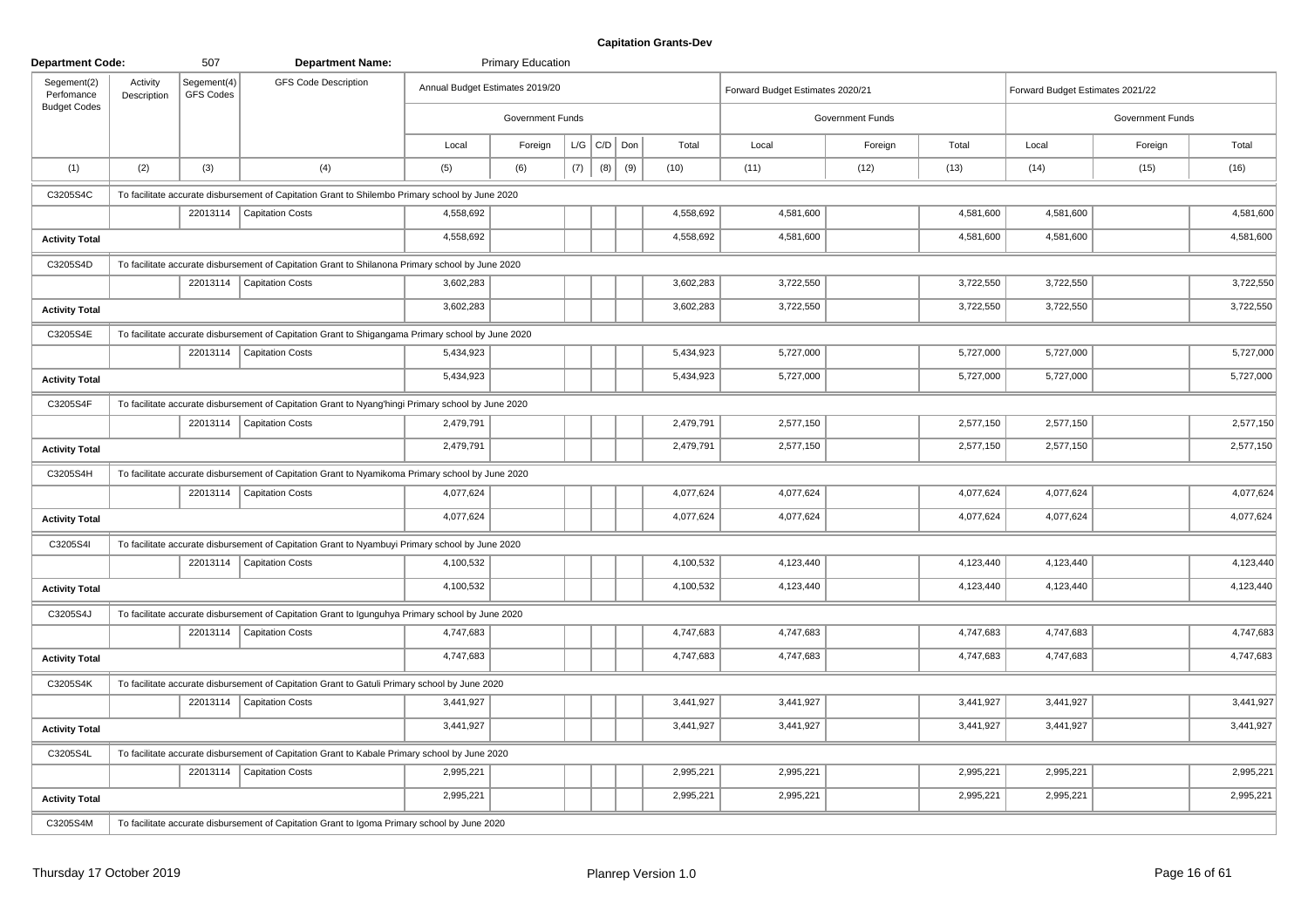| <b>Department Code:</b>                          |                         | 507                      | <b>Department Name:</b>                                                                         |                                 | <b>Primary Education</b> |     |                   |     |           |                                  |                         |           |                                  |                         |           |
|--------------------------------------------------|-------------------------|--------------------------|-------------------------------------------------------------------------------------------------|---------------------------------|--------------------------|-----|-------------------|-----|-----------|----------------------------------|-------------------------|-----------|----------------------------------|-------------------------|-----------|
| Segement(2)<br>Perfomance<br><b>Budget Codes</b> | Activity<br>Description | Segement(4)<br>GFS Codes | <b>GFS Code Description</b>                                                                     | Annual Budget Estimates 2019/20 |                          |     |                   |     |           | Forward Budget Estimates 2020/21 |                         |           | Forward Budget Estimates 2021/22 |                         |           |
|                                                  |                         |                          |                                                                                                 |                                 | Government Funds         |     |                   |     |           |                                  | <b>Government Funds</b> |           |                                  | <b>Government Funds</b> |           |
|                                                  |                         |                          |                                                                                                 | Local                           | Foreign                  |     | $L/G$ $C/D$ $Don$ |     | Total     | Local                            | Foreign                 | Total     | Local                            | Foreign                 | Total     |
| (1)                                              | (2)                     | (3)                      | (4)                                                                                             | (5)                             | (6)                      | (7) | (8)               | (9) | (10)      | (11)                             | (12)                    | (13)      | (14)                             | (15)                    | (16)      |
|                                                  |                         |                          | 22013114   Capitation Costs                                                                     | 3,344,568                       |                          |     |                   |     | 3,344,568 | 3,344,568                        |                         | 3,344,568 | 3,344,568                        |                         | 3,344,568 |
| <b>Activity Total</b>                            |                         |                          |                                                                                                 | 3,344,568                       |                          |     |                   |     | 3,344,568 | 3,344,568                        |                         | 3,344,568 | 3,344,568                        |                         | 3,344,568 |
| C3205S4N                                         |                         |                          | To facilitate accurate disbursement of Capitation Grant to Ilumba Primary school by June 2020   |                                 |                          |     |                   |     |           |                                  |                         |           |                                  |                         |           |
|                                                  |                         |                          | 22013114   Capitation Costs                                                                     | 4,106,259                       |                          |     |                   |     | 4,106,259 | 4,106,259                        |                         | 4,106,259 | 4,106,259                        |                         | 4,106,259 |
| <b>Activity Total</b>                            |                         |                          |                                                                                                 | 4,106,259                       |                          |     |                   |     | 4,106,259 | 4,106,259                        |                         | 4,106,259 | 4,106,259                        |                         | 4,106,259 |
| C3205S4P                                         |                         |                          | To facilitate accurate disbursement of Capitation Grant to Manawa Primary school by June 2020   |                                 |                          |     |                   |     |           |                                  |                         |           |                                  |                         |           |
|                                                  |                         |                          | 22013114   Capitation Costs                                                                     | 2,204,895                       |                          |     |                   |     | 2,204,895 | 2,204,895                        |                         | 2,204,895 | 2,204,895                        |                         | 2,204,895 |
| <b>Activity Total</b>                            |                         |                          |                                                                                                 | 2,204,895                       |                          |     |                   |     | 2,204,895 | 2,204,895                        |                         | 2,204,895 | 2,204,895                        |                         | 2,204,895 |
| C3205S4Q                                         |                         |                          | To facilitate accurate disbursement of Capitation Grant to Nkalalo Primary school by June 2020  |                                 |                          |     |                   |     |           |                                  |                         |           |                                  |                         |           |
|                                                  |                         |                          | 22013114   Capitation Costs                                                                     | 4,845,042                       |                          |     |                   |     | 4,845,042 | 5,154,300                        |                         | 5,154,300 | 5,154,300                        |                         | 5,154,300 |
| <b>Activity Total</b>                            |                         |                          |                                                                                                 | 4,845,042                       |                          |     |                   |     | 4,845,042 | 5,154,300                        |                         | 5,154,300 | 5,154,300                        |                         | 5,154,300 |
| C3205S4R                                         |                         |                          | To facilitate accurate disbursement of Capitation Grant to Ibindo Primary school by June 2020   |                                 |                          |     |                   |     |           |                                  |                         |           |                                  |                         |           |
|                                                  |                         |                          | 22013114   Capitation Costs                                                                     | 4,530,057                       |                          |     |                   |     | 4,530,057 | 4,530,057                        |                         | 4,530,057 | 4,530,057                        |                         | 4,530,057 |
| <b>Activity Total</b>                            |                         |                          |                                                                                                 | 4,530,057                       |                          |     |                   |     | 4,530,057 | 4,530,057                        |                         | 4,530,057 | 4,530,057                        |                         | 4,530,057 |
| C3205S4S                                         |                         |                          | To facilitate accurate disbursement of Capitation Grant to Isengwa Primary school by June 2020  |                                 |                          |     |                   |     |           |                                  |                         |           |                                  |                         |           |
|                                                  |                         |                          | 22013114   Capitation Costs                                                                     | 2,691,690                       |                          |     |                   |     | 2,691,690 | 2,691,690                        |                         | 2,691,690 | 2,691,690                        |                         | 2,691,690 |
| <b>Activity Total</b>                            |                         |                          |                                                                                                 | 2,691,690                       |                          |     |                   |     | 2,691,690 | 2,691,690                        |                         | 2,691,690 | 2,691,690                        |                         | 2,691,690 |
| C3205S4T                                         |                         |                          | To facilitate accurate disbursement of Capitation Grant to Kinoja Primary school by June 2020   |                                 |                          |     |                   |     |           |                                  |                         |           |                                  |                         |           |
|                                                  |                         |                          | 22013114   Capitation Costs                                                                     | 3,991,719                       |                          |     |                   |     | 3,991,719 | 3,991,719                        |                         | 3,991,719 | 3,991,719                        |                         | 3,991,719 |
| <b>Activity Total</b>                            |                         |                          |                                                                                                 | 3,991,719                       |                          |     |                   |     | 3,991,719 | 3,991,719                        |                         | 3,991,719 | 3,991,719                        |                         | 3,991,719 |
| C3205S4U                                         |                         |                          | To facilitate accurate disbursement of Capitation Grant to Mwankuba Primary school by June 2020 |                                 |                          |     |                   |     |           |                                  |                         |           |                                  |                         |           |
|                                                  |                         |                          | 22013114   Capitation Costs                                                                     | 3,550,740                       |                          |     |                   |     | 3,550,740 | 3,550,740                        |                         | 3,550,740 | 3,550,740                        |                         | 3,550,740 |
| <b>Activity Total</b>                            |                         |                          |                                                                                                 | 3,550,740                       |                          |     |                   |     | 3,550,740 | 3,550,740                        |                         | 3,550,740 | 3,550,740                        |                         | 3,550,740 |
| C3205S4V                                         |                         |                          | To facilitate accurate disbursement of Capitation Grant to Bugembe Primary school by June 2020  |                                 |                          |     |                   |     |           |                                  |                         |           |                                  |                         |           |
|                                                  |                         |                          | 22013114   Capitation Costs                                                                     | 4,186,437                       |                          |     |                   |     | 4,186,437 | 4,186,437                        |                         | 4,186,437 | 4,186,437                        |                         | 4,186,437 |
| <b>Activity Total</b>                            |                         |                          |                                                                                                 | 4,186,437                       |                          |     |                   |     | 4,186,437 | 4,186,437                        |                         | 4,186,437 | 4,186,437                        |                         | 4,186,437 |
| C3205S4W                                         |                         |                          | To facilitate accurate disbursement of Capitation Grant to Mwashigi Primary school by June 2020 |                                 |                          |     |                   |     |           |                                  |                         |           |                                  |                         |           |
|                                                  |                         |                          | 22013114   Capitation Costs                                                                     | 2,829,138                       |                          |     |                   |     | 2,829,138 | 2,829,138                        |                         | 2,829,138 | 2,829,138                        |                         | 2,829,138 |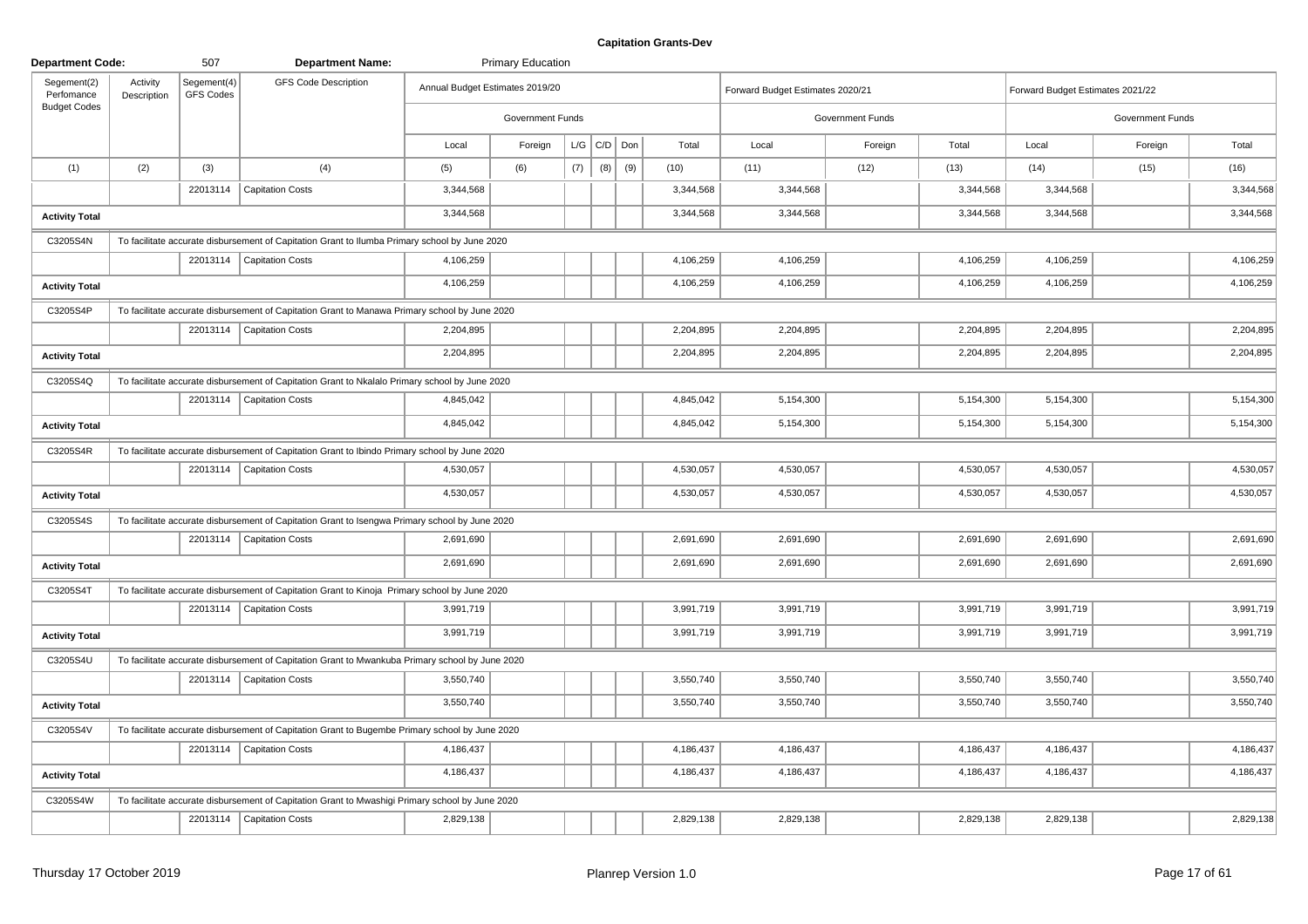| <b>Department Code:</b>   |                         | 507                      | <b>Department Name:</b>                                                                            |           | <b>Primary Education</b>        |     |                   |     |           |                                  |                         |           |                                  |                  |           |
|---------------------------|-------------------------|--------------------------|----------------------------------------------------------------------------------------------------|-----------|---------------------------------|-----|-------------------|-----|-----------|----------------------------------|-------------------------|-----------|----------------------------------|------------------|-----------|
| Segement(2)<br>Perfomance | Activity<br>Description | Segement(4)<br>GFS Codes | <b>GFS Code Description</b>                                                                        |           | Annual Budget Estimates 2019/20 |     |                   |     |           | Forward Budget Estimates 2020/21 |                         |           | Forward Budget Estimates 2021/22 |                  |           |
| <b>Budget Codes</b>       |                         |                          |                                                                                                    |           | <b>Government Funds</b>         |     |                   |     |           |                                  | <b>Government Funds</b> |           |                                  | Government Funds |           |
|                           |                         |                          |                                                                                                    | Local     | Foreign                         |     | $L/G$ $C/D$ $Don$ |     | Total     | Local                            | Foreign                 | Total     | Local                            | Foreign          | Total     |
| (1)                       | (2)                     | (3)                      | (4)                                                                                                | (5)       | (6)                             | (7) | (8)               | (9) | (10)      | (11)                             | (12)                    | (13)      | (14)                             | (15)             | (16)      |
| <b>Activity Total</b>     |                         |                          |                                                                                                    | 2,829,138 |                                 |     |                   |     | 2,829,138 | 2,829,138                        |                         | 2,829,138 | 2,829,138                        |                  | 2,829,138 |
| C3205S4X                  |                         |                          | To facilitate accurate disbursement of Capitation Grant to Ng'huliku Primary school by June 2020   |           |                                 |     |                   |     |           |                                  |                         |           |                                  |                  |           |
|                           |                         |                          | 22013114   Capitation Costs                                                                        | 2,061,720 |                                 |     |                   |     | 2,061,720 | 2,061,720                        |                         | 2,061,720 | 2,061,720                        |                  | 2,061,720 |
| <b>Activity Total</b>     |                         |                          |                                                                                                    | 2,061,720 |                                 |     |                   |     | 2,061,720 | 2,061,720                        |                         | 2,061,720 | 2,061,720                        |                  | 2,061,720 |
| C3205S4Y                  |                         |                          | To facilitate accurate disbursement of Capitation Grant to Mwamakelemo Primary school by June 2020 |           |                                 |     |                   |     |           |                                  |                         |           |                                  |                  |           |
|                           |                         |                          | 22013114   Capitation Costs                                                                        | 2,416,794 |                                 |     |                   |     | 2,416,794 | 2,416,794                        |                         | 2,416,794 | 2,416,794                        |                  | 2,416,794 |
| <b>Activity Total</b>     |                         |                          |                                                                                                    | 2,416,794 |                                 |     |                   |     | 2,416,794 | 2,416,794                        |                         | 2,416,794 | 2,416,794                        |                  | 2,416,794 |
| C3205S4Z                  |                         |                          | To facilitate accurate disbursement of Capitation Grant to Chanongu Primary school by June 2020    |           |                                 |     |                   |     |           |                                  |                         |           |                                  |                  |           |
|                           |                         |                          | 22013114   Capitation Costs                                                                        | 3,441,927 |                                 |     |                   |     | 3,441,927 | 3,441,927                        |                         | 3,441,927 | 3,441,927                        |                  | 3,441,927 |
| <b>Activity Total</b>     |                         |                          |                                                                                                    | 3,441,927 |                                 |     |                   |     | 3,441,927 | 3,441,927                        |                         | 3,441,927 | 3,441,927                        |                  | 3,441,927 |
| C3205S50                  |                         |                          | To facilitate accurate disbursement of Capitation Grant to Kiligu Primary school by June 2020      |           |                                 |     |                   |     |           |                                  |                         |           |                                  |                  |           |
|                           |                         |                          | 22013114   Capitation Costs                                                                        | 3,665,280 |                                 |     |                   |     | 3,665,280 | 3,665,280                        |                         | 3,665,280 | 3,665,280                        |                  | 3,665,280 |
| <b>Activity Total</b>     |                         |                          |                                                                                                    | 3,665,280 |                                 |     |                   |     | 3,665,280 | 3,665,280                        |                         | 3,665,280 | 3,665,280                        |                  | 3,665,280 |
| C3205S52                  |                         |                          | To facilitate accurate disbursement of Capitation Grant to Bupamwa Primary school by June 2020     |           |                                 |     |                   |     |           |                                  |                         |           |                                  |                  |           |
|                           |                         |                          | 22013114   Capitation Costs                                                                        | 3,837,090 |                                 |     |                   |     | 3,837,090 | 3,837,090                        |                         | 3,837,090 | 3,837,090                        |                  | 3,837,090 |
| <b>Activity Total</b>     |                         |                          |                                                                                                    | 3,837,090 |                                 |     |                   |     | 3,837,090 | 3,837,090                        |                         | 3,837,090 | 3,837,090                        |                  | 3,837,090 |
| C3205S53                  |                         |                          | To facilitate accurate disbursement of Capitation Grant to Bugando Primary school by June 2020     |           |                                 |     |                   |     |           |                                  |                         |           |                                  |                  |           |
|                           |                         |                          | 22013114   Capitation Costs                                                                        | 4,518,603 |                                 |     |                   |     | 4,518,603 | 4,518,603                        |                         | 4,518,603 | 4,518,603                        |                  | 4,518,603 |
| <b>Activity Total</b>     |                         |                          |                                                                                                    | 4,518,603 |                                 |     |                   |     | 4,518,603 | 4,518,603                        |                         | 4,518,603 | 4,518,603                        |                  | 4,518,603 |
| C3205S54                  |                         |                          | To facilitate accurate disbursement of Capitation Grant to Mwaging'hi Primary school by June 2020  |           |                                 |     |                   |     |           |                                  |                         |           |                                  |                  |           |
|                           |                         |                          | 22013114   Capitation Costs                                                                        | 4,707,594 |                                 |     |                   |     | 4,707,594 | 4,707,594                        |                         | 4,707,594 | 4,707,594                        |                  | 4,707,594 |
| <b>Activity Total</b>     |                         |                          |                                                                                                    | 4,707,594 |                                 |     |                   |     | 4,707,594 | 4,707,594                        |                         | 4,707,594 | 4,707,594                        |                  | 4,707,594 |
| C3205S0B                  |                         |                          | To facilitate accurate disbursement of Capitation Grant to Ng'hundya Primary school by June 2020   |           |                                 |     |                   |     |           |                                  |                         |           |                                  |                  |           |
|                           |                         |                          | 22013114   Capitation Costs                                                                        | 5,240,205 |                                 |     |                   |     | 5,240,205 | 5,440,650                        |                         | 5,440,650 | 5,440,650                        |                  | 5,440,650 |
| <b>Activity Total</b>     |                         |                          |                                                                                                    | 5,240,205 |                                 |     |                   |     | 5,240,205 | 5,440,650                        |                         | 5,440,650 | 5,440,650                        |                  | 5,440,650 |
| C3205S3U                  |                         |                          | To facilitate accurate disbursement of Capitation Grant to Ngudulugulu Primary school by June 2020 |           |                                 |     |                   |     |           |                                  |                         |           |                                  |                  |           |
|                           |                         |                          | 22013114   Capitation Costs                                                                        | 6,689,136 |                                 |     |                   |     | 6,689,136 | 6,872,400                        |                         | 6,872,400 | 6,872,400                        |                  | 6,872,400 |
| <b>Activity Total</b>     |                         |                          |                                                                                                    | 6,689,136 |                                 |     |                   |     | 6,689,136 | 6,872,400                        |                         | 6,872,400 | 6,872,400                        |                  | 6,872,400 |
|                           |                         |                          |                                                                                                    |           |                                 |     |                   |     |           |                                  |                         |           |                                  |                  |           |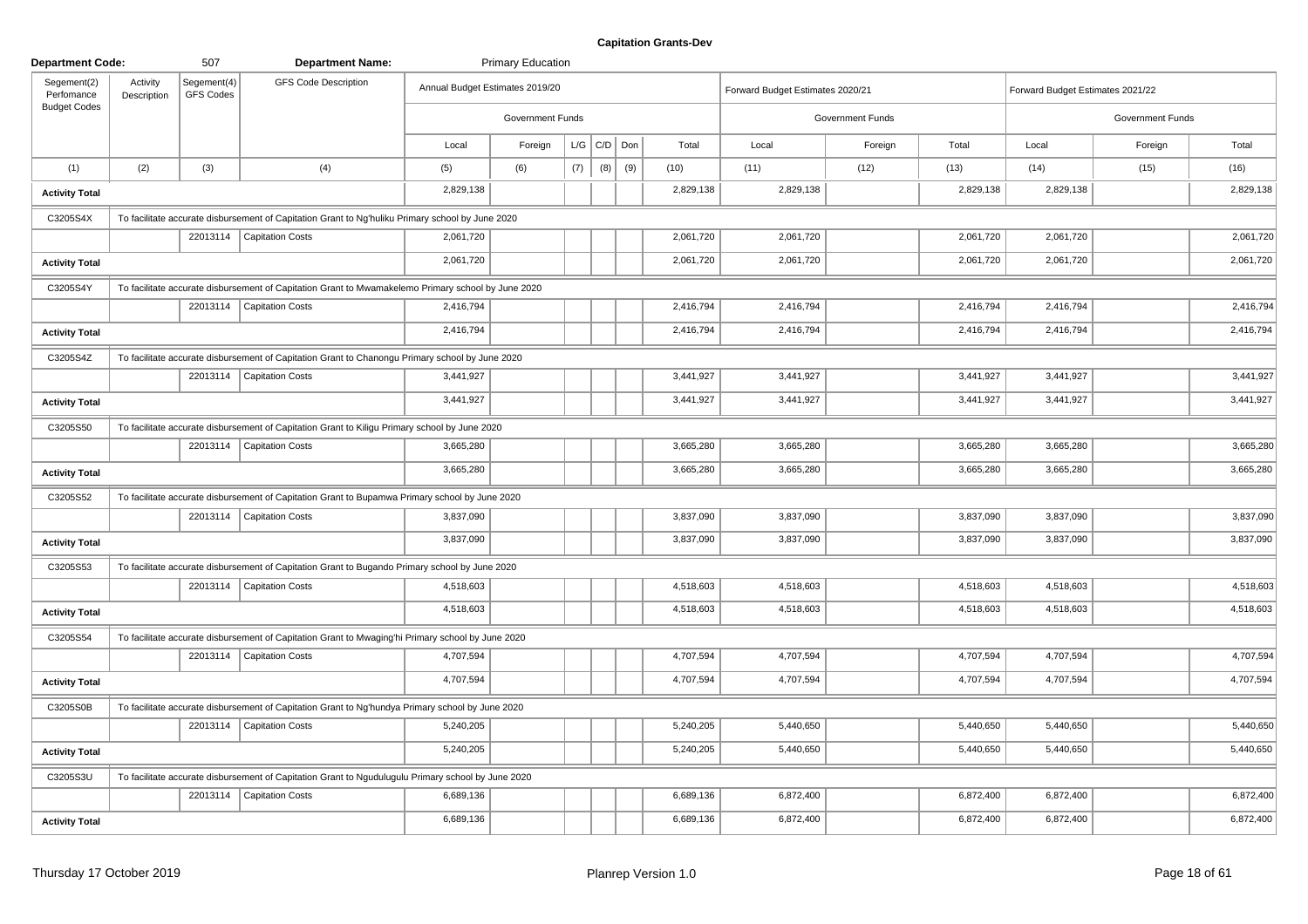| <b>Department Code:</b>   |                         | 507                             | <b>Department Name:</b>                                                                                           |                          | <b>Primary Education</b>         |     |                 |     |             |                                                                                 |                  |             |                                  |                  |             |
|---------------------------|-------------------------|---------------------------------|-------------------------------------------------------------------------------------------------------------------|--------------------------|----------------------------------|-----|-----------------|-----|-------------|---------------------------------------------------------------------------------|------------------|-------------|----------------------------------|------------------|-------------|
| Segement(2)<br>Perfomance | Activity<br>Description | Segement(4)<br><b>GFS Codes</b> | <b>GFS Code Description</b>                                                                                       |                          | Annual Budget Estimates 2019/20  |     |                 |     |             | Forward Budget Estimates 2020/21                                                |                  |             | Forward Budget Estimates 2021/22 |                  |             |
| <b>Budget Codes</b>       |                         |                                 |                                                                                                                   |                          | Government Funds                 |     |                 |     |             |                                                                                 | Government Funds |             |                                  | Government Funds |             |
|                           |                         |                                 |                                                                                                                   | Local                    | Foreign                          |     | $L/G$ $C/D$ Don |     | Total       | Local                                                                           | Foreign          | Total       | Local                            | Foreign          | Total       |
| (1)                       | (2)                     | (3)                             | (4)                                                                                                               | (5)                      | (6)                              | (7) | (8)             | (9) | (10)        | (11)                                                                            | (12)             | (13)        | (14)                             | (15)             | (16)        |
| C3205S41                  |                         |                                 | To facilitate accurate disbursement of Capitation Grant to Nyambiti Primary school by June 2020                   |                          |                                  |     |                 |     |             |                                                                                 |                  |             |                                  |                  |             |
|                           |                         |                                 | 22013114   Capitation Costs                                                                                       | 5,870,175                |                                  |     |                 |     | 5,870,175   | 6,299,700                                                                       |                  | 6,299,700   | 6,299,700                        |                  | 6,299,700   |
| <b>Activity Total</b>     |                         |                                 |                                                                                                                   | 5,870,175                |                                  |     |                 |     | 5,870,175   | 6,299,700                                                                       |                  | 6,299,700   | 6,299,700                        |                  | 6,299,700   |
| C3205S49                  |                         |                                 | To facilitate accurate disbursement of Capitation Grant to Sumve Primary school by June 2020                      |                          |                                  |     |                 |     |             |                                                                                 |                  |             |                                  |                  |             |
|                           |                         | 22013114                        | <b>Capitation Costs</b>                                                                                           | 4,048,989                |                                  |     |                 |     | 4,048,989   | 4,295,250                                                                       |                  | 4,295,250   | 4,295,250                        |                  | 4,295,250   |
| <b>Activity Total</b>     |                         |                                 |                                                                                                                   | 4,048,989                |                                  |     |                 |     | 4,048,989   | 4,295,250                                                                       |                  | 4,295,250   | 4,295,250                        |                  | 4,295,250   |
| <b>Target Total</b>       |                         |                                 |                                                                                                                   | 675,353,391              |                                  |     |                 |     | 675,353,391 | 709,245,777                                                                     |                  | 709,245,777 | 681,194,931                      |                  | 681,194,931 |
|                           |                         | Project Code: 4340              |                                                                                                                   | <b>Project Name:</b>     | Rehabilitation of Primary Others |     |                 |     |             |                                                                                 |                  |             |                                  |                  |             |
|                           | Objcetive Code: D       |                                 |                                                                                                                   | <b>Objective Name:</b>   |                                  |     |                 |     |             | Quality and Quantity of Socio-Economic Services and Infrastructure Increased    |                  |             |                                  |                  |             |
|                           | Cost Centre Code: 507B  |                                 |                                                                                                                   | <b>Cost Centre Name:</b> | <b>Primary Education</b>         |     |                 |     |             |                                                                                 |                  |             |                                  |                  |             |
|                           |                         | Target Code: D1201              |                                                                                                                   | <b>Target Name:</b>      |                                  |     |                 |     |             | Teaching and learning environment improved in 151 primary schools by June 2022. |                  |             |                                  |                  |             |
| D1201D01                  |                         |                                 | To facilitate Fabrication of 24 desks to primary school by June 2020.                                             |                          |                                  |     |                 |     |             |                                                                                 |                  |             |                                  |                  |             |
|                           |                         | 22019101                        | Cement, Bricks and Building<br>Materials                                                                          | 3,000,000                |                                  |     |                 |     | 3,000,000   | 3,000,000                                                                       |                  | 3,000,000   | 3,000,000                        |                  | 3,000,000   |
|                           |                         | 31122244                        | Desks, Shelves, Tables and<br>Chairs                                                                              | 1,280,000                |                                  |     |                 |     | 1,280,000   | 1,280,000                                                                       |                  | 1,280,000   | 1,280,000                        |                  | 1,280,000   |
| <b>Activity Total</b>     |                         |                                 |                                                                                                                   | 4,280,000                |                                  |     |                 |     | 4,280,000   | 4,280,000                                                                       |                  | 4,280,000   | 4,280,000                        |                  | 4,280,000   |
| <b>Target Total</b>       |                         |                                 |                                                                                                                   | 4,280,000                |                                  |     |                 |     | 4,280,000   | 4,280,000                                                                       |                  | 4,280,000   | 4,280,000                        |                  | 4,280,000   |
|                           |                         | Project Code: 4946              |                                                                                                                   | <b>Project Name:</b>     | <b>LGA Own Source Project</b>    |     |                 |     |             |                                                                                 |                  |             |                                  |                  |             |
|                           | Objcetive Code: D       |                                 |                                                                                                                   | <b>Objective Name:</b>   |                                  |     |                 |     |             | Quality and Quantity of Socio-Economic Services and Infrastructure Increased    |                  |             |                                  |                  |             |
|                           | Cost Centre Code: 507B  |                                 |                                                                                                                   | <b>Cost Centre Name:</b> | <b>Primary Education</b>         |     |                 |     |             |                                                                                 |                  |             |                                  |                  |             |
|                           |                         | Target Code: D1201              |                                                                                                                   | <b>Target Name:</b>      |                                  |     |                 |     |             | Teaching and learning environment improved in 151 primary schools by June 2022. |                  |             |                                  |                  |             |
| D1201D0P                  |                         |                                 | [D1201D08] To facilitate completion of 2 classrooms and 1 Staff House at mwakilima primary school, by June, 2020. |                          |                                  |     |                 |     |             |                                                                                 |                  |             |                                  |                  |             |
|                           |                         | 22019101                        | Cement, Bricks and Building<br>Materials                                                                          | 3,000,000                |                                  |     |                 |     | 3,000,000   | 3,000,000                                                                       |                  | 3,000,000   | 3,000,000                        |                  | 3,000,000   |
| <b>Activity Total</b>     |                         |                                 |                                                                                                                   | 3,000,000                |                                  |     |                 |     | 3,000,000   | 3,000,000                                                                       |                  | 3,000,000   | 3,000,000                        |                  | 3,000,000   |
| D1201D0Q                  |                         |                                 | [D1201D05] To facilitate completion of 3 classrooms at Mwabagole primary school by June, 2020                     |                          |                                  |     |                 |     |             |                                                                                 |                  |             |                                  |                  |             |
|                           |                         | 22019101                        | Cement, Bricks and Building<br>Materials                                                                          | 3,000,000                |                                  |     |                 |     | 3,000,000   | 3,000,000                                                                       |                  | 3,000,000   | 3,000,000                        |                  | 3,000,000   |
| <b>Activity Total</b>     |                         |                                 |                                                                                                                   | 3,000,000                |                                  |     |                 |     | 3,000,000   | 3,000,000                                                                       |                  | 3,000,000   | 3,000,000                        |                  | 3,000,000   |
| D1201D0R                  |                         |                                 | [D1201D0H] To facilitate construction of 2 classrooms at Kiligu primary school, by June, 2020                     |                          |                                  |     |                 |     |             |                                                                                 |                  |             |                                  |                  |             |
|                           |                         | 22019101                        | Cement, Bricks and Building<br>Materials                                                                          | 3,000,000                |                                  |     |                 |     | 3,000,000   | 3,000,000                                                                       |                  | 3,000,000   | 3,000,000                        |                  | 3,000,000   |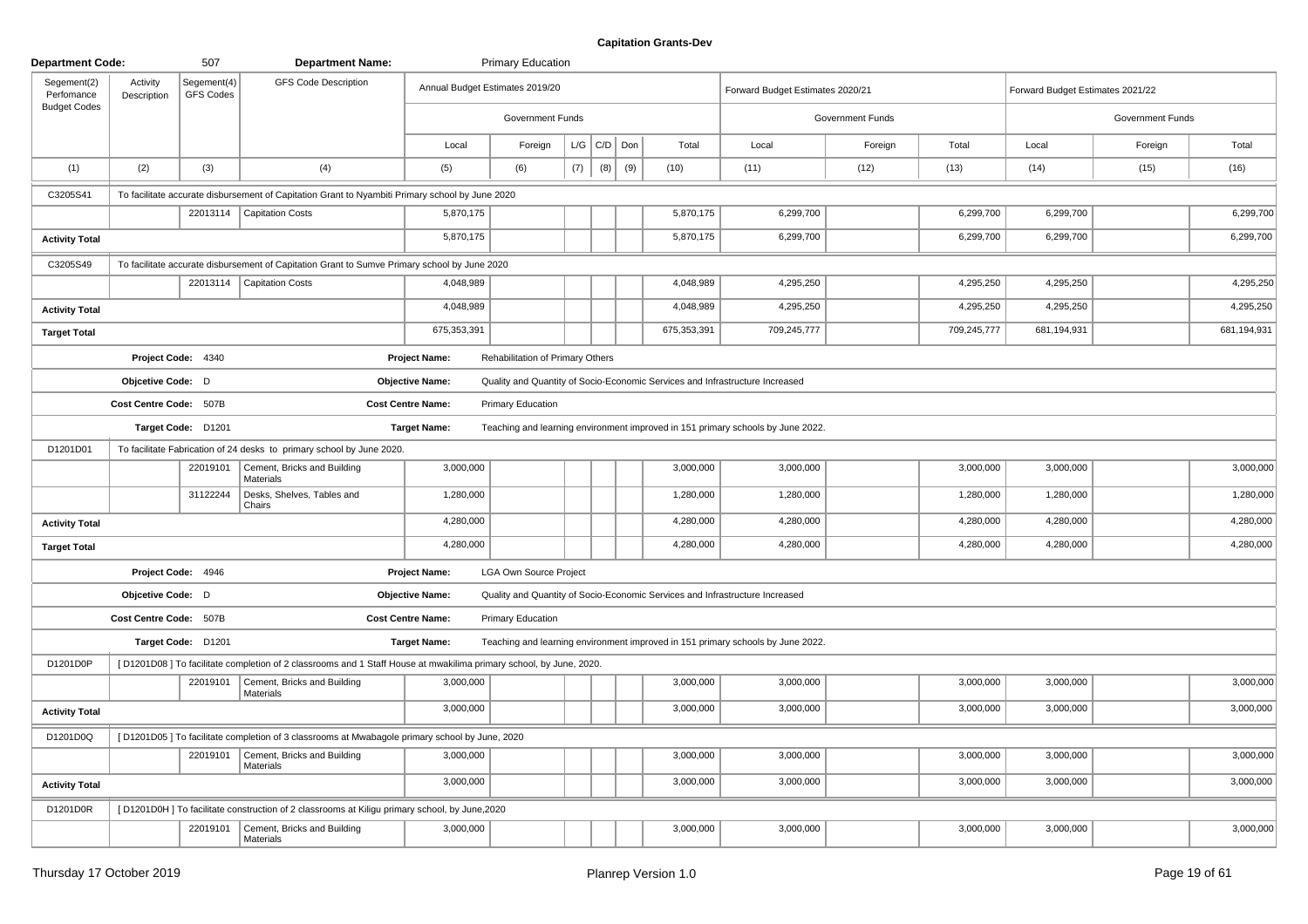| <b>Department Code:</b>   |                         | 507                             | <b>Department Name:</b>                                                                                                 |                                 | <b>Primary Education</b> |     |     |     |           |                                  |                  |           |                                  |                  |           |
|---------------------------|-------------------------|---------------------------------|-------------------------------------------------------------------------------------------------------------------------|---------------------------------|--------------------------|-----|-----|-----|-----------|----------------------------------|------------------|-----------|----------------------------------|------------------|-----------|
| Segement(2)<br>Perfomance | Activity<br>Description | Segement(4)<br><b>GFS Codes</b> | <b>GFS Code Description</b>                                                                                             | Annual Budget Estimates 2019/20 |                          |     |     |     |           | Forward Budget Estimates 2020/21 |                  |           | Forward Budget Estimates 2021/22 |                  |           |
| <b>Budget Codes</b>       |                         |                                 |                                                                                                                         |                                 | Government Funds         |     |     |     |           |                                  | Government Funds |           |                                  | Government Funds |           |
|                           |                         |                                 |                                                                                                                         | Local                           | Foreign                  | L/G | C/D | Don | Total     | Local                            | Foreign          | Total     | Local                            | Foreign          | Total     |
| (1)                       | (2)                     | (3)                             | (4)                                                                                                                     | (5)                             | (6)                      | (7) | (8) | (9) | (10)      | (11)                             | (12)             | (13)      | (14)                             | (15)             | (16)      |
| <b>Activity Total</b>     |                         |                                 |                                                                                                                         | 3,000,000                       |                          |     |     |     | 3,000,000 | 3,000,000                        |                  | 3,000,000 | 3,000,000                        |                  | 3,000,000 |
| D1201D0S                  |                         |                                 | [D1201D0C] To facilitate completion of 2 classrooms at Ngumo Primary School, by June, 2020                              |                                 |                          |     |     |     |           |                                  |                  |           |                                  |                  |           |
|                           |                         | 22019101                        | Cement, Bricks and Building<br>Materials                                                                                | 3,000,000                       |                          |     |     |     | 3,000,000 | 3,000,000                        |                  | 3,000,000 | 3,000,000                        |                  | 3,000,000 |
| <b>Activity Total</b>     |                         |                                 |                                                                                                                         | 3,000,000                       |                          |     |     |     | 3,000,000 | 3,000,000                        |                  | 3,000,000 | 3,000,000                        |                  | 3,000,000 |
| D1201D0U                  |                         |                                 | [D1201D02] To facilitate completion of one classroom at Nyanhiga primary school by June, 2020                           |                                 |                          |     |     |     |           |                                  |                  |           |                                  |                  |           |
|                           |                         | 22019101                        | Cement, Bricks and Building<br>Materials                                                                                | 3,000,000                       |                          |     |     |     | 3,000,000 | 3,000,000                        |                  | 3,000,000 | 3,000,000                        |                  | 3,000,000 |
| <b>Activity Total</b>     |                         |                                 |                                                                                                                         | 3,000,000                       |                          |     |     |     | 3,000,000 | 3,000,000                        |                  | 3,000,000 | 3,000,000                        |                  | 3,000,000 |
| D1201D0W                  |                         |                                 | [D1201D0F] To facilitate completion of 3 Classrooms at Kinamweli Primary School, by June, 2020                          |                                 |                          |     |     |     |           |                                  |                  |           |                                  |                  |           |
|                           |                         | 22019101                        | Cement, Bricks and Building<br><b>Materials</b>                                                                         | 3,000,000                       |                          |     |     |     | 3,000,000 | 3,000,000                        |                  | 3,000,000 | 3,000,000                        |                  | 3,000,000 |
| <b>Activity Total</b>     |                         |                                 |                                                                                                                         | 3,000,000                       |                          |     |     |     | 3,000,000 | 3,000,000                        |                  | 3,000,000 | 3,000,000                        |                  | 3,000,000 |
| D1201D0X                  |                         |                                 | [D1201D0B] To facilitate completion of 3 classrooms at Nyambiti Primary School, by June, 2020                           |                                 |                          |     |     |     |           |                                  |                  |           |                                  |                  |           |
|                           |                         | 22020101                        | Cement, bricks and construction<br>materials                                                                            | 3,000,000                       |                          |     |     |     | 3,000,000 | 3,000,000                        |                  | 3,000,000 | 3,000,000                        |                  | 3,000,000 |
| <b>Activity Total</b>     |                         |                                 |                                                                                                                         | 3,000,000                       |                          |     |     |     | 3,000,000 | 3,000,000                        |                  | 3,000,000 | 3,000,000                        |                  | 3,000,000 |
| D1201D0Z                  |                         |                                 | [D1201D0L] To facilitate construction of Classroom at kibitilwa primary school, by june, 2020                           |                                 |                          |     |     |     |           |                                  |                  |           |                                  |                  |           |
|                           |                         | 22019101                        | Cement, Bricks and Building<br><b>Materials</b>                                                                         | 3,000,000                       |                          |     |     |     | 3,000,000 | 3,000,000                        |                  | 3,000,000 | 3,000,000                        |                  | 3,000,000 |
| <b>Activity Total</b>     |                         |                                 |                                                                                                                         | 3,000,000                       |                          |     |     |     | 3,000,000 | 3,000,000                        |                  | 3,000,000 | 3,000,000                        |                  | 3,000,000 |
| D1201D10                  |                         |                                 | [D1201D07] To facilitate completion of Staff House at Nyangalamila primary school by June, 2020                         |                                 |                          |     |     |     |           |                                  |                  |           |                                  |                  |           |
|                           |                         | 22019101                        | Cement, Bricks and Building<br><b>Materials</b>                                                                         | 3,000,000                       |                          |     |     |     | 3,000,000 | 3,000,000                        |                  | 3,000,000 | 3,000,000                        |                  | 3,000,000 |
| <b>Activity Total</b>     |                         |                                 |                                                                                                                         | 3,000,000                       |                          |     |     |     | 3,000,000 | 3,000,000                        |                  | 3,000,000 | 3,000,000                        |                  | 3,000,000 |
| D1201D11                  |                         |                                 | [D1201D06] To facilitate the construction of 5 classrooms and and 1 staff office at Ikunda primary school, by Jne, 2020 |                                 |                          |     |     |     |           |                                  |                  |           |                                  |                  |           |
|                           |                         | 22019101                        | Cement, Bricks and Building<br><b>Materials</b>                                                                         | 3,000,000                       |                          |     |     |     | 3,000,000 | 3,000,000                        |                  | 3,000,000 | 3,000,000                        |                  | 3,000,000 |
| <b>Activity Total</b>     |                         |                                 |                                                                                                                         | 3,000,000                       |                          |     |     |     | 3,000,000 | 3,000,000                        |                  | 3,000,000 | 3,000,000                        |                  | 3,000,000 |
| D1201D12                  |                         |                                 | [D1201D09] To facilitate completion of 2 classrooms at Hillu Primary School, by June, 2020                              |                                 |                          |     |     |     |           |                                  |                  |           |                                  |                  |           |
|                           |                         | 22020101                        | Cement, bricks and construction<br>materials                                                                            | 3,000,000                       |                          |     |     |     | 3,000,000 | 3,000,000                        |                  | 3,000,000 | 3,000,000                        |                  | 3,000,000 |
| <b>Activity Total</b>     |                         |                                 |                                                                                                                         | 3,000,000                       |                          |     |     |     | 3,000,000 | 3,000,000                        |                  | 3,000,000 | 3,000,000                        |                  | 3,000,000 |
| D1201D13                  |                         |                                 | [D1201D0G] To facilitate construction of staff house (2/1) at Mwalujo Primary School by June, 2020                      |                                 |                          |     |     |     |           |                                  |                  |           |                                  |                  |           |
|                           |                         | 22019101                        | Cement, Bricks and Building<br>Materials                                                                                | 3,000,000                       |                          |     |     |     | 3,000,000 | 3,000,000                        |                  | 3,000,000 | 3,000,000                        |                  | 3,000,000 |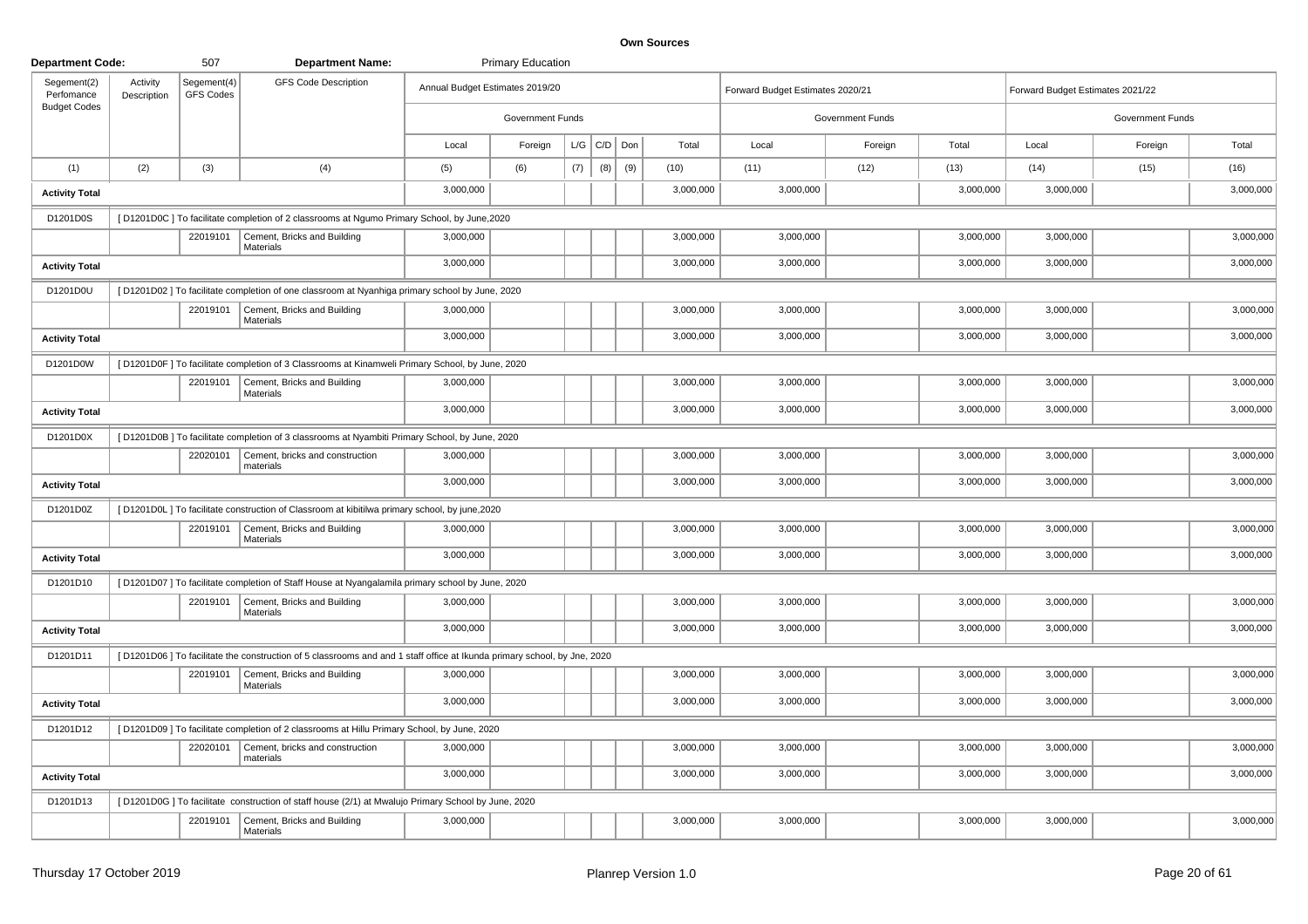| <b>Department Code:</b>   |                         | 507                             | <b>Department Name:</b>                                                                             |                                 | <b>Primary Education</b>                    |     |                    |     |                                                                         |                                                                              |                  |            |                                  |                  |            |
|---------------------------|-------------------------|---------------------------------|-----------------------------------------------------------------------------------------------------|---------------------------------|---------------------------------------------|-----|--------------------|-----|-------------------------------------------------------------------------|------------------------------------------------------------------------------|------------------|------------|----------------------------------|------------------|------------|
| Segement(2)<br>Perfomance | Activity<br>Description | Segement(4)<br><b>GFS Codes</b> | <b>GFS Code Description</b>                                                                         | Annual Budget Estimates 2019/20 |                                             |     |                    |     |                                                                         | Forward Budget Estimates 2020/21                                             |                  |            | Forward Budget Estimates 2021/22 |                  |            |
| <b>Budget Codes</b>       |                         |                                 |                                                                                                     |                                 | <b>Government Funds</b>                     |     |                    |     |                                                                         |                                                                              | Government Funds |            |                                  | Government Funds |            |
|                           |                         |                                 |                                                                                                     | Local                           | Foreign                                     |     | $L/G$ $C/D$ $D$ on |     | Total                                                                   | Local                                                                        | Foreign          | Total      | Local                            | Foreign          | Total      |
| (1)                       | (2)                     | (3)                             | (4)                                                                                                 | (5)                             | (6)                                         | (7) | (8)                | (9) | (10)                                                                    | (11)                                                                         | (12)             | (13)       | (14)                             | (15)             | (16)       |
| <b>Activity Total</b>     |                         |                                 |                                                                                                     | 3,000,000                       |                                             |     |                    |     | 3,000,000                                                               | 3,000,000                                                                    |                  | 3,000,000  | 3,000,000                        |                  | 3,000,000  |
| D1201D14                  |                         |                                 | [D1201D03] To facilitate completion of 3 classrooms at Isabilo primary school by June, 2020         |                                 |                                             |     |                    |     |                                                                         |                                                                              |                  |            |                                  |                  |            |
|                           |                         | 22019101                        | Cement, Bricks and Building<br><b>Materials</b>                                                     | 3,000,000                       |                                             |     |                    |     | 3,000,000                                                               | 3,000,000                                                                    |                  | 3,000,000  | 3,000,000                        |                  | 3,000,000  |
| <b>Activity Total</b>     |                         |                                 |                                                                                                     | 3,000,000                       |                                             |     |                    |     | 3,000,000                                                               | 3,000,000                                                                    |                  | 3,000,000  | 3,000,000                        |                  | 3,000,000  |
| D1201D15                  |                         |                                 | [D1201D0K] To facilitate completion of Staff House at Mwanekeyi primary School by June, 2020        |                                 |                                             |     |                    |     |                                                                         |                                                                              |                  |            |                                  |                  |            |
|                           |                         | 22019101                        | Cement, Bricks and Building<br>Materials                                                            | 3,000,000                       |                                             |     |                    |     | 3,000,000                                                               | 3,000,000                                                                    |                  | 3,000,000  | 3,000,000                        |                  | 3,000,000  |
| <b>Activity Total</b>     |                         |                                 |                                                                                                     | 3,000,000                       |                                             |     |                    |     | 3,000,000                                                               | 3,000,000                                                                    |                  | 3,000,000  | 3,000,000                        |                  | 3,000,000  |
| D1201D16                  |                         |                                 | [D1201D0J] To facilitate the construction of 4 Classrooms at Kabale Primary School by June, 2020    |                                 |                                             |     |                    |     |                                                                         |                                                                              |                  |            |                                  |                  |            |
|                           |                         | 22019101                        | Cement, Bricks and Building<br><b>Materials</b>                                                     | 3,000,000                       |                                             |     |                    |     | 3,000,000                                                               | 3,000,000                                                                    |                  | 3,000,000  | 3,000,000                        |                  | 3,000,000  |
| <b>Activity Total</b>     |                         |                                 |                                                                                                     | 3,000,000                       |                                             |     |                    |     | 3,000,000                                                               | 3,000,000                                                                    |                  | 3,000,000  | 3,000,000                        |                  | 3,000,000  |
| D1201D18                  |                         |                                 | [D1201D0D] To facilitate the completion of 3 Classrooms at Bugandando Primary School, by June, 2020 |                                 |                                             |     |                    |     |                                                                         |                                                                              |                  |            |                                  |                  |            |
|                           |                         | 22019101                        | Cement, Bricks and Building<br>Materials                                                            | 3,000,000                       |                                             |     |                    |     | 3,000,000                                                               | 3,000,000                                                                    |                  | 3,000,000  | 3,000,000                        |                  | 3,000,000  |
| <b>Activity Total</b>     |                         |                                 |                                                                                                     | 3,000,000                       |                                             |     |                    |     | 3,000,000                                                               | 3,000,000                                                                    |                  | 3,000,000  | 3,000,000                        |                  | 3,000,000  |
| D1201D19                  |                         |                                 | [D1201D0M] To facilitate construction of 2 Classrooms at Ndamhi primary school, by June, 2020       |                                 |                                             |     |                    |     |                                                                         |                                                                              |                  |            |                                  |                  |            |
|                           |                         | 22019101                        | Cement, Bricks and Building<br>Materials                                                            | 3,000,000                       |                                             |     |                    |     | 3,000,000                                                               | 3,000,000                                                                    |                  | 3,000,000  | 3,000,000                        |                  | 3,000,000  |
| <b>Activity Total</b>     |                         |                                 |                                                                                                     | 3,000,000                       |                                             |     |                    |     | 3,000,000                                                               | 3,000,000                                                                    |                  | 3,000,000  | 3,000,000                        |                  | 3,000,000  |
| <b>Target Total</b>       |                         |                                 |                                                                                                     | 51,000,000                      |                                             |     |                    |     | 51,000,000                                                              | 51,000,000                                                                   |                  | 51,000,000 | 51,000,000                       |                  | 51,000,000 |
|                           |                         | Project Code: 4343              |                                                                                                     | <b>Project Name:</b>            | Rehabilitation of Secondary Others          |     |                    |     |                                                                         |                                                                              |                  |            |                                  |                  |            |
|                           | Objcetive Code: D       |                                 |                                                                                                     | <b>Objective Name:</b>          |                                             |     |                    |     |                                                                         | Quality and Quantity of Socio-Economic Services and Infrastructure Increased |                  |            |                                  |                  |            |
|                           | Cost Centre Code: 509A  |                                 |                                                                                                     | <b>Cost Centre Name:</b>        | Secondary Education                         |     |                    |     |                                                                         |                                                                              |                  |            |                                  |                  |            |
|                           |                         | Target Code: D1202              |                                                                                                     | <b>Target Name:</b>             |                                             |     |                    |     | Infrastructural services to 31 secondary schools improved by June 2022. |                                                                              |                  |            |                                  |                  |            |
| D1202D02                  |                         |                                 | To facilitate procurement of school furniture(desks,tables and chairs) by june 2020.                |                                 |                                             |     |                    |     |                                                                         |                                                                              |                  |            |                                  |                  |            |
|                           |                         | 31122244                        | Desks, Shelves, Tables and<br>Chairs                                                                | 18,000,000                      |                                             |     |                    |     | 18,000,000                                                              | 40,050,000                                                                   |                  | 40,050,000 | 40,050,000                       |                  | 40,050,000 |
| <b>Activity Total</b>     |                         |                                 |                                                                                                     | 18,000,000                      |                                             |     |                    |     | 18,000,000                                                              | 40,050,000                                                                   |                  | 40,050,000 | 40,050,000                       |                  | 40,050,000 |
| <b>Target Total</b>       |                         |                                 |                                                                                                     | 18,000,000                      |                                             |     |                    |     | 18,000,000                                                              | 40,050,000                                                                   |                  | 40,050,000 | 40,050,000                       |                  | 40,050,000 |
|                           |                         | Project Code: 4335              |                                                                                                     | <b>Project Name:</b>            | <b>Construction of Secondary Classrooms</b> |     |                    |     |                                                                         |                                                                              |                  |            |                                  |                  |            |
|                           | Objcetive Code: D       |                                 |                                                                                                     | <b>Objective Name:</b>          |                                             |     |                    |     |                                                                         | Quality and Quantity of Socio-Economic Services and Infrastructure Increased |                  |            |                                  |                  |            |
|                           | Cost Centre Code: 509A  |                                 |                                                                                                     | <b>Cost Centre Name:</b>        | <b>Secondary Education</b>                  |     |                    |     |                                                                         |                                                                              |                  |            |                                  |                  |            |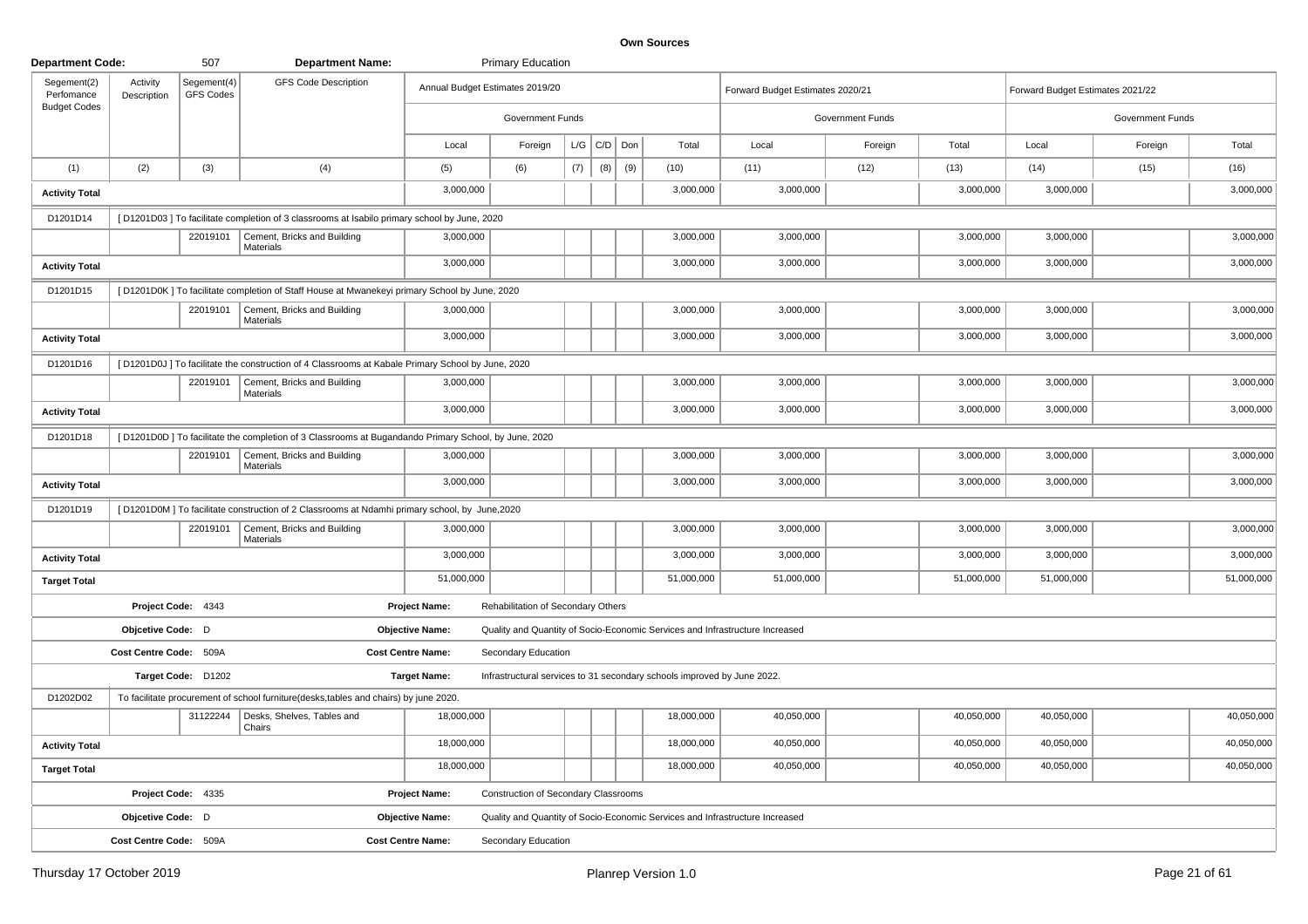| <b>Department Code:</b>   |                         | 509                             | <b>Department Name:</b>                                                                                            |                          | Secondary Education              |     |                   |     |                                                                   |                                                                                           |                         |             |                                  |                  |             |
|---------------------------|-------------------------|---------------------------------|--------------------------------------------------------------------------------------------------------------------|--------------------------|----------------------------------|-----|-------------------|-----|-------------------------------------------------------------------|-------------------------------------------------------------------------------------------|-------------------------|-------------|----------------------------------|------------------|-------------|
| Segement(2)<br>Perfomance | Activity<br>Description | Segement(4)<br><b>GFS Codes</b> | <b>GFS Code Description</b>                                                                                        |                          | Annual Budget Estimates 2019/20  |     |                   |     |                                                                   | Forward Budget Estimates 2020/21                                                          |                         |             | Forward Budget Estimates 2021/22 |                  |             |
| <b>Budget Codes</b>       |                         |                                 |                                                                                                                    |                          | Government Funds                 |     |                   |     |                                                                   |                                                                                           | <b>Government Funds</b> |             |                                  | Government Funds |             |
|                           |                         |                                 |                                                                                                                    | Local                    | Foreign                          |     | $L/G$ $C/D$ $Don$ |     | Total                                                             | Local                                                                                     | Foreign                 | Total       | Local                            | Foreign          | Total       |
| (1)                       | (2)                     | (3)                             | (4)                                                                                                                | (5)                      | (6)                              | (7) | (8)               | (9) | (10)                                                              | (11)                                                                                      | (12)                    | (13)        | (14)                             | (15)             | (16)        |
|                           |                         | Target Code: D1203              |                                                                                                                    | <b>Target Name:</b>      |                                  |     |                   |     |                                                                   | Classrooms constructed in 31 secondary schools from 294 to 354 by June 2022               |                         |             |                                  |                  |             |
| D1203D01                  |                         |                                 | To facilitate construction of classrooms, staff office and pit latrines at Shilembo Secondary school by June, 2020 |                          |                                  |     |                   |     |                                                                   |                                                                                           |                         |             |                                  |                  |             |
|                           |                         | 26312113                        | Village level Transfers                                                                                            | 3,000,000                |                                  |     |                   |     | 3,000,000                                                         | 3,000,000                                                                                 |                         | 3,000,000   | 3,000,000                        |                  | 3,000,000   |
| <b>Activity Total</b>     |                         |                                 |                                                                                                                    | 3,000,000                |                                  |     |                   |     | 3,000,000                                                         | 3,000,000                                                                                 |                         | 3,000,000   | 3,000,000                        |                  | 3,000,000   |
| D1203D02                  |                         |                                 | To facilitate construction of Nkalalo secondary school by June, 2020                                               |                          |                                  |     |                   |     |                                                                   |                                                                                           |                         |             |                                  |                  |             |
|                           |                         | 26312113                        | Village level Transfers                                                                                            | 3,000,000                |                                  |     |                   |     | 3,000,000                                                         | 3,000,000                                                                                 |                         | 3,000,000   | 3,000,000                        |                  | 3,000,000   |
| <b>Activity Total</b>     |                         |                                 |                                                                                                                    | 3,000,000                |                                  |     |                   |     | 3,000,000                                                         | 3,000,000                                                                                 |                         | 3,000,000   | 3,000,000                        |                  | 3,000,000   |
| D1203D03                  |                         |                                 | To facilitate completion of 5 classrooms at Hungumalwa Secondary school by June, 2020                              |                          |                                  |     |                   |     |                                                                   |                                                                                           |                         |             |                                  |                  |             |
|                           |                         |                                 | 26312113   Village level Transfers                                                                                 | 3,000,000                |                                  |     |                   |     | 3,000,000                                                         | 3,000,000                                                                                 |                         | 3,000,000   | 3,000,000                        |                  | 3,000,000   |
| <b>Activity Total</b>     |                         |                                 |                                                                                                                    | 3,000,000                |                                  |     |                   |     | 3,000,000                                                         | 3,000,000                                                                                 |                         | 3,000,000   | 3,000,000                        |                  | 3,000,000   |
| <b>Target Total</b>       |                         |                                 |                                                                                                                    | 9,000,000                |                                  |     |                   |     | 9,000,000                                                         | 9,000,000                                                                                 |                         | 9,000,000   | 9,000,000                        |                  | 9,000,000   |
|                           |                         | Project Code: 4393              |                                                                                                                    | <b>Project Name:</b>     | Free Secondary Education Program |     |                   |     |                                                                   |                                                                                           |                         |             |                                  |                  |             |
|                           | Objcetive Code: C       |                                 |                                                                                                                    | <b>Objective Name:</b>   |                                  |     |                   |     | Access to Quality and Equitable Social Services Delivery Improved |                                                                                           |                         |             |                                  |                  |             |
|                           | Cost Centre Code: 509B  |                                 |                                                                                                                    | <b>Cost Centre Name:</b> | Secondary Education              |     |                   |     |                                                                   |                                                                                           |                         |             |                                  |                  |             |
|                           |                         | Target Code: C2503              |                                                                                                                    | <b>Target Name:</b>      |                                  |     |                   |     |                                                                   | Provision of free education to students in ordinary level secondary schools by June 2022. |                         |             |                                  |                  |             |
| C2503S01                  |                         |                                 | To facilitate provision of school fees compensation grants to Student in school by june 2020                       |                          |                                  |     |                   |     |                                                                   |                                                                                           |                         |             |                                  |                  |             |
|                           |                         | 22013114                        | <b>Capitation Costs</b>                                                                                            | 10,320,000               |                                  |     |                   |     | 10,320,000                                                        | 10,320,000                                                                                |                         | 10,320,000  | 10,320,000                       |                  | 10,320,000  |
|                           |                         | 22013114                        | <b>Capitation Costs</b>                                                                                            | 116,260,000              |                                  |     |                   |     | 116,260,000                                                       | 116,260,000                                                                               |                         | 116,260,000 | 116,260,000                      |                  | 116,260,000 |
|                           |                         | 22013114                        | <b>Capitation Costs</b>                                                                                            | 264,360,000              |                                  |     |                   |     | 264,360,000                                                       | 264,360,000                                                                               |                         | 264,360,000 | 264,360,000                      |                  | 264,360,000 |
| <b>Activity Total</b>     |                         |                                 |                                                                                                                    | 390,940,000              |                                  |     |                   |     | 390,940,000                                                       | 390,940,000                                                                               |                         | 390,940,000 | 390,940,000                      |                  | 390,940,000 |
| <b>Target Total</b>       |                         |                                 |                                                                                                                    | 390,940,000              |                                  |     |                   |     | 390,940,000                                                       | 390,940,000                                                                               |                         | 390,940,000 | 390,940,000                      |                  | 390,940,000 |
|                           |                         | Project Code: 4393              |                                                                                                                    | <b>Project Name:</b>     | Free Secondary Education Program |     |                   |     |                                                                   |                                                                                           |                         |             |                                  |                  |             |
|                           | Objcetive Code: C       |                                 |                                                                                                                    | <b>Objective Name:</b>   |                                  |     |                   |     | Access to Quality and Equitable Social Services Delivery Improved |                                                                                           |                         |             |                                  |                  |             |
|                           | Cost Centre Code: 509B  |                                 |                                                                                                                    | <b>Cost Centre Name:</b> | Secondary Education              |     |                   |     |                                                                   |                                                                                           |                         |             |                                  |                  |             |
|                           |                         | Target Code: C2503              |                                                                                                                    | <b>Target Name:</b>      |                                  |     |                   |     |                                                                   | Provision of free education to students in ordinary level secondary schools by June 2022. |                         |             |                                  |                  |             |
| C2503S02                  |                         |                                 | To facilitate provision of capitation grants to student In school by june 2020.                                    |                          |                                  |     |                   |     |                                                                   |                                                                                           |                         |             |                                  |                  |             |
|                           |                         |                                 | 22013114   Capitation Costs                                                                                        | 242,927,000              |                                  |     |                   |     | 242,927,000                                                       | 242,927,000                                                                               |                         | 242,927,000 | 242,927,000                      |                  | 242,927,000 |
| <b>Activity Total</b>     |                         |                                 |                                                                                                                    | 242,927,000              |                                  |     |                   |     | 242,927,000                                                       | 242,927,000                                                                               |                         | 242,927,000 | 242,927,000                      |                  | 242,927,000 |
| <b>Target Total</b>       |                         |                                 |                                                                                                                    | 242,927,000              |                                  |     |                   |     | 242,927,000                                                       | 242,927,000                                                                               |                         | 242,927,000 | 242,927,000                      |                  | 242,927,000 |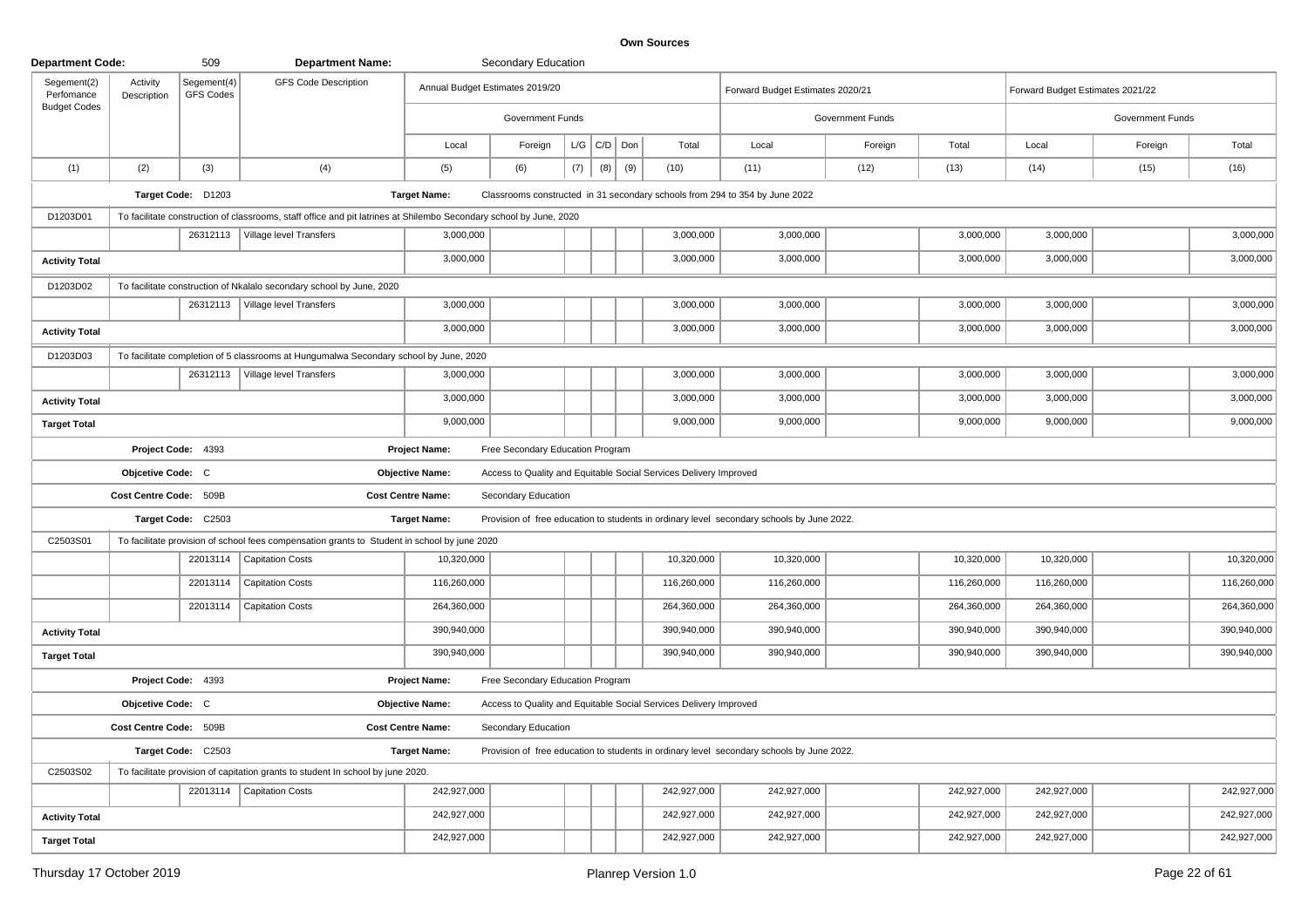## **School Meals Grant**

| <b>Department Code:</b>   |                         | 509                             | <b>Department Name:</b>                                                                     |                                 | Secondary Education                         |     |                 |     |                                                                         |                                                                                                          |                  |             |                                  |                  |             |
|---------------------------|-------------------------|---------------------------------|---------------------------------------------------------------------------------------------|---------------------------------|---------------------------------------------|-----|-----------------|-----|-------------------------------------------------------------------------|----------------------------------------------------------------------------------------------------------|------------------|-------------|----------------------------------|------------------|-------------|
| Segement(2)<br>Perfomance | Activity<br>Description | Segement(4)<br><b>GFS Codes</b> | <b>GFS Code Description</b>                                                                 | Annual Budget Estimates 2019/20 |                                             |     |                 |     |                                                                         | Forward Budget Estimates 2020/21                                                                         |                  |             | Forward Budget Estimates 2021/22 |                  |             |
| <b>Budget Codes</b>       |                         |                                 |                                                                                             |                                 | <b>Government Funds</b>                     |     |                 |     |                                                                         |                                                                                                          | Government Funds |             |                                  | Government Funds |             |
|                           |                         |                                 |                                                                                             | Local                           | Foreign                                     |     | $L/G$ $C/D$ Don |     | Total                                                                   | Local                                                                                                    | Foreign          | Total       | Local                            | Foreign          | Total       |
| (1)                       | (2)                     | (3)                             | (4)                                                                                         | (5)                             | (6)                                         | (7) | (8)             | (9) | (10)                                                                    | (11)                                                                                                     | (12)             | (13)        | (14)                             | (15)             | (16)        |
|                           |                         | Project Code: 4310              |                                                                                             | <b>Project Name:</b>            | Education Quality Improvement Tanzania      |     |                 |     |                                                                         |                                                                                                          |                  |             |                                  |                  |             |
|                           | Objcetive Code: C       |                                 |                                                                                             | <b>Objective Name:</b>          |                                             |     |                 |     | Access to Quality and Equitable Social Services Delivery Improved       |                                                                                                          |                  |             |                                  |                  |             |
|                           | Cost Centre Code: 509B  |                                 |                                                                                             | <b>Cost Centre Name:</b>        | Secondary Education                         |     |                 |     |                                                                         |                                                                                                          |                  |             |                                  |                  |             |
|                           |                         | Target Code: C2504              |                                                                                             | <b>Target Name:</b>             |                                             |     |                 |     |                                                                         | Provision of education to students in advanced level Secondary schools by June 2022.                     |                  |             |                                  |                  |             |
| C2504S01                  |                         |                                 | To facilitate provision of meals grants to student in school by june 2020.                  |                                 |                                             |     |                 |     |                                                                         |                                                                                                          |                  |             |                                  |                  |             |
|                           |                         |                                 | 22017104 Student meals                                                                      | 509,760,000                     |                                             |     |                 |     | 509,760,000                                                             | 509,760,000                                                                                              |                  | 509,760,000 | 509,760,000                      |                  | 509,760,000 |
| <b>Activity Total</b>     |                         |                                 |                                                                                             | 509,760,000                     |                                             |     |                 |     | 509,760,000                                                             | 509,760,000                                                                                              |                  | 509,760,000 | 509,760,000                      |                  | 509,760,000 |
| <b>Target Total</b>       |                         |                                 |                                                                                             | 509,760,000                     |                                             |     |                 |     | 509,760,000                                                             | 509,760,000                                                                                              |                  | 509,760,000 | 509,760,000                      |                  | 509,760,000 |
|                           |                         | Project Code: 4310              |                                                                                             | Project Name:                   | Education Quality Improvement Tanzania      |     |                 |     |                                                                         |                                                                                                          |                  |             |                                  |                  |             |
|                           | Objcetive Code: C       |                                 |                                                                                             | <b>Objective Name:</b>          |                                             |     |                 |     | Access to Quality and Equitable Social Services Delivery Improved       |                                                                                                          |                  |             |                                  |                  |             |
|                           | Cost Centre Code: 509B  |                                 |                                                                                             | <b>Cost Centre Name:</b>        | Secondary Education                         |     |                 |     |                                                                         |                                                                                                          |                  |             |                                  |                  |             |
|                           |                         | Target Code: C3702              |                                                                                             | <b>Target Name:</b>             |                                             |     |                 |     |                                                                         | Increase Pas Rate for Form 2, Form 4, Form 6 Students in secondary schools from 80% to 85% by June 2022. |                  |             |                                  |                  |             |
| C3702S01                  |                         |                                 | To facilitate provision of monthly responsibility allowances to Head of school by june 2020 |                                 |                                             |     |                 |     |                                                                         |                                                                                                          |                  |             |                                  |                  |             |
|                           |                         |                                 | 21113112   Responsibility Allowance                                                         | 3,000,000                       |                                             |     |                 |     | 3,000,000                                                               | 3,000,000                                                                                                |                  | 3,000,000   | 3,000,000                        |                  | 3,000,000   |
| <b>Activity Total</b>     |                         |                                 |                                                                                             | 3,000,000                       |                                             |     |                 |     | 3,000,000                                                               | 3,000,000                                                                                                |                  | 3,000,000   | 3,000,000                        |                  | 3,000,000   |
| <b>Target Total</b>       |                         |                                 |                                                                                             | 3,000,000                       |                                             |     |                 |     | 3,000,000                                                               | 3,000,000                                                                                                |                  | 3,000,000   | 3,000,000                        |                  | 3,000,000   |
|                           |                         | Project Code: 4335              |                                                                                             | <b>Project Name:</b>            | <b>Construction of Secondary Classrooms</b> |     |                 |     |                                                                         |                                                                                                          |                  |             |                                  |                  |             |
|                           | Objcetive Code: D       |                                 |                                                                                             | <b>Objective Name:</b>          |                                             |     |                 |     |                                                                         | Quality and Quantity of Socio-Economic Services and Infrastructure Increased                             |                  |             |                                  |                  |             |
|                           | Cost Centre Code: 509B  |                                 |                                                                                             | <b>Cost Centre Name:</b>        | Secondary Education                         |     |                 |     |                                                                         |                                                                                                          |                  |             |                                  |                  |             |
|                           |                         | Target Code: D1202              |                                                                                             | <b>Target Name:</b>             |                                             |     |                 |     | Infrastructural services to 31 secondary schools improved by June 2022. |                                                                                                          |                  |             |                                  |                  |             |
| D1202D03                  |                         |                                 | To facilitate completion of 2 classrooms at Ndamhi Secondary school by June, 2020           |                                 |                                             |     |                 |     |                                                                         |                                                                                                          |                  |             |                                  |                  |             |
|                           |                         | 22019101                        | Cement, Bricks and Building<br>Materials                                                    | 25,000,000                      |                                             |     |                 |     | 25,000,000                                                              | 25,000,000                                                                                               |                  | 25,000,000  | 25,000,000                       |                  | 25,000,000  |
| <b>Activity Total</b>     |                         |                                 |                                                                                             | 25,000,000                      |                                             |     |                 |     | 25,000,000                                                              | 25,000,000                                                                                               |                  | 25,000,000  | 25,000,000                       |                  | 25,000,000  |
| D1202D04                  |                         |                                 | To facilitate completion of 2 classrooms at Kikubiji Secondary school by June, 2020         |                                 |                                             |     |                 |     |                                                                         |                                                                                                          |                  |             |                                  |                  |             |
|                           |                         | 22019101                        | Cement, Bricks and Building<br>Materials                                                    | 25,000,000                      |                                             |     |                 |     | 25,000,000                                                              | 25,000,000                                                                                               |                  | 25,000,000  | 25,000,000                       |                  | 25,000,000  |
| <b>Activity Total</b>     |                         |                                 |                                                                                             | 25,000,000                      |                                             |     |                 |     | 25,000,000                                                              | 25,000,000                                                                                               |                  | 25,000,000  | 25,000,000                       |                  | 25,000,000  |
| D1202D05                  |                         |                                 | To facilitate completion of 2 classrooms at Mwamala Secondary school by June, 2020          |                                 |                                             |     |                 |     |                                                                         |                                                                                                          |                  |             |                                  |                  |             |
|                           |                         | 22019101                        | Cement, Bricks and Building<br>Materials                                                    | 25,000,000                      |                                             |     |                 |     | 25,000,000                                                              | 25,000,000                                                                                               |                  | 25,000,000  | 25,000,000                       |                  | 25,000,000  |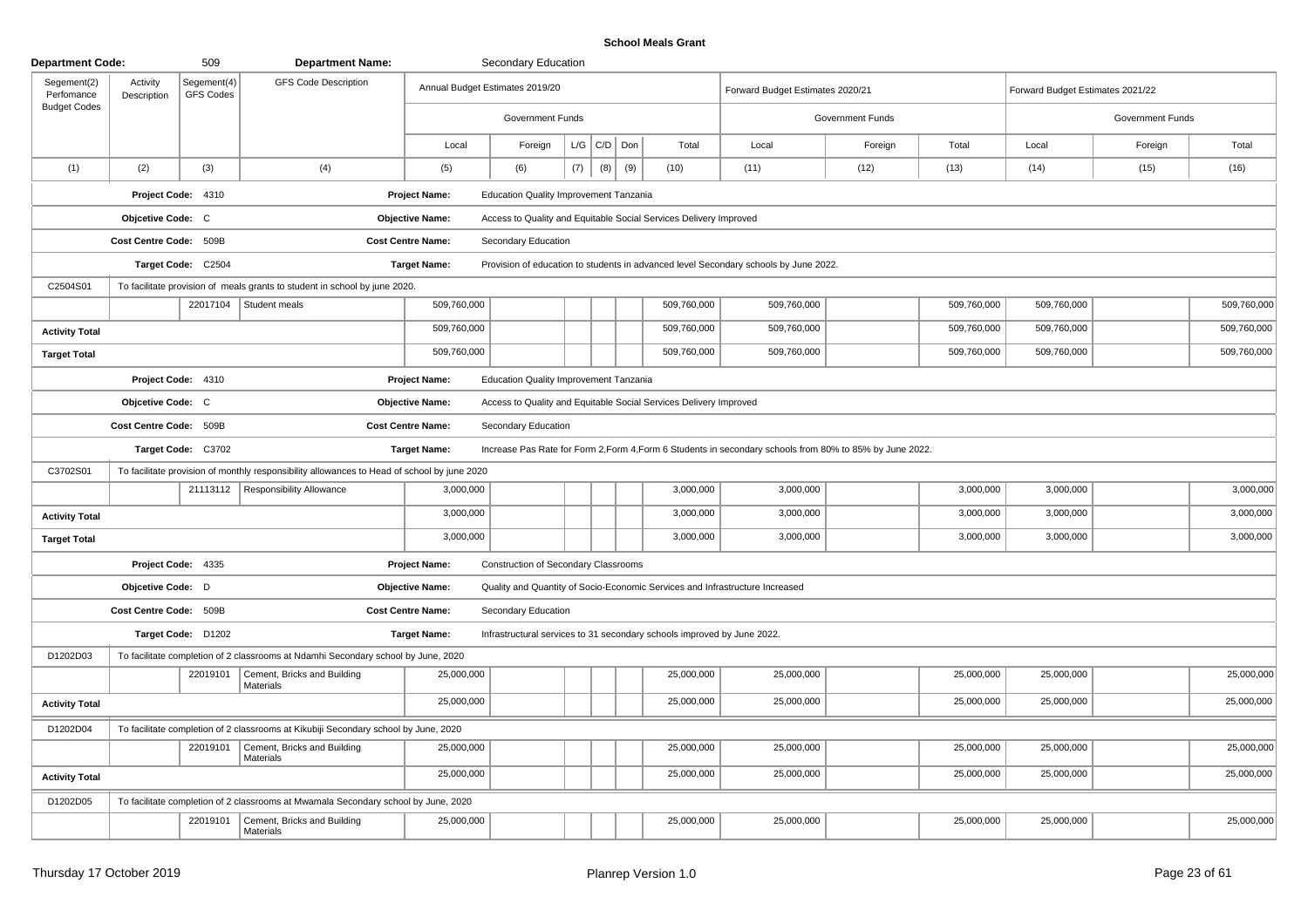## **Primary Education Development Program - PEDP Local**

| <b>Department Code:</b>   |                         | 509                             | <b>Department Name:</b>                                                                                                                                            |                          | Secondary Education                        |     |                 |     |                                                                    |                                                                                           |                  |            |                                  |                  |            |
|---------------------------|-------------------------|---------------------------------|--------------------------------------------------------------------------------------------------------------------------------------------------------------------|--------------------------|--------------------------------------------|-----|-----------------|-----|--------------------------------------------------------------------|-------------------------------------------------------------------------------------------|------------------|------------|----------------------------------|------------------|------------|
| Segement(2)<br>Perfomance | Activity<br>Description | Segement(4)<br><b>GFS Codes</b> | <b>GFS Code Description</b>                                                                                                                                        |                          | Annual Budget Estimates 2019/20            |     |                 |     |                                                                    | Forward Budget Estimates 2020/21                                                          |                  |            | Forward Budget Estimates 2021/22 |                  |            |
| <b>Budget Codes</b>       |                         |                                 |                                                                                                                                                                    |                          | <b>Government Funds</b>                    |     |                 |     |                                                                    |                                                                                           | Government Funds |            |                                  | Government Funds |            |
|                           |                         |                                 |                                                                                                                                                                    | Local                    | Foreign                                    |     | $L/G$ $C/D$ Don |     | Total                                                              | Local                                                                                     | Foreign          | Total      | Local                            | Foreign          | Total      |
| (1)                       | (2)                     | (3)                             | (4)                                                                                                                                                                | (5)                      | (6)                                        | (7) | (8)             | (9) | (10)                                                               | (11)                                                                                      | (12)             | (13)       | (14)                             | (15)             | (16)       |
| <b>Activity Total</b>     |                         |                                 |                                                                                                                                                                    | 25,000,000               |                                            |     |                 |     | 25,000,000                                                         | 25,000,000                                                                                |                  | 25,000,000 | 25,000,000                       |                  | 25,000,000 |
| <b>Target Total</b>       |                         |                                 |                                                                                                                                                                    | 75,000,000               |                                            |     |                 |     | 75,000,000                                                         | 75,000,000                                                                                |                  | 75,000,000 | 75,000,000                       |                  | 75,000,000 |
|                           | Project Code: 5421      |                                 |                                                                                                                                                                    | <b>Project Name:</b>     | Health Sector Basket Fund                  |     |                 |     |                                                                    |                                                                                           |                  |            |                                  |                  |            |
|                           | Objcetive Code: A       |                                 |                                                                                                                                                                    | <b>Objective Name:</b>   | Service improved and HIV infection reduced |     |                 |     |                                                                    |                                                                                           |                  |            |                                  |                  |            |
|                           | Cost Centre Code: 508A  |                                 |                                                                                                                                                                    | <b>Cost Centre Name:</b> | Health                                     |     |                 |     |                                                                    |                                                                                           |                  |            |                                  |                  |            |
|                           |                         | Target Code: A0201              |                                                                                                                                                                    | <b>Target Name:</b>      |                                            |     |                 |     |                                                                    | Prevalence rate of HIV/AIDS among OPD case is reduced from 1.6% % to 1.3% % by June, 2022 |                  |            |                                  |                  |            |
| A0201S0G                  |                         |                                 | to provide nutritional support to 10 people living with HIV/AIDS to june 2020                                                                                      |                          |                                            |     |                 |     |                                                                    |                                                                                           |                  |            |                                  |                  |            |
|                           |                         | 22004103                        | Special Foods (diet food)                                                                                                                                          |                          | 5,000,000                                  |     |                 |     | 5,000,000                                                          |                                                                                           | 4,000,000        | 4,000,000  |                                  | 4,000,000        | 4,000,000  |
| <b>Activity Total</b>     |                         |                                 |                                                                                                                                                                    |                          | 5,000,000                                  |     |                 |     | 5,000,000                                                          |                                                                                           | 4,000,000        | 4,000,000  |                                  | 4,000,000        | 4,000,000  |
| <b>Target Total</b>       |                         |                                 |                                                                                                                                                                    |                          | 5,000,000                                  |     |                 |     | 5,000,000                                                          |                                                                                           | 4,000,000        | 4,000,000  |                                  | 4,000,000        | 4,000,000  |
|                           | Objcetive Code: C       |                                 |                                                                                                                                                                    | <b>Objective Name:</b>   |                                            |     |                 |     | Access to Quality and Equitable Social Services Delivery Improved  |                                                                                           |                  |            |                                  |                  |            |
|                           | Cost Centre Code: 508A  |                                 |                                                                                                                                                                    | <b>Cost Centre Name:</b> | Health                                     |     |                 |     |                                                                    |                                                                                           |                  |            |                                  |                  |            |
|                           |                         | Target Code: C0501              |                                                                                                                                                                    | <b>Target Name:</b>      |                                            |     |                 |     |                                                                    | Maternal mortality rate reduced from 155 to 111 per 100,000 live birth by June, 2022      |                  |            |                                  |                  |            |
| C0501S02                  |                         |                                 | To facilitate quarterly participation of 4 CHMT members on regional maternal and perinatal death audit review meetings to asses contributing factors by June 2020. |                          |                                            |     |                 |     |                                                                    |                                                                                           |                  |            |                                  |                  |            |
|                           |                         |                                 | 22010105   Per Diem - Domestic                                                                                                                                     |                          | 1,000,000                                  |     |                 |     | 1,000,000                                                          |                                                                                           | 100,000          | 100,000    |                                  | 100,000          | 100,000    |
| <b>Activity Total</b>     |                         |                                 |                                                                                                                                                                    |                          | 1,000,000                                  |     |                 |     | 1,000,000                                                          |                                                                                           | 100,000          | 100,000    |                                  | 100,000          | 100,000    |
| <b>Target Total</b>       |                         |                                 |                                                                                                                                                                    |                          | 1,000,000                                  |     |                 |     | 1,000,000                                                          |                                                                                           | 100,000          | 100,000    |                                  | 100,000          | 100,000    |
|                           |                         | Target Code: C0601              |                                                                                                                                                                    | <b>Target Name:</b>      |                                            |     |                 |     | TB case detection rate increased from 1.4% % to 5% % by June, 2022 |                                                                                           |                  |            |                                  |                  |            |
| C0601S09                  |                         |                                 | To conduct 2 days quarterly Quality improvement meeting to 25 sputum fixers at the community level by June 2020.                                                   |                          |                                            |     |                 |     |                                                                    |                                                                                           |                  |            |                                  |                  |            |
|                           |                         |                                 | 21113103   Extra-Duty                                                                                                                                              |                          | 1,200,000                                  |     |                 |     | 1,200,000                                                          |                                                                                           | 200,000          | 200,000    |                                  | 200,000          | 200,000    |
|                           |                         | 22001101                        | Office Consumables (papers,<br>pencils, pens and stationaries)                                                                                                     |                          | 40,000                                     |     |                 |     | 40,000                                                             |                                                                                           | 40,000           | 40,000     |                                  | 40,000           | 40,000     |
|                           |                         | 22014104                        | Food and Refreshments                                                                                                                                              |                          | 480,000                                    |     |                 |     | 480,000                                                            |                                                                                           | 480,000          | 480,000    |                                  | 480,000          | 480,000    |
| <b>Activity Total</b>     |                         |                                 |                                                                                                                                                                    |                          | 1,720,000                                  |     |                 |     | 1,720,000                                                          |                                                                                           | 720,000          | 720,000    |                                  | 720,000          | 720,000    |
| <b>Target Total</b>       |                         |                                 |                                                                                                                                                                    |                          | 1,720,000                                  |     |                 |     | 1,720,000                                                          |                                                                                           | 720,000          | 720,000    |                                  | 720,000          | 720,000    |
|                           |                         | Target Code: C0602              |                                                                                                                                                                    | <b>Target Name:</b>      |                                            |     |                 |     |                                                                    | Prevalence rate of malaria case reduced from 11.4 %% to 8.5% by June, 2022.               |                  |            |                                  |                  |            |
| C0602S07                  |                         |                                 | To conduct larviciding spray in 412 breeding sites at all 30 wards quarterly by June 2020.                                                                         |                          |                                            |     |                 |     |                                                                    |                                                                                           |                  |            |                                  |                  |            |
|                           |                         | 22004102                        | Drugs and Medicines                                                                                                                                                |                          | 1,200,000                                  |     |                 |     | 1,200,000                                                          |                                                                                           | 3,000,000        | 3,000,000  |                                  | 3,000,000        | 3,000,000  |
|                           |                         | 22010105                        | Per Diem - Domestic                                                                                                                                                |                          | 400,000                                    |     |                 |     | 400,000                                                            |                                                                                           | 300,000          | 300,000    |                                  | 300,000          | 300,000    |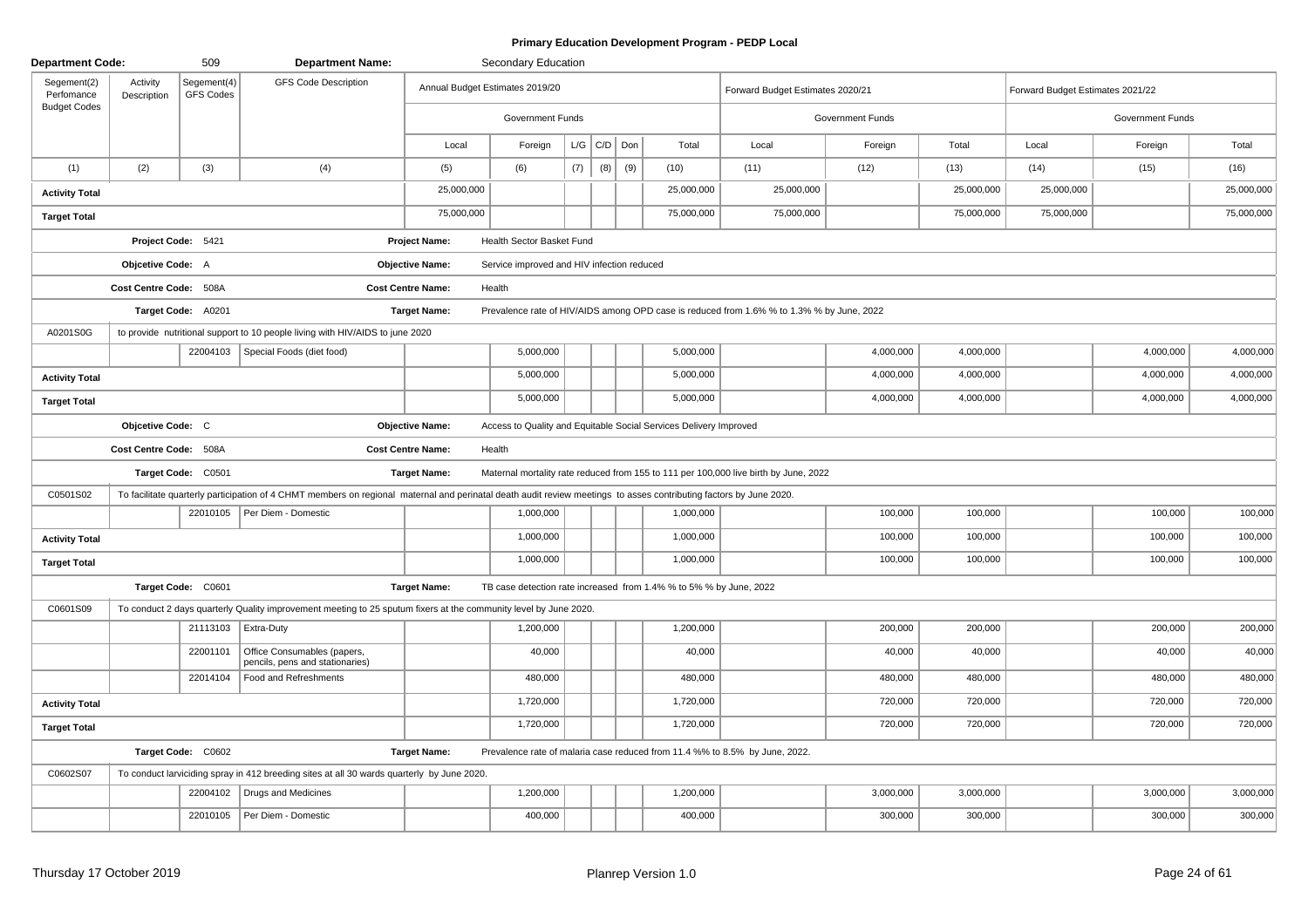| <b>Department Code:</b>                          |                         | 508                      | <b>Department Name:</b>                                                                                                                                                                                      |                          | Health                              |     |                   |     |                                                                              |                                                                                                                                                 |                  |           |                                  |                  |           |
|--------------------------------------------------|-------------------------|--------------------------|--------------------------------------------------------------------------------------------------------------------------------------------------------------------------------------------------------------|--------------------------|-------------------------------------|-----|-------------------|-----|------------------------------------------------------------------------------|-------------------------------------------------------------------------------------------------------------------------------------------------|------------------|-----------|----------------------------------|------------------|-----------|
| Segement(2)<br>Perfomance<br><b>Budget Codes</b> | Activity<br>Description | Segement(4)<br>GFS Codes | <b>GFS Code Description</b>                                                                                                                                                                                  |                          | Annual Budget Estimates 2019/20     |     |                   |     |                                                                              | Forward Budget Estimates 2020/21                                                                                                                |                  |           | Forward Budget Estimates 2021/22 |                  |           |
|                                                  |                         |                          |                                                                                                                                                                                                              |                          | <b>Government Funds</b>             |     |                   |     |                                                                              |                                                                                                                                                 | Government Funds |           |                                  | Government Funds |           |
|                                                  |                         |                          |                                                                                                                                                                                                              | Local                    | Foreign                             |     | $L/G$ $C/D$ $Don$ |     | Total                                                                        | Local                                                                                                                                           | Foreign          | Total     | Local                            | Foreign          | Total     |
| (1)                                              | (2)                     | (3)                      | (4)                                                                                                                                                                                                          | (5)                      | (6)                                 | (7) | (8)               | (9) | (10)                                                                         | (11)                                                                                                                                            | (12)             | (13)      | (14)                             | (15)             | (16)      |
| <b>Activity Total</b>                            |                         |                          |                                                                                                                                                                                                              |                          | 1,600,000                           |     |                   |     | 1,600,000                                                                    |                                                                                                                                                 | 3,300,000        | 3,300,000 |                                  | 3,300,000        | 3,300,000 |
| <b>Target Total</b>                              |                         |                          |                                                                                                                                                                                                              |                          | 1,600,000                           |     |                   |     | 1,600,000                                                                    |                                                                                                                                                 | 3,300,000        | 3,300,000 |                                  | 3,300,000        | 3,300,000 |
|                                                  |                         | Target Code: C1302       |                                                                                                                                                                                                              | <b>Target Name:</b>      |                                     |     |                   |     |                                                                              | Rate of patients with complications associated with traditional medicine and alternative healing practices reduced from 5%% to 3%% by June 2022 |                  |           |                                  |                  |           |
| C1302S01                                         |                         |                          | To identify and sensitize 100 traditional healers on national guidelines of traditional medicine by June 2020                                                                                                |                          |                                     |     |                   |     |                                                                              |                                                                                                                                                 |                  |           |                                  |                  |           |
|                                                  |                         | 21113103                 | Extra-Duty                                                                                                                                                                                                   |                          | 840,000                             |     |                   |     | 840,000                                                                      |                                                                                                                                                 | 1,050,000        | 1,050,000 |                                  | 1,050,000        | 1,050,000 |
|                                                  |                         | 22001109                 | Printing and Photocopying Costs                                                                                                                                                                              |                          | 150,000                             |     |                   |     | 150,000                                                                      |                                                                                                                                                 | 150,000          | 150,000   |                                  | 150,000          | 150,000   |
|                                                  |                         | 22003102                 | Diesel                                                                                                                                                                                                       |                          | 260,000                             |     |                   |     | 260,000                                                                      |                                                                                                                                                 | 2,600            | 2,600     |                                  | 2,600            | 2,600     |
| <b>Activity Total</b>                            |                         |                          |                                                                                                                                                                                                              |                          | 1,250,000                           |     |                   |     | 1,250,000                                                                    |                                                                                                                                                 | 1,202,600        | 1,202,600 |                                  | 1,202,600        | 1,202,600 |
| <b>Target Total</b>                              |                         |                          |                                                                                                                                                                                                              |                          | 1,250,000                           |     |                   |     | 1,250,000                                                                    |                                                                                                                                                 | 1,202,600        | 1,202,600 |                                  | 1,202,600        | 1,202,600 |
|                                                  | Objcetive Code: D       |                          |                                                                                                                                                                                                              | <b>Objective Name:</b>   |                                     |     |                   |     | Quality and Quantity of Socio-Economic Services and Infrastructure Increased |                                                                                                                                                 |                  |           |                                  |                  |           |
|                                                  | Cost Centre Code: 508A  |                          |                                                                                                                                                                                                              | <b>Cost Centre Name:</b> | Health                              |     |                   |     |                                                                              |                                                                                                                                                 |                  |           |                                  |                  |           |
|                                                  |                         | Target Code: D0501       |                                                                                                                                                                                                              | <b>Target Name:</b>      |                                     |     |                   |     |                                                                              | Health care waste management improved at facility from 79%% to 90%% by June, 2022                                                               |                  |           |                                  |                  |           |
| D0501S04                                         |                         |                          | To procure sets of essential equipments for waste Segregation (wheel barrows,hard brooms, recks, gunboats, sanitation coats,hard gloves) collection storage, transportation and facility cleans by June 2020 |                          |                                     |     |                   |     |                                                                              |                                                                                                                                                 |                  |           |                                  |                  |           |
|                                                  |                         |                          | 31221109 Cleaning supplies                                                                                                                                                                                   |                          | 1,000,000                           |     |                   |     | 1,000,000                                                                    |                                                                                                                                                 | 1,000,000        | 1,000,000 |                                  | 1,000,000        | 1,000,000 |
| <b>Activity Total</b>                            |                         |                          |                                                                                                                                                                                                              |                          | 1,000,000                           |     |                   |     | 1,000,000                                                                    |                                                                                                                                                 | 1,000,000        | 1,000,000 |                                  | 1,000,000        | 1,000,000 |
| <b>Target Total</b>                              |                         |                          |                                                                                                                                                                                                              |                          | 1,000,000                           |     |                   |     | 1,000,000                                                                    |                                                                                                                                                 | 1,000,000        | 1,000,000 |                                  | 1,000,000        | 1,000,000 |
|                                                  |                         | Project Code: 5423       |                                                                                                                                                                                                              | <b>Project Name:</b>     | <b>Construction of Dispensaries</b> |     |                   |     |                                                                              |                                                                                                                                                 |                  |           |                                  |                  |           |
|                                                  | Objcetive Code: D       |                          |                                                                                                                                                                                                              | <b>Objective Name:</b>   |                                     |     |                   |     | Quality and Quantity of Socio-Economic Services and Infrastructure Increased |                                                                                                                                                 |                  |           |                                  |                  |           |
|                                                  | Cost Centre Code: 508A  |                          |                                                                                                                                                                                                              | <b>Cost Centre Name:</b> | Health                              |     |                   |     |                                                                              |                                                                                                                                                 |                  |           |                                  |                  |           |
|                                                  |                         | Target Code: D2701       |                                                                                                                                                                                                              | <b>Target Name:</b>      |                                     |     |                   |     |                                                                              | Shortage of Health facilities infrastructure reduced from 67% to 51 % by June 2022                                                              |                  |           |                                  |                  |           |
| D2701D0D                                         |                         |                          | To facilitate completion of 1 dispensary at Bumyengeja village by June, 2020                                                                                                                                 |                          |                                     |     |                   |     |                                                                              |                                                                                                                                                 |                  |           |                                  |                  |           |
|                                                  |                         |                          | 26312113   Village level Transfers                                                                                                                                                                           | 3,000,000                |                                     |     |                   |     | 3,000,000                                                                    | 3,000,000                                                                                                                                       |                  | 3,000,000 | 3,000,000                        |                  | 3,000,000 |
| <b>Activity Total</b>                            |                         |                          |                                                                                                                                                                                                              | 3,000,000                |                                     |     |                   |     | 3,000,000                                                                    | 3,000,000                                                                                                                                       |                  | 3,000,000 | 3,000,000                        |                  | 3,000,000 |
| D2701D0E                                         |                         |                          | To facilitate construction of 1 staff house at Sangu Dispensary by June, 2020                                                                                                                                |                          |                                     |     |                   |     |                                                                              |                                                                                                                                                 |                  |           |                                  |                  |           |
|                                                  |                         |                          | 26312113   Village level Transfers                                                                                                                                                                           | 3,000,000                |                                     |     |                   |     | 3,000,000                                                                    | 3,000,000                                                                                                                                       |                  | 3,000,000 | 3,000,000                        |                  | 3,000,000 |
| <b>Activity Total</b>                            |                         |                          |                                                                                                                                                                                                              | 3,000,000                |                                     |     |                   |     | 3,000,000                                                                    | 3,000,000                                                                                                                                       |                  | 3,000,000 | 3,000,000                        |                  | 3,000,000 |
| D2701D0F                                         |                         |                          | To facilitate completion construction of 1 staff house at Mwamajila dispensary by June, 2020                                                                                                                 |                          |                                     |     |                   |     |                                                                              |                                                                                                                                                 |                  |           |                                  |                  |           |
|                                                  |                         |                          | 26312113   Village level Transfers                                                                                                                                                                           | 3,000,000                |                                     |     |                   |     | 3,000,000                                                                    | 3,000,000                                                                                                                                       |                  | 3,000,000 | 3,000,000                        |                  | 3,000,000 |
| <b>Activity Total</b>                            |                         |                          |                                                                                                                                                                                                              | 3,000,000                |                                     |     |                   |     | 3,000,000                                                                    | 3,000,000                                                                                                                                       |                  | 3,000,000 | 3,000,000                        |                  | 3,000,000 |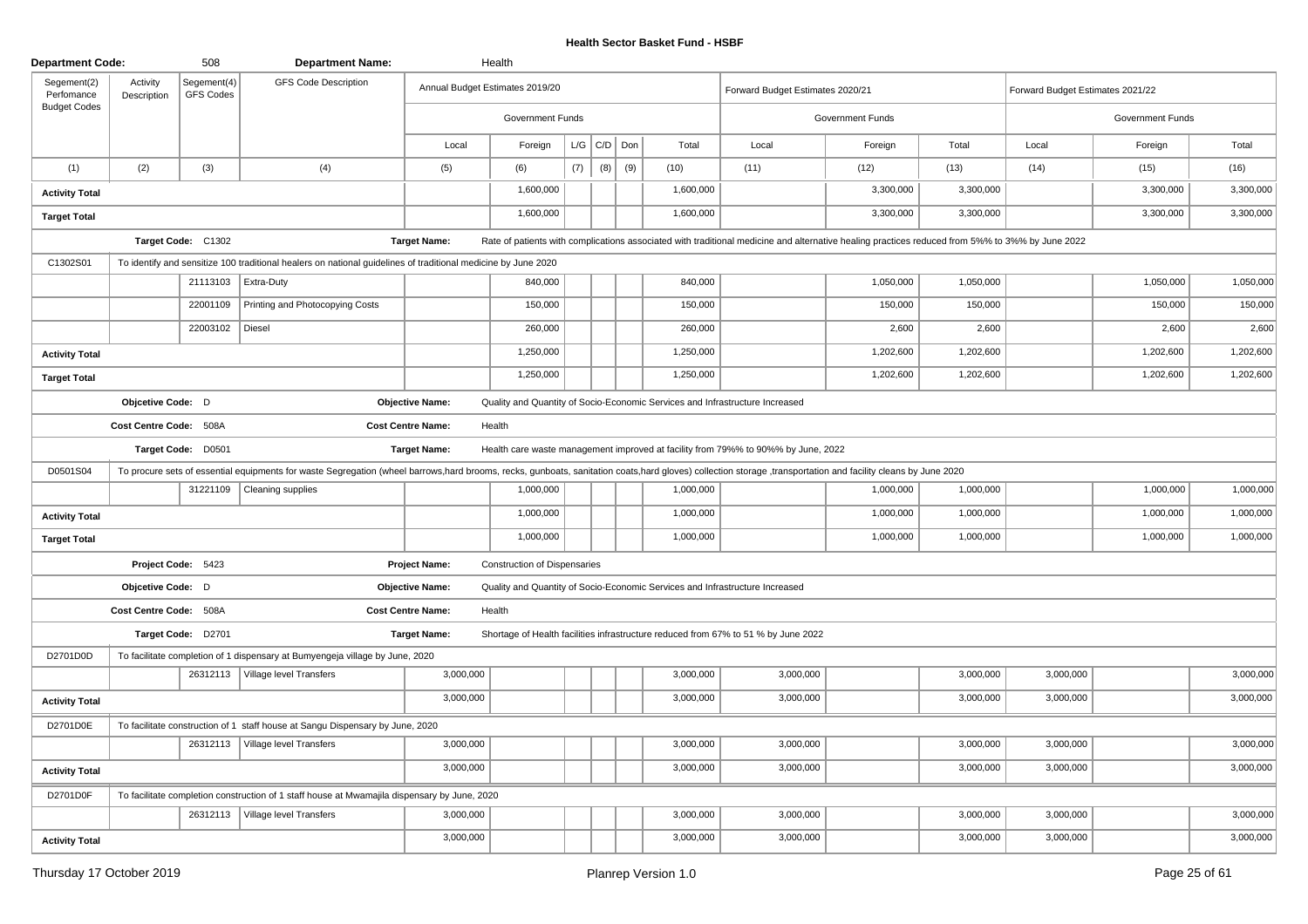| <b>Department Code:</b>   |                         | 508                             | <b>Department Name:</b>                                                                                            |                          | Health                          |     |                   |     |                                                      |                                                                                                              |                  |             |                                  |                  |             |
|---------------------------|-------------------------|---------------------------------|--------------------------------------------------------------------------------------------------------------------|--------------------------|---------------------------------|-----|-------------------|-----|------------------------------------------------------|--------------------------------------------------------------------------------------------------------------|------------------|-------------|----------------------------------|------------------|-------------|
| Segement(2)<br>Perfomance | Activity<br>Description | Segement(4)<br><b>GFS Codes</b> | <b>GFS Code Description</b>                                                                                        |                          | Annual Budget Estimates 2019/20 |     |                   |     |                                                      | Forward Budget Estimates 2020/21                                                                             |                  |             | Forward Budget Estimates 2021/22 |                  |             |
| <b>Budget Codes</b>       |                         |                                 |                                                                                                                    |                          | Government Funds                |     |                   |     |                                                      |                                                                                                              | Government Funds |             |                                  | Government Funds |             |
|                           |                         |                                 |                                                                                                                    | Local                    | Foreign                         |     | $L/G$ $C/D$ $Don$ |     | Total                                                | Local                                                                                                        | Foreign          | Total       | Local                            | Foreign          | Total       |
| (1)                       | (2)                     | (3)                             | (4)                                                                                                                | (5)                      | (6)                             | (7) | (8)               | (9) | (10)                                                 | (11)                                                                                                         | (12)             | (13)        | (14)                             | (15)             | (16)        |
| D2701D0G                  |                         |                                 | To facilitate completion construction of 1 dispensary at Mwabaratulu village by June, 2020                         |                          |                                 |     |                   |     |                                                      |                                                                                                              |                  |             |                                  |                  |             |
|                           |                         | 26312113                        | Village level Transfers                                                                                            | 3,000,000                |                                 |     |                   |     | 3,000,000                                            | 3,000,000                                                                                                    |                  | 3,000,000   | 3,000,000                        |                  | 3,000,000   |
| <b>Activity Total</b>     |                         |                                 |                                                                                                                    | 3,000,000                |                                 |     |                   |     | 3,000,000                                            | 3,000,000                                                                                                    |                  | 3,000,000   | 3,000,000                        |                  | 3,000,000   |
| D2701D0H                  |                         |                                 | To facilitate completion construction of Ngogo dispensary by June, 2020                                            |                          |                                 |     |                   |     |                                                      |                                                                                                              |                  |             |                                  |                  |             |
|                           |                         |                                 | 26312113   Village level Transfers                                                                                 | 3,000,000                |                                 |     |                   |     | 3,000,000                                            | 3,000,000                                                                                                    |                  | 3,000,000   | 3,000,000                        |                  | 3,000,000   |
| <b>Activity Total</b>     |                         |                                 |                                                                                                                    | 3,000,000                |                                 |     |                   |     | 3,000,000                                            | 3,000,000                                                                                                    |                  | 3,000,000   | 3,000,000                        |                  | 3,000,000   |
| D2701D0I                  |                         |                                 | To facilitate completion construction of 1of dispensary at Mwashilalage village by June, 2020                      |                          |                                 |     |                   |     |                                                      |                                                                                                              |                  |             |                                  |                  |             |
|                           |                         | 26312113                        | Village level Transfers                                                                                            | 3,000,000                |                                 |     |                   |     | 3,000,000                                            | 3,000,000                                                                                                    |                  | 3,000,000   | 3,000,000                        |                  | 3,000,000   |
| <b>Activity Total</b>     |                         |                                 |                                                                                                                    | 3,000,000                |                                 |     |                   |     | 3,000,000                                            | 3,000,000                                                                                                    |                  | 3,000,000   | 3,000,000                        |                  | 3,000,000   |
| D2701D0J                  |                         |                                 | To facilitate completion of staff house at Nyamigamba dispensary by June, 2020                                     |                          |                                 |     |                   |     |                                                      |                                                                                                              |                  |             |                                  |                  |             |
|                           |                         |                                 | 26312113   Village level Transfers                                                                                 | 3,000,000                |                                 |     |                   |     | 3,000,000                                            | 3,000,000                                                                                                    |                  | 3,000,000   | 3,000,000                        |                  | 3,000,000   |
| <b>Activity Total</b>     |                         |                                 |                                                                                                                    | 3,000,000                |                                 |     |                   |     | 3,000,000                                            | 3,000,000                                                                                                    |                  | 3,000,000   | 3,000,000                        |                  | 3,000,000   |
| D2701D0K                  |                         |                                 | To facilitate completion of Staff house at Bugembe dispensary by June, 2020                                        |                          |                                 |     |                   |     |                                                      |                                                                                                              |                  |             |                                  |                  |             |
|                           |                         |                                 | 26312113   Village level Transfers                                                                                 | 3,000,000                |                                 |     |                   |     | 3,000,000                                            | 3,000,000                                                                                                    |                  | 3,000,000   | 3,000,000                        |                  | 3,000,000   |
| <b>Activity Total</b>     |                         |                                 |                                                                                                                    | 3,000,000                |                                 |     |                   |     | 3,000,000                                            | 3,000,000                                                                                                    |                  | 3,000,000   | 3,000,000                        |                  | 3,000,000   |
| <b>Target Total</b>       |                         |                                 |                                                                                                                    | 24,000,000               |                                 |     |                   |     | 24,000,000                                           | 24,000,000                                                                                                   |                  | 24,000,000  | 24,000,000                       |                  | 24,000,000  |
|                           |                         | Project Code: 5418              |                                                                                                                    | <b>Project Name:</b>     | <b>District Hospital</b>        |     |                   |     |                                                      |                                                                                                              |                  |             |                                  |                  |             |
|                           | Objcetive Code: D       |                                 |                                                                                                                    | <b>Objective Name:</b>   |                                 |     |                   |     |                                                      | Quality and Quantity of Socio-Economic Services and Infrastructure Increased                                 |                  |             |                                  |                  |             |
|                           | Cost Centre Code: 508A  |                                 |                                                                                                                    | <b>Cost Centre Name:</b> | Health                          |     |                   |     |                                                      |                                                                                                              |                  |             |                                  |                  |             |
|                           |                         | Target Code: D2701              |                                                                                                                    | <b>Target Name:</b>      |                                 |     |                   |     |                                                      | Shortage of Health facilities infrastructure reduced from 67% to 51 % by June 2022                           |                  |             |                                  |                  |             |
| D2701D0O                  |                         |                                 | To facilitate construction of new Kwimba District hospital according to MOH facility technical design by June 2020 |                          |                                 |     |                   |     |                                                      |                                                                                                              |                  |             |                                  |                  |             |
|                           |                         | 26312107                        | Health Transfers                                                                                                   | 500,000,000              |                                 |     |                   |     | 500,000,000                                          | 500,000,000                                                                                                  |                  | 500,000,000 | 500,000,000                      |                  | 500,000,000 |
| <b>Activity Total</b>     |                         |                                 |                                                                                                                    | 500,000,000              |                                 |     |                   |     | 500,000,000                                          | 500,000,000                                                                                                  |                  | 500,000,000 | 500,000,000                      |                  | 500,000,000 |
| <b>Target Total</b>       |                         |                                 |                                                                                                                    | 500,000,000              |                                 |     |                   |     | 500,000,000                                          | 500,000,000                                                                                                  |                  | 500,000,000 | 500,000,000                      |                  | 500,000,000 |
|                           | Project Code: 5421      |                                 |                                                                                                                    | <b>Project Name:</b>     | Health Sector Basket Fund       |     |                   |     |                                                      |                                                                                                              |                  |             |                                  |                  |             |
|                           | Objcetive Code: E       |                                 |                                                                                                                    | <b>Objective Name:</b>   |                                 |     |                   |     | Good Governance and Administrative Services Enhanced |                                                                                                              |                  |             |                                  |                  |             |
|                           | Cost Centre Code: 508A  |                                 |                                                                                                                    | <b>Cost Centre Name:</b> | Health                          |     |                   |     |                                                      |                                                                                                              |                  |             |                                  |                  |             |
|                           |                         | Target Code: E0101              |                                                                                                                    | <b>Target Name:</b>      |                                 |     |                   |     |                                                      | Organization structures and institutional management at all levels strengthened from 62% to 80% by June 2022 |                  |             |                                  |                  |             |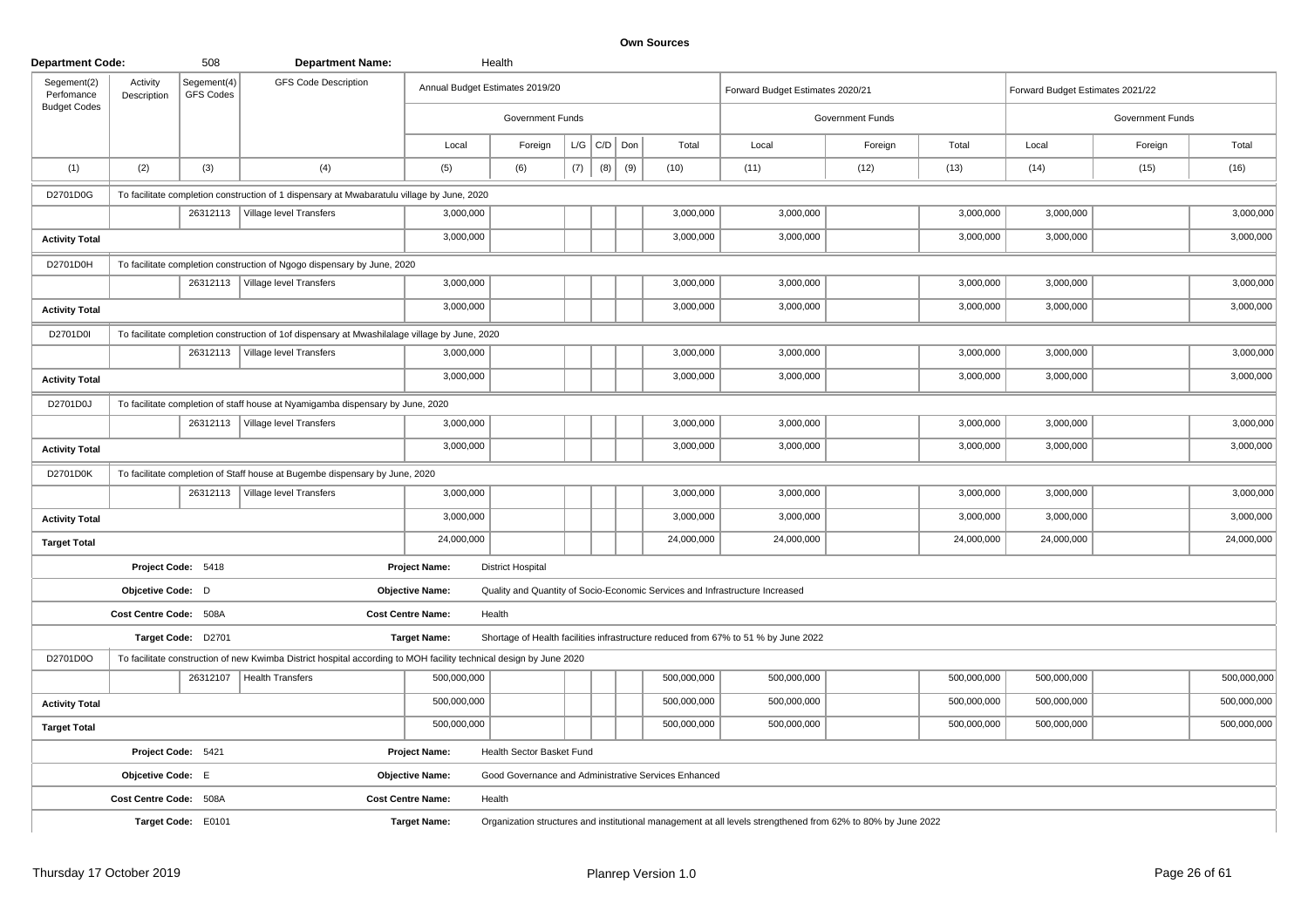| <b>Department Code:</b>   |                         | 508                      | <b>Department Name:</b>                                                                                                                                                                              |       | Health                          |     |             |     |            |                                  |                  |            |                                  |                         |            |
|---------------------------|-------------------------|--------------------------|------------------------------------------------------------------------------------------------------------------------------------------------------------------------------------------------------|-------|---------------------------------|-----|-------------|-----|------------|----------------------------------|------------------|------------|----------------------------------|-------------------------|------------|
| Segement(2)<br>Perfomance | Activity<br>Description | Segement(4)<br>GFS Codes | <b>GFS Code Description</b>                                                                                                                                                                          |       | Annual Budget Estimates 2019/20 |     |             |     |            | Forward Budget Estimates 2020/21 |                  |            | Forward Budget Estimates 2021/22 |                         |            |
| <b>Budget Codes</b>       |                         |                          |                                                                                                                                                                                                      |       | <b>Government Funds</b>         |     |             |     |            |                                  | Government Funds |            |                                  | <b>Government Funds</b> |            |
|                           |                         |                          |                                                                                                                                                                                                      | Local | Foreign                         |     | $L/G$ $C/D$ | Don | Total      | Local                            | Foreign          | Total      | Local                            | Foreign                 | Total      |
| (1)                       | (2)                     | (3)                      | (4)                                                                                                                                                                                                  | (5)   | (6)                             | (7) | (8)         | (9) | (10)       | (11)                             | (12)             | (13)       | (14)                             | (15)                    | (16)       |
| E0101S01                  |                         |                          | To conduct 2 days on CCHP pre-planning meeting with all Stakeholders who support Health in the Council, 8 CHMT/Coopted members and 12 HFC/Coopted members and 54 HFC i/c's from all HFs by June 2020 |       |                                 |     |             |     |            |                                  |                  |            |                                  |                         |            |
|                           |                         |                          | 22010105   Per Diem - Domestic                                                                                                                                                                       |       | 7,600,000                       |     |             |     | 7,600,000  |                                  | 7,600,000        | 7,600,000  |                                  | 7,600,000               | 7,600,000  |
| <b>Activity Total</b>     |                         |                          |                                                                                                                                                                                                      |       | 7,600,000                       |     |             |     | 7,600,000  |                                  | 7,600,000        | 7,600,000  |                                  | 7,600,000               | 7,600,000  |
| E0101S02                  |                         |                          | To facilitate 4 CHMT members on monthly and quarterly submission of various reports (LAAC,CCHP etc) of year 2019/2020 to Regional and National level by June 2020.                                   |       |                                 |     |             |     |            |                                  |                  |            |                                  |                         |            |
|                           |                         |                          | 21113103   Extra-Duty                                                                                                                                                                                |       | 2,760,000                       |     |             |     | 2,760,000  |                                  | 3,360,000        | 3,360,000  |                                  | 3,360,000               | 3,360,000  |
|                           |                         | 22001101                 | Office Consumables (papers,<br>pencils, pens and stationaries)                                                                                                                                       |       | 480,000                         |     |             |     | 480,000    |                                  | 480,000          | 480,000    |                                  | 480,000                 | 480,000    |
|                           |                         | 22010105                 | Per Diem - Domestic                                                                                                                                                                                  |       | 6,000,000                       |     |             |     | 6,000,000  |                                  | 7,600,000        | 7,600,000  |                                  | 7,600,000               | 7,600,000  |
| <b>Activity Total</b>     |                         |                          |                                                                                                                                                                                                      |       | 9,240,000                       |     |             |     | 9,240,000  |                                  | 11,440,000       | 11,440,000 |                                  | 11,440,000              | 11,440,000 |
| E0101S03                  |                         |                          | To ensure availability of office supplies for administrative logistics for smooth running of office by June 2020.                                                                                    |       |                                 |     |             |     |            |                                  |                  |            |                                  |                         |            |
|                           |                         | 22001101                 | Office Consumables (papers,<br>pencils, pens and stationaries)                                                                                                                                       |       | 4,333,272                       |     |             |     | 4,333,272  |                                  | 4,333,272        | 4,333,272  |                                  | 4,333,272               | 4,333,272  |
|                           |                         | 22024101                 | Computers, printers, scanners,<br>and other computer related<br>equipment                                                                                                                            |       | 1,600,000                       |     |             |     | 1,600,000  |                                  | 1,600,000        | 1,600,000  |                                  | 1,600,000               | 1,600,000  |
| <b>Activity Total</b>     |                         |                          |                                                                                                                                                                                                      |       | 5,933,272                       |     |             |     | 5,933,272  |                                  | 5,933,272        | 5,933,272  |                                  | 5,933,272               | 5,933,272  |
| E0101S04                  |                         |                          | To conduct 1 days quarterly statutory CHSBs meetings and 2 emergencies by June 2020.                                                                                                                 |       |                                 |     |             |     |            |                                  |                  |            |                                  |                         |            |
|                           |                         |                          | 22010105   Per Diem - Domestic                                                                                                                                                                       |       | 3,600,000                       |     |             |     | 3,600,000  |                                  | 60,000           | 60,000     |                                  | 60,000                  | 60,000     |
|                           |                         | 22014104                 | Food and Refreshments                                                                                                                                                                                |       | 2,000,000                       |     |             |     | 2,000,000  |                                  | 10,000           | 10,000     |                                  | 10,000                  | 10,000     |
| <b>Activity Total</b>     |                         |                          |                                                                                                                                                                                                      |       | 5,600,000                       |     |             |     | 5,600,000  |                                  | 70,000           | 70,000     |                                  | 70,000                  | 70,000     |
| E0101S06                  |                         |                          | To conduct 108 routes for supportive supervision for 12 days in a month in 57 HFs on quarterly basis by 20 CHMT by June 2020.                                                                        |       |                                 |     |             |     |            |                                  |                  |            |                                  |                         |            |
|                           |                         |                          | 21113103   Extra-Duty                                                                                                                                                                                |       | 8,400,000                       |     |             |     | 8,400,000  |                                  | 12.000.000       | 12.000.000 |                                  | 12,000,000              | 12,000,000 |
|                           |                         | 22003101                 | Petrol                                                                                                                                                                                               |       | 1,040,000                       |     |             |     | 1,040,000  |                                  | 2,600            | 2,600      |                                  | 2,600                   | 2,600      |
|                           |                         | 22003102                 | Diesel                                                                                                                                                                                               |       | 18,720,000                      |     |             |     | 18,720,000 |                                  | 20,800,000       | 20,800,000 |                                  | 20,800,000              | 20,800,000 |
| <b>Activity Total</b>     |                         |                          |                                                                                                                                                                                                      |       | 28,160,000                      |     |             |     | 28,160,000 |                                  | 32,802,600       | 32,802,600 |                                  | 32,802,600              | 32,802,600 |
| E0101S07                  |                         |                          | To conduct biannual discussion meeting on CCHP implementation by 20 CHMT and facility incharges by June 2020.                                                                                        |       |                                 |     |             |     |            |                                  |                  |            |                                  |                         |            |
|                           |                         |                          | 22014104   Food and Refreshments                                                                                                                                                                     |       | 1,500,000                       |     |             |     | 1,500,000  |                                  | 10,000           | 10,000     |                                  | 10,000                  | 10,000     |
| <b>Activity Total</b>     |                         |                          |                                                                                                                                                                                                      |       | 1,500,000                       |     |             |     | 1,500,000  |                                  | 10,000           | 10,000     |                                  | 10,000                  | 10,000     |
| E0101S08                  |                         |                          | To perform quarterly Plan Preventive Maintenance (PPM) and repair of 4 vehicles and 5 Motorcycles from CHMT by June 2020.                                                                            |       |                                 |     |             |     |            |                                  |                  |            |                                  |                         |            |
|                           |                         | 22003102                 | Diesel                                                                                                                                                                                               |       | 1,040,000                       |     |             |     | 1,040,000  |                                  | 1,040,000        | 1,040,000  |                                  | 1,040,000               | 1,040,000  |
|                           |                         | 22021102                 | Tyres and Batteries                                                                                                                                                                                  |       | 7,200,000                       |     |             |     | 7,200,000  |                                  | 9,600,000        | 9,600,000  |                                  | 9,600,000               | 9,600,000  |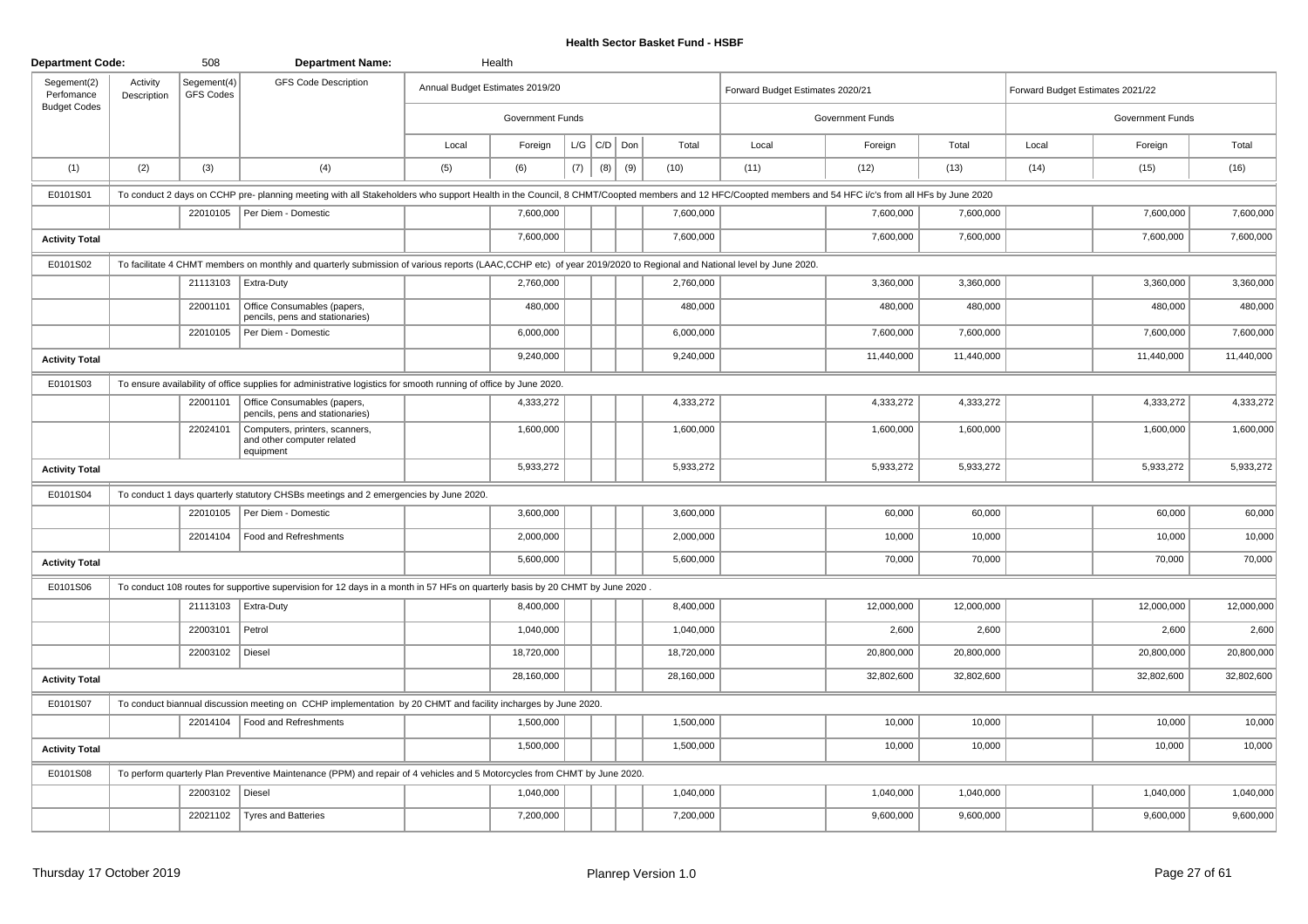| <b>Department Code:</b>   |                         | 508                             | <b>Department Name:</b>                                                                                                                                                |                          | Health                                               |     |     |     |             |                                                                                                              |                  |             |                                  |                  |             |
|---------------------------|-------------------------|---------------------------------|------------------------------------------------------------------------------------------------------------------------------------------------------------------------|--------------------------|------------------------------------------------------|-----|-----|-----|-------------|--------------------------------------------------------------------------------------------------------------|------------------|-------------|----------------------------------|------------------|-------------|
| Segement(2)<br>Perfomance | Activity<br>Description | Segement(4)<br><b>GFS Codes</b> | <b>GFS Code Description</b>                                                                                                                                            |                          | Annual Budget Estimates 2019/20                      |     |     |     |             | Forward Budget Estimates 2020/21                                                                             |                  |             | Forward Budget Estimates 2021/22 |                  |             |
| <b>Budget Codes</b>       |                         |                                 |                                                                                                                                                                        |                          | Government Funds                                     |     |     |     |             |                                                                                                              | Government Funds |             |                                  | Government Funds |             |
|                           |                         |                                 |                                                                                                                                                                        | Local                    | Foreign                                              | L/G | C/D | Don | Total       | Local                                                                                                        | Foreign          | Total       | Local                            | Foreign          | Total       |
| (1)                       | (2)                     | (3)                             | (4)                                                                                                                                                                    | (5)                      | (6)                                                  | (7) | (8) | (9) | (10)        | (11)                                                                                                         | (12)             | (13)        | (14)                             | (15)             | (16)        |
| <b>Activity Total</b>     |                         |                                 |                                                                                                                                                                        |                          | 8,240,000                                            |     |     |     | 8,240,000   |                                                                                                              | 10,640,000       | 10,640,000  |                                  | 10,640,000       | 10,640,000  |
| E0101S09                  |                         |                                 | To conduct 14 days review of previous CCHP 2019/2020 and preparation of new CCHP 2019/2020 by 15 CHPT (CHMT & Co-opted members and invited facilitators) by June 2020. |                          |                                                      |     |     |     |             |                                                                                                              |                  |             |                                  |                  |             |
|                           |                         | 22001101                        | Office Consumables (papers,<br>pencils, pens and stationaries)                                                                                                         |                          | 500,000                                              |     |     |     | 500,000     |                                                                                                              | 500,000          | 500,000     |                                  | 500,000          | 500,000     |
|                           |                         | 22003102                        | Diesel                                                                                                                                                                 |                          | 520,000                                              |     |     |     | 520,000     |                                                                                                              | 2,600            | 2,600       |                                  | 2,600            | 2,600       |
|                           |                         | 22007109                        | <b>Conference Facilities</b>                                                                                                                                           |                          | 1,500,000                                            |     |     |     | 1,500,000   |                                                                                                              | 1,500,000        | 1,500,000   |                                  | 1,500,000        | 1,500,000   |
|                           |                         | 22010105                        | Per Diem - Domestic                                                                                                                                                    |                          | 20,000,000                                           |     |     |     | 20,000,000  |                                                                                                              | 20,000,000       | 20,000,000  |                                  | 20,000,000       | 20,000,000  |
|                           |                         | 22014104                        | Food and Refreshments                                                                                                                                                  |                          | 2,400,000                                            |     |     |     | 2,400,000   |                                                                                                              | 12,000           | 12,000      |                                  | 12,000           | 12,000      |
| <b>Activity Total</b>     |                         |                                 |                                                                                                                                                                        |                          | 24,920,000                                           |     |     |     | 24,920,000  |                                                                                                              | 22,014,600       | 22,014,600  |                                  | 22,014,600       | 22,014,600  |
| E0101S0A                  |                         |                                 | To conduct monthly Facility Data Quality Assesment to 50 Health facilities By June 2020.                                                                               |                          |                                                      |     |     |     |             |                                                                                                              |                  |             |                                  |                  |             |
|                           |                         | 22003102                        | Diesel                                                                                                                                                                 |                          | 1,040,000                                            |     |     |     | 1,040,000   |                                                                                                              | 1,040,000        | 1,040,000   |                                  | 1,040,000        | 1,040,000   |
|                           |                         | 22010105                        | Per Diem - Domestic                                                                                                                                                    |                          | 1,320,000                                            |     |     |     | 1,320,000   |                                                                                                              | 60,000           | 60,000      |                                  | 60,000           | 60,000      |
| <b>Activity Total</b>     |                         |                                 |                                                                                                                                                                        |                          | 2,360,000                                            |     |     |     | 2,360,000   |                                                                                                              | 1,100,000        | 1,100,000   |                                  | 1,100,000        | 1,100,000   |
| E0101C01                  |                         |                                 | To conduct 2 days orientation meeting to 30 new employees on data management by June 2020                                                                              |                          |                                                      |     |     |     |             |                                                                                                              |                  |             |                                  |                  |             |
|                           |                         | 22010105                        | Per Diem - Domestic                                                                                                                                                    |                          | 3,000,000                                            |     |     |     | 3,000,000   |                                                                                                              | 3,000,000        | 3,000,000   |                                  | 3,000,000        | 3,000,000   |
|                           |                         | 22014104                        | Food and Refreshments                                                                                                                                                  |                          | 700,000                                              |     |     |     | 700,000     |                                                                                                              | 700,000          | 700,000     |                                  | 700,000          | 700,000     |
| <b>Activity Total</b>     |                         |                                 |                                                                                                                                                                        |                          | 3,700,000                                            |     |     |     | 3,700,000   |                                                                                                              | 3,700,000        | 3,700,000   |                                  | 3,700,000        | 3,700,000   |
| E0101C02                  |                         |                                 | To conduct four days training on Planrep Web-Based and reporting system to 5 Facility Ass Accountants and 2 CHMT's for strengtherning facility planning by June 2020.  |                          |                                                      |     |     |     |             |                                                                                                              |                  |             |                                  |                  |             |
|                           |                         | 22001102                        | Computer Supplies and<br>Accessories                                                                                                                                   |                          | 200,000                                              |     |     |     | 200,000     |                                                                                                              | 200,000          | 200,000     |                                  | 200,000          | 200,000     |
|                           |                         | 22010105                        | Per Diem - Domestic                                                                                                                                                    |                          | 2,880,000                                            |     |     |     | 2,880,000   |                                                                                                              | 3,600,000        | 3,600,000   |                                  | 3,600,000        | 3,600,000   |
|                           |                         | 22024101                        | Computers, printers, scanners,<br>and other computer related<br>equipment                                                                                              |                          | 1,000,000                                            |     |     |     | 1,000,000   |                                                                                                              | 1,000,000        | 1,000,000   |                                  | 1,000,000        | 1,000,000   |
| <b>Activity Total</b>     |                         |                                 |                                                                                                                                                                        |                          | 4,080,000                                            |     |     |     | 4,080,000   |                                                                                                              | 4,800,000        | 4,800,000   |                                  | 4,800,000        | 4,800,000   |
| <b>Target Total</b>       |                         |                                 |                                                                                                                                                                        |                          | 101,333,272                                          |     |     |     | 101,333,272 |                                                                                                              | 100,110,472      | 100,110,472 |                                  | 100,110,472      | 100,110,472 |
|                           |                         | Project Code: 5413              |                                                                                                                                                                        | <b>Project Name:</b>     | <b>IMA World Health</b>                              |     |     |     |             |                                                                                                              |                  |             |                                  |                  |             |
|                           | Objcetive Code: E       |                                 |                                                                                                                                                                        | <b>Objective Name:</b>   | Good Governance and Administrative Services Enhanced |     |     |     |             |                                                                                                              |                  |             |                                  |                  |             |
|                           | Cost Centre Code: 508A  |                                 |                                                                                                                                                                        | <b>Cost Centre Name:</b> | Health                                               |     |     |     |             |                                                                                                              |                  |             |                                  |                  |             |
|                           |                         | Target Code: E0101              |                                                                                                                                                                        | <b>Target Name:</b>      |                                                      |     |     |     |             | Organization structures and institutional management at all levels strengthened from 62% to 80% by June 2022 |                  |             |                                  |                  |             |
| E0101S20                  |                         |                                 | To conduct 104 routes of nutrition specific Supportive supervisionons to health facilities (atleast once a quarter for each facility) by June 2020.                    |                          |                                                      |     |     |     |             |                                                                                                              |                  |             |                                  |                  |             |
|                           |                         |                                 | 21113103   Extra-Duty                                                                                                                                                  |                          | 4,240,000                                            |     |     |     | 4,240,000   |                                                                                                              | 4,400,000        | 4,400,000   |                                  | 4,400,000        | 4,400,000   |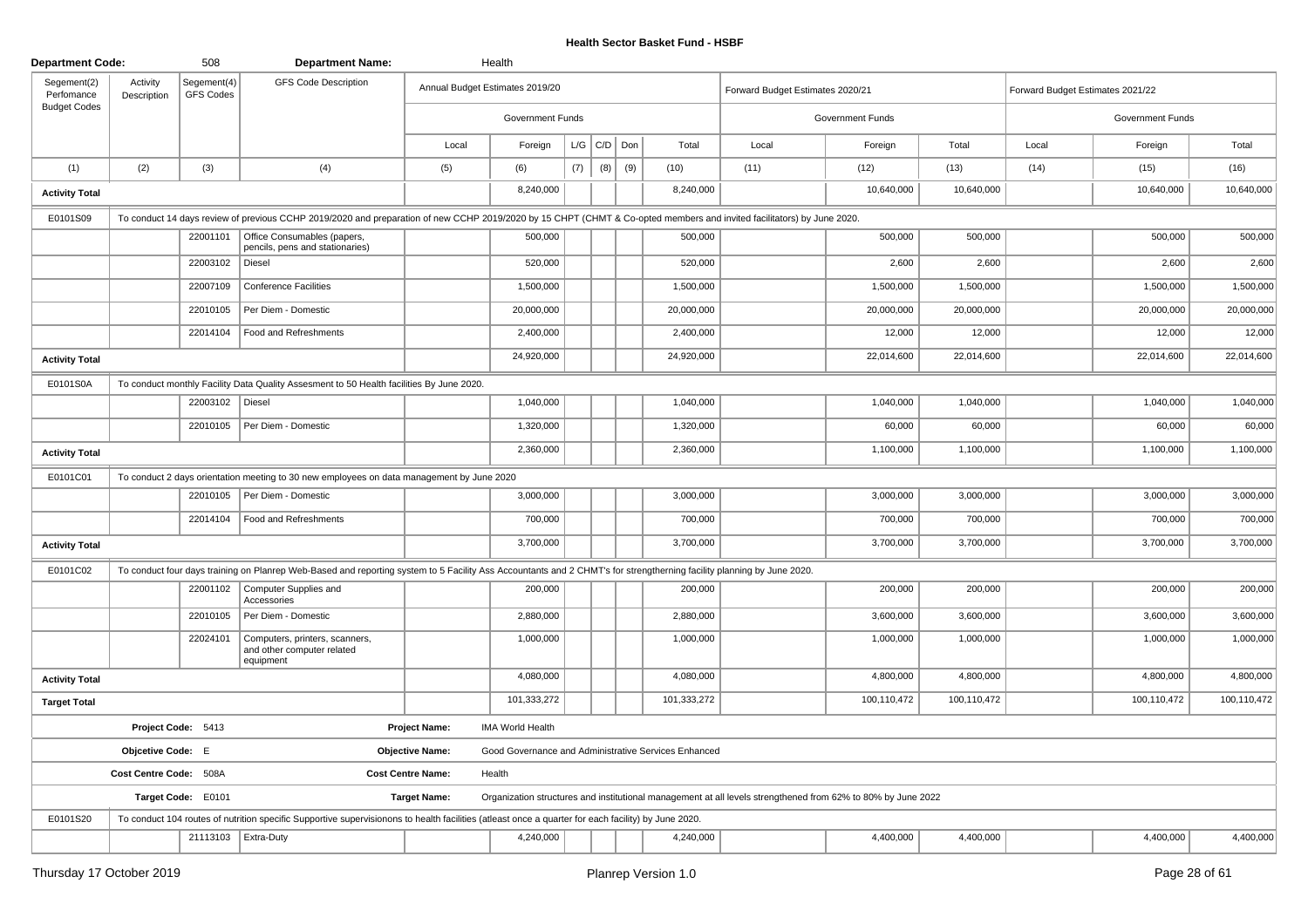| <b>Department Code:</b>   |                         | 508                             | <b>Department Name:</b>                                                                                                                  |                          | Health                                                    |     |                   |     |            |                                                                                                                  |                  |            |                                  |                  |            |
|---------------------------|-------------------------|---------------------------------|------------------------------------------------------------------------------------------------------------------------------------------|--------------------------|-----------------------------------------------------------|-----|-------------------|-----|------------|------------------------------------------------------------------------------------------------------------------|------------------|------------|----------------------------------|------------------|------------|
| Segement(2)<br>Perfomance | Activity<br>Description | Segement(4)<br><b>GFS Codes</b> | <b>GFS Code Description</b>                                                                                                              |                          | Annual Budget Estimates 2019/20                           |     |                   |     |            | Forward Budget Estimates 2020/21                                                                                 |                  |            | Forward Budget Estimates 2021/22 |                  |            |
| <b>Budget Codes</b>       |                         |                                 |                                                                                                                                          |                          | Government Funds                                          |     |                   |     |            |                                                                                                                  | Government Funds |            |                                  | Government Funds |            |
|                           |                         |                                 |                                                                                                                                          | Local                    | Foreign                                                   |     | $L/G$ $C/D$ $Don$ |     | Total      | Local                                                                                                            | Foreign          | Total      | Local                            | Foreign          | Total      |
| (1)                       | (2)                     | (3)                             | (4)                                                                                                                                      | (5)                      | (6)                                                       | (7) | (8)               | (9) | (10)       | (11)                                                                                                             | (12)             | (13)       | (14)                             | (15)             | (16)       |
|                           |                         | 22003102   Diesel               |                                                                                                                                          |                          | 500,000                                                   |     |                   |     | 500,000    |                                                                                                                  | 500,000          | 500,000    |                                  | 500,000          | 500,000    |
| <b>Activity Total</b>     |                         |                                 |                                                                                                                                          |                          | 4,740,000                                                 |     |                   |     | 4,740,000  |                                                                                                                  | 4,900,000        | 4,900,000  |                                  | 4,900,000        | 4,900,000  |
| <b>Target Total</b>       |                         |                                 |                                                                                                                                          |                          | 4,740,000                                                 |     |                   |     | 4,740,000  |                                                                                                                  | 4,900,000        | 4,900,000  |                                  | 4,900,000        | 4,900,000  |
|                           | Project Code: 5421      |                                 |                                                                                                                                          | <b>Project Name:</b>     | Health Sector Basket Fund                                 |     |                   |     |            |                                                                                                                  |                  |            |                                  |                  |            |
|                           | Objcetive Code: F       |                                 |                                                                                                                                          | <b>Objective Name:</b>   | Social Welfare, Gender and Community Empowerment Improved |     |                   |     |            |                                                                                                                  |                  |            |                                  |                  |            |
|                           | Cost Centre Code: 508A  |                                 |                                                                                                                                          | <b>Cost Centre Name:</b> | Health                                                    |     |                   |     |            |                                                                                                                  |                  |            |                                  |                  |            |
|                           |                         | Target Code: F1401              |                                                                                                                                          | <b>Target Name:</b>      |                                                           |     |                   |     |            | Care, support and protection to elderly people increased from 20% to 40% by June 2022                            |                  |            |                                  |                  |            |
| F1401S04                  |                         |                                 | To identify 1000 Most Vulnerable elderly from the 119 villages to be enrolled in prepayment, waivers and exemptions schemes by June 2020 |                          |                                                           |     |                   |     |            |                                                                                                                  |                  |            |                                  |                  |            |
|                           |                         | 22001101                        | Office Consumables (papers,<br>pencils, pens and stationaries)                                                                           |                          | 3,000,000                                                 |     |                   |     | 3,000,000  |                                                                                                                  | 3,000,000        | 3,000,000  |                                  | 3,000,000        | 3,000,000  |
| <b>Activity Total</b>     |                         |                                 |                                                                                                                                          |                          | 3,000,000                                                 |     |                   |     | 3,000,000  |                                                                                                                  | 3,000,000        | 3,000,000  |                                  | 3,000,000        | 3,000,000  |
| <b>Target Total</b>       |                         |                                 |                                                                                                                                          |                          | 3,000,000                                                 |     |                   |     | 3,000,000  |                                                                                                                  | 3,000,000        | 3,000,000  |                                  | 3,000,000        | 3,000,000  |
|                           | Objcetive Code: Y       |                                 |                                                                                                                                          | <b>Objective Name:</b>   | Multi-sectorial nutrition services improved               |     |                   |     |            |                                                                                                                  |                  |            |                                  |                  |            |
|                           | Cost Centre Code: 508A  |                                 |                                                                                                                                          | <b>Cost Centre Name:</b> | Health                                                    |     |                   |     |            |                                                                                                                  |                  |            |                                  |                  |            |
|                           |                         | Target Code: J0301              |                                                                                                                                          | <b>Target Name:</b>      |                                                           |     |                   |     |            | Increased percentage of children receiving vitamin A supplementation and deworming from 4% to 50.% by June, 2022 |                  |            |                                  |                  |            |
| J0301S0H                  |                         |                                 | To Conduct vitamin 'A' Supplementation and deworming to 87,920 children by June 2020.                                                    |                          |                                                           |     |                   |     |            |                                                                                                                  |                  |            |                                  |                  |            |
|                           |                         | 21113103                        | Extra-Duty                                                                                                                               |                          | 6,000,000                                                 |     |                   |     | 6,000,000  |                                                                                                                  | 4,000,000        | 4,000,000  |                                  | 4,000,000        | 4,000,000  |
|                           |                         | 22003102                        | Diesel                                                                                                                                   |                          | 750,000                                                   |     |                   |     | 750,000    |                                                                                                                  | 700,000          | 700,000    |                                  | 700,000          | 700,000    |
| <b>Activity Total</b>     |                         |                                 |                                                                                                                                          |                          | 6,750,000                                                 |     |                   |     | 6,750,000  |                                                                                                                  | 4,700,000        | 4,700,000  |                                  | 4,700,000        | 4,700,000  |
| <b>Target Total</b>       |                         |                                 |                                                                                                                                          |                          | 6,750,000                                                 |     |                   |     | 6,750,000  |                                                                                                                  | 4,700,000        | 4,700,000  |                                  | 4,700,000        | 4,700,000  |
|                           |                         | Project Code: 5413              |                                                                                                                                          | <b>Project Name:</b>     | <b>IMA World Health</b>                                   |     |                   |     |            |                                                                                                                  |                  |            |                                  |                  |            |
|                           | Objcetive Code: Y       |                                 |                                                                                                                                          | <b>Objective Name:</b>   | Multi-sectorial nutrition services improved               |     |                   |     |            |                                                                                                                  |                  |            |                                  |                  |            |
|                           | Cost Centre Code: 508A  |                                 |                                                                                                                                          | <b>Cost Centre Name:</b> | Health                                                    |     |                   |     |            |                                                                                                                  |                  |            |                                  |                  |            |
|                           |                         | Target Code: J0301              |                                                                                                                                          | <b>Target Name:</b>      |                                                           |     |                   |     |            | Increased percentage of children receiving vitamin A supplementation and deworming from 4% to 50.% by June, 2022 |                  |            |                                  |                  |            |
| J0301C03                  |                         |                                 | To conduct home visits in order to influence behaviour change in MYCAN, WASH, ECD by January 2020                                        |                          |                                                           |     |                   |     |            |                                                                                                                  |                  |            |                                  |                  |            |
|                           |                         | 21113103                        | Extra-Duty                                                                                                                               |                          | 25,170,000                                                |     |                   |     | 25,170,000 |                                                                                                                  | 31,620,000       | 31,620,000 |                                  | 31,620,000       | 31,620,000 |
|                           |                         | 22010105                        | Per Diem - Domestic                                                                                                                      |                          | 11,830,000                                                |     |                   |     | 11,830,000 |                                                                                                                  | 6,370,000        | 6,370,000  |                                  | 6,370,000        | 6,370,000  |
|                           |                         | 22012101                        | Internet and Email connections                                                                                                           |                          | 20,000                                                    |     |                   |     | 20,000     |                                                                                                                  | 20,000           | 20,000     |                                  | 20,000           | 20,000     |
| <b>Activity Total</b>     |                         |                                 |                                                                                                                                          |                          | 37,020,000                                                |     |                   |     | 37,020,000 |                                                                                                                  | 38,010,000       | 38,010,000 |                                  | 38,010,000       | 38,010,000 |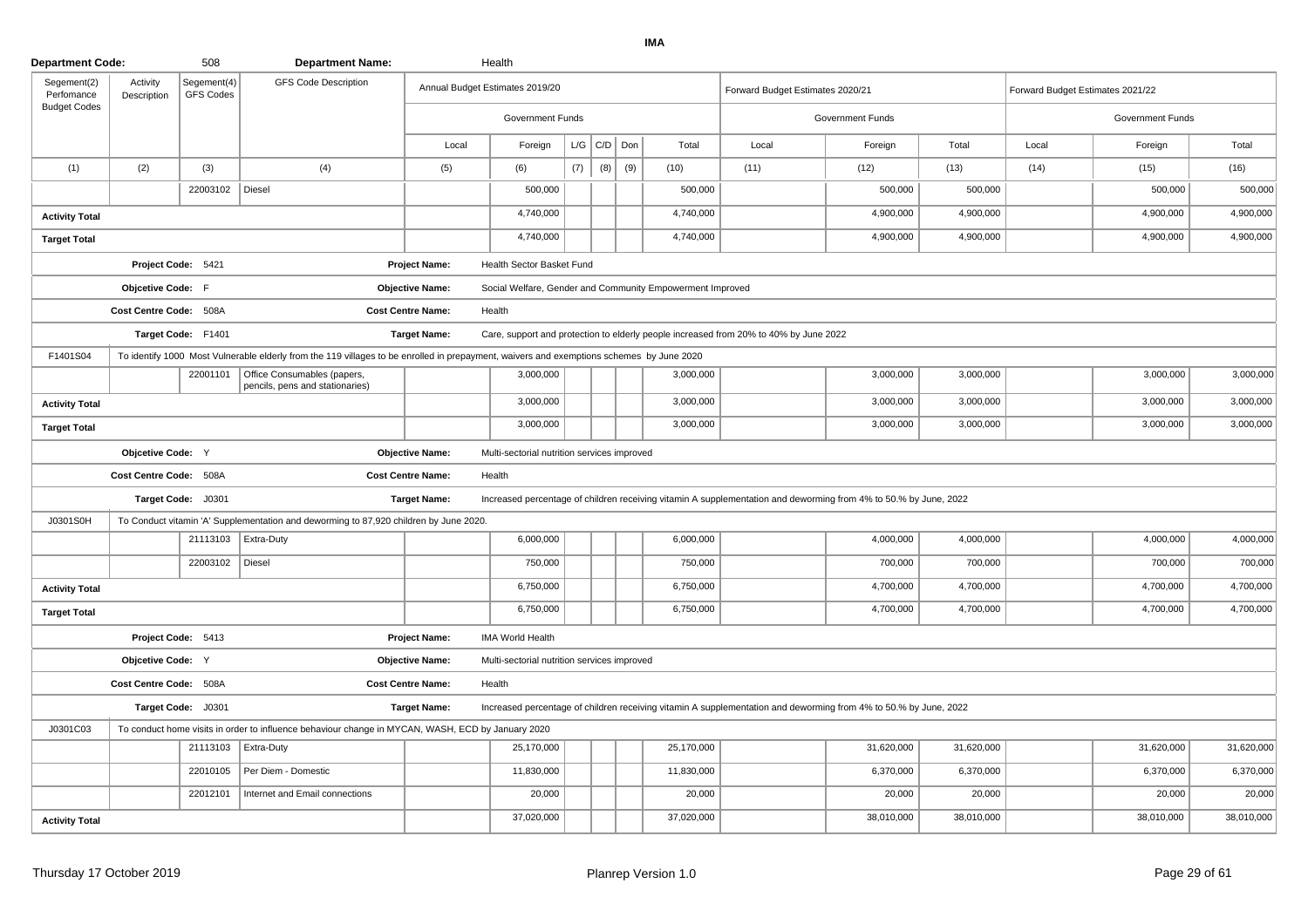| <b>Department Code:</b>   |                         | 508                             | <b>Department Name:</b>                                                                    |                          | Health                                      |     |                 |     |            |                                                                                                               |                  |            |                                  |                  |            |
|---------------------------|-------------------------|---------------------------------|--------------------------------------------------------------------------------------------|--------------------------|---------------------------------------------|-----|-----------------|-----|------------|---------------------------------------------------------------------------------------------------------------|------------------|------------|----------------------------------|------------------|------------|
| Segement(2)<br>Perfomance | Activity<br>Description | Segement(4)<br><b>GFS Codes</b> | <b>GFS Code Description</b>                                                                |                          | Annual Budget Estimates 2019/20             |     |                 |     |            | Forward Budget Estimates 2020/21                                                                              |                  |            | Forward Budget Estimates 2021/22 |                  |            |
| <b>Budget Codes</b>       |                         |                                 |                                                                                            |                          | Government Funds                            |     |                 |     |            |                                                                                                               | Government Funds |            |                                  | Government Funds |            |
|                           |                         |                                 |                                                                                            | Local                    | Foreign                                     |     | $L/G$ $C/D$ Don |     | Total      | Local                                                                                                         | Foreign          | Total      | Local                            | Foreign          | Total      |
| (1)                       | (2)                     | (3)                             | (4)                                                                                        | (5)                      | (6)                                         | (7) | (8)             | (9) | (10)       | (11)                                                                                                          | (12)             | (13)       | (14)                             | (15)             | (16)       |
| <b>Target Total</b>       |                         |                                 |                                                                                            |                          | 37,020,000                                  |     |                 |     | 37,020,000 |                                                                                                               | 38,010,000       | 38,010,000 |                                  | 38,010,000       | 38,010,000 |
|                           | Project Code: 5421      |                                 |                                                                                            | <b>Project Name:</b>     | Health Sector Basket Fund                   |     |                 |     |            |                                                                                                               |                  |            |                                  |                  |            |
|                           | Objcetive Code: Y       |                                 |                                                                                            | <b>Objective Name:</b>   | Multi-sectorial nutrition services improved |     |                 |     |            |                                                                                                               |                  |            |                                  |                  |            |
|                           | Cost Centre Code: 508A  |                                 |                                                                                            | <b>Cost Centre Name:</b> | Health                                      |     |                 |     |            |                                                                                                               |                  |            |                                  |                  |            |
|                           |                         | Target Code: J0901              |                                                                                            | <b>Target Name:</b>      |                                             |     |                 |     |            | Functioned Multisectoral nutrition coordination steering committees meetings on quarterly bases by June, 2022 |                  |            |                                  |                  |            |
| J0901S03                  |                         |                                 | To conduct quarterly nutrition steering commitee meetings by June 2020                     |                          |                                             |     |                 |     |            |                                                                                                               |                  |            |                                  |                  |            |
|                           |                         |                                 | 21113103   Extra-Duty                                                                      |                          | 1,080,000                                   |     |                 |     | 1,080,000  |                                                                                                               | 1,680,000        | 1,680,000  |                                  | 1,680,000        | 1,680,000  |
|                           |                         | 22014104                        | Food and Refreshments                                                                      |                          | 300,000                                     |     |                 |     | 300,000    |                                                                                                               | 450,000          | 450,000    |                                  | 450,000          | 450,000    |
| <b>Activity Total</b>     |                         |                                 |                                                                                            |                          | 1,380,000                                   |     |                 |     | 1,380,000  |                                                                                                               | 2,130,000        | 2,130,000  |                                  | 2,130,000        | 2,130,000  |
| <b>Target Total</b>       |                         |                                 |                                                                                            |                          | 1,380,000                                   |     |                 |     | 1,380,000  |                                                                                                               | 2,130,000        | 2,130,000  |                                  | 2,130,000        | 2,130,000  |
|                           | Project Code: 5407      |                                 |                                                                                            | <b>Project Name:</b>     | <b>Health Service Project</b>               |     |                 |     |            |                                                                                                               |                  |            |                                  |                  |            |
|                           | Objcetive Code: Y       |                                 |                                                                                            | <b>Objective Name:</b>   | Multi-sectorial nutrition services improved |     |                 |     |            |                                                                                                               |                  |            |                                  |                  |            |
|                           | Cost Centre Code: 508A  |                                 |                                                                                            | <b>Cost Centre Name:</b> | Health                                      |     |                 |     |            |                                                                                                               |                  |            |                                  |                  |            |
|                           |                         | Target Code: J0901              |                                                                                            | <b>Target Name:</b>      |                                             |     |                 |     |            | Functioned Multisectoral nutrition coordination steering committees meetings on quarterly bases by June, 2022 |                  |            |                                  |                  |            |
| J0901S05                  |                         |                                 | Prepare quarterly and annual reports and submit to IMA World Health and RS by January 2020 |                          |                                             |     |                 |     |            |                                                                                                               |                  |            |                                  |                  |            |
|                           |                         | 22001101                        | Office Consumables (papers,<br>pencils, pens and stationaries)                             |                          | 400,000                                     |     |                 |     | 400,000    |                                                                                                               | 400,000          | 400,000    |                                  | 400,000          | 400,000    |
| <b>Activity Total</b>     |                         |                                 |                                                                                            |                          | 400,000                                     |     |                 |     | 400,000    |                                                                                                               | 400,000          | 400,000    |                                  | 400,000          | 400,000    |
| <b>Target Total</b>       |                         |                                 |                                                                                            |                          | 400,000                                     |     |                 |     | 400,000    |                                                                                                               | 400,000          | 400,000    |                                  | 400,000          | 400,000    |
|                           |                         | Project Code: 5413              |                                                                                            | <b>Project Name:</b>     | <b>IMA World Health</b>                     |     |                 |     |            |                                                                                                               |                  |            |                                  |                  |            |
|                           | Objcetive Code: Y       |                                 |                                                                                            | <b>Objective Name:</b>   | Multi-sectorial nutrition services improved |     |                 |     |            |                                                                                                               |                  |            |                                  |                  |            |
|                           | Cost Centre Code: 508A  |                                 |                                                                                            | <b>Cost Centre Name:</b> | Health                                      |     |                 |     |            |                                                                                                               |                  |            |                                  |                  |            |
|                           |                         | Target Code: J0901              |                                                                                            | <b>Target Name:</b>      |                                             |     |                 |     |            | Functioned Multisectoral nutrition coordination steering committees meetings on quarterly bases by June, 2022 |                  |            |                                  |                  |            |
| J0901S02                  |                         |                                 | To conduct 4 steering committee meetings at district level by June 2020                    |                          |                                             |     |                 |     |            |                                                                                                               |                  |            |                                  |                  |            |
|                           |                         | 21113103                        | Extra-Duty                                                                                 |                          | 1,640,000                                   |     |                 |     | 1,640,000  |                                                                                                               | 1,040,000        | 1,040,000  |                                  | 1,040,000        | 1,040,000  |
|                           |                         | 22001101                        | Office Consumables (papers,<br>pencils, pens and stationaries)                             |                          | 200,000                                     |     |                 |     | 200,000    |                                                                                                               | 200,000          | 200,000    |                                  | 200,000          | 200,000    |
|                           |                         | 22007109                        | <b>Conference Facilities</b>                                                               |                          | 200,000                                     |     |                 |     | 200,000    |                                                                                                               | 200,000          | 200,000    |                                  | 200,000          | 200,000    |
|                           |                         | 22012115                        | <b>Communication Network Services</b>                                                      |                          | 20,000                                      |     |                 |     | 20,000     |                                                                                                               | 20,000           | 20,000     |                                  | 20,000           | 20,000     |
|                           |                         | 22014104                        | Food and Refreshments                                                                      |                          | 500,000                                     |     |                 |     | 500,000    |                                                                                                               | 500,000          | 500,000    |                                  | 500,000          | 500,000    |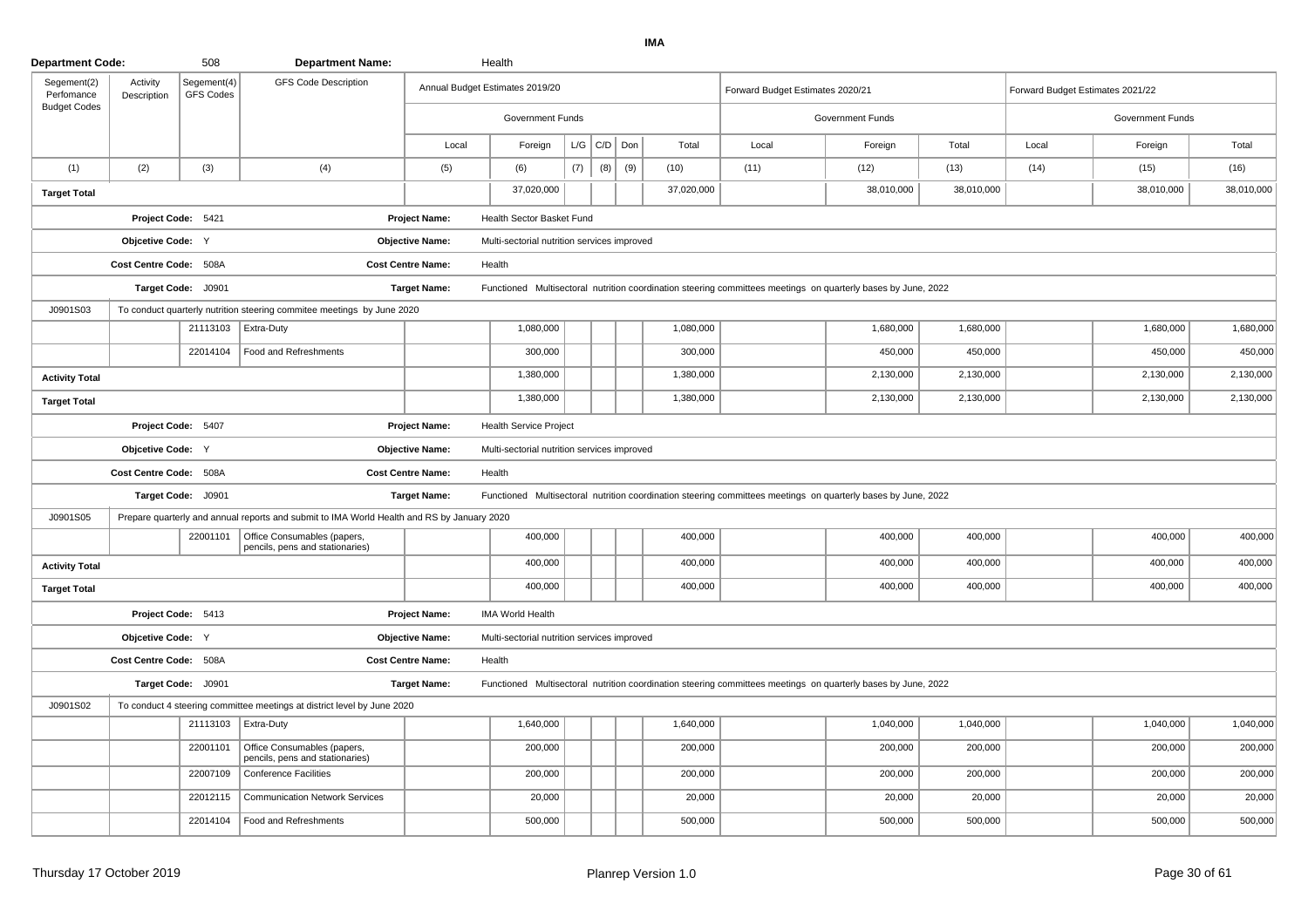| Segement(2)<br>Perfomance | Activity<br>Description                   | Segement(4)<br><b>GFS Codes</b> | <b>GFS Code Description</b>                                                                                                                                                 |                          | Annual Budget Estimates 2019/20            |     |                    |     |                                                                                           | Forward Budget Estimates 2020/21 |                         |           | Forward Budget Estimates 2021/22 |                  |           |
|---------------------------|-------------------------------------------|---------------------------------|-----------------------------------------------------------------------------------------------------------------------------------------------------------------------------|--------------------------|--------------------------------------------|-----|--------------------|-----|-------------------------------------------------------------------------------------------|----------------------------------|-------------------------|-----------|----------------------------------|------------------|-----------|
| <b>Budget Codes</b>       |                                           |                                 |                                                                                                                                                                             |                          | <b>Government Funds</b>                    |     |                    |     |                                                                                           |                                  | <b>Government Funds</b> |           |                                  | Government Funds |           |
|                           |                                           |                                 |                                                                                                                                                                             | Local                    | Foreign                                    |     | $L/G$ $C/D$ $D$ on |     | Total                                                                                     | Local                            | Foreign                 | Total     | Local                            | Foreign          | Total     |
| (1)                       | (2)                                       | (3)                             | (4)                                                                                                                                                                         | (5)                      | (6)                                        | (7) | (8)                | (9) | (10)                                                                                      | (11)                             | (12)                    | (13)      | (14)                             | (15)             | (16)      |
| <b>Activity Total</b>     |                                           |                                 |                                                                                                                                                                             |                          | 2,560,000                                  |     |                    |     | 2,560,000                                                                                 |                                  | 1,960,000               | 1,960,000 |                                  | 1,960,000        | 1,960,000 |
| J0901S04                  |                                           |                                 | Conduct two quarterly Multisectoral supportive supervision of community level activities planned to address reduction of stunting by January 2020                           |                          |                                            |     |                    |     |                                                                                           |                                  |                         |           |                                  |                  |           |
|                           |                                           |                                 | 21113103   Extra-Duty                                                                                                                                                       |                          | 2,140,000                                  |     |                    |     | 2,140,000                                                                                 |                                  | 2,000,000               | 2,000,000 |                                  | 2,000,000        | 2,000,000 |
|                           |                                           | 22003102                        | Diesel                                                                                                                                                                      |                          | 460,000                                    |     |                    |     | 460,000                                                                                   |                                  | 250,000                 | 250,000   |                                  | 625,000          | 625,000   |
|                           |                                           | 22012101                        | Internet and Email connections                                                                                                                                              |                          | 20,000                                     |     |                    |     | 20,000                                                                                    |                                  | 20,000                  | 20,000    |                                  | 20,000           | 20,000    |
| <b>Activity Total</b>     |                                           |                                 |                                                                                                                                                                             |                          | 2,620,000                                  |     |                    |     | 2,620,000                                                                                 |                                  | 2,270,000               | 2,270,000 |                                  | 2,645,000        | 2,645,000 |
| J0901S06                  |                                           |                                 | To conduct two meetings between councils and ASTUTE partners to discuss and agree on exit of donor support and sustainability of actions to reduce stunting by January 2020 |                          |                                            |     |                    |     |                                                                                           |                                  |                         |           |                                  |                  |           |
|                           |                                           | 21113103                        | Extra-Duty                                                                                                                                                                  |                          | 1,900,000                                  |     |                    |     | 1,900,000                                                                                 |                                  | 2,000,000               | 2,000,000 |                                  | 2,000,000        | 2,000,000 |
|                           |                                           | 22001101                        | Office Consumables (papers,<br>pencils, pens and stationaries)                                                                                                              |                          | 120,000                                    |     |                    |     | 120,000                                                                                   |                                  | 120,000                 | 120,000   |                                  | 120,000          | 120,000   |
|                           |                                           | 22007109                        | <b>Conference Facilities</b>                                                                                                                                                |                          | 240,000                                    |     |                    |     | 240,000                                                                                   |                                  | 240,000                 | 240,000   |                                  | 240,000          | 240,000   |
|                           |                                           | 22012101                        | Internet and Email connections                                                                                                                                              |                          | 20,000                                     |     |                    |     | 20,000                                                                                    |                                  | 20,000                  | 20,000    |                                  | 20,000           | 20,000    |
|                           |                                           | 22014104                        | Food and Refreshments                                                                                                                                                       |                          | 600,000                                    |     |                    |     | 600,000                                                                                   |                                  | 600,000                 | 600,000   |                                  | 600,000          | 600,000   |
| <b>Activity Total</b>     |                                           |                                 |                                                                                                                                                                             |                          | 2,880,000                                  |     |                    |     | 2,880,000                                                                                 |                                  | 2,980,000               | 2,980,000 |                                  | 2,980,000        | 2,980,000 |
| J0901S07                  |                                           |                                 | To conduct three monthly meetings by DNuO with CHWs Supervisors by January 2020.                                                                                            |                          |                                            |     |                    |     |                                                                                           |                                  |                         |           |                                  |                  |           |
|                           |                                           | 21113103                        | Extra-Duty                                                                                                                                                                  |                          | 1,490,000                                  |     |                    |     | 1.490.000                                                                                 |                                  | 1,500,000               | 1,500,000 |                                  | 1,500,000        | 1,500,000 |
|                           |                                           | 22001101                        | Office Consumables (papers,<br>pencils, pens and stationaries)                                                                                                              |                          | 225,000                                    |     |                    |     | 225,000                                                                                   |                                  | 225,000                 | 225,000   |                                  | 225,000          | 225,000   |
|                           |                                           | 22011102                        | Ground travel (bus, railway taxi,<br>etc)                                                                                                                                   |                          | 390,000                                    |     |                    |     | 390,000                                                                                   |                                  | 390,000                 | 390,000   |                                  | 390,000          | 390,000   |
|                           |                                           | 22012101                        | Internet and Email connections                                                                                                                                              |                          | 60,000                                     |     |                    |     | 60,000                                                                                    |                                  | 60,000                  | 60,000    |                                  | 60,000           | 60,000    |
|                           |                                           | 22014104                        | Food and Refreshments                                                                                                                                                       |                          | 156,000                                    |     |                    |     | 156,000                                                                                   |                                  | 156,000                 | 156,000   |                                  | 156,000          | 156,000   |
| <b>Activity Total</b>     |                                           |                                 |                                                                                                                                                                             |                          | 2,321,000                                  |     |                    |     | 2,321,000                                                                                 |                                  | 2,331,000               | 2,331,000 |                                  | 2,331,000        | 2,331,000 |
| <b>Target Total</b>       |                                           |                                 |                                                                                                                                                                             |                          | 10,381,000                                 |     |                    |     | 10,381,000                                                                                |                                  | 9,541,000               | 9,541,000 |                                  | 9,916,000        | 9,916,000 |
|                           |                                           | Project Code: 5421              |                                                                                                                                                                             | <b>Project Name:</b>     | Health Sector Basket Fund                  |     |                    |     |                                                                                           |                                  |                         |           |                                  |                  |           |
|                           | Objcetive Code: A                         |                                 |                                                                                                                                                                             | <b>Objective Name:</b>   | Service improved and HIV infection reduced |     |                    |     |                                                                                           |                                  |                         |           |                                  |                  |           |
|                           | Cost Centre Code: 508B                    |                                 |                                                                                                                                                                             | <b>Cost Centre Name:</b> | Health                                     |     |                    |     |                                                                                           |                                  |                         |           |                                  |                  |           |
|                           |                                           | Target Code: A0201              |                                                                                                                                                                             | <b>Target Name:</b>      |                                            |     |                    |     | Prevalence rate of HIV/AIDS among OPD case is reduced from 1.6% % to 1.3% % by June, 2022 |                                  |                         |           |                                  |                  |           |
| A0201S01                  |                                           |                                 | To recruit, mobilize and collect 1800 blood units from VNRDB by June 2019                                                                                                   |                          |                                            |     |                    |     |                                                                                           |                                  |                         |           |                                  |                  |           |
|                           | 22014106<br>Gifts and Prizes<br>1,800,000 |                                 |                                                                                                                                                                             |                          |                                            |     |                    |     |                                                                                           |                                  | 3,750,000               | 3,750,000 |                                  | 3,750,000        | 3,750,000 |
| <b>Activity Total</b>     |                                           |                                 |                                                                                                                                                                             |                          | 1,800,000                                  |     |                    |     | 1,800,000                                                                                 |                                  | 3,750,000               | 3,750,000 |                                  | 3,750,000        | 3,750,000 |

**Department Code:**

<sup>508</sup>

**Department Name:** Health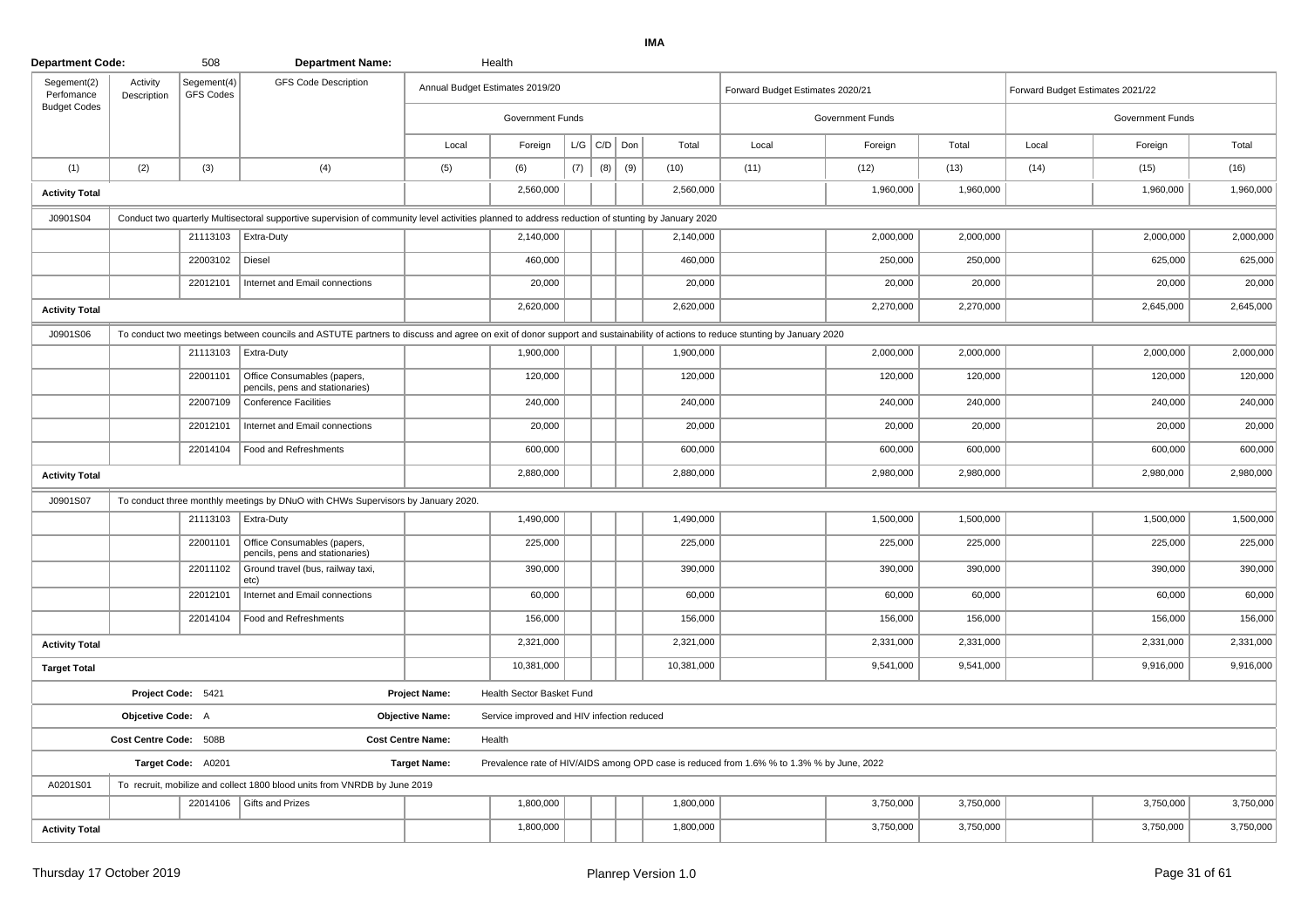| <b>Department Code:</b>   |                         | 508                      | <b>Department Name:</b>                                                                                                                                                    |                          | Health                                                            |     |                   |     |             |                                                                                                       |                         |             |                                  |                         |             |
|---------------------------|-------------------------|--------------------------|----------------------------------------------------------------------------------------------------------------------------------------------------------------------------|--------------------------|-------------------------------------------------------------------|-----|-------------------|-----|-------------|-------------------------------------------------------------------------------------------------------|-------------------------|-------------|----------------------------------|-------------------------|-------------|
| Segement(2)<br>Perfomance | Activity<br>Description | Segement(4)<br>GFS Codes | <b>GFS Code Description</b>                                                                                                                                                |                          | Annual Budget Estimates 2019/20                                   |     |                   |     |             | Forward Budget Estimates 2020/21                                                                      |                         |             | Forward Budget Estimates 2021/22 |                         |             |
| <b>Budget Codes</b>       |                         |                          |                                                                                                                                                                            |                          | <b>Government Funds</b>                                           |     |                   |     |             |                                                                                                       | <b>Government Funds</b> |             |                                  | <b>Government Funds</b> |             |
|                           |                         |                          |                                                                                                                                                                            | Local                    | Foreign                                                           |     | $L/G$ $C/D$ $Don$ |     | Total       | Local                                                                                                 | Foreign                 | Total       | Local                            | Foreign                 | Total       |
| (1)                       | (2)                     | (3)                      | (4)                                                                                                                                                                        | (5)                      | (6)                                                               | (7) | (8)               | (9) | (10)        | (11)                                                                                                  | (12)                    | (13)        | (14)                             | (15)                    | (16)        |
| A0201C03                  |                         |                          | To conduct 2 days training to 3 blood collection staffs at Ngudu hospital on cold chain management of blood and blood products to staff by June 2020                       |                          |                                                                   |     |                   |     |             |                                                                                                       |                         |             |                                  |                         |             |
|                           |                         |                          | 22010105   Per Diem - Domestic                                                                                                                                             |                          | 480,000                                                           |     |                   |     | 480,000     |                                                                                                       | 480,000                 | 480,000     |                                  | 480,000                 | 480,000     |
| <b>Activity Total</b>     |                         |                          |                                                                                                                                                                            |                          | 480,000                                                           |     |                   |     | 480,000     |                                                                                                       | 480,000                 | 480,000     |                                  | 480,000                 | 480,000     |
| A0201C04                  |                         |                          | To conduct 2 days training to 2 blood collection team on how to separate blood contents/products from Ngudu hospital by June 2020                                          |                          |                                                                   |     |                   |     |             |                                                                                                       |                         |             |                                  |                         |             |
|                           |                         | 22010102                 | Ground travel (bus, railway taxi,<br>$ $ etc)                                                                                                                              |                          | 40,000                                                            |     |                   |     | 40,000      |                                                                                                       | 10,000                  | 10,000      |                                  | 10,000                  | 10,000      |
|                           |                         | 22010105                 | Per Diem - Domestic                                                                                                                                                        |                          | 600,000                                                           |     |                   |     | 600,000     |                                                                                                       | 100,000                 | 100,000     |                                  | 100,000                 | 100,000     |
| <b>Activity Total</b>     |                         |                          |                                                                                                                                                                            |                          | 640,000                                                           |     |                   |     | 640,000     |                                                                                                       | 110,000                 | 110,000     |                                  | 110,000                 | 110,000     |
| A0201S0D                  |                         |                          | To facilitate procurement of 4 kits of medicines for management of STI infections by June 2020                                                                             |                          |                                                                   |     |                   |     |             |                                                                                                       |                         |             |                                  |                         |             |
|                           |                         | 22004102                 | Drugs and Medicines                                                                                                                                                        |                          | 3,000,000                                                         |     |                   |     | 3,000,000   |                                                                                                       | 2,000,000               | 2,000,000   |                                  | 2,000,000               | 2,000,000   |
|                           |                         | 22004105                 | Hospital Supplies                                                                                                                                                          |                          | 500,000                                                           |     |                   |     | 500,000     |                                                                                                       | 500,000                 | 500,000     |                                  | 500,000                 | 500,000     |
| <b>Activity Total</b>     |                         |                          |                                                                                                                                                                            |                          | 3,500,000                                                         |     |                   |     | 3,500,000   |                                                                                                       | 2,500,000               | 2,500,000   |                                  | 2,500,000               | 2,500,000   |
| <b>Target Total</b>       |                         |                          |                                                                                                                                                                            |                          | 6,420,000                                                         |     |                   |     | 6,420,000   |                                                                                                       | 6,840,000               | 6,840,000   |                                  | 6,840,000               | 6,840,000   |
|                           | Objcetive Code: C       |                          |                                                                                                                                                                            | <b>Objective Name:</b>   | Access to Quality and Equitable Social Services Delivery Improved |     |                   |     |             |                                                                                                       |                         |             |                                  |                         |             |
|                           | Cost Centre Code: 508B  |                          |                                                                                                                                                                            | <b>Cost Centre Name:</b> | Health                                                            |     |                   |     |             |                                                                                                       |                         |             |                                  |                         |             |
|                           |                         | Target Code: C0201       |                                                                                                                                                                            | <b>Target Name:</b>      |                                                                   |     |                   |     |             | Shortage of medicines, medical equipment and diagnostic supplies reduced from 20% to 10% by June 2022 |                         |             |                                  |                         |             |
| C0201S04                  |                         |                          | to facilitate procurement of 13 kits of Medicines, medical Equipments, medical supplies and diagnostic supplies                                                            |                          |                                                                   |     |                   |     |             |                                                                                                       |                         |             |                                  |                         |             |
|                           |                         | 22004102                 | Drugs and Medicines                                                                                                                                                        |                          | 74,724,624                                                        |     |                   |     | 74,724,624  |                                                                                                       | 298,898,496             | 298,898,496 |                                  | 298,898,496             | 298,898,496 |
|                           |                         | 22004104                 | <b>Dental Supplies</b>                                                                                                                                                     |                          | 4,199,999                                                         |     |                   |     | 4,199,999   |                                                                                                       | 4,199,999               | 4,199,999   |                                  | 4,199,999               | 4,199,999   |
|                           |                         | 22004105                 | <b>Hospital Supplies</b>                                                                                                                                                   |                          | 6,952,000                                                         |     |                   |     | 6,952,000   |                                                                                                       | 6,952,000               | 6,952,000   |                                  | 6,952,000               | 6,952,000   |
|                           |                         | 22004107                 | <b>Laboratory Supplies</b>                                                                                                                                                 |                          | 13,200,000                                                        |     |                   |     | 13,200,000  |                                                                                                       | 13,200,000              | 13,200,000  |                                  | 13,200,000              | 13,200,000  |
|                           |                         | 22004110                 | <b>Consumble Medical Supplies</b>                                                                                                                                          |                          | 3,472,002                                                         |     |                   |     | 3,472,002   |                                                                                                       | 3,472,002               | 3,472,002   |                                  | 3,472,002               | 3,472,002   |
|                           |                         | 31122205                 | Medical Equipment                                                                                                                                                          |                          | 4,360,000                                                         |     |                   |     | 4,360,000   |                                                                                                       | 4,360,000               | 4,360,000   |                                  | 4,360,000               | 4,360,000   |
| <b>Activity Total</b>     |                         |                          |                                                                                                                                                                            |                          | 106,908,625                                                       |     |                   |     | 106,908,625 |                                                                                                       | 331,082,497             | 331,082,497 |                                  | 331,082,497             | 331,082,497 |
| C0201S05                  |                         |                          | To precure film processor, cassates, films, fixer & developers, Intra vaginal transducer, gonardal protection, thyroid shields for children & adult quarterly bu June 2020 |                          |                                                                   |     |                   |     |             |                                                                                                       |                         |             |                                  |                         |             |
|                           |                         | 22004108                 | Specialised Medical Supplies                                                                                                                                               |                          | 6,000,000                                                         |     |                   |     | 6,000,000   |                                                                                                       | 1,500,000               | 1,500,000   |                                  | 1,500,000               | 1,500,000   |
| <b>Activity Total</b>     |                         |                          |                                                                                                                                                                            |                          | 6,000,000                                                         |     |                   |     | 6,000,000   |                                                                                                       | 1,500,000               | 1,500,000   |                                  | 1,500,000               | 1,500,000   |
| <b>Target Total</b>       |                         |                          |                                                                                                                                                                            |                          | 112,908,625                                                       |     |                   |     | 112,908,625 |                                                                                                       | 332,582,497             | 332,582,497 |                                  | 332,582,497             | 332,582,497 |
|                           |                         | Target Code: C0501       |                                                                                                                                                                            | <b>Target Name:</b>      |                                                                   |     |                   |     |             | Maternal mortality rate reduced from 155 to 111 per 100,000 live birth by June, 2022                  |                         |             |                                  |                         |             |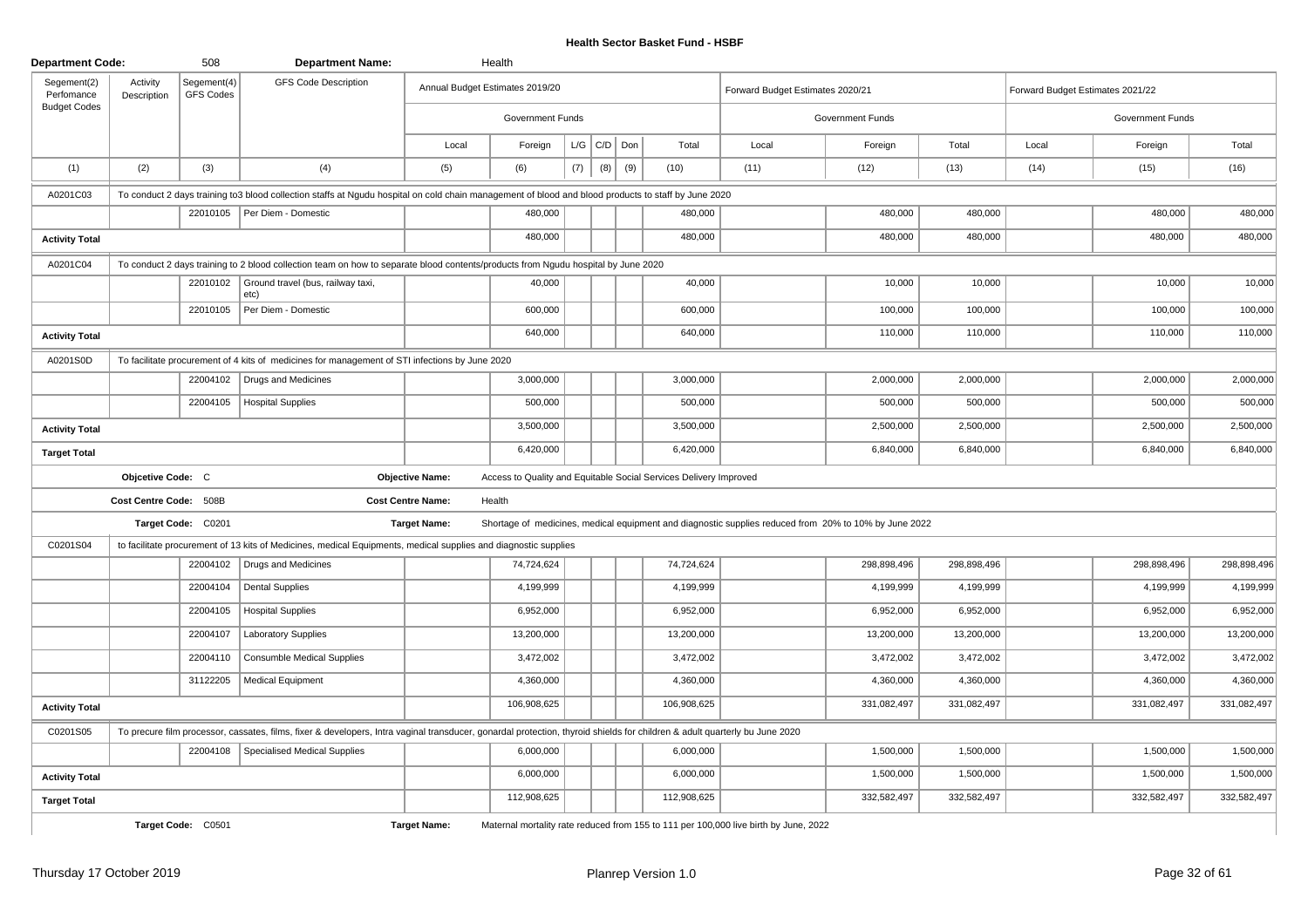| <b>Department Code:</b>   |                         | 508                      | <b>Department Name:</b>                                                                                                                                                                               |                     | Health                                                                        |     |                 |     |            |                                  |                         |           |                                  |                  |           |
|---------------------------|-------------------------|--------------------------|-------------------------------------------------------------------------------------------------------------------------------------------------------------------------------------------------------|---------------------|-------------------------------------------------------------------------------|-----|-----------------|-----|------------|----------------------------------|-------------------------|-----------|----------------------------------|------------------|-----------|
| Segement(2)<br>Perfomance | Activity<br>Description | Segement(4)<br>GFS Codes | <b>GFS Code Description</b>                                                                                                                                                                           |                     | Annual Budget Estimates 2019/20                                               |     |                 |     |            | Forward Budget Estimates 2020/21 |                         |           | Forward Budget Estimates 2021/22 |                  |           |
| <b>Budget Codes</b>       |                         |                          |                                                                                                                                                                                                       |                     | <b>Government Funds</b>                                                       |     |                 |     |            |                                  | <b>Government Funds</b> |           |                                  | Government Funds |           |
|                           |                         |                          |                                                                                                                                                                                                       | Local               | Foreign                                                                       |     | $L/G$ $C/D$ Don |     | Total      | Local                            | Foreign                 | Total     | Local                            | Foreign          | Total     |
| (1)                       | (2)                     | (3)                      | (4)                                                                                                                                                                                                   | (5)                 | (6)                                                                           | (7) | (8)             | (9) | (10)       | (11)                             | (12)                    | (13)      | (14)                             | (15)             | (16)      |
| C0501C01                  |                         |                          | To conduct 3 days training on Focused antenatal care (FANC) training to 12 (10nurses, , 2 clinicians) health service providers from Ngudu hospital by June2020                                        |                     |                                                                               |     |                 |     |            |                                  |                         |           |                                  |                  |           |
|                           |                         | 22001101                 | Office Consumables (papers,<br>pencils, pens and stationaries)                                                                                                                                        |                     | 225,000                                                                       |     |                 |     | 225,000    |                                  | 15,000                  | 15,000    |                                  | 15,000           | 15,000    |
|                           |                         | 22003102                 | Diesel                                                                                                                                                                                                |                     | 78,000                                                                        |     |                 |     | 78,000     |                                  | 78,000                  | 78,000    |                                  | 78,000           | 78,000    |
|                           |                         | 22007109                 | <b>Conference Facilities</b>                                                                                                                                                                          |                     | 500,000                                                                       |     |                 |     | 500,000    |                                  | 500,000                 | 500,000   |                                  | 500,000          | 500,000   |
|                           |                         | 22010105                 | Per Diem - Domestic                                                                                                                                                                                   |                     | 3,000,000                                                                     |     |                 |     | 3,000,000  |                                  | 1,920,000               | 1,920,000 |                                  | 1,920,000        | 1,920,000 |
|                           |                         | 22014104                 | Food and Refreshments                                                                                                                                                                                 |                     | 600,000                                                                       |     |                 |     | 600,000    |                                  | 600,000                 | 600,000   |                                  | 600,000          | 600,000   |
| <b>Activity Total</b>     |                         |                          |                                                                                                                                                                                                       |                     | 4,403,000                                                                     |     |                 |     | 4,403,000  |                                  | 3,113,000               | 3,113,000 |                                  | 3,113,000        | 3,113,000 |
| C0501C02                  |                         |                          | To conduct 7 days training on BEmONC training to 10 service providers (7 particpants from labor ward,1 particpant from RCH,1 participants ICU, 1 particpants ward 2) from Ngudu Hospital by June 2020 |                     |                                                                               |     |                 |     |            |                                  |                         |           |                                  |                  |           |
|                           |                         | 22003102   Diesel        |                                                                                                                                                                                                       |                     | 52,000                                                                        |     |                 |     | 52,000     |                                  | 2,600                   | 2,600     |                                  | 2,600            | 2,600     |
|                           |                         | 22007109                 | <b>Conference Facilities</b>                                                                                                                                                                          |                     | 100,000                                                                       |     |                 |     | 100,000    |                                  | 100,000                 | 100,000   |                                  | 100,000          | 100,000   |
|                           |                         | 22010105                 | Per Diem - Domestic                                                                                                                                                                                   |                     | 2,100,000                                                                     |     |                 |     | 2,100,000  |                                  | 2,100,000               | 2,100,000 |                                  | 2,100,000        | 2,100,000 |
| <b>Activity Total</b>     |                         |                          |                                                                                                                                                                                                       |                     | 2,252,000                                                                     |     |                 |     | 2,252,000  |                                  | 2,202,600               | 2,202,600 |                                  | 2,202,600        | 2,202,600 |
| C0501S0T                  |                         |                          | To facilitate procurement of 1 essential equipment (delivery kits) for provision of CeMONC services by June 2020                                                                                      |                     |                                                                               |     |                 |     |            |                                  |                         |           |                                  |                  |           |
|                           |                         | 31122205                 | Medical Equipment                                                                                                                                                                                     |                     | 5,022,000                                                                     |     |                 |     | 5,022,000  |                                  | 1,255,500               | 1,255,500 |                                  | 1,255,500        | 1,255,500 |
| <b>Activity Total</b>     |                         |                          |                                                                                                                                                                                                       |                     | 5,022,000                                                                     |     |                 |     | 5,022,000  |                                  | 1,255,500               | 1,255,500 |                                  | 1,255,500        | 1,255,500 |
| C0501S0U                  |                         |                          | To facilitate procurement of family planning commodities (emergency oral contraceptives) and equipment for Ngudu hospital by June 2020                                                                |                     |                                                                               |     |                 |     |            |                                  |                         |           |                                  |                  |           |
|                           |                         |                          | 22004102   Drugs and Medicines                                                                                                                                                                        |                     | 500,000                                                                       |     |                 |     | 500,000    |                                  | 500,000                 | 500,000   |                                  | 500,000          | 500,000   |
| <b>Activity Total</b>     |                         |                          |                                                                                                                                                                                                       |                     | 500,000                                                                       |     |                 |     | 500,000    |                                  | 500,000                 | 500,000   |                                  | 500,000          | 500,000   |
| C0501C0B                  |                         |                          | to conduct 1post training follow-up quarterly to 4 satellite health facilities with trained HCW on FANC by Ngudu hospital mentors by June 2020.                                                       |                     |                                                                               |     |                 |     |            |                                  |                         |           |                                  |                  |           |
|                           |                         |                          | 21113103   Extra-Duty                                                                                                                                                                                 |                     | 240,000                                                                       |     |                 |     | 240,000    |                                  | 240,000                 | 240,000   |                                  | 240,000          | 240,000   |
|                           |                         | 22003102                 | Diesel                                                                                                                                                                                                |                     | 156,000                                                                       |     |                 |     | 156,000    |                                  | 156,000                 | 156,000   |                                  | 156,000          | 156,000   |
| <b>Activity Total</b>     |                         |                          |                                                                                                                                                                                                       |                     | 396,000                                                                       |     |                 |     | 396,000    |                                  | 396,000                 | 396,000   |                                  | 396,000          | 396,000   |
| <b>Target Total</b>       |                         |                          |                                                                                                                                                                                                       |                     | 12,573,000                                                                    |     |                 |     | 12,573,000 |                                  | 7,467,100               | 7,467,100 |                                  | 7,467,100        | 7,467,100 |
|                           |                         | Target Code: C0502       |                                                                                                                                                                                                       | <b>Target Name:</b> | Infant mortality rate reduced from 1 to 0.5 per 1000 live birth by June, 2022 |     |                 |     |            |                                  |                         |           |                                  |                  |           |
| C0502S0E                  |                         |                          | To conduct 2 comprehensive RCH outreach services monthly to 4 hard to reach villages around Ngudu hospital by June 2020                                                                               |                     |                                                                               |     |                 |     |            |                                  |                         |           |                                  |                  |           |
|                           |                         |                          | 21113103   Extra-Duty                                                                                                                                                                                 |                     | 1,200,000                                                                     |     |                 |     | 1,200,000  |                                  | 1,440,000               | 1,440,000 |                                  | 1,440,000        | 1,440,000 |
| <b>Activity Total</b>     |                         |                          |                                                                                                                                                                                                       |                     | 1,200,000                                                                     |     |                 |     | 1,200,000  |                                  | 1,440,000               | 1,440,000 |                                  | 1,440,000        | 1,440,000 |
| <b>Target Total</b>       |                         |                          |                                                                                                                                                                                                       |                     | 1,200,000                                                                     |     |                 |     | 1,200,000  |                                  | 1,440,000               | 1,440,000 |                                  | 1,440,000        | 1,440,000 |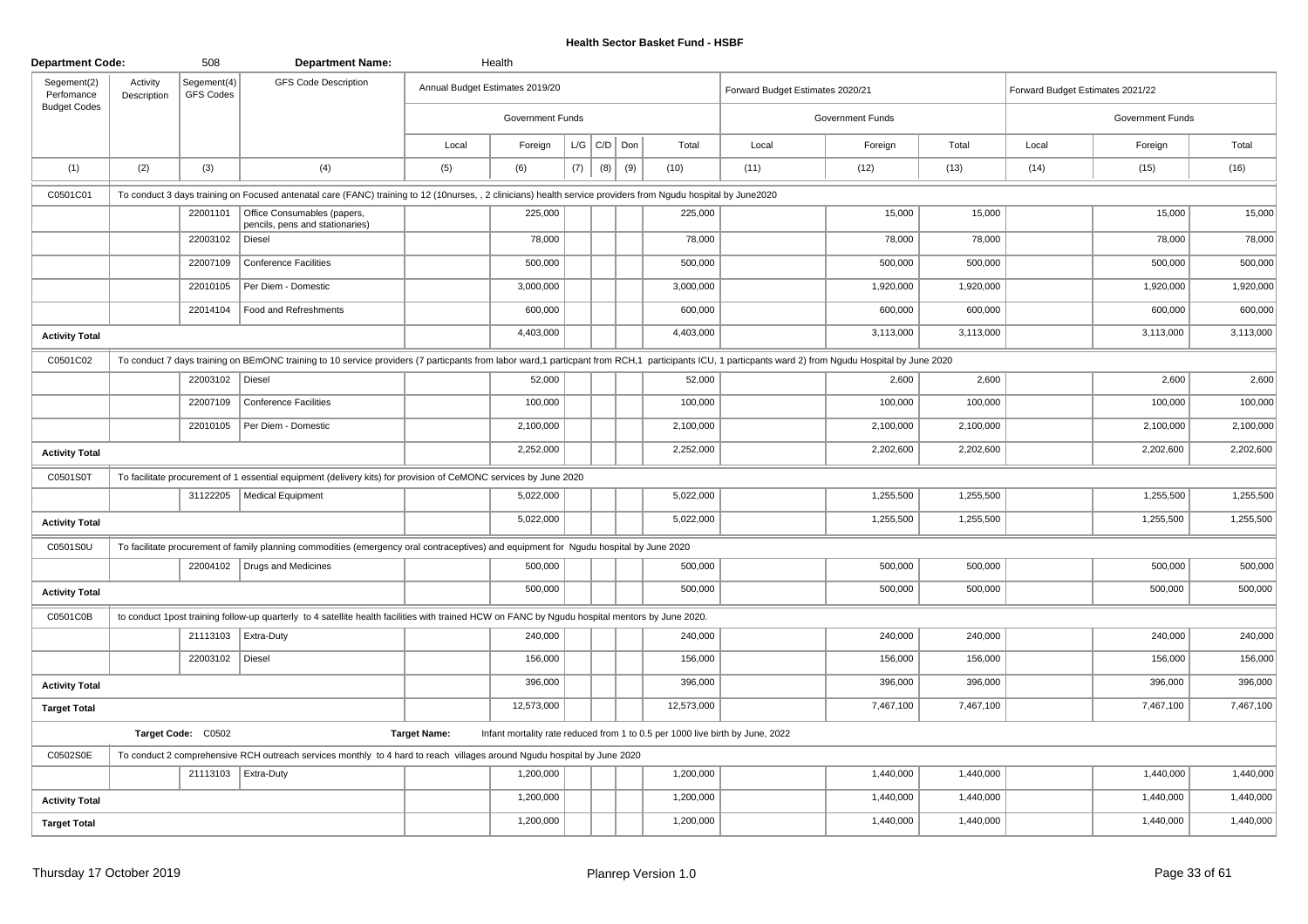| <b>Department Code:</b>   |                         | 508                      | <b>Department Name:</b>                                                                                                                                               |                     | Health                          |     |                   |     |                                                                         |                                                                                 |                         |           |                                  |                  |           |
|---------------------------|-------------------------|--------------------------|-----------------------------------------------------------------------------------------------------------------------------------------------------------------------|---------------------|---------------------------------|-----|-------------------|-----|-------------------------------------------------------------------------|---------------------------------------------------------------------------------|-------------------------|-----------|----------------------------------|------------------|-----------|
| Segement(2)<br>Perfomance | Activity<br>Description | Segement(4)<br>GFS Codes | <b>GFS Code Description</b>                                                                                                                                           |                     | Annual Budget Estimates 2019/20 |     |                   |     |                                                                         | Forward Budget Estimates 2020/21                                                |                         |           | Forward Budget Estimates 2021/22 |                  |           |
| <b>Budget Codes</b>       |                         |                          |                                                                                                                                                                       |                     | <b>Government Funds</b>         |     |                   |     |                                                                         |                                                                                 | <b>Government Funds</b> |           |                                  | Government Funds |           |
|                           |                         |                          |                                                                                                                                                                       | Local               | Foreign                         |     | $L/G$ $C/D$ $Don$ |     | Total                                                                   | Local                                                                           | Foreign                 | Total     | Local                            | Foreign          | Total     |
| (1)                       | (2)                     | (3)                      | (4)                                                                                                                                                                   | (5)                 | (6)                             | (7) | (8)               | (9) | (10)                                                                    | (11)                                                                            | (12)                    | (13)      | (14)                             | (15)             | (16)      |
|                           |                         | Target Code: C0601       |                                                                                                                                                                       | <b>Target Name:</b> |                                 |     |                   |     | TB case detection rate increased from 1.4% % to 5% % by June, 2022      |                                                                                 |                         |           |                                  |                  |           |
| C0601S0A                  |                         |                          | To conduct 2 TB and HIV screening to communities in congregate setting during World Aids day and World Tuberculosis day commemorations by June 2020                   |                     |                                 |     |                   |     |                                                                         |                                                                                 |                         |           |                                  |                  |           |
|                           |                         | 21113103                 | Extra-Duty                                                                                                                                                            |                     | 600,000                         |     |                   |     | 600,000                                                                 |                                                                                 | 600,000                 | 600,000   |                                  | 600,000          | 600,000   |
|                           |                         | 22001101                 | Office Consumables (papers,<br>pencils, pens and stationaries)                                                                                                        |                     | 160,000                         |     |                   |     | 160,000                                                                 |                                                                                 | 160,000                 | 160,000   |                                  | 160,000          | 160,000   |
|                           |                         | 22003102                 | Diesel                                                                                                                                                                |                     | 520,000                         |     |                   |     | 520,000                                                                 |                                                                                 | 182,000                 | 182,000   |                                  | 182,000          | 182,000   |
| <b>Activity Total</b>     |                         |                          |                                                                                                                                                                       |                     | 1,280,000                       |     |                   |     | 1,280,000                                                               |                                                                                 | 942,000                 | 942,000   |                                  | 942,000          | 942,000   |
| <b>Target Total</b>       |                         |                          |                                                                                                                                                                       |                     | 1,280,000                       |     |                   |     | 1,280,000                                                               |                                                                                 | 942,000                 | 942,000   |                                  | 942,000          | 942,000   |
|                           |                         | Target Code: C0602       |                                                                                                                                                                       | <b>Target Name:</b> |                                 |     |                   |     |                                                                         | Prevalence rate of malaria case reduced from 11.4 %% to 8.5% by June, 2022.     |                         |           |                                  |                  |           |
| C0602S08                  |                         |                          | To facilitate procurement of 4 bales of ITNs for Ngudu hospital wards by June 2020                                                                                    |                     |                                 |     |                   |     |                                                                         |                                                                                 |                         |           |                                  |                  |           |
|                           |                         |                          | 31221102   Medical Supplies                                                                                                                                           |                     | 1,200,000                       |     |                   |     | 1,200,000                                                               |                                                                                 | 1,200,000               | 1,200,000 |                                  | 1,200,000        | 1,200,000 |
| <b>Activity Total</b>     |                         |                          |                                                                                                                                                                       |                     | 1,200,000                       |     |                   |     | 1,200,000                                                               |                                                                                 | 1,200,000               | 1,200,000 |                                  | 1,200,000        | 1,200,000 |
| <b>Target Total</b>       |                         |                          |                                                                                                                                                                       |                     | 1,200,000                       |     |                   |     | 1,200,000                                                               |                                                                                 | 1,200,000               | 1,200,000 |                                  | 1,200,000        | 1,200,000 |
|                           |                         | Target Code: C0701       |                                                                                                                                                                       | <b>Target Name:</b> |                                 |     |                   |     |                                                                         | High Prevalence rate of Diabetes Mellitus reduced from 0.3% to 0.2 by June 2022 |                         |           |                                  |                  |           |
| C0701S02                  |                         |                          | To conduct 3 days quarterly mass campaign for community screening of 5000 diabetes mellitus patients (NCDs) for body weight, blood sugar, blood pressure by June 2020 |                     |                                 |     |                   |     |                                                                         |                                                                                 |                         |           |                                  |                  |           |
|                           |                         |                          | 21113103   Extra-Duty                                                                                                                                                 |                     | 1,200,000                       |     |                   |     | 1,200,000                                                               |                                                                                 | 30,000                  | 30,000    |                                  | 30,000           | 30,000    |
|                           |                         | 22003102                 | Diesel                                                                                                                                                                |                     | 936,000                         |     |                   |     | 936,000                                                                 |                                                                                 | 2,600                   | 2,600     |                                  | 2,600            | 2,600     |
|                           |                         | 22004107                 | <b>Laboratory Supplies</b>                                                                                                                                            |                     | 400,000                         |     |                   |     | 400,000                                                                 |                                                                                 | 50,000                  | 50,000    |                                  | 50,000           | 50,000    |
| <b>Activity Total</b>     |                         |                          |                                                                                                                                                                       |                     | 2,536,000                       |     |                   |     | 2,536,000                                                               |                                                                                 | 82,600                  | 82,600    |                                  | 82,600           | 82,600    |
| C0701S03                  |                         |                          | To conduct 4 days quarterly specialists outreach visits from Regional level to Ngudu hospital by June 2020                                                            |                     |                                 |     |                   |     |                                                                         |                                                                                 |                         |           |                                  |                  |           |
|                           |                         |                          | 21113103   Extra-Duty                                                                                                                                                 |                     | 960,000                         |     |                   |     | 960,000                                                                 |                                                                                 | 960,000                 | 960,000   |                                  | 960,000          | 960,000   |
|                           |                         | 22003102                 | Diesel                                                                                                                                                                |                     | 208,000                         |     |                   |     | 208,000                                                                 |                                                                                 | 208,000                 | 208,000   |                                  | 208,000          | 208,000   |
|                           |                         | 22010105                 | Per Diem - Domestic                                                                                                                                                   |                     | 1,600,000                       |     |                   |     | 1,600,000                                                               |                                                                                 | 1,600,000               | 1,600,000 |                                  | 1,600,000        | 1,600,000 |
| <b>Activity Total</b>     |                         |                          |                                                                                                                                                                       |                     | 2,768,000                       |     |                   |     | 2,768,000                                                               |                                                                                 | 2,768,000               | 2,768,000 |                                  | 2,768,000        | 2,768,000 |
| <b>Target Total</b>       |                         |                          |                                                                                                                                                                       |                     | 5,304,000                       |     |                   |     | 5,304,000                                                               |                                                                                 | 2,850,600               | 2,850,600 |                                  | 2,850,600        | 2,850,600 |
|                           |                         | Target Code: C0703       |                                                                                                                                                                       | <b>Target Name:</b> |                                 |     |                   |     | Complication related to injuries reduced from 0.4% to 0.2% by June 2022 |                                                                                 |                         |           |                                  |                  |           |
| C0703S01                  |                         |                          | To procure quarterly 1 set of essential surgical equipments for Ngudu hospital by June 2020                                                                           |                     |                                 |     |                   |     |                                                                         |                                                                                 |                         |           |                                  |                  |           |
|                           |                         |                          | 22004102   Drugs and Medicines                                                                                                                                        |                     | 3,000,000                       |     |                   |     | 3,000,000                                                               |                                                                                 | 3,000,000               | 3,000,000 |                                  | 3,000,000        | 3,000,000 |
| <b>Activity Total</b>     |                         |                          |                                                                                                                                                                       |                     | 3,000,000                       |     |                   |     | 3,000,000                                                               |                                                                                 | 3,000,000               | 3,000,000 |                                  | 3,000,000        | 3,000,000 |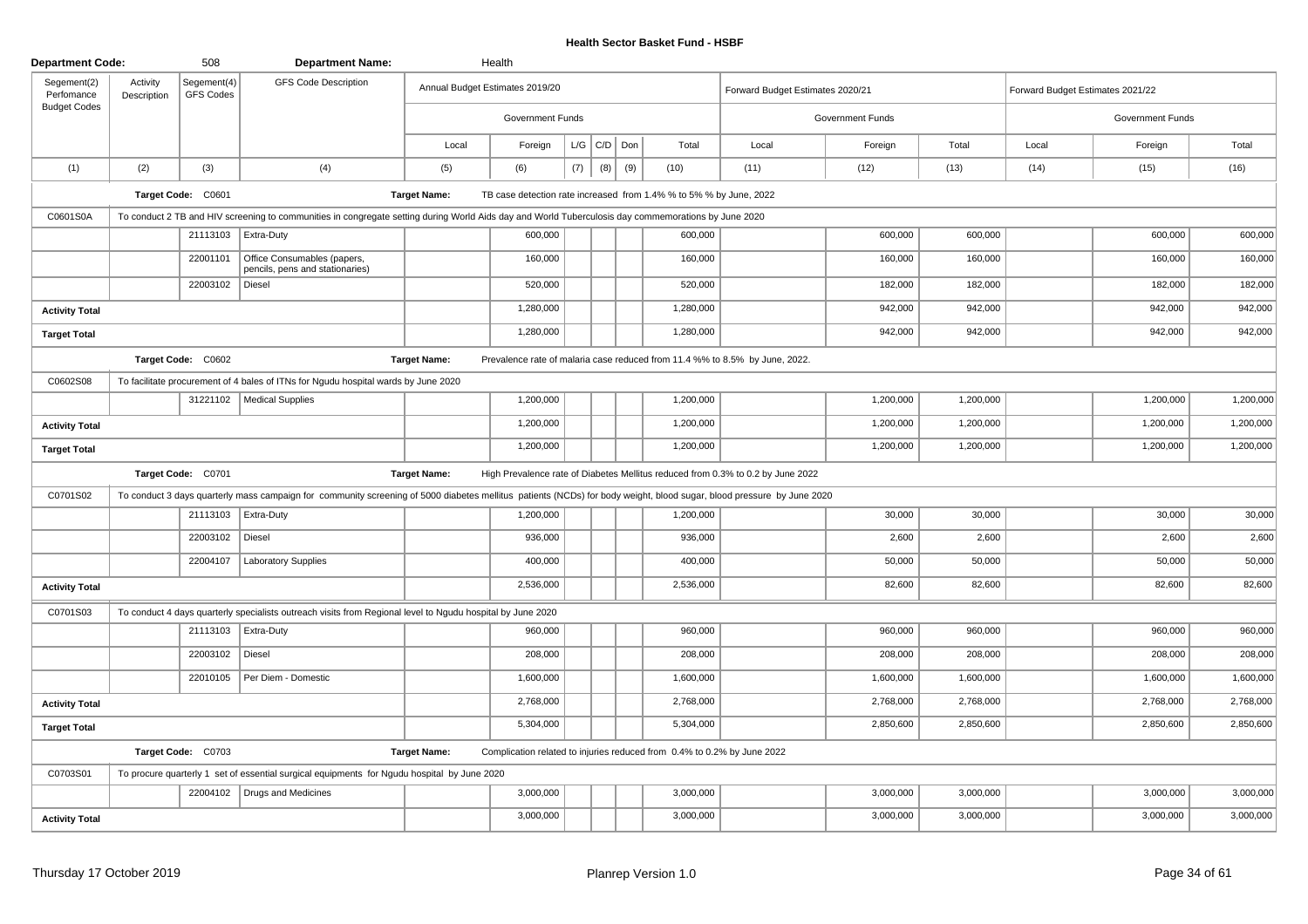| <b>Department Code:</b>                          |                         | 508                             | <b>Department Name:</b>                                                                                                                                                                                        |                          | Health                                                                 |     |                    |     |           |                                                                                                       |                         |           |                                  |                         |           |
|--------------------------------------------------|-------------------------|---------------------------------|----------------------------------------------------------------------------------------------------------------------------------------------------------------------------------------------------------------|--------------------------|------------------------------------------------------------------------|-----|--------------------|-----|-----------|-------------------------------------------------------------------------------------------------------|-------------------------|-----------|----------------------------------|-------------------------|-----------|
| Segement(2)<br>Perfomance<br><b>Budget Codes</b> | Activity<br>Description | Segement(4)<br><b>GFS Codes</b> | <b>GFS Code Description</b>                                                                                                                                                                                    |                          | Annual Budget Estimates 2019/20                                        |     |                    |     |           | Forward Budget Estimates 2020/21                                                                      |                         |           | Forward Budget Estimates 2021/22 |                         |           |
|                                                  |                         |                                 |                                                                                                                                                                                                                |                          | <b>Government Funds</b>                                                |     |                    |     |           |                                                                                                       | <b>Government Funds</b> |           |                                  | <b>Government Funds</b> |           |
|                                                  |                         |                                 |                                                                                                                                                                                                                | Local                    | Foreign                                                                |     | $L/G$ $C/D$ $D$ on |     | Total     | Local                                                                                                 | Foreign                 | Total     | Local                            | Foreign                 | Total     |
| (1)                                              | (2)                     | (3)                             | (4)                                                                                                                                                                                                            | (5)                      | (6)                                                                    | (7) | (8)                | (9) | (10)      | (11)                                                                                                  | (12)                    | (13)      | (14)                             | (15)                    | (16)      |
| <b>Target Total</b>                              |                         |                                 |                                                                                                                                                                                                                |                          | 3,000,000                                                              |     |                    |     | 3,000,000 |                                                                                                       | 3,000,000               | 3,000,000 |                                  | 3,000,000               | 3,000,000 |
|                                                  |                         | Target Code: C0706              |                                                                                                                                                                                                                | <b>Target Name:</b>      |                                                                        |     |                    |     |           | Prevalence rate of Cardiovascular diseases reduced from by 0.5% to 0.3 by June 2022                   |                         |           |                                  |                         |           |
| C0706S01                                         |                         |                                 | To procure 2 cartons of essential equipment, medicines, medical supplies (ECG pepers, medicines and supplies) for Cardiovascular diseases (NCDs) for proper Management of cases and complications by June 2020 |                          |                                                                        |     |                    |     |           |                                                                                                       |                         |           |                                  |                         |           |
|                                                  |                         | 22004108                        | Specialised Medical Supplies                                                                                                                                                                                   |                          | 1,258,000                                                              |     |                    |     | 1,258,000 |                                                                                                       | 1,258,000               | 1,258,000 |                                  | 1,258,000               | 1,258,000 |
| <b>Activity Total</b>                            |                         |                                 |                                                                                                                                                                                                                |                          | 1,258,000                                                              |     |                    |     | 1,258,000 |                                                                                                       | 1,258,000               | 1,258,000 |                                  | 1,258,000               | 1,258,000 |
| <b>Target Total</b>                              |                         |                                 |                                                                                                                                                                                                                |                          | 1,258,000                                                              |     |                    |     | 1,258,000 |                                                                                                       | 1,258,000               | 1,258,000 |                                  | 1,258,000               | 1,258,000 |
|                                                  |                         | Target Code: C0707              |                                                                                                                                                                                                                | <b>Target Name:</b>      |                                                                        |     |                    |     |           | Mental health conditions reduced from 2.1% to 1% and substance abuse from 0.5 % to 0.1 % by year 2022 |                         |           |                                  |                         |           |
| C0707S01                                         |                         |                                 | To facilitate procurement of 4 kits of supplementary mental health medicine and supplies for Ngudu hospital by June 2020                                                                                       |                          |                                                                        |     |                    |     |           |                                                                                                       |                         |           |                                  |                         |           |
|                                                  |                         |                                 | 22004102   Drugs and Medicines                                                                                                                                                                                 |                          | 4,000,000                                                              |     |                    |     | 4,000,000 |                                                                                                       | 4,000,000               | 4,000,000 |                                  | 4,000,000               | 4,000,000 |
| <b>Activity Total</b>                            |                         |                                 |                                                                                                                                                                                                                |                          | 4,000,000                                                              |     |                    |     | 4,000,000 |                                                                                                       | 4,000,000               | 4,000,000 |                                  | 4,000,000               | 4,000,000 |
| <b>Target Total</b>                              |                         |                                 |                                                                                                                                                                                                                |                          | 4,000,000                                                              |     |                    |     | 4,000,000 |                                                                                                       | 4,000,000               | 4,000,000 |                                  | 4,000,000               | 4,000,000 |
|                                                  |                         | Target Code: C0802              |                                                                                                                                                                                                                | <b>Target Name:</b>      |                                                                        |     |                    |     |           | Prevalence of oral diseases among OPD cases reduced from 1%% to 0.5%% by June 2022                    |                         |           |                                  |                         |           |
| C0802S01                                         |                         |                                 | To procure Dental medicine supplies and equipment for Ngudu hospital by June 2020.                                                                                                                             |                          |                                                                        |     |                    |     |           |                                                                                                       |                         |           |                                  |                         |           |
|                                                  |                         |                                 | 22004104   Dental Supplies                                                                                                                                                                                     |                          | 2,700,000                                                              |     |                    |     | 2,700,000 |                                                                                                       | 2,700,000               | 2,700,000 |                                  | 2,700,000               | 2,700,000 |
| <b>Activity Total</b>                            |                         |                                 |                                                                                                                                                                                                                |                          | 2,700,000                                                              |     |                    |     | 2,700,000 |                                                                                                       | 2,700,000               | 2,700,000 |                                  | 2,700,000               | 2,700,000 |
| <b>Target Total</b>                              |                         |                                 |                                                                                                                                                                                                                |                          | 2,700,000                                                              |     |                    |     | 2,700,000 |                                                                                                       | 2,700,000               | 2,700,000 |                                  | 2,700,000               | 2,700,000 |
|                                                  |                         | Target Code: C0901              |                                                                                                                                                                                                                | <b>Target Name:</b>      |                                                                        |     |                    |     |           | Shortage of skilled and mixed human resource for health reduced from 70% to 50% June 2022             |                         |           |                                  |                         |           |
| C0901S01                                         |                         |                                 | to conduct 2 days induction orientation meeting to 15 newly recruited employees at Ngudu hospital by June 2020                                                                                                 |                          |                                                                        |     |                    |     |           |                                                                                                       |                         |           |                                  |                         |           |
|                                                  |                         |                                 | 22010105   Per Diem - Domestic                                                                                                                                                                                 |                          | 1,200,000                                                              |     |                    |     | 1,200,000 |                                                                                                       | 600,000                 | 600,000   |                                  | 600,000                 | 600,000   |
| <b>Activity Total</b>                            |                         |                                 |                                                                                                                                                                                                                |                          | 1,200,000                                                              |     |                    |     | 1,200,000 |                                                                                                       | 600,000                 | 600,000   |                                  | 600,000                 | 600,000   |
| C0901S02                                         |                         |                                 | To facilitate 8 staff on preparation of adhoc and emergency reports beyond official working hours at Ngudu hospital by June 2020                                                                               |                          |                                                                        |     |                    |     |           |                                                                                                       |                         |           |                                  |                         |           |
|                                                  |                         |                                 | 21113103   Extra-Duty                                                                                                                                                                                          |                          | 7,200,000                                                              |     |                    |     | 7,200,000 |                                                                                                       | 7,200,000               | 7,200,000 |                                  | 7,200,000               | 7,200,000 |
| <b>Activity Total</b>                            |                         |                                 |                                                                                                                                                                                                                |                          | 7,200,000                                                              |     |                    |     | 7,200,000 |                                                                                                       | 7,200,000               | 7,200,000 |                                  | 7,200,000               | 7,200,000 |
| <b>Target Total</b>                              |                         |                                 |                                                                                                                                                                                                                |                          | 8,400,000                                                              |     |                    |     | 8,400,000 |                                                                                                       | 7,800,000               | 7,800,000 |                                  | 7,800,000               | 7,800,000 |
|                                                  | Objcetive Code: D       |                                 |                                                                                                                                                                                                                | <b>Objective Name:</b>   |                                                                        |     |                    |     |           | Quality and Quantity of Socio-Economic Services and Infrastructure Increased                          |                         |           |                                  |                         |           |
|                                                  | Cost Centre Code: 508B  |                                 |                                                                                                                                                                                                                | <b>Cost Centre Name:</b> | Health                                                                 |     |                    |     |           |                                                                                                       |                         |           |                                  |                         |           |
|                                                  |                         | Target Code: D0507              |                                                                                                                                                                                                                | <b>Target Name:</b>      | Sanitation facility coverage increased from 77 %% to 50% by June, 2022 |     |                    |     |           |                                                                                                       |                         |           |                                  |                         |           |
| D0507S01                                         |                         |                                 | To procure 400 lts quartely of liquid soap, 50 dozen paper towel, 20 buckets with cork for hand washing and 124 alcohol hand rub by June 2020.                                                                 |                          |                                                                        |     |                    |     |           |                                                                                                       |                         |           |                                  |                         |           |
|                                                  |                         | 31221109                        | Cleaning supplies                                                                                                                                                                                              |                          | 4,800,000                                                              |     |                    |     | 4,800,000 |                                                                                                       | 4,800,000               | 4,800,000 |                                  | 4,800,000               | 4,800,000 |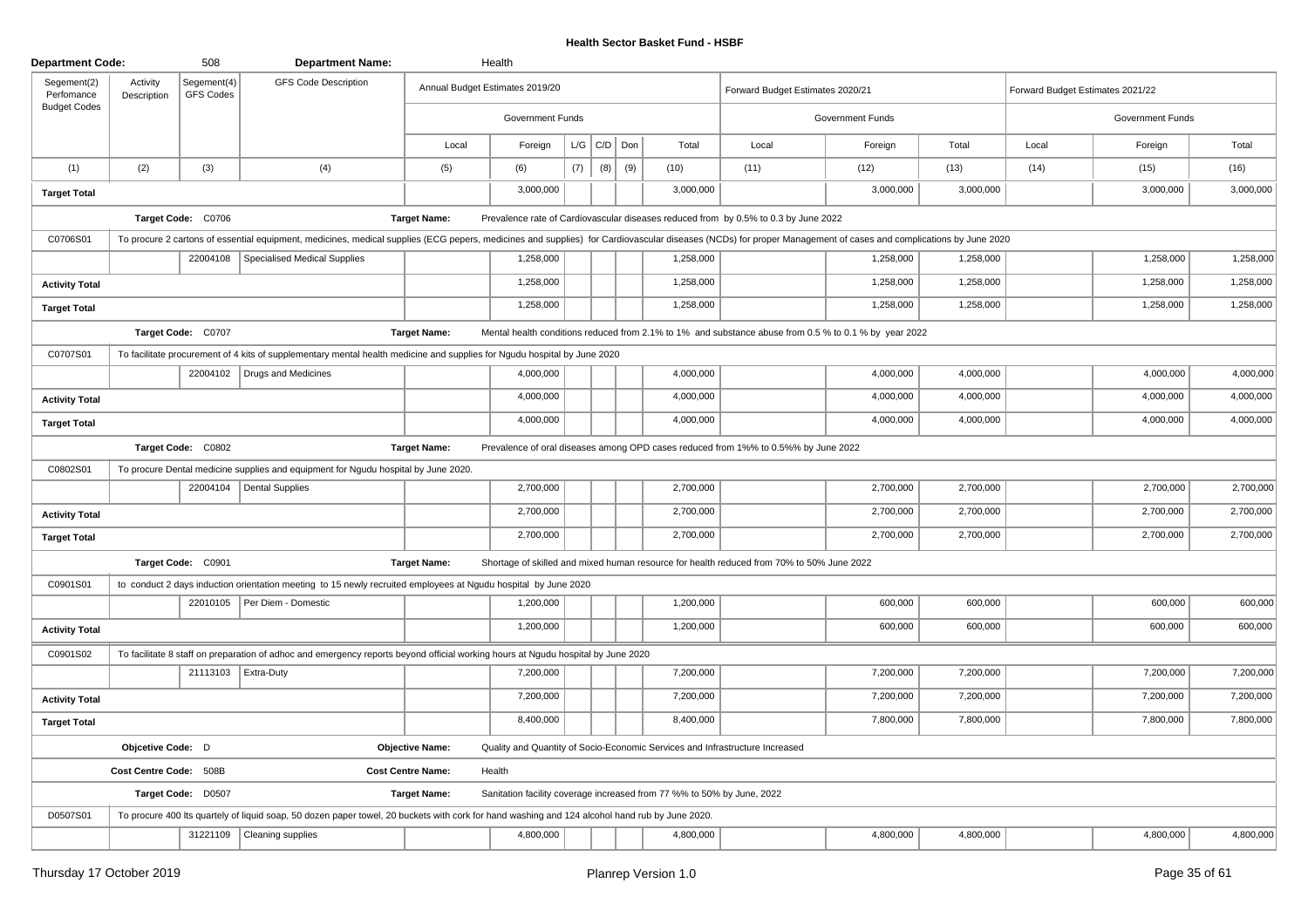| <b>Department Code:</b>   |                         | 508                      | <b>Department Name:</b>                                                                                                                                        |                          | Health                                               |     |     |     |             |                                                                                    |                                                                                                              |            |       |                                  |            |
|---------------------------|-------------------------|--------------------------|----------------------------------------------------------------------------------------------------------------------------------------------------------------|--------------------------|------------------------------------------------------|-----|-----|-----|-------------|------------------------------------------------------------------------------------|--------------------------------------------------------------------------------------------------------------|------------|-------|----------------------------------|------------|
| Segement(2)<br>Perfomance | Activity<br>Description | Segement(4)<br>GFS Codes | <b>GFS Code Description</b>                                                                                                                                    |                          | Annual Budget Estimates 2019/20                      |     |     |     |             | Forward Budget Estimates 2020/21                                                   |                                                                                                              |            |       | Forward Budget Estimates 2021/22 |            |
| <b>Budget Codes</b>       |                         |                          |                                                                                                                                                                |                          | <b>Government Funds</b>                              |     |     |     |             |                                                                                    | <b>Government Funds</b>                                                                                      |            |       | Government Funds                 |            |
|                           |                         |                          |                                                                                                                                                                | Local                    | Foreign                                              | L/G | C/D | Don | Total       | Local                                                                              | Foreign                                                                                                      | Total      | Local | Foreign                          | Total      |
| (1)                       | (2)                     | (3)                      | (4)                                                                                                                                                            | (5)                      | (6)                                                  | (7) | (8) |     | (9)<br>(10) | (11)                                                                               | (12)                                                                                                         | (13)       | (14)  | (15)                             | (16)       |
| <b>Activity Total</b>     |                         |                          |                                                                                                                                                                |                          | 4,800,000                                            |     |     |     | 4,800,000   |                                                                                    | 4,800,000                                                                                                    | 4,800,000  |       | 4,800,000                        | 4,800,000  |
| <b>Target Total</b>       |                         |                          |                                                                                                                                                                |                          | 4,800,000                                            |     |     |     | 4,800,000   |                                                                                    | 4,800,000                                                                                                    | 4,800,000  |       | 4,800,000                        | 4,800,000  |
|                           |                         | Target Code: D2701       |                                                                                                                                                                | <b>Target Name:</b>      |                                                      |     |     |     |             | Shortage of Health facilities infrastructure reduced from 67% to 51 % by June 2022 |                                                                                                              |            |       |                                  |            |
| D2701D01                  |                         |                          | To rehabilitate the hospital electric system (electric system overhaul) and set the hospital generator on standby mode by June 2020                            |                          |                                                      |     |     |     |             |                                                                                    |                                                                                                              |            |       |                                  |            |
|                           |                         | 22019109                 | Direct Labour (contracted or<br>casual hire)                                                                                                                   |                          | 2,000,000                                            |     |     |     | 2,000,000   |                                                                                    | 2,000,000                                                                                                    | 2,000,000  |       | 2,000,000                        | 2,000,000  |
|                           |                         | 22020106                 | Electrical and Other Cabling<br>Materials                                                                                                                      |                          | 6,000,000                                            |     |     |     | 6,000,000   |                                                                                    | 6,000,000                                                                                                    | 6,000,000  |       | 6,000,000                        | 6,000,000  |
| <b>Activity Total</b>     |                         |                          |                                                                                                                                                                |                          | 8,000,000                                            |     |     |     | 8,000,000   |                                                                                    | 8,000,000                                                                                                    | 8,000,000  |       | 8,000,000                        | 8,000,000  |
| D2701D0M                  |                         |                          | extension of hospital fance through the new maternity and RCH buildings at Ngudu hospital by June 2020                                                         |                          |                                                      |     |     |     |             |                                                                                    |                                                                                                              |            |       |                                  |            |
|                           |                         | 22020101                 | Cement, bricks and construction<br>materials                                                                                                                   |                          | 3,000,000                                            |     |     |     | 3,000,000   |                                                                                    | 3,000,000                                                                                                    | 3,000,000  |       | 3,000,000                        | 3,000,000  |
|                           |                         | 22023104                 | Direct labour (contracted or<br>casual hire)                                                                                                                   |                          | 500,000                                              |     |     |     | 500.000     |                                                                                    | 500,000                                                                                                      | 500,000    |       | 500,000                          | 500,000    |
| <b>Activity Total</b>     |                         |                          |                                                                                                                                                                |                          | 3,500,000                                            |     |     |     | 3,500,000   |                                                                                    | 3,500,000                                                                                                    | 3,500,000  |       | 3,500,000                        | 3,500,000  |
| D2701D0P                  |                         |                          | to facilitate rehabilitation of the HHS and matrons office by June 2020                                                                                        |                          |                                                      |     |     |     |             |                                                                                    |                                                                                                              |            |       |                                  |            |
|                           |                         | 22020101                 | Cement, bricks and construction<br>materials                                                                                                                   |                          | 2,000,000                                            |     |     |     | 2,000,000   |                                                                                    | 2,000,000                                                                                                    | 2,000,000  |       | 2,000,000                        | 2,000,000  |
| <b>Activity Total</b>     |                         |                          |                                                                                                                                                                |                          | 2,000,000                                            |     |     |     | 2,000,000   |                                                                                    | 2,000,000                                                                                                    | 2,000,000  |       | 2,000,000                        | 2,000,000  |
| <b>Target Total</b>       |                         |                          |                                                                                                                                                                |                          | 13,500,000                                           |     |     |     | 13,500,000  |                                                                                    | 13,500,000                                                                                                   | 13,500,000 |       | 13,500,000                       | 13,500,000 |
|                           | Objcetive Code: E       |                          |                                                                                                                                                                | <b>Objective Name:</b>   | Good Governance and Administrative Services Enhanced |     |     |     |             |                                                                                    |                                                                                                              |            |       |                                  |            |
|                           | Cost Centre Code: 508B  |                          |                                                                                                                                                                | <b>Cost Centre Name:</b> | Health                                               |     |     |     |             |                                                                                    |                                                                                                              |            |       |                                  |            |
|                           |                         | Target Code: E0101       |                                                                                                                                                                | <b>Target Name:</b>      |                                                      |     |     |     |             |                                                                                    | Organization structures and institutional management at all levels strengthened from 62% to 80% by June 2022 |            |       |                                  |            |
| E0101S0B                  |                         |                          | To provide routine administrative logistics (includes office stationeries, refresshment, for smooth running of office quarterly to Ngudu Hospital by June 2020 |                          |                                                      |     |     |     |             |                                                                                    |                                                                                                              |            |       |                                  |            |
|                           |                         | 22001101                 | Office Consumables (papers,<br>pencils, pens and stationaries)                                                                                                 |                          | 1,000,000                                            |     |     |     | 1,000,000   |                                                                                    | 1,000,000                                                                                                    | 1,000,000  |       | 1,000,000                        | 1,000,000  |
|                           |                         | 22001103                 | Printing and Photocopy paper                                                                                                                                   |                          | 2,000,000                                            |     |     |     | 2,000,000   |                                                                                    | 2,000,000                                                                                                    | 2,000,000  |       | 2,000,000                        | 2,000,000  |
| <b>Activity Total</b>     |                         |                          |                                                                                                                                                                |                          | 3,000,000                                            |     |     |     | 3,000,000   |                                                                                    | 3,000,000                                                                                                    | 3,000,000  |       | 3,000,000                        | 3,000,000  |
| E0101S0C                  |                         |                          | To provide routine administrative logistics (office and madical equipments maintenance) for smooth running of office quarterly to Ngudu Hospital by June 2020  |                          |                                                      |     |     |     |             |                                                                                    |                                                                                                              |            |       |                                  |            |
|                           |                         | 22010105                 | Per Diem - Domestic                                                                                                                                            |                          | 320,000                                              |     |     |     | 320,000     |                                                                                    | 1,600,000                                                                                                    | 1,600,000  |       | 1,600,000                        | 1,600,000  |
|                           |                         | 22024106                 | Outsource maintenance contract<br>services                                                                                                                     |                          | 6,000,000                                            |     |     |     | 6,000,000   |                                                                                    | 6,000,000                                                                                                    | 6,000,000  |       | 6,000,000                        | 6,000,000  |
|                           |                         | 22030101                 | Small engineering tools and<br>equipment                                                                                                                       |                          | 1,000,000                                            |     |     |     | 1,000,000   |                                                                                    | 1,000,000                                                                                                    | 1,000,000  |       | 1,000,000                        | 1,000,000  |
| <b>Activity Total</b>     |                         |                          |                                                                                                                                                                |                          | 7,320,000                                            |     |     |     | 7,320,000   |                                                                                    | 8,600,000                                                                                                    | 8,600,000  |       | 8,600,000                        | 8,600,000  |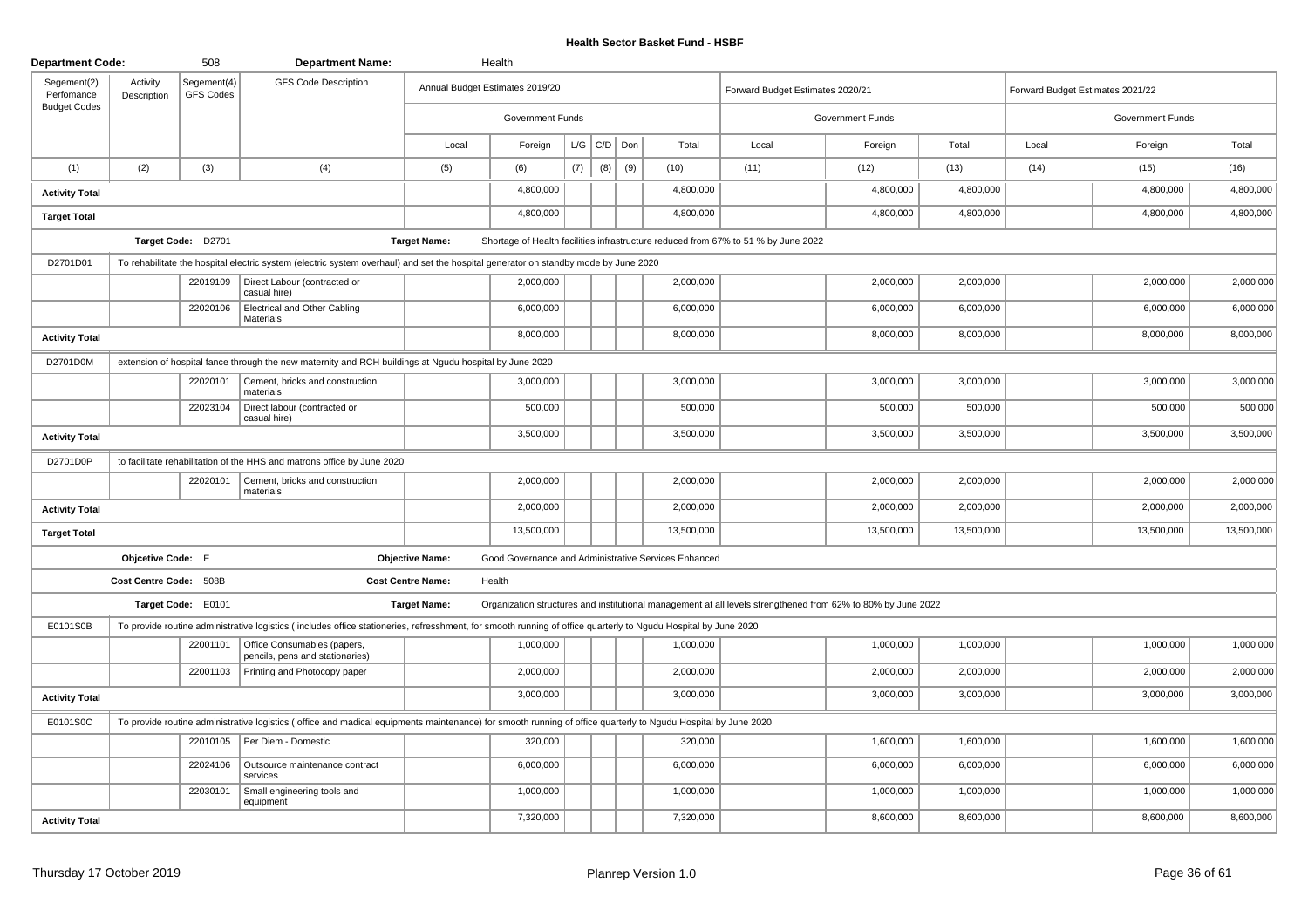| <b>Department Code:</b>   |                         | 508                             | <b>Department Name:</b>                                                                                                                                                                       |                          | Health                                     |     |             |     |            |                                  |                                                                                                                  |            |                                  |                         |            |
|---------------------------|-------------------------|---------------------------------|-----------------------------------------------------------------------------------------------------------------------------------------------------------------------------------------------|--------------------------|--------------------------------------------|-----|-------------|-----|------------|----------------------------------|------------------------------------------------------------------------------------------------------------------|------------|----------------------------------|-------------------------|------------|
| Segement(2)<br>Perfomance | Activity<br>Description | Segement(4)<br><b>GFS Codes</b> | <b>GFS Code Description</b>                                                                                                                                                                   |                          | Annual Budget Estimates 2019/20            |     |             |     |            | Forward Budget Estimates 2020/21 |                                                                                                                  |            | Forward Budget Estimates 2021/22 |                         |            |
| <b>Budget Codes</b>       |                         |                                 |                                                                                                                                                                                               |                          | <b>Government Funds</b>                    |     |             |     |            |                                  | Government Funds                                                                                                 |            |                                  | <b>Government Funds</b> |            |
|                           |                         |                                 |                                                                                                                                                                                               | Local                    | Foreign                                    |     | $L/G$ $C/D$ | Don | Total      | Local                            | Foreign                                                                                                          | Total      | Local                            | Foreign                 | Total      |
| (1)                       | (2)                     | (3)                             | (4)                                                                                                                                                                                           | (5)                      | (6)                                        | (7) | (8)         | (9) | (10)       | (11)                             | (12)                                                                                                             | (13)       | (14)                             | (15)                    | (16)       |
| E0101S0D                  |                         |                                 | To conduct 1 day hospital management team meeting quarterly for evaluation of Hospital progress by June 2020                                                                                  |                          |                                            |     |             |     |            |                                  |                                                                                                                  |            |                                  |                         |            |
|                           |                         |                                 | 21113103   Extra-Duty                                                                                                                                                                         |                          | 1,200,000                                  |     |             |     | 1,200,000  |                                  | 1,200,000                                                                                                        | 1,200,000  |                                  | 1,200,000               | 1,200,000  |
| <b>Activity Total</b>     |                         |                                 |                                                                                                                                                                                               |                          | 1,200,000                                  |     |             |     | 1,200,000  |                                  | 1,200,000                                                                                                        | 1,200,000  |                                  | 1,200,000               | 1,200,000  |
| E0101S0F                  |                         |                                 | To conduct a 6 days meeting by the hospital planning team for developing Council Hospital Plan by June 2020                                                                                   |                          |                                            |     |             |     |            |                                  |                                                                                                                  |            |                                  |                         |            |
|                           |                         | 22001101                        | Office Consumables (papers,<br>pencils, pens and stationaries)                                                                                                                                |                          | 570,345                                    |     |             |     | 570,345    |                                  | 570,345                                                                                                          | 570,345    |                                  | 570,345                 | 570,345    |
|                           |                         | 22010105                        | Per Diem - Domestic                                                                                                                                                                           |                          | 9,870,000                                  |     |             |     | 9,870,000  |                                  | 9,000,000                                                                                                        | 9,000,000  |                                  | 9,000,000               | 9,000,000  |
| <b>Activity Total</b>     |                         |                                 |                                                                                                                                                                                               |                          | 10,440,345                                 |     |             |     | 10,440,345 |                                  | 9,570,345                                                                                                        | 9,570,345  |                                  | 9,570,345               | 9,570,345  |
| E0101S0G                  |                         |                                 | To perform quarterly Plan Preventive Maintenance (PPM) and repair of 2 ambulances/vehicles and generator from Ngudu Hospital, by June 2020                                                    |                          |                                            |     |             |     |            |                                  |                                                                                                                  |            |                                  |                         |            |
|                           |                         | 22003102   Diesel               |                                                                                                                                                                                               |                          | 728,000                                    |     |             |     | 728,000    |                                  | 728,000                                                                                                          | 728,000    |                                  | 728,000                 | 728,000    |
|                           |                         | 22023105                        | Outsource maintenance contract<br>services                                                                                                                                                    |                          | 8,000,000                                  |     |             |     | 8,000,000  |                                  | 8,000,000                                                                                                        | 8,000,000  |                                  | 8,000,000               | 8,000,000  |
|                           |                         | 22030101                        | Small engineering tools and<br>equipment                                                                                                                                                      |                          | 800,000                                    |     |             |     | 800,000    |                                  | 800,000                                                                                                          | 800,000    |                                  | 800,000                 | 800,000    |
| <b>Activity Total</b>     |                         |                                 |                                                                                                                                                                                               |                          | 9,528,000                                  |     |             |     | 9,528,000  |                                  | 9,528,000                                                                                                        | 9,528,000  |                                  | 9,528,000               | 9,528,000  |
| E0101S0H                  |                         |                                 | To facilitate referral services for 250 patients from satellite dispensaries and health centres to Ngudu Hospital and from Ngudu hospital to Regional referral hospital annually by June 2020 |                          |                                            |     |             |     |            |                                  |                                                                                                                  |            |                                  |                         |            |
|                           |                         |                                 | 21114103   Risk Allowance                                                                                                                                                                     |                          | 3,200,000                                  |     |             |     | 3,200,000  |                                  | 800,000                                                                                                          | 800,000    |                                  | 800,000                 | 800,000    |
|                           |                         | 22003102                        | Diesel                                                                                                                                                                                        |                          | 12,480,000                                 |     |             |     | 12,480,000 |                                  | 12,480,000                                                                                                       | 12,480,000 |                                  | 12,480,000              | 12,480,000 |
| <b>Activity Total</b>     |                         |                                 |                                                                                                                                                                                               |                          | 15,680,000                                 |     |             |     | 15,680,000 |                                  | 13,280,000                                                                                                       | 13,280,000 |                                  | 13,280,000              | 13,280,000 |
| E0101D02                  |                         |                                 | extension of GOT-HOMIS system to hospital departments with no system (eye ckinic, RCH, Mortuary and CTC) by June 2020                                                                         |                          |                                            |     |             |     |            |                                  |                                                                                                                  |            |                                  |                         |            |
|                           |                         |                                 | 21113103   Extra-Duty                                                                                                                                                                         |                          | 300,000                                    |     |             |     | 300,000    |                                  | 300,000                                                                                                          | 300,000    |                                  | 300,000                 | 300,000    |
|                           |                         | 22010105                        | Per Diem - Domestic                                                                                                                                                                           |                          | 300,000                                    |     |             |     | 300,000    |                                  | 300,000                                                                                                          | 300,000    |                                  | 300,000                 | 300,000    |
|                           |                         | 22024101                        | Computers, printers, scanners,<br>and other computer related<br>equipment                                                                                                                     |                          | 3,000,000                                  |     |             |     | 3,000,000  |                                  | 3,000,000                                                                                                        | 3,000,000  |                                  | 3,000,000               | 3,000,000  |
| <b>Activity Total</b>     |                         |                                 |                                                                                                                                                                                               |                          | 3,600,000                                  |     |             |     | 3,600,000  |                                  | 3,600,000                                                                                                        | 3,600,000  |                                  | 3,600,000               | 3,600,000  |
| <b>Target Total</b>       |                         |                                 |                                                                                                                                                                                               |                          | 50,768,345                                 |     |             |     | 50,768,345 |                                  | 48,778,345                                                                                                       | 48,778,345 |                                  | 48,778,345              | 48,778,345 |
|                           | Objcetive Code:         |                                 |                                                                                                                                                                                               | <b>Objective Name:</b>   | Emergency and Disaster Management Improved |     |             |     |            |                                  |                                                                                                                  |            |                                  |                         |            |
|                           | Cost Centre Code: 508B  |                                 |                                                                                                                                                                                               | <b>Cost Centre Name:</b> | Health                                     |     |             |     |            |                                  |                                                                                                                  |            |                                  |                         |            |
|                           |                         | Target Code: I0301              |                                                                                                                                                                                               | <b>Target Name:</b>      |                                            |     |             |     |            |                                  | Capacity on management of emergency/disaster preparedness and response strengthened from 72% to 80% by June 2022 |            |                                  |                         |            |
| I0301S02                  |                         |                                 | To facilitate procurement of 2 kits of buffer stock and medical supplies for emergency preparedness and response for Ngudu hospital by June 2020                                              |                          |                                            |     |             |     |            |                                  |                                                                                                                  |            |                                  |                         |            |
|                           |                         |                                 | 22004102   Drugs and Medicines                                                                                                                                                                |                          | 4,000,000                                  |     |             |     | 4,000,000  |                                  | 4,000,000                                                                                                        | 4,000,000  |                                  | 4,000,000               | 4,000,000  |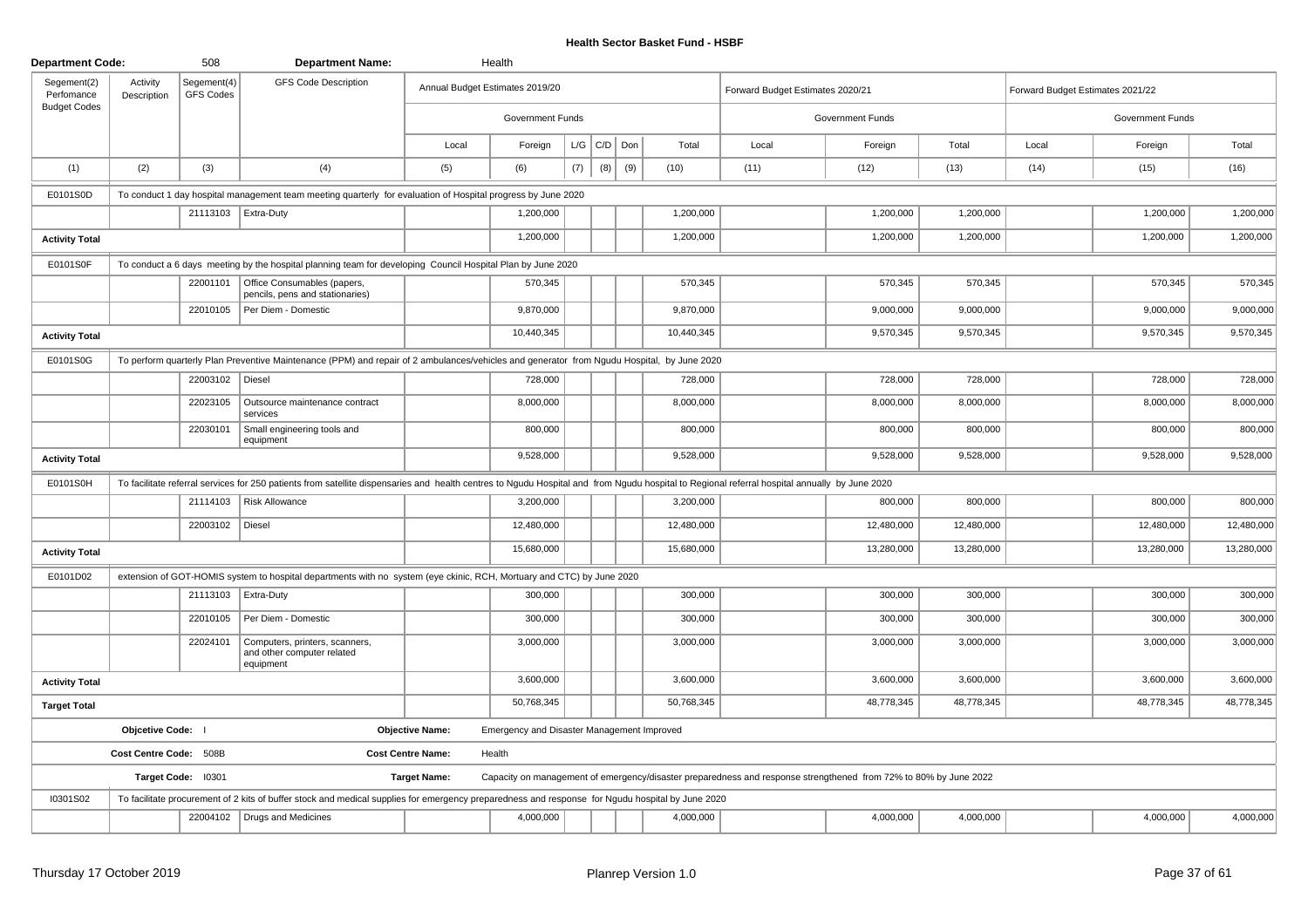| <b>Department Code:</b>   |                         | 508                             | <b>Department Name:</b>                                                                                                                                             |                          | Health                                      |     |                 |     |                                                                   |                                                                                                                  |                         |             |                                  |                  |             |
|---------------------------|-------------------------|---------------------------------|---------------------------------------------------------------------------------------------------------------------------------------------------------------------|--------------------------|---------------------------------------------|-----|-----------------|-----|-------------------------------------------------------------------|------------------------------------------------------------------------------------------------------------------|-------------------------|-------------|----------------------------------|------------------|-------------|
| Segement(2)<br>Perfomance | Activity<br>Description | Segement(4)<br><b>GFS Codes</b> | <b>GFS Code Description</b>                                                                                                                                         |                          | Annual Budget Estimates 2019/20             |     |                 |     |                                                                   | Forward Budget Estimates 2020/21                                                                                 |                         |             | Forward Budget Estimates 2021/22 |                  |             |
| <b>Budget Codes</b>       |                         |                                 |                                                                                                                                                                     |                          | Government Funds                            |     |                 |     |                                                                   |                                                                                                                  | <b>Government Funds</b> |             |                                  | Government Funds |             |
|                           |                         |                                 |                                                                                                                                                                     | Local                    | Foreign                                     |     | $L/G$ $C/D$ Don |     | Total                                                             | Local                                                                                                            | Foreign                 | Total       | Local                            | Foreign          | Total       |
| (1)                       | (2)                     | (3)                             | (4)                                                                                                                                                                 | (5)                      | (6)                                         | (7) | (8)             | (9) | (10)                                                              | (11)                                                                                                             | (12)                    | (13)        | (14)                             | (15)             | (16)        |
| <b>Activity Total</b>     |                         |                                 |                                                                                                                                                                     |                          | 4,000,000                                   |     |                 |     | 4,000,000                                                         |                                                                                                                  | 4,000,000               | 4,000,000   |                                  | 4,000,000        | 4,000,000   |
| <b>Target Total</b>       |                         |                                 |                                                                                                                                                                     |                          | 4,000,000                                   |     |                 |     | 4,000,000                                                         |                                                                                                                  | 4,000,000               | 4,000,000   |                                  | 4,000,000        | 4,000,000   |
|                           | Objcetive Code: Y       |                                 |                                                                                                                                                                     | <b>Objective Name:</b>   | Multi-sectorial nutrition services improved |     |                 |     |                                                                   |                                                                                                                  |                         |             |                                  |                  |             |
|                           | Cost Centre Code: 508B  |                                 |                                                                                                                                                                     | <b>Cost Centre Name:</b> | Health                                      |     |                 |     |                                                                   |                                                                                                                  |                         |             |                                  |                  |             |
|                           |                         | Target Code: J0301              |                                                                                                                                                                     | <b>Target Name:</b>      |                                             |     |                 |     |                                                                   | Increased percentage of children receiving vitamin A supplementation and deworming from 4% to 50.% by June, 2022 |                         |             |                                  |                  |             |
| J0301S02                  |                         |                                 | To conduct 3 days biannually Vitamin A supplementation and dewarming campaign by June 2020.                                                                         |                          |                                             |     |                 |     |                                                                   |                                                                                                                  |                         |             |                                  |                  |             |
|                           |                         |                                 | 21113103   Extra-Duty                                                                                                                                               |                          | 960,000                                     |     |                 |     | 960,000                                                           |                                                                                                                  | 20,000                  | 20,000      |                                  | 20,000           | 20,000      |
|                           |                         | 22003102 Diesel                 |                                                                                                                                                                     |                          | 520,000                                     |     |                 |     | 520,000                                                           |                                                                                                                  | 2,600                   | 2,600       |                                  | 2,600            | 2,600       |
| <b>Activity Total</b>     |                         |                                 |                                                                                                                                                                     |                          | 1,480,000                                   |     |                 |     | 1,480,000                                                         |                                                                                                                  | 22,600                  | 22,600      |                                  | 22,600           | 22,600      |
| <b>Target Total</b>       |                         |                                 |                                                                                                                                                                     |                          | 1,480,000                                   |     |                 |     | 1,480,000                                                         |                                                                                                                  | 22,600                  | 22,600      |                                  | 22,600           | 22,600      |
|                           |                         | Target Code: J0801              |                                                                                                                                                                     | <b>Target Name:</b>      |                                             |     |                 |     |                                                                   | Increased availability of nutrition commodities in health facilities from 24%. to 50% by June 2022               |                         |             |                                  |                  |             |
| J0801S02                  |                         |                                 | facilitate procurement of food supplemnets for nutrition unit in paediatric ward by June 2020                                                                       |                          |                                             |     |                 |     |                                                                   |                                                                                                                  |                         |             |                                  |                  |             |
|                           |                         | 22004103                        | Special Foods (diet food)                                                                                                                                           |                          | 6,000,000                                   |     |                 |     | 6,000,000                                                         |                                                                                                                  | 6,000,000               | 6,000,000   |                                  | 6,000,000        | 6,000,000   |
| <b>Activity Total</b>     |                         |                                 |                                                                                                                                                                     |                          | 6,000,000                                   |     |                 |     | 6,000,000                                                         |                                                                                                                  | 6,000,000               | 6,000,000   |                                  | 6,000,000        | 6,000,000   |
| <b>Target Total</b>       |                         |                                 |                                                                                                                                                                     |                          | 6,000,000                                   |     |                 |     | 6,000,000                                                         |                                                                                                                  | 6,000,000               | 6,000,000   |                                  | 6,000,000        | 6,000,000   |
|                           | Objcetive Code: C       |                                 |                                                                                                                                                                     | <b>Objective Name:</b>   |                                             |     |                 |     | Access to Quality and Equitable Social Services Delivery Improved |                                                                                                                  |                         |             |                                  |                  |             |
|                           | Cost Centre Code: 508C  |                                 |                                                                                                                                                                     | <b>Cost Centre Name:</b> | Health                                      |     |                 |     |                                                                   |                                                                                                                  |                         |             |                                  |                  |             |
|                           |                         | Target Code: C0501              |                                                                                                                                                                     | <b>Target Name:</b>      |                                             |     |                 |     |                                                                   | Maternal mortality rate reduced from 155 to 111 per 100,000 live birth by June, 2022                             |                         |             |                                  |                  |             |
| C0501S0S                  |                         |                                 | To support health services agreement for sumve voluntary agency hospital by june 2020                                                                               |                          |                                             |     |                 |     |                                                                   |                                                                                                                  |                         |             |                                  |                  |             |
|                           |                         |                                 | 26312107   Health Transfers                                                                                                                                         |                          | 101,128,900                                 |     |                 |     | 101,128,900                                                       |                                                                                                                  | 101,128,900             | 101,128,900 |                                  | 101,128,900      | 101,128,900 |
| <b>Activity Total</b>     |                         |                                 |                                                                                                                                                                     |                          | 101,128,900                                 |     |                 |     | 101,128,900                                                       |                                                                                                                  | 101,128,900             | 101,128,900 |                                  | 101,128,900      | 101,128,900 |
| <b>Target Total</b>       |                         |                                 |                                                                                                                                                                     |                          | 101,128,900                                 |     |                 |     | 101,128,900                                                       |                                                                                                                  | 101,128,900             | 101,128,900 |                                  | 101,128,900      | 101,128,900 |
|                           | Objcetive Code: A       |                                 |                                                                                                                                                                     | <b>Objective Name:</b>   | Service improved and HIV infection reduced  |     |                 |     |                                                                   |                                                                                                                  |                         |             |                                  |                  |             |
|                           | Cost Centre Code: 508D  |                                 |                                                                                                                                                                     | <b>Cost Centre Name:</b> | Health                                      |     |                 |     |                                                                   |                                                                                                                  |                         |             |                                  |                  |             |
|                           |                         | Target Code: A0201              |                                                                                                                                                                     | <b>Target Name:</b>      |                                             |     |                 |     |                                                                   | Prevalence rate of HIV/AIDS among OPD case is reduced from 1.6% % to 1.3% % by June, 2022                        |                         |             |                                  |                  |             |
| A0201C06                  |                         |                                 | To conduct monthly tracking of HIV + lost to fall up clients, missed appointment and index by 5 lay councelors and HBC Coordinator at health facility by June 2020. |                          |                                             |     |                 |     |                                                                   |                                                                                                                  |                         |             |                                  |                  |             |
|                           |                         |                                 | 21113103   Extra-Duty                                                                                                                                               |                          | 560,000                                     |     |                 |     | 560,000                                                           |                                                                                                                  | 560,000                 | 560,000     |                                  | 560,000          | 560,000     |
| <b>Activity Total</b>     |                         |                                 |                                                                                                                                                                     |                          | 560,000                                     |     |                 |     | 560,000                                                           |                                                                                                                  | 560,000                 | 560,000     |                                  | 560,000          | 560,000     |
| <b>Target Total</b>       |                         |                                 |                                                                                                                                                                     |                          | 560,000                                     |     |                 |     | 560,000                                                           |                                                                                                                  | 560,000                 | 560,000     |                                  | 560,000          | 560,000     |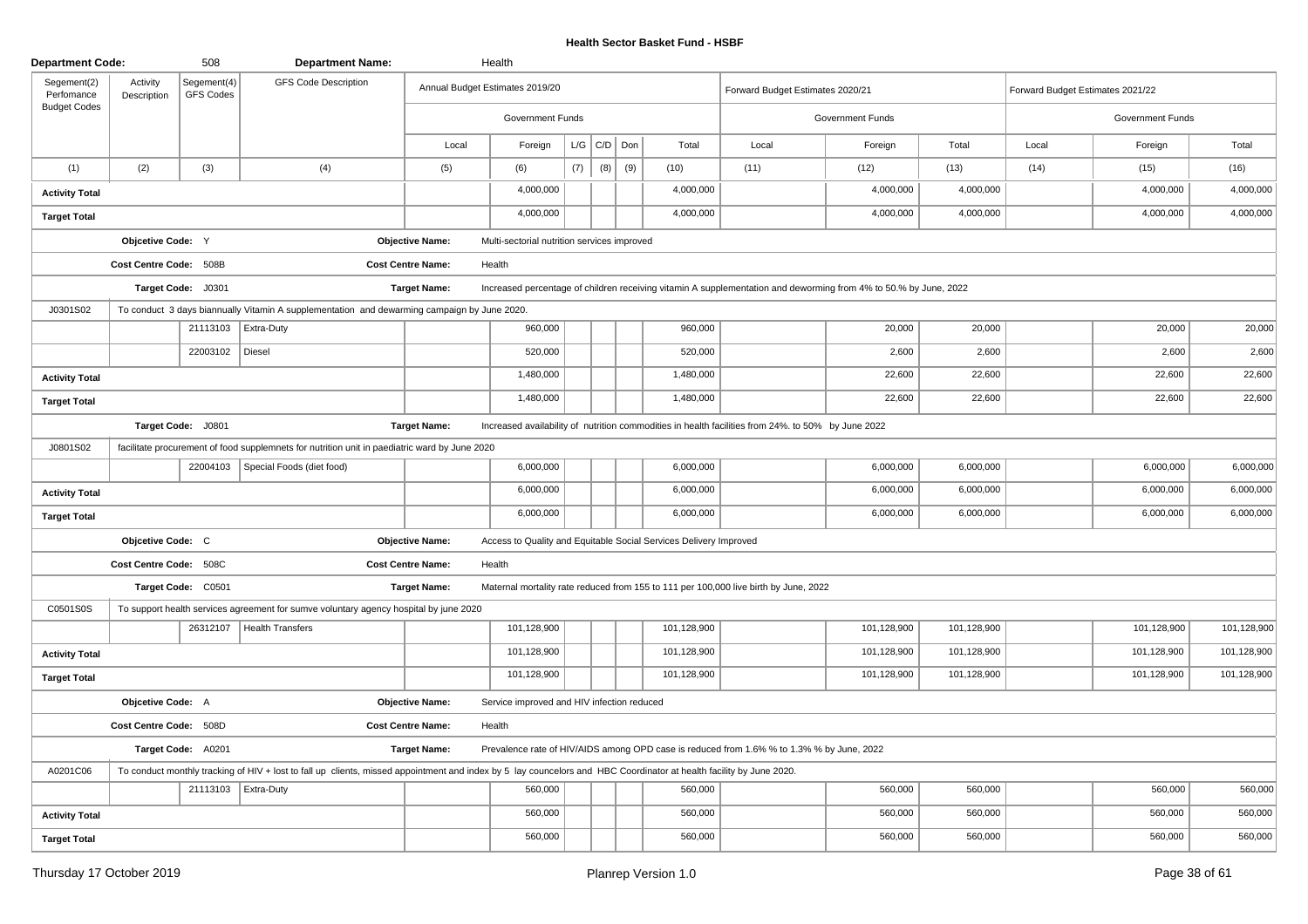| <b>Department Code:</b>   |                         | 508                      | <b>Department Name:</b>                                                                                                    |                          | Health                                                            |     |             |     |            |                                                                                                       |                  |            |                                  |                         |            |
|---------------------------|-------------------------|--------------------------|----------------------------------------------------------------------------------------------------------------------------|--------------------------|-------------------------------------------------------------------|-----|-------------|-----|------------|-------------------------------------------------------------------------------------------------------|------------------|------------|----------------------------------|-------------------------|------------|
| Segement(2)<br>Perfomance | Activity<br>Description | Segement(4)<br>GFS Codes | <b>GFS Code Description</b>                                                                                                |                          | Annual Budget Estimates 2019/20                                   |     |             |     |            | Forward Budget Estimates 2020/21                                                                      |                  |            | Forward Budget Estimates 2021/22 |                         |            |
| <b>Budget Codes</b>       |                         |                          |                                                                                                                            |                          | <b>Government Funds</b>                                           |     |             |     |            |                                                                                                       | Government Funds |            |                                  | <b>Government Funds</b> |            |
|                           |                         |                          |                                                                                                                            | Local                    | Foreign                                                           |     | $L/G$ $C/D$ | Don | Total      | Local                                                                                                 | Foreign          | Total      | Local                            | Foreign                 | Total      |
| (1)                       | (2)                     | (3)                      | (4)                                                                                                                        | (5)                      | (6)                                                               | (7) | (8)         | (9) | (10)       | (11)                                                                                                  | (12)             | (13)       | (14)                             | (15)                    | (16)       |
|                           | Objcetive Code: C       |                          |                                                                                                                            | <b>Objective Name:</b>   | Access to Quality and Equitable Social Services Delivery Improved |     |             |     |            |                                                                                                       |                  |            |                                  |                         |            |
|                           | Cost Centre Code: 508D  |                          |                                                                                                                            | <b>Cost Centre Name:</b> | Health                                                            |     |             |     |            |                                                                                                       |                  |            |                                  |                         |            |
|                           |                         | Target Code: C0201       |                                                                                                                            | <b>Target Name:</b>      |                                                                   |     |             |     |            | Shortage of medicines, medical equipment and diagnostic supplies reduced from 20% to 10% by June 2022 |                  |            |                                  |                         |            |
| C0201S1B                  |                         |                          | To facilitate procurement of 4 kits of Medicines, medical supplies, Equipment/ diagnostic supplies/ reagents by June 2020. |                          |                                                                   |     |             |     |            |                                                                                                       |                  |            |                                  |                         |            |
|                           |                         |                          | 22004102   Drugs and Medicines                                                                                             |                          | 10,721,731                                                        |     |             |     | 10,721,731 |                                                                                                       | 10,721,731       | 10,721,731 |                                  | 10,721,731              | 10,721,731 |
|                           |                         | 22004102                 | Drugs and Medicines                                                                                                        |                          | 19,546,391                                                        |     |             |     | 19,546,391 |                                                                                                       | 13,334,574       | 13,334,574 |                                  | 13,334,574              | 13,334,574 |
|                           |                         | 22004104                 | <b>Dental Supplies</b>                                                                                                     |                          | 1,295,512                                                         |     |             |     | 1,295,512  |                                                                                                       | 1,295,512        | 1,295,512  |                                  | 1,295,512               | 1,295,512  |
|                           |                         | 22004104                 | <b>Dental Supplies</b>                                                                                                     |                          | 2,849,284                                                         |     |             |     | 2,849,284  |                                                                                                       | 2,849,284        | 2,849,284  |                                  | 2,849,284               | 2,849,284  |
|                           |                         | 22004105                 | <b>Hospital Supplies</b>                                                                                                   |                          | 1,279,975                                                         |     |             |     | 1,279,975  |                                                                                                       | 1,129,975        | 1,129,975  |                                  | 1,129,975               | 1,129,975  |
|                           |                         | 22004105                 | <b>Hospital Supplies</b>                                                                                                   |                          | 2,858,688                                                         |     |             |     | 2,858,688  |                                                                                                       | 2,558,688        | 2,558,688  |                                  | 2,558,688               | 2,558,688  |
|                           |                         | 22004107                 | <b>Laboratory Supplies</b>                                                                                                 |                          | 1,490,817                                                         |     |             |     | 1,490,817  |                                                                                                       | 1,490,817        | 1,490,817  |                                  | 1,490,817               | 1,490,817  |
|                           |                         | 22004107                 | <b>Laboratory Supplies</b>                                                                                                 |                          | 519,618                                                           |     |             |     | 519,618    |                                                                                                       | 519,618          | 519,618    |                                  | 519,618                 | 519,618    |
| <b>Activity Total</b>     |                         |                          |                                                                                                                            |                          | 40,562,015                                                        |     |             |     | 40,562,015 |                                                                                                       | 33,900,198       | 33,900,198 |                                  | 33,900,198              | 33,900,198 |
| <b>Target Total</b>       |                         |                          |                                                                                                                            |                          | 40,562,015                                                        |     |             |     | 40,562,015 |                                                                                                       | 33,900,198       | 33,900,198 |                                  | 33,900,198              | 33,900,198 |
|                           |                         | Target Code: C0501       |                                                                                                                            | <b>Target Name:</b>      |                                                                   |     |             |     |            | Maternal mortality rate reduced from 155 to 111 per 100,000 live birth by June, 2022                  |                  |            |                                  |                         |            |
| C0501S0L                  |                         |                          | To facilitate procurement of 4 Delivery kits for health centre labor ward by June 2020                                     |                          |                                                                   |     |             |     |            |                                                                                                       |                  |            |                                  |                         |            |
|                           |                         | 31122205                 | <b>Medical Equipment</b>                                                                                                   |                          | 1,000,000                                                         |     |             |     | 1,000,000  |                                                                                                       | 1,000,000        | 1,000,000  |                                  | 1,000,000               | 1,000,000  |
| <b>Activity Total</b>     |                         |                          |                                                                                                                            |                          | 1,000,000                                                         |     |             |     | 1,000,000  |                                                                                                       | 1,000,000        | 1,000,000  |                                  | 1,000,000               | 1,000,000  |
| C0501S0M                  |                         |                          | To facilitate availability of RCH cards (no 1, 4 and TT) and Partographs for Health Centre by June 2020                    |                          |                                                                   |     |             |     |            |                                                                                                       |                  |            |                                  |                         |            |
|                           |                         |                          | 22001103 Printing and Photocopy paper                                                                                      |                          | 800,000                                                           |     |             |     | 800,000    |                                                                                                       | 800,000          | 800,000    |                                  | 800,000                 | 800,000    |
| <b>Activity Total</b>     |                         |                          |                                                                                                                            |                          | 800,000                                                           |     |             |     | 800,000    |                                                                                                       | 800,000          | 800,000    |                                  | 800,000                 | 800,000    |
| C0501C09                  |                         |                          | To conduct a 5 days BEmONC training to 4 midwives of the health center by June 2020                                        |                          |                                                                   |     |             |     |            |                                                                                                       |                  |            |                                  |                         |            |
|                           |                         | 22010105                 | Per Diem - Domestic                                                                                                        |                          | 1,200,000                                                         |     |             |     | 1,200,000  |                                                                                                       | 1,200,000        | 1,200,000  |                                  | 1,200,000               | 1,200,000  |
|                           |                         | 22014104                 | Food and Refreshments                                                                                                      |                          | 200,000                                                           |     |             |     | 200,000    |                                                                                                       | 200,000          | 200,000    |                                  | 200,000                 | 200,000    |
| <b>Activity Total</b>     |                         |                          |                                                                                                                            |                          | 1,400,000                                                         |     |             |     | 1,400,000  |                                                                                                       | 1,400,000        | 1,400,000  |                                  | 1,400,000               | 1,400,000  |
| C0501S0Q                  |                         |                          | To conduct 1 FP outreaches quarterly to 5 villages with no dispensaries by June 2020                                       |                          |                                                                   |     |             |     |            |                                                                                                       |                  |            |                                  |                         |            |
|                           |                         | 21113103   Extra-Duty    |                                                                                                                            |                          | 400,000                                                           |     |             |     | 400,000    |                                                                                                       | 400,000          | 400,000    |                                  | 400,000                 | 400,000    |
| <b>Activity Total</b>     |                         |                          |                                                                                                                            |                          | 400,000                                                           |     |             |     | 400,000    |                                                                                                       | 400,000          | 400,000    |                                  | 400,000                 | 400,000    |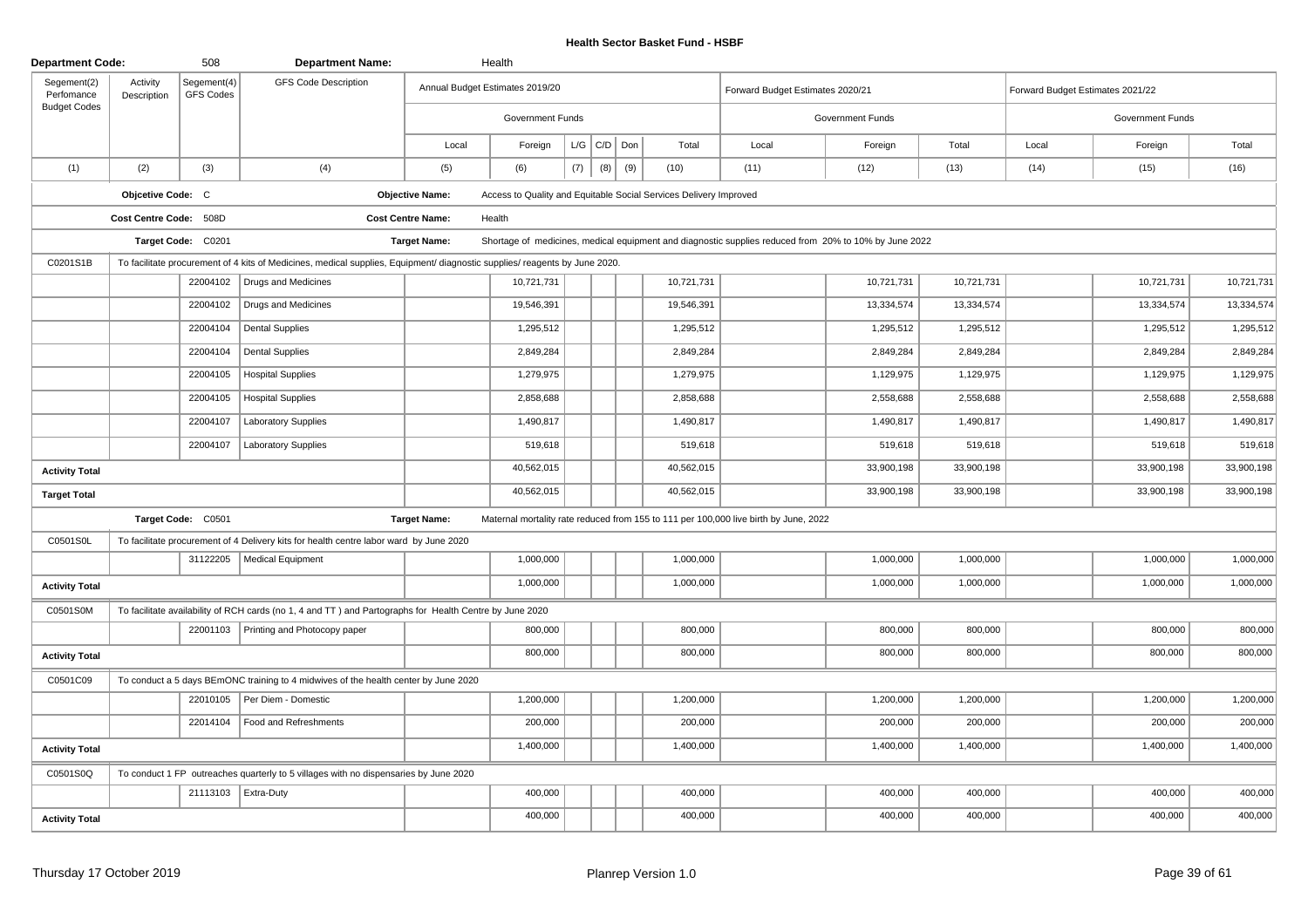| <b>Department Code:</b>   |                         | 508                             | <b>Department Name:</b>                                                                                                                                                                                                        |                          | Health                                                                 |     |                 |     |            |                                                                                          |                  |            |                                  |                  |            |
|---------------------------|-------------------------|---------------------------------|--------------------------------------------------------------------------------------------------------------------------------------------------------------------------------------------------------------------------------|--------------------------|------------------------------------------------------------------------|-----|-----------------|-----|------------|------------------------------------------------------------------------------------------|------------------|------------|----------------------------------|------------------|------------|
| Segement(2)<br>Perfomance | Activity<br>Description | Segement(4)<br><b>GFS Codes</b> | <b>GFS Code Description</b>                                                                                                                                                                                                    |                          | Annual Budget Estimates 2019/20                                        |     |                 |     |            | Forward Budget Estimates 2020/21                                                         |                  |            | Forward Budget Estimates 2021/22 |                  |            |
| <b>Budget Codes</b>       |                         |                                 |                                                                                                                                                                                                                                |                          | <b>Government Funds</b>                                                |     |                 |     |            |                                                                                          | Government Funds |            |                                  | Government Funds |            |
|                           |                         |                                 |                                                                                                                                                                                                                                | Local                    | Foreign                                                                |     | $L/G$ $C/D$ $D$ |     | Total      | Local                                                                                    | Foreign          | Total      | Local                            | Foreign          | Total      |
| (1)                       | (2)                     | (3)                             | (4)                                                                                                                                                                                                                            | (5)                      | (6)                                                                    | (7) | (8)             | (9) | (10)       | (11)                                                                                     | (12)             | (13)       | (14)                             | (15)             | (16)       |
| C0501S0R                  |                         |                                 | To facilitate distribution of available essential kits for FP medicines, equipment and supplies by June 2020                                                                                                                   |                          |                                                                        |     |                 |     |            |                                                                                          |                  |            |                                  |                  |            |
|                           |                         | 21113103                        | <b>Extra-Duty</b>                                                                                                                                                                                                              |                          | 520,000                                                                |     |                 |     | 520,000    |                                                                                          | 680,000          | 680,000    |                                  | 680,000          | 680,000    |
|                           |                         | 22003102   Diesel               |                                                                                                                                                                                                                                |                          | 208,000                                                                |     |                 |     | 208,000    |                                                                                          | 1,040,000        | 1,040,000  |                                  | 1,040,000        | 1,040,000  |
| <b>Activity Total</b>     |                         |                                 |                                                                                                                                                                                                                                |                          | 728,000                                                                |     |                 |     | 728,000    |                                                                                          | 1,720,000        | 1,720,000  |                                  | 1,720,000        | 1,720,000  |
| <b>Target Total</b>       |                         |                                 |                                                                                                                                                                                                                                |                          | 4,328,000                                                              |     |                 |     | 4,328,000  |                                                                                          | 5,320,000        | 5,320,000  |                                  | 5,320,000        | 5,320,000  |
|                           |                         | Target Code: C0602              |                                                                                                                                                                                                                                | <b>Target Name:</b>      |                                                                        |     |                 |     |            | Prevalence rate of malaria case reduced from 11.4 %% to 8.5% by June, 2022.              |                  |            |                                  |                  |            |
| C0602S05                  |                         |                                 | To facilitate availability of quality assured antimalarial dozes to health centre by June 2020                                                                                                                                 |                          |                                                                        |     |                 |     |            |                                                                                          |                  |            |                                  |                  |            |
|                           |                         |                                 | 22004102   Drugs and Medicines                                                                                                                                                                                                 |                          | 7,324,593                                                              |     |                 |     | 7,324,593  |                                                                                          | 7,324,593        | 7,324,593  |                                  | 7,324,593        | 7,324,593  |
|                           |                         | 22004102                        | Drugs and Medicines                                                                                                                                                                                                            |                          | 9,400,000                                                              |     |                 |     | 9,400,000  |                                                                                          | 9,400,000        | 9,400,000  |                                  | 9,400,000        | 9,400,000  |
| <b>Activity Total</b>     |                         |                                 |                                                                                                                                                                                                                                |                          | 16,724,593                                                             |     |                 |     | 16,724,593 |                                                                                          | 16,724,593       | 16,724,593 |                                  | 16,724,593       | 16,724,593 |
| C0602S06                  |                         |                                 | To procure and distribute 500 Packs of subsidized LLINs to 500 Households by June 2020.                                                                                                                                        |                          |                                                                        |     |                 |     |            |                                                                                          |                  |            |                                  |                  |            |
|                           |                         | 22004105                        | <b>Hospital Supplies</b>                                                                                                                                                                                                       |                          | 1,000,000                                                              |     |                 |     | 1,000,000  |                                                                                          | 1,000,000        | 1,000,000  |                                  | 1,000,000        | 1,000,000  |
| <b>Activity Total</b>     |                         |                                 |                                                                                                                                                                                                                                |                          | 1,000,000                                                              |     |                 |     | 1,000,000  |                                                                                          | 1,000,000        | 1,000,000  |                                  | 1,000,000        | 1,000,000  |
| C0602S09                  |                         |                                 | To facilitate procurement one bundle of ITN's for health centre to june 2020                                                                                                                                                   |                          |                                                                        |     |                 |     |            |                                                                                          |                  |            |                                  |                  |            |
|                           |                         |                                 | 22004105   Hospital Supplies                                                                                                                                                                                                   |                          | 3,985,916                                                              |     |                 |     | 3,985,916  |                                                                                          | 2,985,916        | 2,985,916  |                                  | 2,985,916        | 2,985,916  |
| <b>Activity Total</b>     |                         |                                 |                                                                                                                                                                                                                                |                          | 3,985,916                                                              |     |                 |     | 3,985,916  |                                                                                          | 2,985,916        | 2,985,916  |                                  | 2,985,916        | 2,985,916  |
| C0602S0A                  |                         |                                 | To facilitate distribution of bundles of LLINs to lower HF by June 2020.                                                                                                                                                       |                          |                                                                        |     |                 |     |            |                                                                                          |                  |            |                                  |                  |            |
|                           |                         |                                 | 21113103   Extra-Duty                                                                                                                                                                                                          |                          | 100,000                                                                |     |                 |     | 100,000    |                                                                                          | 100,000          | 100,000    |                                  | 100,000          | 100,000    |
|                           |                         | 22003102   Diesel               |                                                                                                                                                                                                                                |                          | 312,000                                                                |     |                 |     | 312,000    |                                                                                          | 312,000          | 312,000    |                                  | 312,000          | 312,000    |
| <b>Activity Total</b>     |                         |                                 |                                                                                                                                                                                                                                |                          | 412,000                                                                |     |                 |     | 412,000    |                                                                                          | 412,000          | 412,000    |                                  | 412,000          | 412,000    |
| <b>Target Total</b>       |                         |                                 |                                                                                                                                                                                                                                |                          | 22,122,509                                                             |     |                 |     | 22,122,509 |                                                                                          | 21,122,509       | 21,122,509 |                                  | 21,122,509       | 21,122,509 |
|                           | Objcetive Code: D       |                                 |                                                                                                                                                                                                                                | <b>Objective Name:</b>   |                                                                        |     |                 |     |            | Quality and Quantity of Socio-Economic Services and Infrastructure Increased             |                  |            |                                  |                  |            |
|                           | Cost Centre Code: 508D  |                                 |                                                                                                                                                                                                                                | <b>Cost Centre Name:</b> | Health                                                                 |     |                 |     |            |                                                                                          |                  |            |                                  |                  |            |
|                           |                         | Target Code: D0505              |                                                                                                                                                                                                                                | <b>Target Name:</b>      |                                                                        |     |                 |     |            | Health facility solid and liquid waste management improved from 79% to 50% by June, 2022 |                  |            |                                  |                  |            |
| D0505S03                  |                         |                                 | To facilitate availability of essential equipment for waste Segregation (wheel barrows,hard brooms, reeks, gumboots, sanitation coats, hard gloves) for collection storage ,transportation and facility cleans quarterly by Ju |                          |                                                                        |     |                 |     |            |                                                                                          |                  |            |                                  |                  |            |
|                           |                         |                                 | 22001113   Cleaning Supplies                                                                                                                                                                                                   |                          | 800,000                                                                |     |                 |     | 800,000    |                                                                                          | 800,000          | 800,000    |                                  | 800,000          | 800,000    |
| <b>Activity Total</b>     |                         |                                 |                                                                                                                                                                                                                                |                          | 800,000                                                                |     |                 |     | 800,000    |                                                                                          | 800,000          | 800,000    |                                  | 800,000          | 800,000    |
| <b>Target Total</b>       |                         |                                 |                                                                                                                                                                                                                                |                          | 800,000                                                                |     |                 |     | 800,000    |                                                                                          | 800,000          | 800,000    |                                  | 800,000          | 800,000    |
|                           |                         | Target Code: D0507              |                                                                                                                                                                                                                                | <b>Target Name:</b>      | Sanitation facility coverage increased from 77 %% to 50% by June, 2022 |     |                 |     |            |                                                                                          |                  |            |                                  |                  |            |

Planrep Version 1.0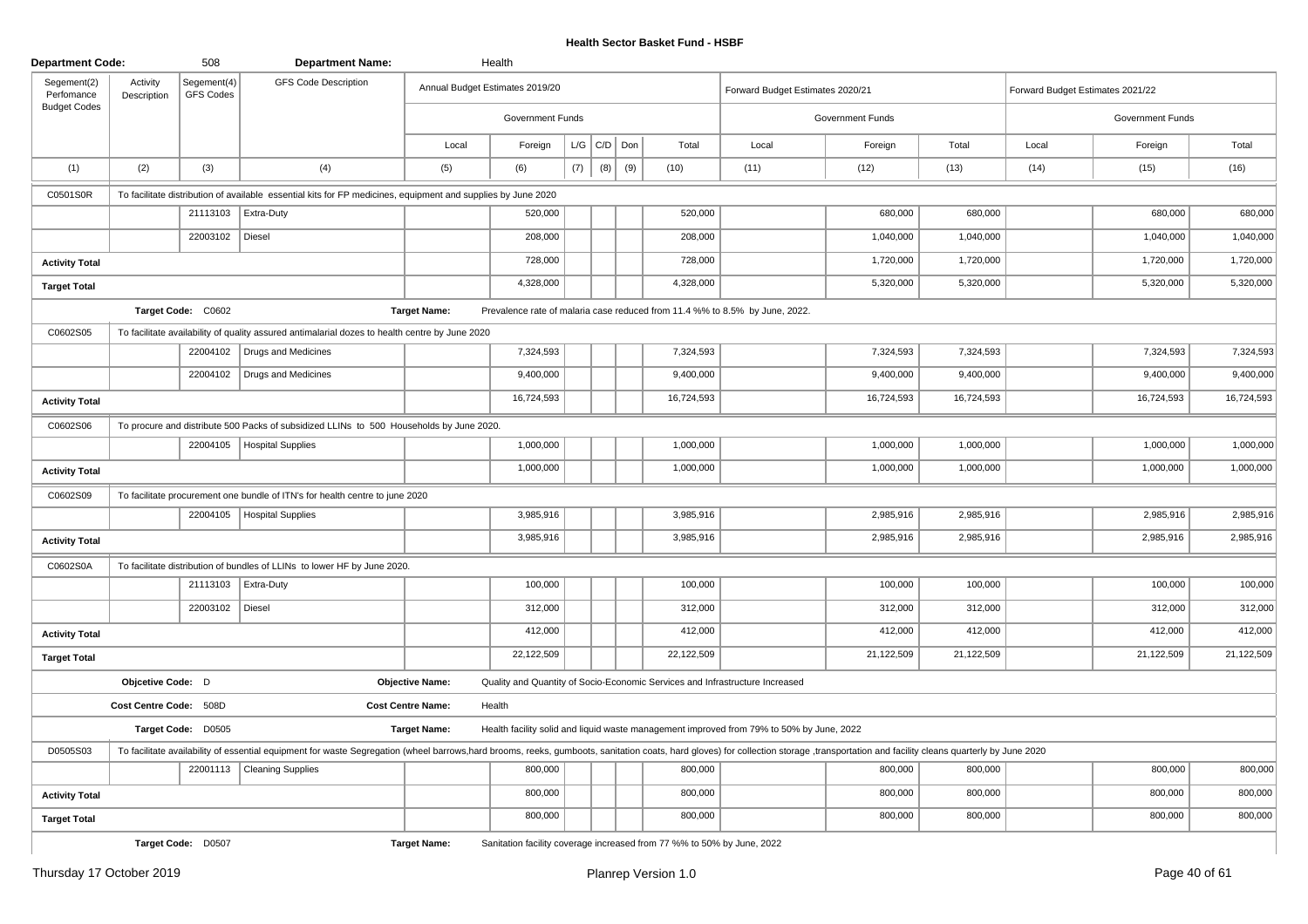| <b>Department Code:</b>   |                         | 508                      | <b>Department Name:</b>                                                                                                                                                               |                          | Health                          |     |                   |     |                                                      |                                                                                                              |                         |           |                                  |                         |           |
|---------------------------|-------------------------|--------------------------|---------------------------------------------------------------------------------------------------------------------------------------------------------------------------------------|--------------------------|---------------------------------|-----|-------------------|-----|------------------------------------------------------|--------------------------------------------------------------------------------------------------------------|-------------------------|-----------|----------------------------------|-------------------------|-----------|
| Segement(2)<br>Perfomance | Activity<br>Description | Segement(4)<br>GFS Codes | <b>GFS Code Description</b>                                                                                                                                                           |                          | Annual Budget Estimates 2019/20 |     |                   |     |                                                      | Forward Budget Estimates 2020/21                                                                             |                         |           | Forward Budget Estimates 2021/22 |                         |           |
| <b>Budget Codes</b>       |                         |                          |                                                                                                                                                                                       |                          | <b>Government Funds</b>         |     |                   |     |                                                      |                                                                                                              | <b>Government Funds</b> |           |                                  | <b>Government Funds</b> |           |
|                           |                         |                          |                                                                                                                                                                                       | Local                    | Foreign                         |     | $L/G$ $C/D$ $Don$ |     | Total                                                | Local                                                                                                        | Foreign                 | Total     | Local                            | Foreign                 | Total     |
| (1)                       | (2)                     | (3)                      | (4)                                                                                                                                                                                   | (5)                      | (6)                             | (7) | (8)               | (9) | (10)                                                 | (11)                                                                                                         | (12)                    | (13)      | (14)                             | (15)                    | (16)      |
| D0507C01                  |                         |                          | To conduct community sensitization on importance of eye care including (eye wash) for prevention of eye infections in 5 primary schools by June 2020.                                 |                          |                                 |     |                   |     |                                                      |                                                                                                              |                         |           |                                  |                         |           |
|                           |                         |                          | 21113103   Extra-Duty                                                                                                                                                                 |                          | 1,000,000                       |     |                   |     | 1,000,000                                            |                                                                                                              | 1,000,000               | 1,000,000 |                                  | 1,000,000               | 1,000,000 |
|                           |                         | 22001101                 | Office Consumables (papers,<br>pencils, pens and stationaries)                                                                                                                        |                          | 252,000                         |     |                   |     | 252,000                                              |                                                                                                              | 252,000                 | 252,000   |                                  | 252,000                 | 252,000   |
|                           |                         | 22003102                 | Diesel                                                                                                                                                                                |                          | 624,000                         |     |                   |     | 624,000                                              |                                                                                                              | 676,000                 | 676,000   |                                  | 676,000                 | 676,000   |
| <b>Activity Total</b>     |                         |                          |                                                                                                                                                                                       |                          | 1,876,000                       |     |                   |     | 1,876,000                                            |                                                                                                              | 1,928,000               | 1,928,000 |                                  | 1,928,000               | 1,928,000 |
| D0507S06                  |                         |                          | To procure and install hand and face washing facilities in Health Facilitiy to prevent eye infections by June 2020                                                                    |                          |                                 |     |                   |     |                                                      |                                                                                                              |                         |           |                                  |                         |           |
|                           |                         | 31221109                 | Cleaning supplies                                                                                                                                                                     |                          | 208,000                         |     |                   |     | 208,000                                              |                                                                                                              | 208,000                 | 208,000   |                                  | 208,000                 | 208,000   |
| <b>Activity Total</b>     |                         |                          |                                                                                                                                                                                       |                          | 208,000                         |     |                   |     | 208,000                                              |                                                                                                              | 208,000                 | 208,000   |                                  | 208,000                 | 208,000   |
| <b>Target Total</b>       |                         |                          |                                                                                                                                                                                       |                          | 2,084,000                       |     |                   |     | 2,084,000                                            |                                                                                                              | 2,136,000               | 2,136,000 |                                  | 2,136,000               | 2,136,000 |
|                           | Objcetive Code: E       |                          |                                                                                                                                                                                       | <b>Objective Name:</b>   |                                 |     |                   |     | Good Governance and Administrative Services Enhanced |                                                                                                              |                         |           |                                  |                         |           |
|                           | Cost Centre Code: 508D  |                          |                                                                                                                                                                                       | <b>Cost Centre Name:</b> | Health                          |     |                   |     |                                                      |                                                                                                              |                         |           |                                  |                         |           |
|                           |                         | Target Code: E0101       |                                                                                                                                                                                       | <b>Target Name:</b>      |                                 |     |                   |     |                                                      | Organization structures and institutional management at all levels strengthened from 62% to 80% by June 2022 |                         |           |                                  |                         |           |
| E0101S1E                  |                         |                          | To facilitate procurement of office supplies and administrative logistics (stationery and office consumables) for smooth running of office at Health facility quarterly by June 2019. |                          |                                 |     |                   |     |                                                      |                                                                                                              |                         |           |                                  |                         |           |
|                           |                         | 22001101                 | Office Consumables (papers,<br>pencils, pens and stationaries)                                                                                                                        |                          | 2,000,000                       |     |                   |     | 2,000,000                                            |                                                                                                              | 2,000,000               | 2,000,000 |                                  | 2,000,000               | 2,000,000 |
| <b>Activity Total</b>     |                         |                          |                                                                                                                                                                                       |                          | 2,000,000                       |     |                   |     | 2,000,000                                            |                                                                                                              | 2,000,000               | 2,000,000 |                                  | 2,000,000               | 2,000,000 |
| E0101S1F                  |                         |                          | To facilitate Planned Preventive Maintenance of transport facilities (1 Ambulance) for effective referral for health centre by June 2020.                                             |                          |                                 |     |                   |     |                                                      |                                                                                                              |                         |           |                                  |                         |           |
|                           |                         | 22021107                 | Outsource maintenance contract<br>services                                                                                                                                            |                          | 1,722,519                       |     |                   |     | 1,722,519                                            |                                                                                                              | 1,722,519               | 1,722,519 |                                  | 1,722,519               | 1,722,519 |
|                           |                         | 22023105                 | Outsource maintenance contract<br>services                                                                                                                                            |                          | 4,000,000                       |     |                   |     | 4,000,000                                            |                                                                                                              | 4,000,000               | 4,000,000 |                                  | 4,000,000               | 4,000,000 |
|                           |                         | 22024106                 | Outsource maintenance contract<br>services                                                                                                                                            |                          | 4,652,244                       |     |                   |     | 4,652,244                                            |                                                                                                              | 2,652,244               | 2,652,244 |                                  | 2,652,244               | 2,652,244 |
| <b>Activity Total</b>     |                         |                          |                                                                                                                                                                                       |                          | 10,374,763                      |     |                   |     | 10,374,763                                           |                                                                                                              | 8,374,763               | 8,374,763 |                                  | 8,374,763               | 8,374,763 |
| E0101S1G                  |                         |                          | To conduct 10 quarterly referrals from Lower HFs to District referral Hospital by June 2020.                                                                                          |                          |                                 |     |                   |     |                                                      |                                                                                                              |                         |           |                                  |                         |           |
|                           |                         | 22003102   Diesel        |                                                                                                                                                                                       |                          | 9,886,136                       |     |                   |     | 9,886,136                                            |                                                                                                              | 8,902,400               | 8,902,400 |                                  | 9,682,400               | 9,682,400 |
| <b>Activity Total</b>     |                         |                          |                                                                                                                                                                                       |                          | 9,886,136                       |     |                   |     | 9,886,136                                            |                                                                                                              | 8,902,400               | 8,902,400 |                                  | 9,682,400               | 9,682,400 |
| E0101S1H                  |                         |                          | To facilitate monthly HMIS report/data submission from health facility to council headquarter by June 2020.                                                                           |                          |                                 |     |                   |     |                                                      |                                                                                                              |                         |           |                                  |                         |           |
|                           |                         | 22012101                 | Internet and Email connections                                                                                                                                                        |                          | 12,244                          |     |                   |     | 12,244                                               |                                                                                                              | 12,244                  | 12,244    |                                  | 12,244                  | 12,244    |
| <b>Activity Total</b>     |                         |                          |                                                                                                                                                                                       |                          | 12,244                          |     |                   |     | 12,244                                               |                                                                                                              | 12,244                  | 12,244    |                                  | 12,244                  | 12,244    |
| E0101S1I                  |                         |                          | To conduct a 4 days health centre annual planning meeting for FY 2020 to 2021 by Health faciltiy Planing teams by June 2020                                                           |                          |                                 |     |                   |     |                                                      |                                                                                                              |                         |           |                                  |                         |           |
|                           |                         |                          | 21113103   Extra-Duty                                                                                                                                                                 |                          | 4,160,000                       |     |                   |     | 4,160,000                                            |                                                                                                              | 4,160,000               | 4,160,000 |                                  | 4,160,000               | 4,160,000 |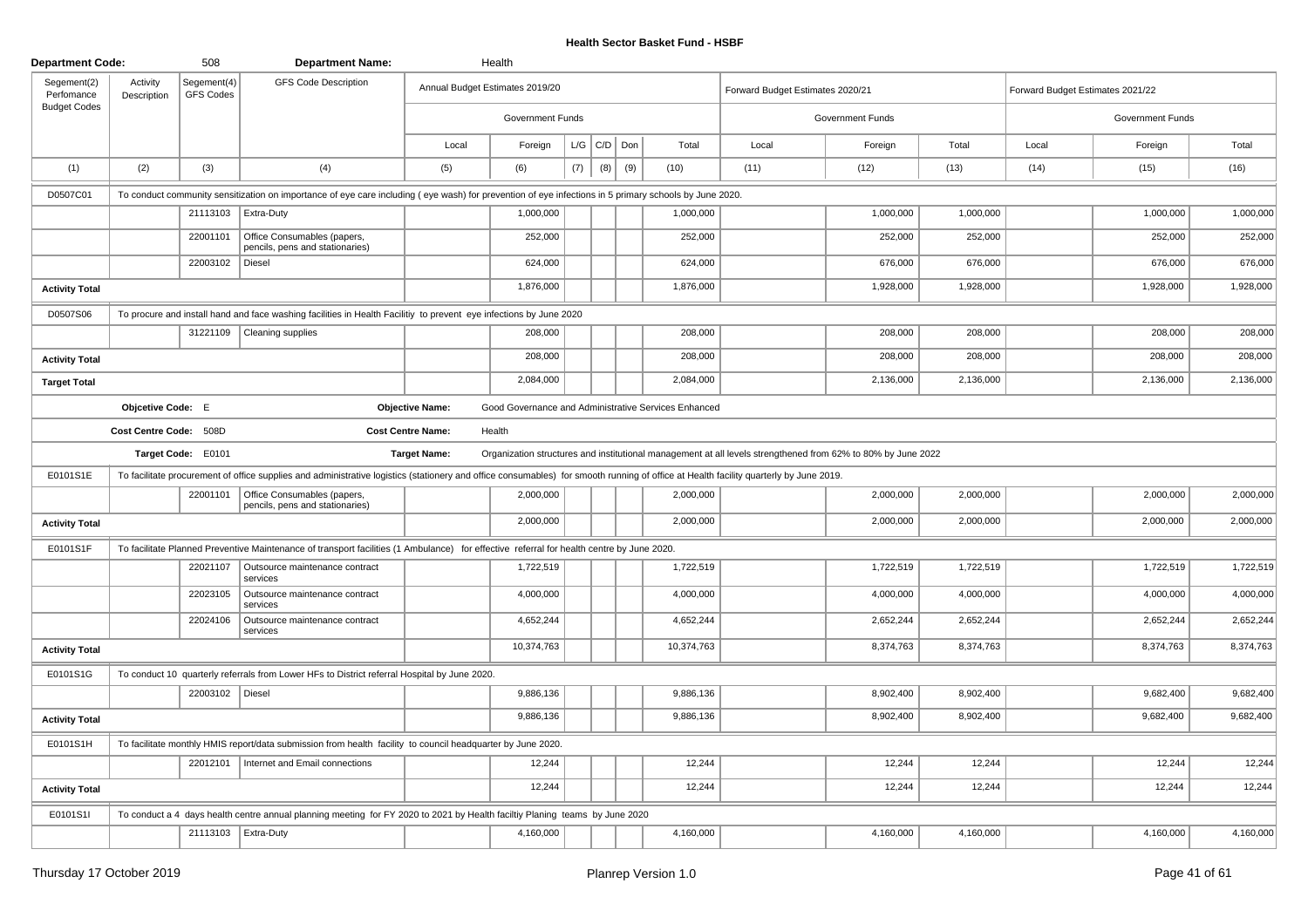| <b>Department Code:</b>   |                         | 508                      | <b>Department Name:</b>                                                                                |                          | Health                                     |     |             |     |                                                                   |                                                                                           |                                                                                                       |            |                                  |                  |            |
|---------------------------|-------------------------|--------------------------|--------------------------------------------------------------------------------------------------------|--------------------------|--------------------------------------------|-----|-------------|-----|-------------------------------------------------------------------|-------------------------------------------------------------------------------------------|-------------------------------------------------------------------------------------------------------|------------|----------------------------------|------------------|------------|
| Segement(2)<br>Perfomance | Activity<br>Description | Segement(4)<br>GFS Codes | <b>GFS Code Description</b>                                                                            |                          | Annual Budget Estimates 2019/20            |     |             |     |                                                                   | Forward Budget Estimates 2020/21                                                          |                                                                                                       |            | Forward Budget Estimates 2021/22 |                  |            |
| <b>Budget Codes</b>       |                         |                          |                                                                                                        |                          | Government Funds                           |     |             |     |                                                                   |                                                                                           | Government Funds                                                                                      |            |                                  | Government Funds |            |
|                           |                         |                          |                                                                                                        | Local                    | Foreign                                    |     | $L/G$ $C/D$ | Don | Total                                                             | Local                                                                                     | Foreign                                                                                               | Total      | Local                            | Foreign          | Total      |
| (1)                       | (2)                     | (3)                      | (4)                                                                                                    | (5)                      | (6)                                        | (7) | (8)         | (9) | (10)                                                              | (11)                                                                                      | (12)                                                                                                  | (13)       | (14)                             | (15)             | (16)       |
|                           |                         | 22001101                 | Office Consumables (papers,<br>pencils, pens and stationaries)                                         |                          | 600,000                                    |     |             |     | 600,000                                                           |                                                                                           | 600,000                                                                                               | 600,000    |                                  | 600,000          | 600,000    |
|                           |                         | 22014104                 | Food and Refreshments                                                                                  |                          | 1,320,000                                  |     |             |     | 1,320,000                                                         |                                                                                           | 1,320,000                                                                                             | 1,320,000  |                                  | 1,320,000        | 1,320,000  |
| <b>Activity Total</b>     |                         |                          |                                                                                                        |                          | 6,080,000                                  |     |             |     | 6,080,000                                                         |                                                                                           | 6,080,000                                                                                             | 6,080,000  |                                  | 6,080,000        | 6,080,000  |
| E0101S1K                  |                         |                          | To conduct quarterly PPM of office and medical equipment by June 2020.                                 |                          |                                            |     |             |     |                                                                   |                                                                                           |                                                                                                       |            |                                  |                  |            |
|                           |                         | 22003102   Diesel        |                                                                                                        |                          | 600,000                                    |     |             |     | 600,000                                                           |                                                                                           | 600,000                                                                                               | 600,000    |                                  | 600,000          | 600,000    |
|                           |                         | 22024106                 | Outsource maintenance contract<br>services                                                             |                          | 5,200,000                                  |     |             |     | 5,200,000                                                         |                                                                                           | 3,400,000                                                                                             | 3,400,000  |                                  | 3,400,000        | 3,400,000  |
| <b>Activity Total</b>     |                         |                          |                                                                                                        |                          | 5,800,000                                  |     |             |     | 5,800,000                                                         |                                                                                           | 4,000,000                                                                                             | 4,000,000  |                                  | 4,000,000        | 4,000,000  |
| <b>Target Total</b>       |                         |                          |                                                                                                        |                          | 34, 153, 143                               |     |             |     | 34, 153, 143                                                      |                                                                                           | 29,369,407                                                                                            | 29,369,407 |                                  | 30,149,407       | 30,149,407 |
|                           | Objcetive Code: A       |                          |                                                                                                        | <b>Objective Name:</b>   | Service improved and HIV infection reduced |     |             |     |                                                                   |                                                                                           |                                                                                                       |            |                                  |                  |            |
|                           | Cost Centre Code: 508E  |                          |                                                                                                        | <b>Cost Centre Name:</b> | Health                                     |     |             |     |                                                                   |                                                                                           |                                                                                                       |            |                                  |                  |            |
|                           |                         | Target Code: A0201       |                                                                                                        | <b>Target Name:</b>      |                                            |     |             |     |                                                                   | Prevalence rate of HIV/AIDS among OPD case is reduced from 1.6% % to 1.3% % by June, 2022 |                                                                                                       |            |                                  |                  |            |
| A0201S02                  |                         |                          | To conduct community HIV testing to congregate settings by june 2020                                   |                          |                                            |     |             |     |                                                                   |                                                                                           |                                                                                                       |            |                                  |                  |            |
|                           |                         |                          | 21113103   Extra-Duty                                                                                  |                          | 240,000                                    |     |             |     | 240,000                                                           |                                                                                           | 240,000                                                                                               | 240,000    |                                  | 240,000          | 240,000    |
| <b>Activity Total</b>     |                         |                          |                                                                                                        |                          | 240,000                                    |     |             |     | 240,000                                                           |                                                                                           | 240,000                                                                                               | 240,000    |                                  | 240,000          | 240,000    |
| <b>Target Total</b>       |                         |                          |                                                                                                        |                          | 240,000                                    |     |             |     | 240,000                                                           |                                                                                           | 240,000                                                                                               | 240,000    |                                  | 240,000          | 240,000    |
|                           | Objcetive Code: C       |                          |                                                                                                        | <b>Objective Name:</b>   |                                            |     |             |     | Access to Quality and Equitable Social Services Delivery Improved |                                                                                           |                                                                                                       |            |                                  |                  |            |
|                           | Cost Centre Code: 508E  |                          |                                                                                                        | <b>Cost Centre Name:</b> | Health                                     |     |             |     |                                                                   |                                                                                           |                                                                                                       |            |                                  |                  |            |
|                           |                         | Target Code: C0201       |                                                                                                        | <b>Target Name:</b>      |                                            |     |             |     |                                                                   |                                                                                           | Shortage of medicines, medical equipment and diagnostic supplies reduced from 20% to 10% by June 2022 |            |                                  |                  |            |
| C0201S02                  |                         |                          | To order quarterly 1 quality assuared antimalaria kit for Dispensary by June 2020                      |                          |                                            |     |             |     |                                                                   |                                                                                           |                                                                                                       |            |                                  |                  |            |
|                           |                         |                          | 22004102   Drugs and Medicines                                                                         |                          | 604,800                                    |     |             |     | 604,800                                                           |                                                                                           | 604,800                                                                                               | 604,800    |                                  | 604,800          | 604,800    |
| <b>Activity Total</b>     |                         |                          |                                                                                                        |                          | 604,800                                    |     |             |     | 604,800                                                           |                                                                                           | 604,800                                                                                               | 604,800    |                                  | 604,800          | 604,800    |
| C0201S09                  |                         |                          | To facilitate procurement of 1 kits of medicine medical equipments supplies and reagents by june 2020  |                          |                                            |     |             |     |                                                                   |                                                                                           |                                                                                                       |            |                                  |                  |            |
|                           |                         |                          | 22004102   Drugs and Medicines                                                                         |                          | 1,191,033                                  |     |             |     | 1,191,033                                                         |                                                                                           | 1,191,033                                                                                             | 1,191,033  |                                  | 1,191,033        | 1,191,033  |
| <b>Activity Total</b>     |                         |                          |                                                                                                        |                          | 1,191,033                                  |     |             |     | 1,191,033                                                         |                                                                                           | 1,191,033                                                                                             | 1,191,033  |                                  | 1,191,033        | 1,191,033  |
| C0201S0B                  |                         |                          | To facillitate procurement of 4 kits of medicine medical equipments suplies and reagents by june 2020. |                          |                                            |     |             |     |                                                                   |                                                                                           |                                                                                                       |            |                                  |                  |            |
|                           |                         |                          | 22004102   Drugs and Medicines                                                                         |                          | 1,730,713                                  |     |             |     | 1,730,713                                                         |                                                                                           | 1,730,713                                                                                             | 1,730,713  |                                  | 1,730,713        | 1,730,713  |
| <b>Activity Total</b>     |                         |                          |                                                                                                        |                          | 1,730,713                                  |     |             |     | 1,730,713                                                         |                                                                                           | 1,730,713                                                                                             | 1,730,713  |                                  | 1,730,713        | 1,730,713  |
| C0201S0D                  |                         |                          | To facilitate procurement 1 Kit of medicine and medical supplies and diagnostic reagents by June 2020  |                          |                                            |     |             |     |                                                                   |                                                                                           |                                                                                                       |            |                                  |                  |            |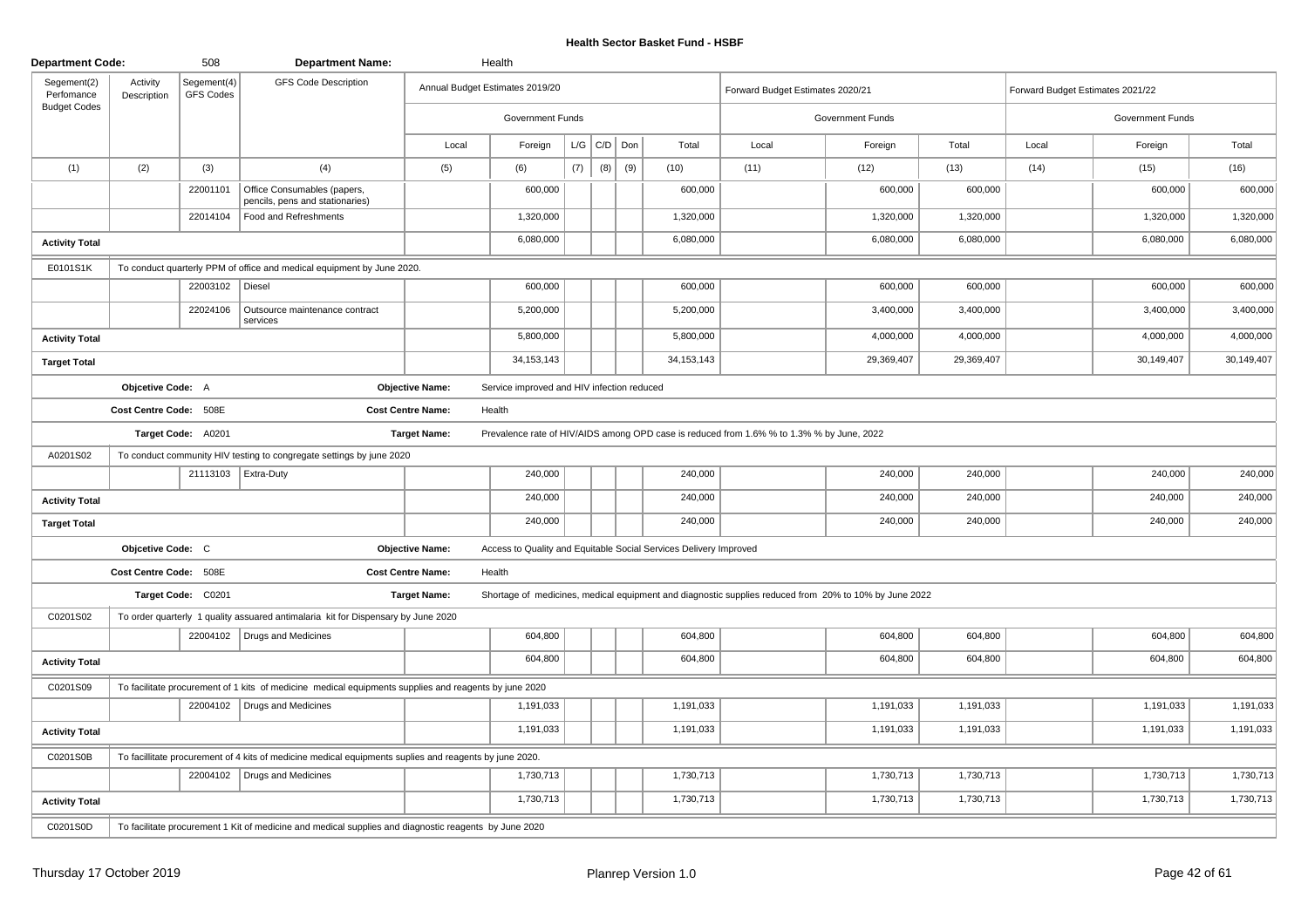| <b>Department Code:</b>   |                         | 508                      | <b>Department Name:</b>                                                                                                                 |       | Health                          |     |                 |     |            |                                  |                         |            |                                  |                  |            |
|---------------------------|-------------------------|--------------------------|-----------------------------------------------------------------------------------------------------------------------------------------|-------|---------------------------------|-----|-----------------|-----|------------|----------------------------------|-------------------------|------------|----------------------------------|------------------|------------|
| Segement(2)<br>Perfomance | Activity<br>Description | Segement(4)<br>GFS Codes | <b>GFS Code Description</b>                                                                                                             |       | Annual Budget Estimates 2019/20 |     |                 |     |            | Forward Budget Estimates 2020/21 |                         |            | Forward Budget Estimates 2021/22 |                  |            |
| <b>Budget Codes</b>       |                         |                          |                                                                                                                                         |       | <b>Government Funds</b>         |     |                 |     |            |                                  | <b>Government Funds</b> |            |                                  | Government Funds |            |
|                           |                         |                          |                                                                                                                                         | Local | Foreign                         |     | $L/G$ $C/D$ Don |     | Total      | Local                            | Foreign                 | Total      | Local                            | Foreign          | Total      |
| (1)                       | (2)                     | (3)                      | (4)                                                                                                                                     | (5)   | (6)                             | (7) | (8)             | (9) | (10)       | (11)                             | (12)                    | (13)       | (14)                             | (15)             | (16)       |
|                           |                         | 22004102                 | Drugs and Medicines                                                                                                                     |       | 202,805                         |     |                 |     | 202,805    |                                  | 202,805                 | 202,805    |                                  | 202,805          | 202,805    |
|                           |                         | 22004102                 | Drugs and Medicines                                                                                                                     |       | 26,266,966                      |     |                 |     | 26,266,966 |                                  | 35,611,298              | 35,611,298 |                                  | 35,611,298       | 35,611,298 |
|                           |                         | 22004104                 | <b>Dental Supplies</b>                                                                                                                  |       | 1,087,609                       |     |                 |     | 1,087,609  |                                  | 1,087,609               | 1,087,609  |                                  | 1,087,609        | 1,087,609  |
|                           |                         | 22004105                 | <b>Hospital Supplies</b>                                                                                                                |       | 170,445                         |     |                 |     | 170,445    |                                  | 170,445                 | 170,445    |                                  | 170,445          | 170,445    |
|                           |                         | 22004105                 | <b>Hospital Supplies</b>                                                                                                                |       | 2,416,161                       |     |                 |     | 2,416,161  |                                  | 2,416,161               | 2,416,161  |                                  | 2,416,161        | 2,416,161  |
|                           |                         | 22004107                 | <b>Laboratory Supplies</b>                                                                                                              |       | 807,364                         |     |                 |     | 807,364    |                                  | 807,364                 | 807,364    |                                  | 807,364          | 807,364    |
|                           |                         | 31122205                 | <b>Medical Equipment</b>                                                                                                                |       | 800,000                         |     |                 |     | 800,000    |                                  | 800,000                 | 800,000    |                                  | 800,000          | 800,000    |
| <b>Activity Total</b>     |                         |                          |                                                                                                                                         |       | 31,751,351                      |     |                 |     | 31,751,351 |                                  | 41,095,683              | 41,095,683 |                                  | 41,095,683       | 41,095,683 |
| C0201S0F                  |                         |                          | To procure kit of medicine, medical supplies, equipments/diagnostic supplies/reagents at dispensary by june 2020                        |       |                                 |     |                 |     |            |                                  |                         |            |                                  |                  |            |
|                           |                         | 22004102                 | Drugs and Medicines                                                                                                                     |       | 1,800,000                       |     |                 |     | 1,800,000  |                                  | 1,800,000               | 1,800,000  |                                  | 1,800,000        | 1,800,000  |
|                           |                         | 22004104                 | <b>Dental Supplies</b>                                                                                                                  |       | 81,148                          |     |                 |     | 81,148     |                                  | 81,148                  | 81,148     |                                  | 81,148           | 81,148     |
|                           |                         | 22004105                 | <b>Hospital Supplies</b>                                                                                                                |       | 360,000                         |     |                 |     | 360,000    |                                  | 360,000                 | 360,000    |                                  | 360,000          | 360,000    |
| <b>Activity Total</b>     |                         |                          |                                                                                                                                         |       | 2,241,148                       |     |                 |     | 2,241,148  |                                  | 2,241,148               | 2,241,148  |                                  | 2,241,148        | 2,241,148  |
| C0201S0G                  |                         |                          | To facilitate procurement of 4 kits of medicines, medical supplies, equipment /diagnostic supplies/reagent by June 2020                 |       |                                 |     |                 |     |            |                                  |                         |            |                                  |                  |            |
|                           |                         |                          | 22004102   Drugs and Medicines                                                                                                          |       | 2,468,121                       |     |                 |     | 2,468,121  |                                  | 4,936,242               | 4,936,242  |                                  | 4,936,242        | 4,936,242  |
|                           |                         | 22004104                 | <b>Dental Supplies</b>                                                                                                                  |       | 141,098                         |     |                 |     | 141,098    |                                  | 141,098                 | 141,098    |                                  | 141,098          | 141,098    |
|                           |                         | 22004105                 | <b>Hospital Supplies</b>                                                                                                                |       | 1,200,000                       |     |                 |     | 1,200,000  |                                  | 1,200,000               | 1,200,000  |                                  | 1,200,000        | 1,200,000  |
| <b>Activity Total</b>     |                         |                          |                                                                                                                                         |       | 3,809,219                       |     |                 |     | 3,809,219  |                                  | 6,277,340               | 6,277,340  |                                  | 6,277,340        | 6,277,340  |
| C0201S0M                  |                         |                          | To procure kits of Medicines, medical supplies, Equipment/ diagnostic supplies/ reagents at dispensary by June 2020.                    |       |                                 |     |                 |     |            |                                  |                         |            |                                  |                  |            |
|                           |                         | 22004104                 | Dental Supplies                                                                                                                         |       | 273,531                         |     |                 |     | 273,531    |                                  | 273,531                 | 273,531    |                                  | 273,531          | 273,531    |
|                           |                         | 22004107                 | <b>Laboratory Supplies</b>                                                                                                              |       | 200,000                         |     |                 |     | 200,000    |                                  | 200,000                 | 200,000    |                                  | 200,000          | 200,000    |
| <b>Activity Total</b>     |                         |                          |                                                                                                                                         |       | 473,531                         |     |                 |     | 473,531    |                                  | 473,531                 | 473,531    |                                  | 473,531          | 473,531    |
| C0201S0O                  |                         |                          | To order quarterly 1 quality assuared antimalaria kit for Dispensary by June 2020                                                       |       |                                 |     |                 |     |            |                                  |                         |            |                                  |                  |            |
|                           |                         |                          | 22004102   Drugs and Medicines                                                                                                          |       | 200,000                         |     |                 |     | 200,000    |                                  | 200,000                 | 200,000    |                                  | 200,000          | 200,000    |
| <b>Activity Total</b>     |                         |                          |                                                                                                                                         |       | 200,000                         |     |                 |     | 200,000    |                                  | 200,000                 | 200,000    |                                  | 200,000          | 200,000    |
| C0201S0P                  |                         |                          | To conduct monthly immunization outreach and child growth monitoring unreached villages surrounding Dispensaries quarterly by June 2020 |       |                                 |     |                 |     |            |                                  |                         |            |                                  |                  |            |
|                           |                         |                          | 21113103 Extra-Duty                                                                                                                     |       | 60,000                          |     |                 |     | 60,000     |                                  | 240,000                 | 240,000    |                                  | 240,000          | 240,000    |
| <b>Activity Total</b>     |                         |                          |                                                                                                                                         |       | 60,000                          |     |                 |     | 60,000     |                                  | 240,000                 | 240,000    |                                  | 240,000          | 240,000    |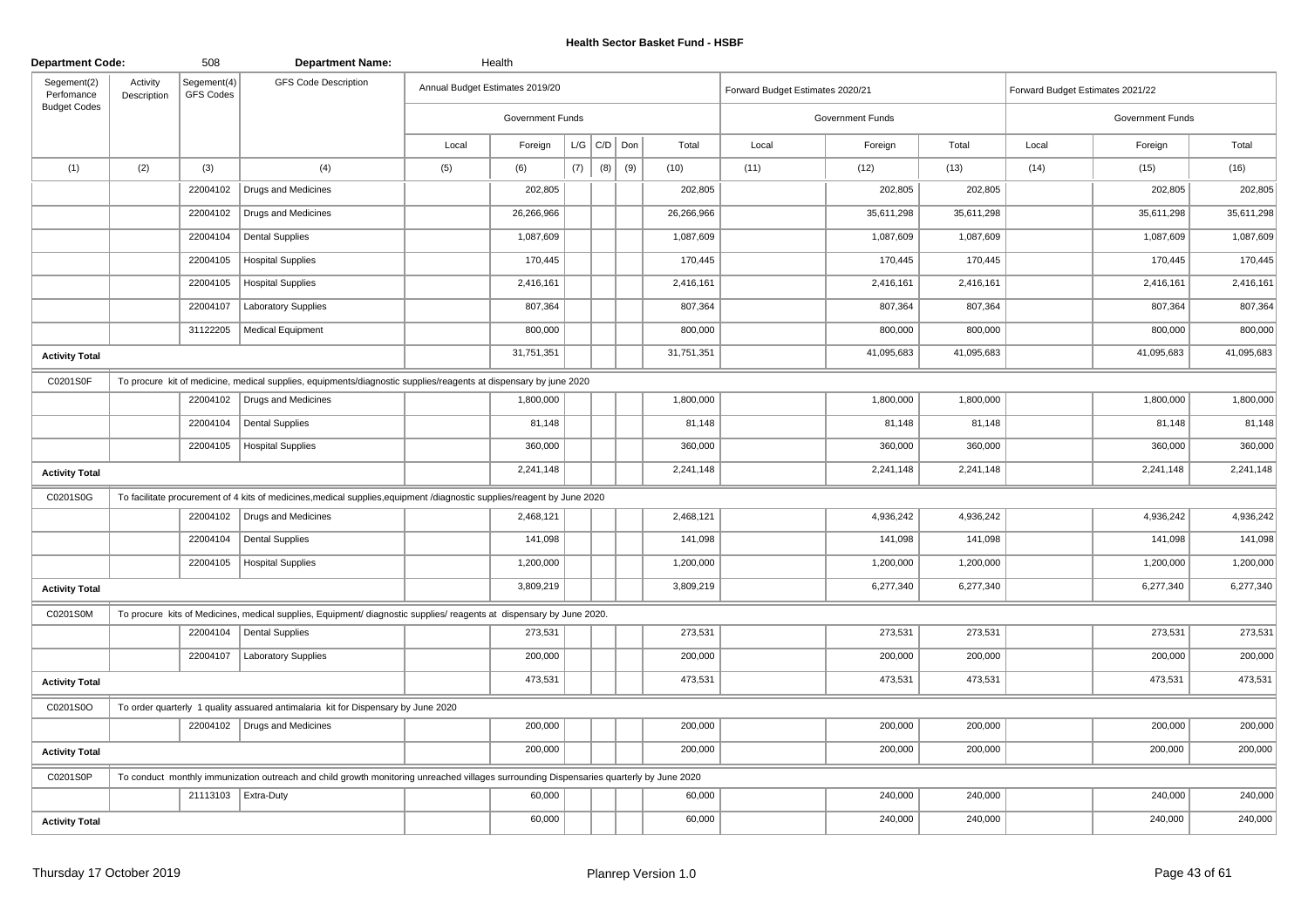| <b>Department Code:</b>   |                         | 508                      | <b>Department Name:</b>                                                                                                                 |                     | Health                          |     |                 |     |            |                                                                                      |                  |              |                                  |                  |            |
|---------------------------|-------------------------|--------------------------|-----------------------------------------------------------------------------------------------------------------------------------------|---------------------|---------------------------------|-----|-----------------|-----|------------|--------------------------------------------------------------------------------------|------------------|--------------|----------------------------------|------------------|------------|
| Segement(2)<br>Perfomance | Activity<br>Description | Segement(4)<br>GFS Codes | <b>GFS Code Description</b>                                                                                                             |                     | Annual Budget Estimates 2019/20 |     |                 |     |            | Forward Budget Estimates 2020/21                                                     |                  |              | Forward Budget Estimates 2021/22 |                  |            |
| <b>Budget Codes</b>       |                         |                          |                                                                                                                                         |                     | <b>Government Funds</b>         |     |                 |     |            |                                                                                      | Government Funds |              |                                  | Government Funds |            |
|                           |                         |                          |                                                                                                                                         | Local               | Foreign                         |     | $L/G$ $C/D$ Don |     | Total      | Local                                                                                | Foreign          | Total        | Local                            | Foreign          | Total      |
| (1)                       | (2)                     | (3)                      | (4)                                                                                                                                     | (5)                 | (6)                             | (7) | (8)             | (9) | (10)       | (11)                                                                                 | (12)             | (13)         | (14)                             | (15)             | (16)       |
| C0201S0T                  |                         |                          | To procure kits of Medicines, medical supplies, Equipment/ diagnostic supplies/ reagents at dispensary by June 2020                     |                     |                                 |     |                 |     |            |                                                                                      |                  |              |                                  |                  |            |
|                           |                         | 22004102                 | Drugs and Medicines                                                                                                                     |                     | 2,800,000                       |     |                 |     | 2,800,000  |                                                                                      | 2,800,000        | 2,800,000    |                                  | 2,800,000        | 2,800,000  |
|                           |                         | 22004105                 | <b>Hospital Supplies</b>                                                                                                                |                     | 600,000                         |     |                 |     | 600,000    |                                                                                      | 600,000          | 600,000      |                                  | 600,000          | 600,000    |
| <b>Activity Total</b>     |                         |                          |                                                                                                                                         |                     | 3,400,000                       |     |                 |     | 3,400,000  |                                                                                      | 3,400,000        | 3,400,000    |                                  | 3,400,000        | 3,400,000  |
| C0201S0U                  |                         |                          | To facilitate procurement of 4 kits of Medicines, medical supplies, Equipment/ diagnostic supplies/ reagents at dispensary by June 2020 |                     |                                 |     |                 |     |            |                                                                                      |                  |              |                                  |                  |            |
|                           |                         |                          | 22004102   Drugs and Medicines                                                                                                          |                     | 1,171,600                       |     |                 |     | 1,171,600  |                                                                                      | 1,171,600        | 1,171,600    |                                  | 1,171,600        | 1,171,600  |
| <b>Activity Total</b>     |                         |                          |                                                                                                                                         |                     | 1,171,600                       |     |                 |     | 1,171,600  |                                                                                      | 1,171,600        | 1,171,600    |                                  | 1,171,600        | 1,171,600  |
| C0201S1A                  |                         |                          | To procure 4 kits of Medicines, medical supplies, Equipment/ diagnostic supplies/ reagents at dispensary by June 2020.                  |                     |                                 |     |                 |     |            |                                                                                      |                  |              |                                  |                  |            |
|                           |                         | 22004102                 | Drugs and Medicines                                                                                                                     |                     | 4,008,447                       |     |                 |     | 4,008,447  |                                                                                      | 4,008,447        | 4,008,447    |                                  | 4,008,447        | 4,008,447  |
|                           |                         | 22004104                 | <b>Dental Supplies</b>                                                                                                                  |                     | 400,000                         |     |                 |     | 400,000    |                                                                                      | 400,000          | 400,000      |                                  | 400,000          | 400,000    |
|                           |                         | 22004105                 | <b>Hospital Supplies</b>                                                                                                                |                     | 800,000                         |     |                 |     | 800,000    |                                                                                      | 800,000          | 800,000      |                                  | 800,000          | 800,000    |
| <b>Activity Total</b>     |                         |                          |                                                                                                                                         |                     | 5,208,447                       |     |                 |     | 5,208,447  |                                                                                      | 5,208,447        | 5,208,447    |                                  | 5,208,447        | 5,208,447  |
| C0201S0N                  |                         |                          | To procure kits of Medicines, medical supplies, Equipment/ diagnostic supplies/ reagents at dispensary by June 2020                     |                     |                                 |     |                 |     |            |                                                                                      |                  |              |                                  |                  |            |
|                           |                         | 22004102                 | Drugs and Medicines                                                                                                                     |                     | 1,243,344                       |     |                 |     | 1,243,344  |                                                                                      | 1,243,344        | 1,243,344    |                                  | 1,243,344        | 1,243,344  |
|                           |                         | 22004104                 | <b>Dental Supplies</b>                                                                                                                  |                     | 96,826                          |     |                 |     | 96,826     |                                                                                      | 96,826           | 96,826       |                                  | 96,826           | 96,826     |
| <b>Activity Total</b>     |                         |                          |                                                                                                                                         |                     | 1,340,170                       |     |                 |     | 1,340,170  |                                                                                      | 1,340,170        | 1,340,170    |                                  | 1,340,170        | 1,340,170  |
| <b>Target Total</b>       |                         |                          |                                                                                                                                         |                     | 53,182,012                      |     |                 |     | 53,182,012 |                                                                                      | 65,174,465       | 65, 174, 465 |                                  | 65,174,465       | 65,174,465 |
|                           |                         | Target Code: C0501       |                                                                                                                                         | <b>Target Name:</b> |                                 |     |                 |     |            | Maternal mortality rate reduced from 155 to 111 per 100,000 live birth by June, 2022 |                  |              |                                  |                  |            |
| C0501S04                  |                         |                          | To conduct quarterly maternal and perinatal death auditing review meeting at the facility to assess contributing factors by June 2020   |                     |                                 |     |                 |     |            |                                                                                      |                  |              |                                  |                  |            |
|                           |                         | 21113103                 | Extra-Duty                                                                                                                              |                     | 160,000                         |     |                 |     | 160,000    |                                                                                      | 160,000          | 160,000      |                                  | 160,000          | 160,000    |
|                           |                         | 21113103                 | Extra-Duty                                                                                                                              |                     | 460,000                         |     |                 |     | 460,000    |                                                                                      | 260,000          | 260,000      |                                  | 260,000          | 260,000    |
| <b>Activity Total</b>     |                         |                          |                                                                                                                                         |                     | 620,000                         |     |                 |     | 620,000    |                                                                                      | 420,000          | 420,000      |                                  | 420,000          | 420,000    |
| C0501S08                  |                         |                          | To conduct 4days health education sessions in the community on the importance of early RCH attendance and hospital delivery June 2020   |                     |                                 |     |                 |     |            |                                                                                      |                  |              |                                  |                  |            |
|                           |                         |                          | 21113103   Extra-Duty                                                                                                                   |                     | 540,000                         |     |                 |     | 540,000    |                                                                                      | 540,000          | 540,000      |                                  | 540,000          | 540,000    |
|                           |                         | 21113103                 | Extra-Duty                                                                                                                              |                     | 1,920,000                       |     |                 |     | 1,920,000  |                                                                                      | 2,100,000        | 2,100,000    |                                  | 2,100,000        | 2,100,000  |
| <b>Activity Total</b>     |                         |                          |                                                                                                                                         |                     | 2,460,000                       |     |                 |     | 2,460,000  |                                                                                      | 2,640,000        | 2,640,000    |                                  | 2,640,000        | 2,640,000  |
| C0501S0C                  |                         |                          | To conduct maternal and perinatal death audit meeting 6 times by Jun-2020                                                               |                     |                                 |     |                 |     |            |                                                                                      |                  |              |                                  |                  |            |
|                           |                         |                          | 21113103   Extra-Duty                                                                                                                   |                     | 120,000                         |     |                 |     | 120,000    |                                                                                      | 120,000          | 120,000      |                                  | 120,000          | 120,000    |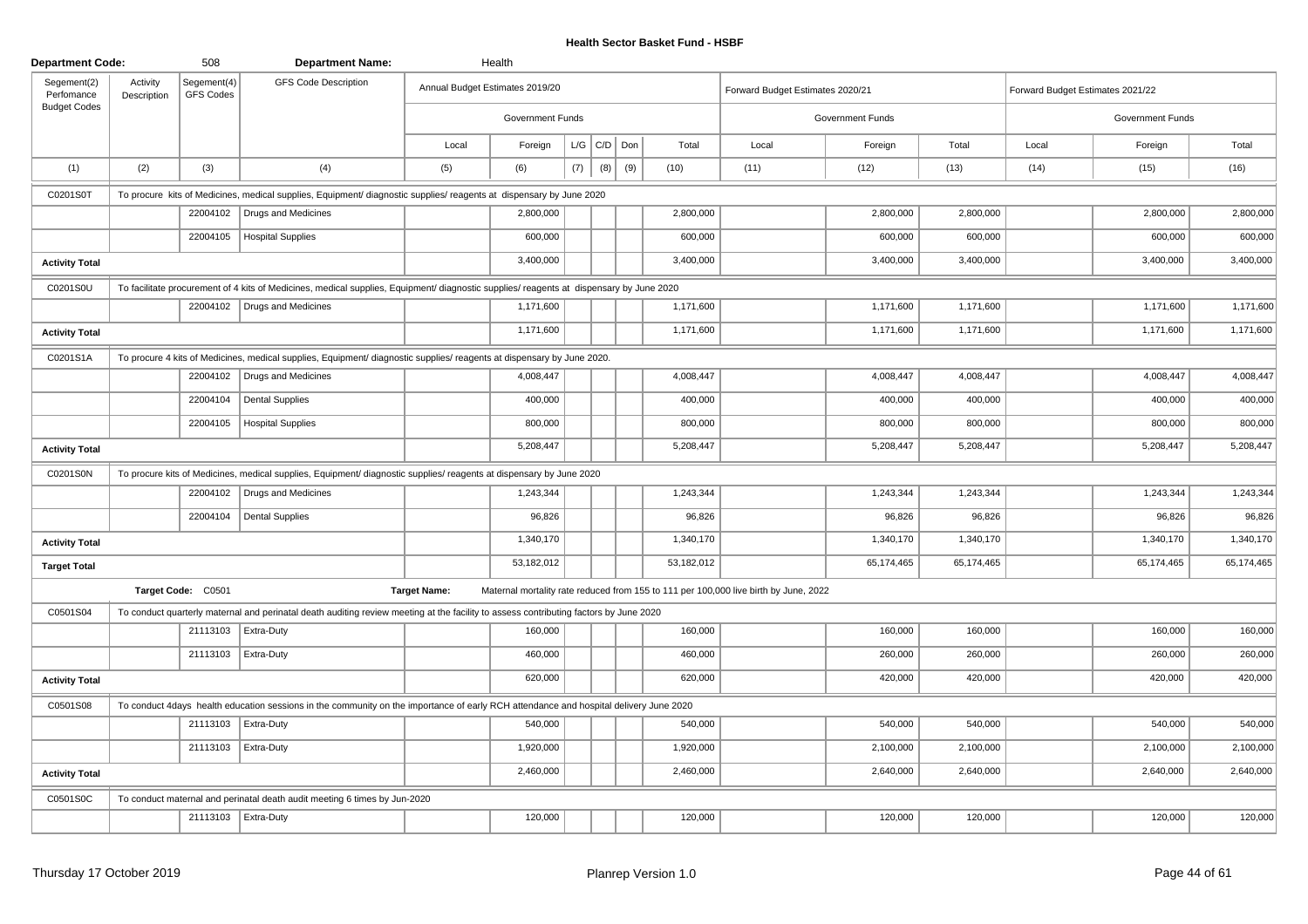| <b>Department Code:</b>   |                         | 508                      | <b>Department Name:</b>                                                                                                              |                     | Health                                                                        |     |     |         |           |                                  |                         |           |                                  |                  |           |
|---------------------------|-------------------------|--------------------------|--------------------------------------------------------------------------------------------------------------------------------------|---------------------|-------------------------------------------------------------------------------|-----|-----|---------|-----------|----------------------------------|-------------------------|-----------|----------------------------------|------------------|-----------|
| Segement(2)<br>Perfomance | Activity<br>Description | Segement(4)<br>GFS Codes | <b>GFS Code Description</b>                                                                                                          |                     | Annual Budget Estimates 2019/20                                               |     |     |         |           | Forward Budget Estimates 2020/21 |                         |           | Forward Budget Estimates 2021/22 |                  |           |
| <b>Budget Codes</b>       |                         |                          |                                                                                                                                      |                     | <b>Government Funds</b>                                                       |     |     |         |           |                                  | <b>Government Funds</b> |           |                                  | Government Funds |           |
|                           |                         |                          |                                                                                                                                      | Local               | Foreign                                                                       | L/G |     | C/D Don | Total     | Local                            | Foreign                 | Total     | Local                            | Foreign          | Total     |
| (1)                       | (2)                     | (3)                      | (4)                                                                                                                                  | (5)                 | (6)                                                                           | (7) | (8) | (9)     | (10)      | (11)                             | (12)                    | (13)      | (14)                             | (15)             | (16)      |
| <b>Activity Total</b>     |                         |                          |                                                                                                                                      |                     | 120,000                                                                       |     |     |         | 120,000   |                                  | 120,000                 | 120,000   |                                  | 120,000          | 120,000   |
| C0501S0D                  |                         |                          | To procure RCH cards (no 1, 4 and TT) for Dispensaries quarterly by June 2020                                                        |                     |                                                                               |     |     |         |           |                                  |                         |           |                                  |                  |           |
|                           |                         | 22001101                 | Office Consumables (papers,<br>pencils, pens and stationaries)                                                                       |                     | 350,000                                                                       |     |     |         | 350,000   |                                  | 350,000                 | 350,000   |                                  | 350,000          | 350,000   |
|                           |                         | 22001109                 | Printing and Photocopying Costs                                                                                                      |                     | 120,000                                                                       |     |     |         | 120,000   |                                  | 200,000                 | 200,000   |                                  | 200,000          | 200,000   |
| <b>Activity Total</b>     |                         |                          |                                                                                                                                      |                     | 470,000                                                                       |     |     |         | 470,000   |                                  | 550,000                 | 550,000   |                                  | 550,000          | 550,000   |
| C0501S0E                  |                         |                          | To conduct 8 health education sessions in the community on the importance of early RCH                                               |                     |                                                                               |     |     |         |           |                                  |                         |           |                                  |                  |           |
|                           |                         |                          | 21113103   Extra-Duty                                                                                                                |                     | 480,000                                                                       |     |     |         | 480,000   |                                  | 480,000                 | 480,000   |                                  | 480,000          | 480,000   |
| <b>Activity Total</b>     |                         |                          |                                                                                                                                      |                     | 480,000                                                                       |     |     |         | 480,000   |                                  | 480,000                 | 480,000   |                                  | 480,000          | 480,000   |
| C0501S0I                  |                         |                          | To conduct 4 health education sessions in the community on the importance of early RCH attendance and hospital delivery by June 2020 |                     |                                                                               |     |     |         |           |                                  |                         |           |                                  |                  |           |
|                           |                         |                          | 21113103   Extra-Duty                                                                                                                |                     | 580,000                                                                       |     |     |         | 580,000   |                                  | 660,000                 | 660,000   |                                  | 660,000          | 660,000   |
| <b>Activity Total</b>     |                         |                          |                                                                                                                                      |                     | 580,000                                                                       |     |     |         | 580,000   |                                  | 660,000                 | 660,000   |                                  | 660,000          | 660,000   |
| C0501S0J                  |                         |                          | To conduct quarterly maternal and perinatal death audit meetings by Jun-2020                                                         |                     |                                                                               |     |     |         |           |                                  |                         |           |                                  |                  |           |
|                           |                         |                          | 21113103 Extra-Duty                                                                                                                  |                     | 160,000                                                                       |     |     |         | 160,000   |                                  | 160,000                 | 160,000   |                                  | 160,000          | 160,000   |
| <b>Activity Total</b>     |                         |                          |                                                                                                                                      |                     | 160,000                                                                       |     |     |         | 160,000   |                                  | 160,000                 | 160,000   |                                  | 160,000          | 160,000   |
| C0501S0P                  |                         |                          | To conduct 3 days training on Focused Antenatal (FANC) Care to 20 Service providers from HC by June 2020.                            |                     |                                                                               |     |     |         |           |                                  |                         |           |                                  |                  |           |
|                           |                         |                          | 22010105   Per Diem - Domestic                                                                                                       |                     | 300,000                                                                       |     |     |         | 300,000   |                                  | 300,000                 | 300,000   |                                  | 300,000          | 300,000   |
| <b>Activity Total</b>     |                         |                          |                                                                                                                                      |                     | 300,000                                                                       |     |     |         | 300,000   |                                  | 300,000                 | 300,000   |                                  | 300,000          | 300,000   |
| C0501C0A                  |                         |                          |                                                                                                                                      |                     |                                                                               |     |     |         |           |                                  |                         |           |                                  |                  |           |
|                           |                         | 22010105                 | Per Diem - Domestic                                                                                                                  |                     | 1,000,000                                                                     |     |     |         | 1,000,000 |                                  | 1,000,000               | 1,000,000 |                                  | 1,000,000        | 1,000,000 |
|                           |                         | 22014104                 | Food and Refreshments                                                                                                                |                     | 150,000                                                                       |     |     |         | 150,000   |                                  | 150,000                 | 150,000   |                                  | 150,000          | 150,000   |
| <b>Activity Total</b>     |                         |                          |                                                                                                                                      |                     | 1,150,000                                                                     |     |     |         | 1,150,000 |                                  | 1,150,000               | 1,150,000 |                                  | 1,150,000        | 1,150,000 |
| <b>Target Total</b>       |                         |                          |                                                                                                                                      |                     | 6,340,000                                                                     |     |     |         | 6,340,000 |                                  | 6,480,000               | 6,480,000 |                                  | 6,480,000        | 6,480,000 |
|                           |                         | Target Code: C0502       |                                                                                                                                      | <b>Target Name:</b> | Infant mortality rate reduced from 1 to 0.5 per 1000 live birth by June, 2022 |     |     |         |           |                                  |                         |           |                                  |                  |           |
| C0502S02                  |                         |                          | To conduct monthly immunization outreach and child growth monitoring to hard to reach villages surrounding Dispensaries by June 2020 |                     |                                                                               |     |     |         |           |                                  |                         |           |                                  |                  |           |
|                           |                         |                          | 21113103   Extra-Duty                                                                                                                |                     | 360,000                                                                       |     |     |         | 360,000   |                                  | 320,000                 | 320,000   |                                  | 320,000          | 320,000   |
| <b>Activity Total</b>     |                         |                          |                                                                                                                                      |                     | 360,000                                                                       |     |     |         | 360,000   |                                  | 320,000                 | 320,000   |                                  | 320,000          | 320,000   |
| C0502S04                  |                         |                          |                                                                                                                                      |                     |                                                                               |     |     |         |           |                                  |                         |           |                                  |                  |           |
|                           |                         |                          | 21113103   Extra-Duty                                                                                                                |                     | 240,000                                                                       |     |     |         | 240,000   |                                  | 240,000                 | 240,000   |                                  | 240,000          | 240,000   |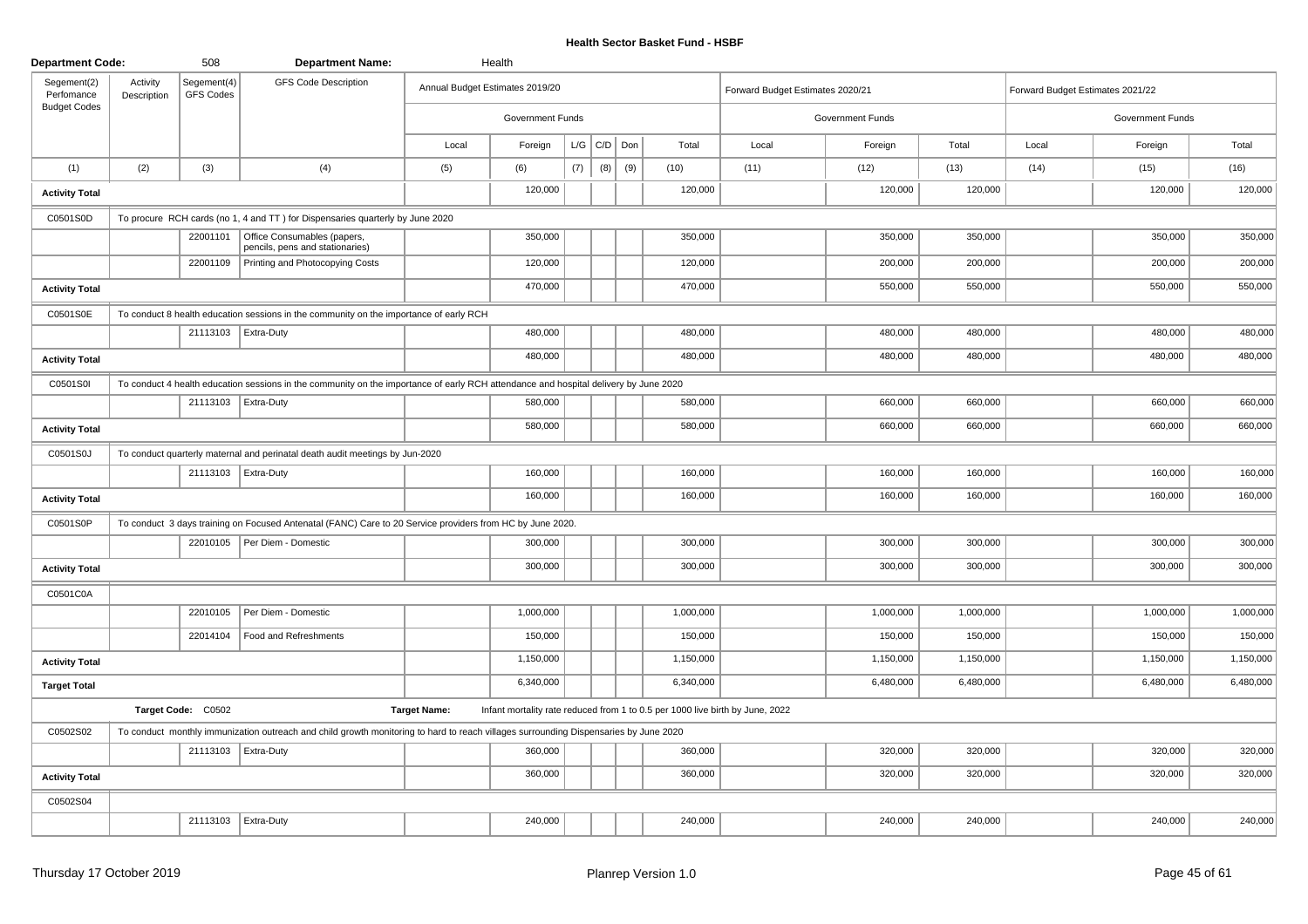| <b>Department Code:</b>   |                         | 508                      | <b>Department Name:</b>                                                                                                                                                                              |       | Health                          |     |                 |     |            |                                  |                         |            |                                  |                  |            |
|---------------------------|-------------------------|--------------------------|------------------------------------------------------------------------------------------------------------------------------------------------------------------------------------------------------|-------|---------------------------------|-----|-----------------|-----|------------|----------------------------------|-------------------------|------------|----------------------------------|------------------|------------|
| Segement(2)<br>Perfomance | Activity<br>Description | Segement(4)<br>GFS Codes | <b>GFS Code Description</b>                                                                                                                                                                          |       | Annual Budget Estimates 2019/20 |     |                 |     |            | Forward Budget Estimates 2020/21 |                         |            | Forward Budget Estimates 2021/22 |                  |            |
| <b>Budget Codes</b>       |                         |                          |                                                                                                                                                                                                      |       | <b>Government Funds</b>         |     |                 |     |            |                                  | <b>Government Funds</b> |            |                                  | Government Funds |            |
|                           |                         |                          |                                                                                                                                                                                                      | Local | Foreign                         |     | $L/G$ $C/D$ Don |     | Total      | Local                            | Foreign                 | Total      | Local                            | Foreign          | Total      |
| (1)                       | (2)                     | (3)                      | (4)                                                                                                                                                                                                  | (5)   | (6)                             | (7) | (8)             | (9) | (10)       | (11)                             | (12)                    | (13)       | (14)                             | (15)             | (16)       |
| <b>Activity Total</b>     |                         |                          |                                                                                                                                                                                                      |       | 240,000                         |     |                 |     | 240,000    |                                  | 240,000                 | 240,000    |                                  | 240,000          | 240,000    |
| C0502S09                  |                         |                          | to conduct one immunization to 400 children monthly in four villages by end of june 2020                                                                                                             |       |                                 |     |                 |     |            |                                  |                         |            |                                  |                  |            |
|                           |                         | 21113103   Extra-Duty    |                                                                                                                                                                                                      |       | 160,000                         |     |                 |     | 160,000    |                                  | 160,000                 | 160,000    |                                  | 160,000          | 160,000    |
| <b>Activity Total</b>     |                         |                          |                                                                                                                                                                                                      |       | 160,000                         |     |                 |     | 160,000    |                                  | 160,000                 | 160,000    |                                  | 160,000          | 160,000    |
| C0502S0C                  |                         |                          | To conduct vitamin A supplementation and de-worming outreach twice a year for villages surrounding the dispensary during campaign by June 2020                                                       |       |                                 |     |                 |     |            |                                  |                         |            |                                  |                  |            |
|                           |                         |                          | 21113103   Extra-Duty                                                                                                                                                                                |       | 1,680,000                       |     |                 |     | 1,680,000  |                                  | 1,500,000               | 1,500,000  |                                  | 1,500,000        | 1,500,000  |
|                           |                         | 21113103                 | Extra-Duty                                                                                                                                                                                           |       | 200,000                         |     |                 |     | 200,000    |                                  | 200,000                 | 200,000    |                                  | 200,000          | 200,000    |
|                           |                         | 22001114                 | Other Administration Expense                                                                                                                                                                         |       | 83,386                          |     |                 |     | 83,386     |                                  | 83,386                  | 83,386     |                                  | 83,386           | 83,386     |
| <b>Activity Total</b>     |                         |                          |                                                                                                                                                                                                      |       | 1,963,386                       |     |                 |     | 1,963,386  |                                  | 1,783,386               | 1,783,386  |                                  | 1,783,386        | 1,783,386  |
| C0502S0H                  |                         |                          | To proucure and distribute 12 full LPG Clylinders with no ellectrincity as a back up energy source for each HF with electincity refrigerators biannually by June 2020                                |       |                                 |     |                 |     |            |                                  |                         |            |                                  |                  |            |
|                           |                         | 21113103                 | Extra-Duty                                                                                                                                                                                           |       | 300,000                         |     |                 |     | 300,000    |                                  | 300,000                 | 300,000    |                                  | 300,000          | 300,000    |
|                           |                         | 22002101                 | Electricity                                                                                                                                                                                          |       | 720,000                         |     |                 |     | 720,000    |                                  | 720,000                 | 720,000    |                                  | 720,000          | 720,000    |
|                           |                         | 22003106                 | <b>Bottled Gas</b>                                                                                                                                                                                   |       | 10,740,000                      |     |                 |     | 10,740,000 |                                  | 8,820,000               | 8,820,000  |                                  | 8,640,000        | 8,640,000  |
|                           |                         | 22003106                 | <b>Bottled Gas</b>                                                                                                                                                                                   |       | 720,000                         |     |                 |     | 720,000    |                                  | 720,000                 | 720,000    |                                  | 720,000          | 720,000    |
|                           |                         | 22003106                 | Bottled Gas                                                                                                                                                                                          |       | 480,768                         |     |                 |     | 480,768    |                                  | 480,768                 | 480,768    |                                  | 480,768          | 480,768    |
| <b>Activity Total</b>     |                         |                          |                                                                                                                                                                                                      |       | 12,960,768                      |     |                 |     | 12,960,768 |                                  | 11,040,768              | 11,040,768 |                                  | 10,860,768       | 10,860,768 |
| C0502S0I                  |                         |                          | To conduct monthly immunization outreach and child growth monitoring to hard to reach villages surrounding Dispensaries by June 2020                                                                 |       |                                 |     |                 |     |            |                                  |                         |            |                                  |                  |            |
|                           |                         |                          | 21113103   Extra-Duty                                                                                                                                                                                |       | 240,000                         |     |                 |     | 240,000    |                                  | 240,000                 | 240,000    |                                  | 240,000          | 240,000    |
| <b>Activity Total</b>     |                         |                          |                                                                                                                                                                                                      |       | 240,000                         |     |                 |     | 240,000    |                                  | 240,000                 | 240,000    |                                  | 240,000          | 240,000    |
| C0502S0N                  |                         |                          | To facilitate procurement 12 full LPG Clylinders for the facility monthly by June 2020                                                                                                               |       |                                 |     |                 |     |            |                                  |                         |            |                                  |                  |            |
|                           |                         |                          | 22003106   Bottled Gas                                                                                                                                                                               |       | 720,000                         |     |                 |     | 720,000    |                                  | 720,000                 | 720,000    |                                  | 720,000          | 720,000    |
| <b>Activity Total</b>     |                         |                          |                                                                                                                                                                                                      |       | 720,000                         |     |                 |     | 720,000    |                                  | 720,000                 | 720,000    |                                  | 720,000          | 720,000    |
| C0502S0P                  |                         |                          | To conduct maternal and perinatal death audit meeting quarterly by June 2020.                                                                                                                        |       |                                 |     |                 |     |            |                                  |                         |            |                                  |                  |            |
|                           |                         |                          | 21113103   Extra-Duty                                                                                                                                                                                |       | 320,000                         |     |                 |     | 320,000    |                                  | 20,000                  | 20,000     |                                  | 20,000           | 20,000     |
| <b>Activity Total</b>     |                         |                          |                                                                                                                                                                                                      |       | 320,000                         |     |                 |     | 320,000    |                                  | 20,000                  | 20,000     |                                  | 20,000           | 20,000     |
| C0502S0T                  |                         |                          | To proucure and distribute 50 full LPG Clylinders for each facilities with no ellectrincity as a back up energy source for each Health centre with electincity refrigerators biannually by June 2020 |       |                                 |     |                 |     |            |                                  |                         |            |                                  |                  |            |
|                           |                         |                          | 22003106   Bottled Gas                                                                                                                                                                               |       | 720,000                         |     |                 |     | 720,000    |                                  | 720,000                 | 720,000    |                                  | 720,000          | 720,000    |
| <b>Activity Total</b>     |                         |                          |                                                                                                                                                                                                      |       | 720,000                         |     |                 |     | 720,000    |                                  | 720,000                 | 720,000    |                                  | 720,000          | 720,000    |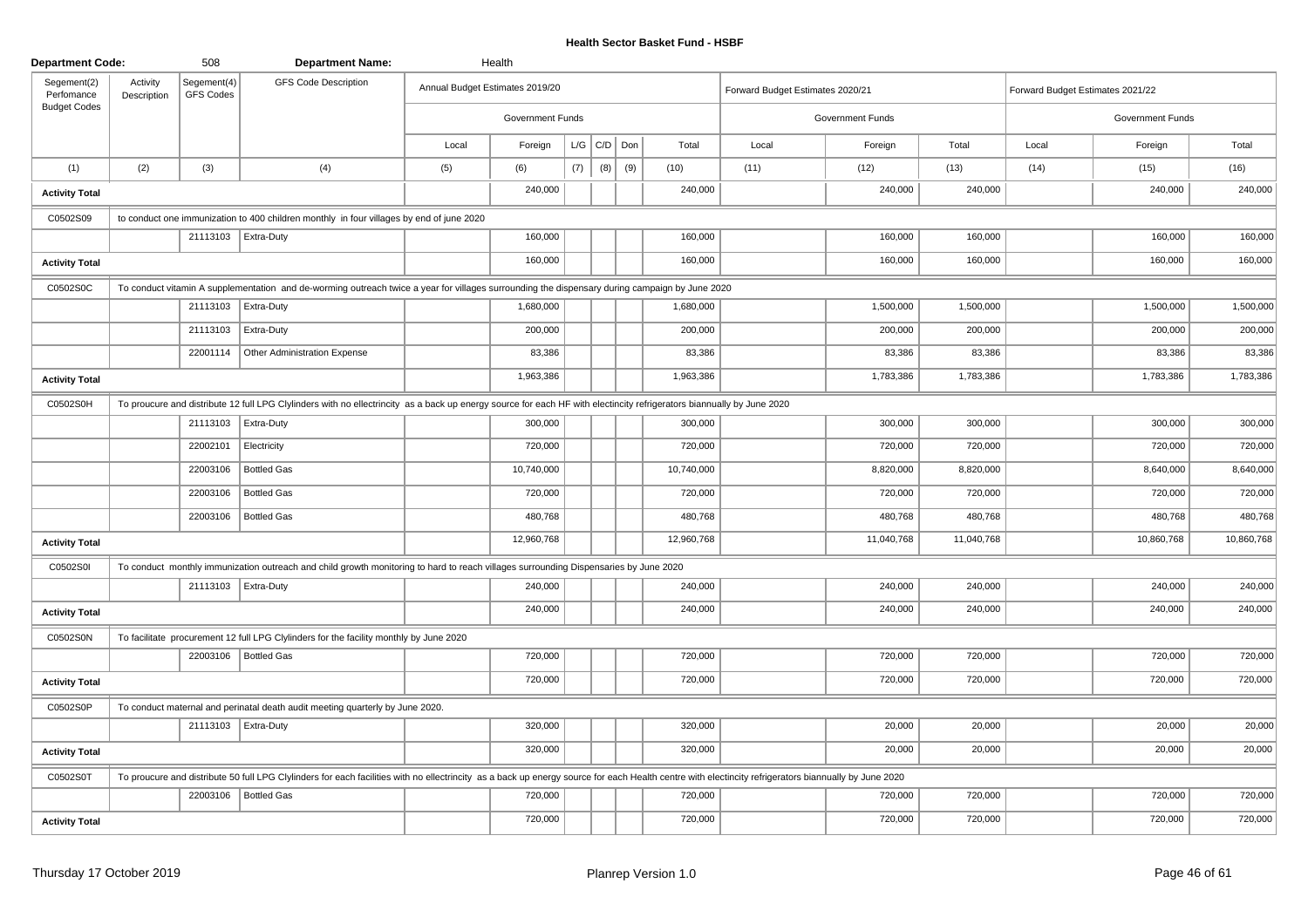| <b>Department Code:</b>   |                         | 508                      | <b>Department Name:</b>                                                                                                                                                                  |                     | Health                          |     |                 |     |                                                                    |                                                                                    |                  |            |                                  |                  |            |
|---------------------------|-------------------------|--------------------------|------------------------------------------------------------------------------------------------------------------------------------------------------------------------------------------|---------------------|---------------------------------|-----|-----------------|-----|--------------------------------------------------------------------|------------------------------------------------------------------------------------|------------------|------------|----------------------------------|------------------|------------|
| Segement(2)<br>Perfomance | Activity<br>Description | Segement(4)<br>GFS Codes | <b>GFS Code Description</b>                                                                                                                                                              |                     | Annual Budget Estimates 2019/20 |     |                 |     |                                                                    | Forward Budget Estimates 2020/21                                                   |                  |            | Forward Budget Estimates 2021/22 |                  |            |
| <b>Budget Codes</b>       |                         |                          |                                                                                                                                                                                          |                     | Government Funds                |     |                 |     |                                                                    |                                                                                    | Government Funds |            |                                  | Government Funds |            |
|                           |                         |                          |                                                                                                                                                                                          | Local               | Foreign                         |     | $L/G$ $C/D$ Don |     | Total                                                              | Local                                                                              | Foreign          | Total      | Local                            | Foreign          | Total      |
| (1)                       | (2)                     | (3)                      | (4)                                                                                                                                                                                      | (5)                 | (6)                             | (7) | (8)             | (9) | (10)                                                               | (11)                                                                               | (12)             | (13)       | (14)                             | (15)             | (16)       |
| C0502S0X                  |                         |                          | To conduct monthly immunization outreach and child growth monitoring to hard to reach villages surrounding Dispensaries by June 2020                                                     |                     |                                 |     |                 |     |                                                                    |                                                                                    |                  |            |                                  |                  |            |
|                           |                         |                          | 21113103   Extra-Duty                                                                                                                                                                    |                     | 1,080,000                       |     |                 |     | 1,080,000                                                          |                                                                                    | 1,320,000        | 1,320,000  |                                  | 1,320,000        | 1,320,000  |
| <b>Activity Total</b>     |                         |                          |                                                                                                                                                                                          |                     | 1,080,000                       |     |                 |     | 1,080,000                                                          |                                                                                    | 1,320,000        | 1,320,000  |                                  | 1,320,000        | 1,320,000  |
| <b>Target Total</b>       |                         |                          |                                                                                                                                                                                          |                     | 18,764,154                      |     |                 |     | 18,764,154                                                         |                                                                                    | 16,564,154       | 16,564,154 |                                  | 16,384,154       | 16,384,154 |
|                           |                         | Target Code: C0503       |                                                                                                                                                                                          | <b>Target Name:</b> |                                 |     |                 |     |                                                                    | Neonatal mortality rate reduced from 1% to 0.5% per 1,000 live birth by June, 2022 |                  |            |                                  |                  |            |
| C0503C02                  |                         |                          | To conduct Integrated Management of Childhood Illnesses (IMCI) training which includes management of the sick Newborn & Under fives, to 1 service providers from dispensary by June 2020 |                     |                                 |     |                 |     |                                                                    |                                                                                    |                  |            |                                  |                  |            |
|                           |                         |                          | 21113103   Extra-Duty                                                                                                                                                                    |                     | 960,000                         |     |                 |     | 960,000                                                            |                                                                                    | 960,000          | 960,000    |                                  | 960,000          | 960,000    |
|                           |                         | 22010105                 | Per Diem - Domestic                                                                                                                                                                      |                     | 600,000                         |     |                 |     | 600,000                                                            |                                                                                    | 600,000          | 600,000    |                                  | 600,000          | 600,000    |
|                           |                         | 22010105                 | Per Diem - Domestic                                                                                                                                                                      |                     | 1,180,000                       |     |                 |     | 1,180,000                                                          |                                                                                    | 940,000          | 940,000    |                                  | 940,000          | 940,000    |
|                           |                         | 22010105                 | Per Diem - Domestic                                                                                                                                                                      |                     | 900,000                         |     |                 |     | 900,000                                                            |                                                                                    | 900,000          | 900,000    |                                  | 900,000          | 900,000    |
|                           |                         | 22014104                 | Food and Refreshments                                                                                                                                                                    |                     | 150,000                         |     |                 |     | 150,000                                                            |                                                                                    | 150,000          | 150,000    |                                  | 150,000          | 150,000    |
| <b>Activity Total</b>     |                         |                          |                                                                                                                                                                                          |                     | 3,790,000                       |     |                 |     | 3,790,000                                                          |                                                                                    | 3,550,000        | 3,550,000  |                                  | 3,550,000        | 3,550,000  |
| C0503S04                  |                         |                          | To conduct Integrated Management of Childhood Illnesses (IMCI) training which includes management of the sick Newborn & Under fives, to 3 service providers by June 2020.                |                     |                                 |     |                 |     |                                                                    |                                                                                    |                  |            |                                  |                  |            |
|                           |                         | 22010105                 | Per Diem - Domestic                                                                                                                                                                      |                     | 600,000                         |     |                 |     | 600,000                                                            |                                                                                    | 600,000          | 600,000    |                                  | 600,000          | 600,000    |
|                           |                         | 22014104                 | Food and Refreshments                                                                                                                                                                    |                     | 100,000                         |     |                 |     | 100,000                                                            |                                                                                    | 100,000          | 100,000    |                                  | 100,000          | 100,000    |
| <b>Activity Total</b>     |                         |                          |                                                                                                                                                                                          |                     | 700,000                         |     |                 |     | 700,000                                                            |                                                                                    | 700,000          | 700,000    |                                  | 700,000          | 700,000    |
| C0503S05                  |                         |                          | To conduct 4 health education sessions in the community on the importance of early RCH attendance and hospital delivery June 2020.                                                       |                     |                                 |     |                 |     |                                                                    |                                                                                    |                  |            |                                  |                  |            |
|                           |                         |                          | 21113103   Extra-Duty                                                                                                                                                                    |                     | 160,000                         |     |                 |     | 160,000                                                            |                                                                                    | 160,000          | 160,000    |                                  | 160,000          | 160,000    |
| <b>Activity Total</b>     |                         |                          |                                                                                                                                                                                          |                     | 160,000                         |     |                 |     | 160,000                                                            |                                                                                    | 160,000          | 160,000    |                                  | 160,000          | 160,000    |
| <b>Target Total</b>       |                         |                          |                                                                                                                                                                                          |                     | 4,650,000                       |     |                 |     | 4,650,000                                                          |                                                                                    | 4,410,000        | 4,410,000  |                                  | 4,410,000        | 4,410,000  |
|                           |                         | Target Code: C0601       |                                                                                                                                                                                          | <b>Target Name:</b> |                                 |     |                 |     | TB case detection rate increased from 1.4% % to 5% % by June, 2022 |                                                                                    |                  |            |                                  |                  |            |
| C0601S01                  |                         |                          | To facilitate one CHW to take sputum samples twice quarterly to the DH laboratory by June 2020                                                                                           |                     |                                 |     |                 |     |                                                                    |                                                                                    |                  |            |                                  |                  |            |
|                           |                         |                          | 21113103   Extra-Duty                                                                                                                                                                    |                     | 2,060,000                       |     |                 |     | 2,060,000                                                          |                                                                                    | 1,780,000        | 1,780,000  |                                  | 1,780,000        | 1,780,000  |
|                           |                         | 21114101                 | Honoraria                                                                                                                                                                                |                     | 120,000                         |     |                 |     | 120,000                                                            |                                                                                    | 120,000          | 120,000    |                                  | 120,000          | 120,000    |
| <b>Activity Total</b>     |                         |                          |                                                                                                                                                                                          |                     | 2,180,000                       |     |                 |     | 2,180,000                                                          |                                                                                    | 1,900,000        | 1,900,000  |                                  | 1,900,000        | 1,900,000  |
| C0601S02                  |                         |                          |                                                                                                                                                                                          |                     |                                 |     |                 |     |                                                                    |                                                                                    |                  |            |                                  |                  |            |
|                           |                         |                          | 21113103   Extra-Duty                                                                                                                                                                    |                     | 240,000                         |     |                 |     | 240,000                                                            |                                                                                    | 160,000          | 160,000    |                                  | 160,000          | 160,000    |
| <b>Activity Total</b>     |                         |                          |                                                                                                                                                                                          |                     | 240,000                         |     |                 |     | 240,000                                                            |                                                                                    | 160,000          | 160,000    |                                  | 160,000          | 160,000    |
|                           |                         |                          |                                                                                                                                                                                          |                     |                                 |     |                 |     |                                                                    |                                                                                    |                  |            |                                  |                  |            |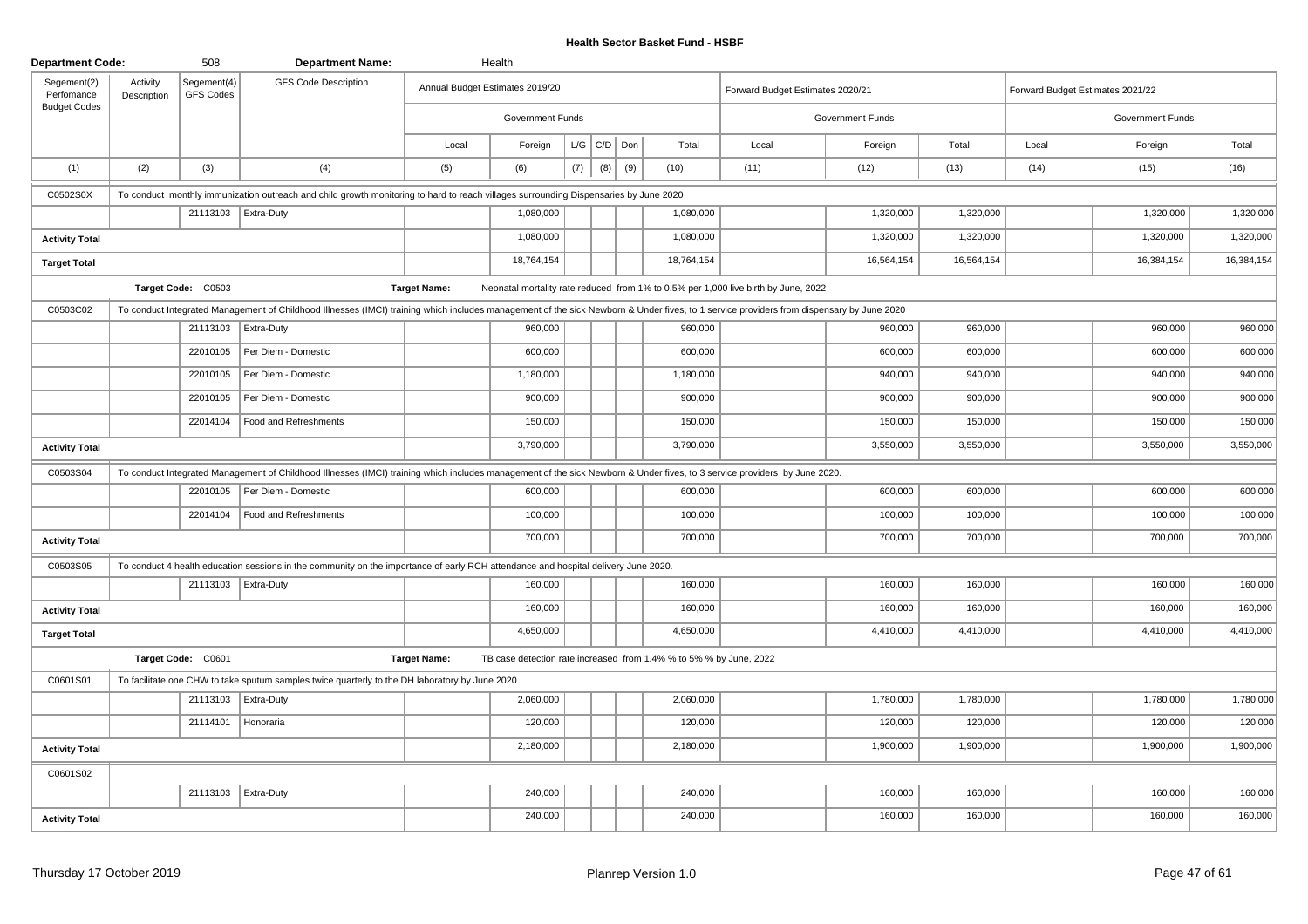| <b>Department Code:</b>   |                         | 508                      | <b>Department Name:</b>                                                                                                                                                     |                     | Health                          |     |                   |     |           |                                                                                    |                  |           |                                  |                  |           |
|---------------------------|-------------------------|--------------------------|-----------------------------------------------------------------------------------------------------------------------------------------------------------------------------|---------------------|---------------------------------|-----|-------------------|-----|-----------|------------------------------------------------------------------------------------|------------------|-----------|----------------------------------|------------------|-----------|
| Segement(2)<br>Perfomance | Activity<br>Description | Segement(4)<br>GFS Codes | <b>GFS Code Description</b>                                                                                                                                                 |                     | Annual Budget Estimates 2019/20 |     |                   |     |           | Forward Budget Estimates 2020/21                                                   |                  |           | Forward Budget Estimates 2021/22 |                  |           |
| <b>Budget Codes</b>       |                         |                          |                                                                                                                                                                             |                     | Government Funds                |     |                   |     |           |                                                                                    | Government Funds |           |                                  | Government Funds |           |
|                           |                         |                          |                                                                                                                                                                             | Local               | Foreign                         |     | $L/G$ $C/D$ $Don$ |     | Total     | Local                                                                              | Foreign          | Total     | Local                            | Foreign          | Total     |
| (1)                       | (2)                     | (3)                      | (4)                                                                                                                                                                         | (5)                 | (6)                             | (7) | (8)               | (9) | (10)      | (11)                                                                               | (12)             | (13)      | (14)                             | (15)             | (16)      |
| C0601S03                  |                         |                          | To facilitate one CHW to take sputum samples twice quarterly to the DH laboratory by June 2020.                                                                             |                     |                                 |     |                   |     |           |                                                                                    |                  |           |                                  |                  |           |
|                           |                         |                          | 21113103   Extra-Duty                                                                                                                                                       |                     | 283,069                         |     |                   |     | 283,069   |                                                                                    | 283,069          | 283,069   |                                  | 283,069          | 283,069   |
| <b>Activity Total</b>     |                         |                          |                                                                                                                                                                             |                     | 283,069                         |     |                   |     | 283,069   |                                                                                    | 283,069          | 283,069   |                                  | 283,069          | 283,069   |
| <b>Target Total</b>       |                         |                          |                                                                                                                                                                             |                     | 2,703,069                       |     |                   |     | 2,703,069 |                                                                                    | 2,343,069        | 2,343,069 |                                  | 2,343,069        | 2,343,069 |
|                           |                         | Target Code: C0602       |                                                                                                                                                                             | <b>Target Name:</b> |                                 |     |                   |     |           | Prevalence rate of malaria case reduced from 11.4 %% to 8.5% by June, 2022.        |                  |           |                                  |                  |           |
| C0602S02                  |                         |                          | To facilitate procurement of 6 pcs of LLINs for facility use annually by June 2020                                                                                          |                     |                                 |     |                   |     |           |                                                                                    |                  |           |                                  |                  |           |
|                           |                         | 22004105                 | Hospital Supplies                                                                                                                                                           |                     | 200,000                         |     |                   |     | 200,000   |                                                                                    | 200,000          | 200,000   |                                  | 200,000          | 200,000   |
| <b>Activity Total</b>     |                         |                          |                                                                                                                                                                             |                     | 200,000                         |     |                   |     | 200,000   |                                                                                    | 200,000          | 200,000   |                                  | 200,000          | 200,000   |
| <b>Target Total</b>       |                         |                          |                                                                                                                                                                             |                     | 200,000                         |     |                   |     | 200,000   |                                                                                    | 200,000          | 200,000   |                                  | 200,000          | 200,000   |
|                           |                         | Target Code: C0801       |                                                                                                                                                                             | <b>Target Name:</b> |                                 |     |                   |     |           | Prevalence of eye diseases among OPD cases reduced from 1.2% to 0.5% by June 2022  |                  |           |                                  |                  |           |
| C0801S03                  |                         |                          | To conduct quarterly screening on eye condition to 50 primary school pupils and advice them for referral to high level facilities in case of disorder detected by June 2020 |                     |                                 |     |                   |     |           |                                                                                    |                  |           |                                  |                  |           |
|                           |                         |                          | 21113103   Extra-Duty                                                                                                                                                       |                     | 240,000                         |     |                   |     | 240,000   |                                                                                    | 240,000          | 240,000   |                                  | 240,000          | 240,000   |
| <b>Activity Total</b>     |                         |                          |                                                                                                                                                                             |                     | 240,000                         |     |                   |     | 240,000   |                                                                                    | 240,000          | 240,000   |                                  | 240,000          | 240,000   |
| C0801S04                  |                         |                          | To conduct twice screening to 50 clients in the community on eye condition and referral when required by June 2020                                                          |                     |                                 |     |                   |     |           |                                                                                    |                  |           |                                  |                  |           |
|                           |                         |                          | 21113103   Extra-Duty                                                                                                                                                       |                     | 160,000                         |     |                   |     | 160,000   |                                                                                    | 160,000          | 160,000   |                                  | 160,000          | 160,000   |
|                           |                         | 21113103                 | Extra-Duty                                                                                                                                                                  |                     | 1,920,000                       |     |                   |     | 1,920,000 |                                                                                    | 1,940,000        | 1,940,000 |                                  | 1,940,000        | 1,940,000 |
|                           |                         | 22004102                 | Drugs and Medicines                                                                                                                                                         |                     | 108,602                         |     |                   |     | 108,602   |                                                                                    | 108,602          | 108,602   |                                  | 108,602          | 108,602   |
| <b>Activity Total</b>     |                         |                          |                                                                                                                                                                             |                     | 2,188,602                       |     |                   |     | 2,188,602 |                                                                                    | 2,208,602        | 2,208,602 |                                  | 2,208,602        | 2,208,602 |
| C0801S06                  |                         |                          | To conduct quarterly screening on eye condition to 50 people to initiate early diagnosis by June 2020                                                                       |                     |                                 |     |                   |     |           |                                                                                    |                  |           |                                  |                  |           |
|                           |                         |                          | 22004108   Specialised Medical Supplies                                                                                                                                     |                     | 29,453                          |     |                   |     | 29,453    |                                                                                    | 29,453           | 29,453    |                                  | 29,453           | 29,453    |
| <b>Activity Total</b>     |                         |                          |                                                                                                                                                                             |                     | 29,453                          |     |                   |     | 29,453    |                                                                                    | 29,453           | 29,453    |                                  | 29,453           | 29,453    |
| C0801S07                  |                         |                          | To conduct quarterly screening on eye condition to 2 primary school pupils to initiate early diagnosis by June 2020.                                                        |                     |                                 |     |                   |     |           |                                                                                    |                  |           |                                  |                  |           |
|                           |                         | 22001114                 | Other Administration Expense                                                                                                                                                |                     | 254,780                         |     |                   |     | 254,780   |                                                                                    | 254,780          | 254,780   |                                  | 254,780          | 254,780   |
| <b>Activity Total</b>     |                         |                          |                                                                                                                                                                             |                     | 254,780                         |     |                   |     | 254,780   |                                                                                    | 254,780          | 254,780   |                                  | 254,780          | 254,780   |
| <b>Target Total</b>       |                         |                          |                                                                                                                                                                             |                     | 2,712,835                       |     |                   |     | 2,712,835 |                                                                                    | 2,732,835        | 2,732,835 |                                  | 2,732,835        | 2,732,835 |
|                           |                         | Target Code: C0802       |                                                                                                                                                                             | <b>Target Name:</b> |                                 |     |                   |     |           | Prevalence of oral diseases among OPD cases reduced from 1%% to 0.5%% by June 2022 |                  |           |                                  |                  |           |
| C0802S02                  |                         |                          | To procure 2 sets of dental supplies for proper management of cases and complications annually by June 2020.                                                                |                     |                                 |     |                   |     |           |                                                                                    |                  |           |                                  |                  |           |
|                           |                         |                          | 22004104   Dental Supplies                                                                                                                                                  |                     | 400,000                         |     |                   |     | 400,000   |                                                                                    | 400,000          | 400,000   |                                  | 400,000          | 400,000   |
| <b>Activity Total</b>     |                         |                          |                                                                                                                                                                             |                     | 400,000                         |     |                   |     | 400,000   |                                                                                    | 400,000          | 400,000   |                                  | 400,000          | 400,000   |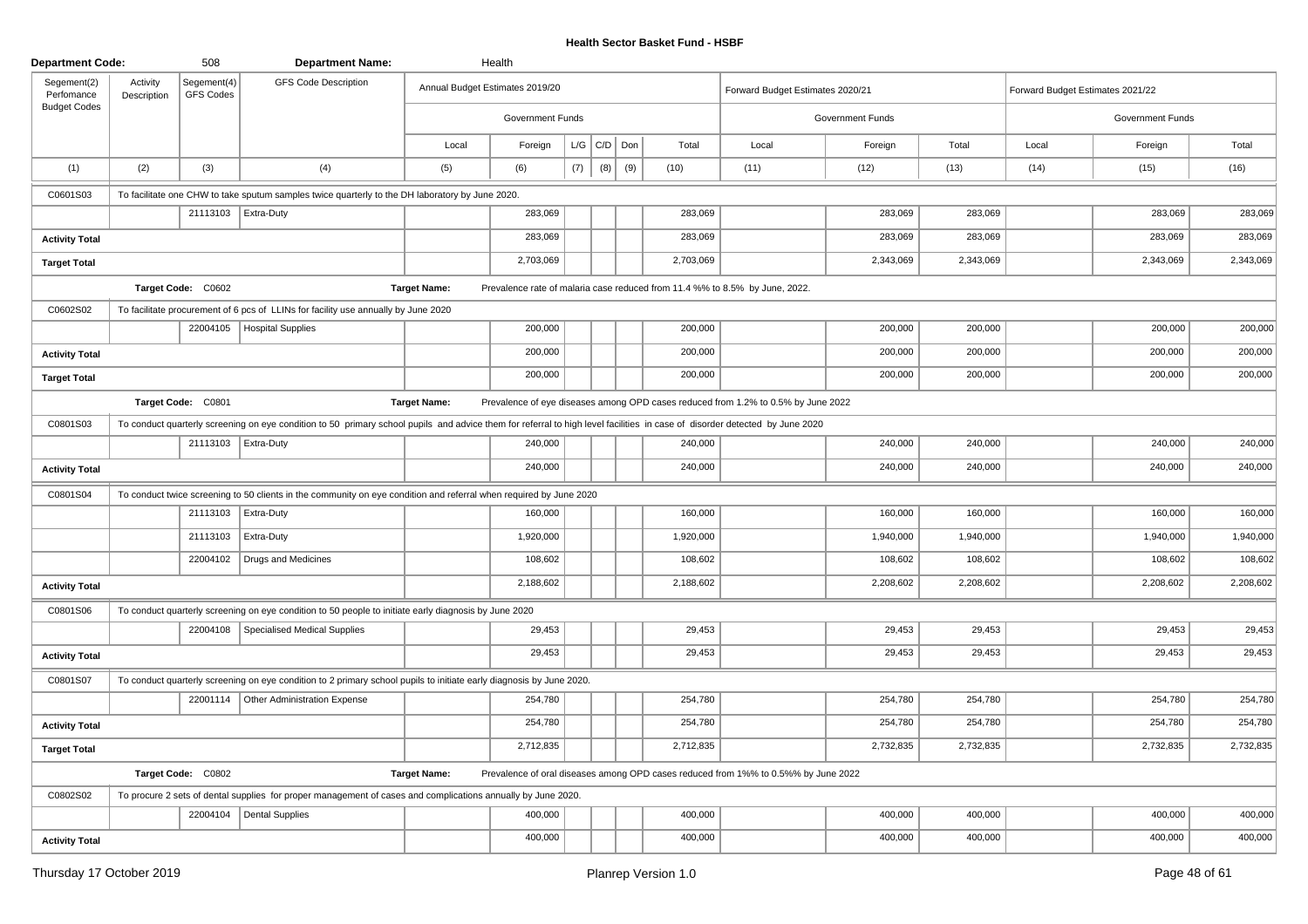| <b>Department Code:</b>   |                         | 508                             | <b>Department Name:</b>                                                                                                                                           |                          | Health                          |     |                   |     |                                                      |                                                                                                              |                  |           |                                  |                  |           |
|---------------------------|-------------------------|---------------------------------|-------------------------------------------------------------------------------------------------------------------------------------------------------------------|--------------------------|---------------------------------|-----|-------------------|-----|------------------------------------------------------|--------------------------------------------------------------------------------------------------------------|------------------|-----------|----------------------------------|------------------|-----------|
| Segement(2)<br>Perfomance | Activity<br>Description | Segement(4)<br><b>GFS Codes</b> | <b>GFS Code Description</b>                                                                                                                                       |                          | Annual Budget Estimates 2019/20 |     |                   |     |                                                      | Forward Budget Estimates 2020/21                                                                             |                  |           | Forward Budget Estimates 2021/22 |                  |           |
| <b>Budget Codes</b>       |                         |                                 |                                                                                                                                                                   |                          | Government Funds                |     |                   |     |                                                      |                                                                                                              | Government Funds |           |                                  | Government Funds |           |
|                           |                         |                                 |                                                                                                                                                                   | Local                    | Foreign                         |     | $L/G$ $C/D$ $Don$ |     | Total                                                | Local                                                                                                        | Foreign          | Total     | Local                            | Foreign          | Total     |
| (1)                       | (2)                     | (3)                             | (4)                                                                                                                                                               | (5)                      | (6)                             | (7) | (8)               | (9) | (10)                                                 | (11)                                                                                                         | (12)             | (13)      | (14)                             | (15)             | (16)      |
| <b>Target Total</b>       |                         |                                 |                                                                                                                                                                   |                          | 400,000                         |     |                   |     | 400,000                                              |                                                                                                              | 400,000          | 400,000   |                                  | 400,000          | 400,000   |
|                           |                         | Target Code: C1102              |                                                                                                                                                                   | <b>Target Name:</b>      |                                 |     |                   |     |                                                      | Community involvement in health promotion actions strengtherned from 54% to 88% by June 2022                 |                  |           |                                  |                  |           |
| C1102S01                  |                         |                                 | To conduct health education sessions quarterly on the importance of health Insurance at community level in 8 villages around Dispensary by June 2020              |                          |                                 |     |                   |     |                                                      |                                                                                                              |                  |           |                                  |                  |           |
|                           |                         |                                 | 21113103 Extra-Duty                                                                                                                                               |                          | 640,000                         |     |                   |     | 640,000                                              |                                                                                                              | 640,000          | 640,000   |                                  | 640,000          | 640,000   |
| <b>Activity Total</b>     |                         |                                 |                                                                                                                                                                   |                          | 640,000                         |     |                   |     | 640,000                                              |                                                                                                              | 640,000          | 640,000   |                                  | 640,000          | 640,000   |
| C1102S02                  |                         |                                 | To conduct health education sessions quarterly on the importance of health Insurance at community level in 8 villages around Dispensary by June (2020)            |                          |                                 |     |                   |     |                                                      |                                                                                                              |                  |           |                                  |                  |           |
|                           |                         | 21113103                        | Extra-Duty                                                                                                                                                        |                          | 80,000                          |     |                   |     | 80,000                                               |                                                                                                              | 80,000           | 80,000    |                                  | 80,000           | 80,000    |
|                           |                         | 21113103                        | Extra-Duty                                                                                                                                                        |                          | 1,040,000                       |     |                   |     | 1,040,000                                            |                                                                                                              | 920,000          | 920,000   |                                  | 920,000          | 920,000   |
|                           |                         | 21113103                        | Extra-Duty                                                                                                                                                        |                          | 240,000                         |     |                   |     | 240,000                                              |                                                                                                              | 240,000          | 240,000   |                                  | 240,000          | 240,000   |
| <b>Activity Total</b>     |                         |                                 |                                                                                                                                                                   |                          | 1,360,000                       |     |                   |     | 1,360,000                                            |                                                                                                              | 1,240,000        | 1,240,000 |                                  | 1,240,000        | 1,240,000 |
| <b>Target Total</b>       |                         |                                 |                                                                                                                                                                   |                          | 2,000,000                       |     |                   |     | 2,000,000                                            |                                                                                                              | 1,880,000        | 1,880,000 |                                  | 1,880,000        | 1,880,000 |
|                           | Objcetive Code: D       |                                 |                                                                                                                                                                   | <b>Objective Name:</b>   |                                 |     |                   |     |                                                      | Quality and Quantity of Socio-Economic Services and Infrastructure Increased                                 |                  |           |                                  |                  |           |
|                           | Cost Centre Code: 508E  |                                 |                                                                                                                                                                   | <b>Cost Centre Name:</b> | Health                          |     |                   |     |                                                      |                                                                                                              |                  |           |                                  |                  |           |
|                           |                         | Target Code: D0501              |                                                                                                                                                                   | <b>Target Name:</b>      |                                 |     |                   |     |                                                      | Health care waste management improved at facility from 79%% to 90%% by June, 2022                            |                  |           |                                  |                  |           |
| D0501S03                  |                         |                                 | To facilitate procurement of 4 dozens of liquid soap, paper towels, buckets with cork for hand washing and alcohol hand rub quarterly by June 2020                |                          |                                 |     |                   |     |                                                      |                                                                                                              |                  |           |                                  |                  |           |
|                           |                         | 22001113                        | <b>Cleaning Supplies</b>                                                                                                                                          |                          | 400,000                         |     |                   |     | 400,000                                              |                                                                                                              | 400,000          | 400,000   |                                  | 400,000          | 400,000   |
|                           |                         | 22001113                        | <b>Cleaning Supplies</b>                                                                                                                                          |                          | 160,000                         |     |                   |     | 160,000                                              |                                                                                                              | 80,000           | 80,000    |                                  | 80,000           | 80,000    |
|                           |                         | 22001113                        | <b>Cleaning Supplies</b>                                                                                                                                          |                          | 400,000                         |     |                   |     | 400,000                                              |                                                                                                              | 400,000          | 400,000   |                                  | 400,000          | 400,000   |
|                           |                         | 22001113                        | <b>Cleaning Supplies</b>                                                                                                                                          |                          | 1,480,000                       |     |                   |     | 1,480,000                                            |                                                                                                              | 1,480,000        | 1,480,000 |                                  | 1,480,000        | 1,480,000 |
|                           |                         | 31221109                        | Cleaning supplies                                                                                                                                                 |                          | 300,000                         |     |                   |     | 300,000                                              |                                                                                                              | 300,000          | 300,000   |                                  | 300,000          | 300,000   |
|                           |                         | 31221109                        | Cleaning supplies                                                                                                                                                 |                          | 1,100,000                       |     |                   |     | 1,100,000                                            |                                                                                                              | 1,100,000        | 1,100,000 |                                  | 1,100,000        | 1,100,000 |
| <b>Activity Total</b>     |                         |                                 |                                                                                                                                                                   |                          | 3,840,000                       |     |                   |     | 3,840,000                                            |                                                                                                              | 3,760,000        | 3,760,000 |                                  | 3,760,000        | 3,760,000 |
| <b>Target Total</b>       |                         |                                 |                                                                                                                                                                   |                          | 3,840,000                       |     |                   |     | 3,840,000                                            |                                                                                                              | 3,760,000        | 3,760,000 |                                  | 3,760,000        | 3,760,000 |
|                           | Objcetive Code: E       |                                 |                                                                                                                                                                   | <b>Objective Name:</b>   |                                 |     |                   |     | Good Governance and Administrative Services Enhanced |                                                                                                              |                  |           |                                  |                  |           |
|                           | Cost Centre Code: 508E  |                                 |                                                                                                                                                                   | <b>Cost Centre Name:</b> | Health                          |     |                   |     |                                                      |                                                                                                              |                  |           |                                  |                  |           |
|                           |                         | Target Code: E0101              |                                                                                                                                                                   | <b>Target Name:</b>      |                                 |     |                   |     |                                                      | Organization structures and institutional management at all levels strengthened from 62% to 80% by June 2022 |                  |           |                                  |                  |           |
| E0101S0J                  |                         |                                 | To provide routine administrative logistics (includes office stationeries, refreshments, for smooth running of office quarterly to Health facilities by June 2020 |                          |                                 |     |                   |     |                                                      |                                                                                                              |                  |           |                                  |                  |           |
|                           |                         | 21113103                        | <b>Extra-Duty</b>                                                                                                                                                 |                          | 1,360,000                       |     |                   |     | 1,360,000                                            |                                                                                                              | 1,360,000        | 1,360,000 |                                  | 1,000,000        | 1,000,000 |
|                           |                         | 22001101                        | Office Consumables (papers,<br>pencils, pens and stationaries)                                                                                                    |                          | 1,000,000                       |     |                   |     | 1,000,000                                            |                                                                                                              | 1,000,000        | 1,000,000 |                                  | 1,000,000        | 1,000,000 |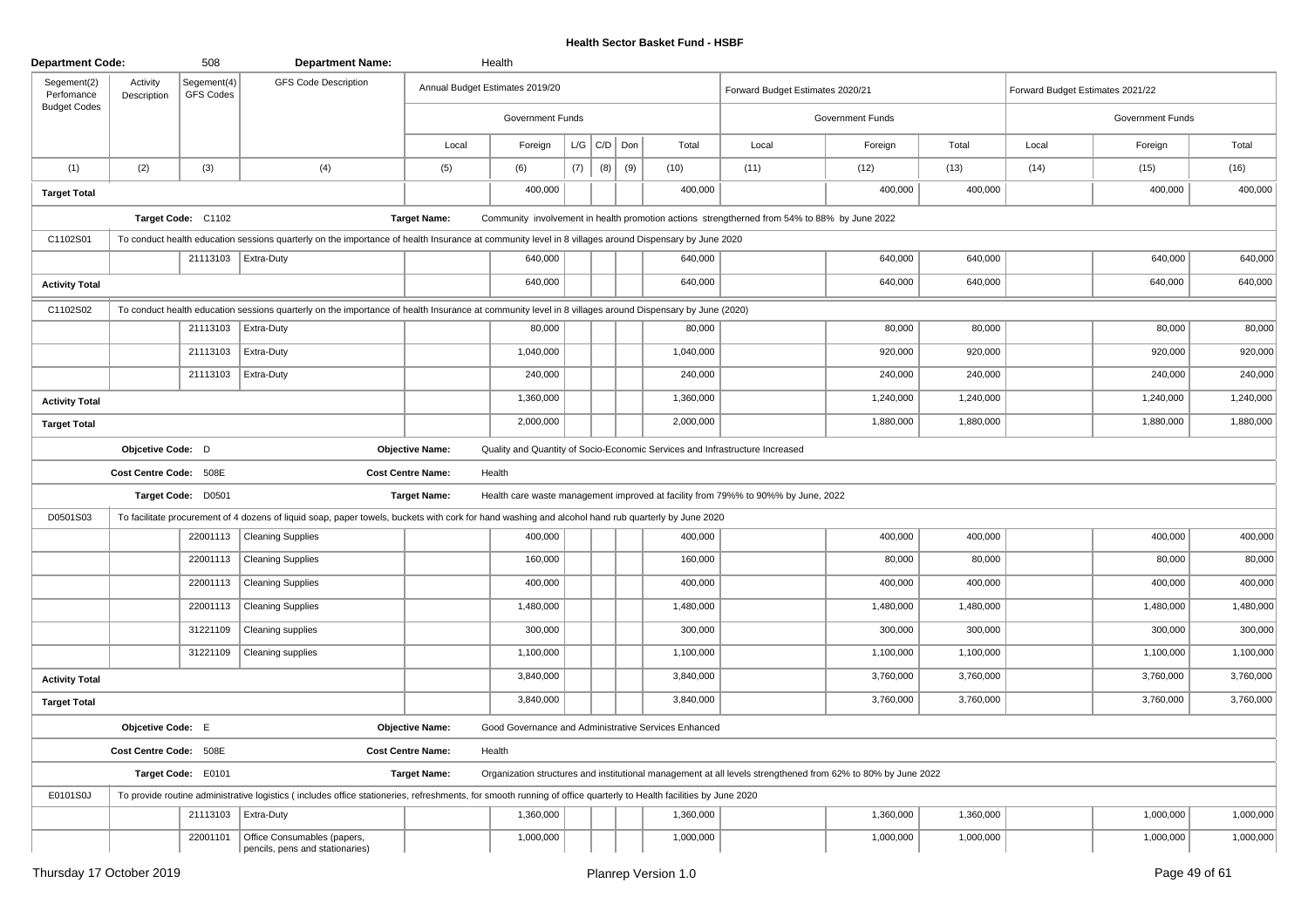| <b>Department Code:</b>   |                         | 508                             | <b>Department Name:</b>                                                                                                                  |       | Health                          |     |                    |     |            |       |                                  |            |       |                                  |            |
|---------------------------|-------------------------|---------------------------------|------------------------------------------------------------------------------------------------------------------------------------------|-------|---------------------------------|-----|--------------------|-----|------------|-------|----------------------------------|------------|-------|----------------------------------|------------|
| Segement(2)<br>Perfomance | Activity<br>Description | Segement(4)<br><b>GFS Codes</b> | <b>GFS Code Description</b>                                                                                                              |       | Annual Budget Estimates 2019/20 |     |                    |     |            |       | Forward Budget Estimates 2020/21 |            |       | Forward Budget Estimates 2021/22 |            |
| <b>Budget Codes</b>       |                         |                                 |                                                                                                                                          |       | Government Funds                |     |                    |     |            |       | Government Funds                 |            |       | Government Funds                 |            |
|                           |                         |                                 |                                                                                                                                          | Local | Foreign                         |     | $L/G$ $C/D$ $D$ on |     | Total      | Local | Foreign                          | Total      | Local | Foreign                          | Total      |
| (1)                       | (2)                     | (3)                             | (4)                                                                                                                                      | (5)   | (6)                             | (7) | (8)                | (9) | (10)       | (11)  | (12)                             | (13)       | (14)  | (15)                             | (16)       |
|                           |                         | 22001101                        | Office Consumables (papers,<br>pencils, pens and stationaries)                                                                           |       | 100,000                         |     |                    |     | 100,000    |       | 100,000                          | 100,000    |       | 100,000                          | 100,000    |
|                           |                         | 22001101                        | Office Consumables (papers,<br>pencils, pens and stationaries)                                                                           |       | 4,406,378                       |     |                    |     | 4,406,378  |       | 6,045,317                        | 6,045,317  |       | 6,045,317                        | 6,045,317  |
|                           |                         | 22001101                        | Office Consumables (papers,<br>pencils, pens and stationaries)                                                                           |       | 400,000                         |     |                    |     | 400,000    |       | 400,000                          | 400,000    |       | 400,000                          | 400,000    |
|                           |                         | 22001102                        | Computer Supplies and<br>Accessories                                                                                                     |       | 2,500,000                       |     |                    |     | 2,500,000  |       | 2,500,000                        | 2,500,000  |       | 2,500,000                        | 2,500,000  |
|                           |                         | 22001109                        | Printing and Photocopying Costs                                                                                                          |       | 400,000                         |     |                    |     | 400,000    |       | 200,000                          | 200,000    |       | 200,000                          | 200,000    |
|                           |                         | 22003101                        | Petrol                                                                                                                                   |       | 50,000                          |     |                    |     | 50,000     |       | 50,000                           | 50,000     |       | 50,000                           | 50,000     |
|                           |                         | 22003102                        | Diesel                                                                                                                                   |       | 8,946,845                       |     |                    |     | 8,946,845  |       | 6,707,045                        | 6,707,045  |       | 6,696,645                        | 6,696,645  |
|                           |                         | 22004102                        | Drugs and Medicines                                                                                                                      |       | 140,481                         |     |                    |     | 140,481    |       | 140,481                          | 140,481    |       | 140,481                          | 140,481    |
|                           |                         | 22008110                        | Ground Transport (Bus, Train,<br>Water)                                                                                                  |       | 120,000                         |     |                    |     | 120,000    |       | 120,000                          | 120,000    |       | 120,000                          | 120,000    |
|                           |                         | 22010102                        | Ground travel (bus, railway taxi,<br>etc)                                                                                                |       | 2,530,000                       |     |                    |     | 2,530,000  |       | 2,440,000                        | 2,440,000  |       | 2,380,000                        | 2,380,000  |
|                           |                         | 22011102                        | Ground travel (bus, railway taxi,<br>etc)                                                                                                |       | 180,000                         |     |                    |     | 180,000    |       | 120,000                          | 120,000    |       | 120,000                          | 120,000    |
|                           |                         | 22012101                        | Internet and Email connections                                                                                                           |       | 80,000                          |     |                    |     | 80,000     |       | 120,000                          | 120,000    |       | 120,000                          | 120,000    |
|                           |                         | 22012101                        | Internet and Email connections                                                                                                           |       | 40,000                          |     |                    |     | 40,000     |       | 40,000                           | 40,000     |       | 40,000                           | 40,000     |
|                           |                         | 22012101                        | Internet and Email connections                                                                                                           |       | 1,180,980                       |     |                    |     | 1,180,980  |       | 1,230,980                        | 1,230,980  |       | 1,210,980                        | 1,210,980  |
|                           |                         | 22024101                        | Computers, printers, scanners,<br>and other computer related<br>equipment                                                                |       | 500,000                         |     |                    |     | 500,000    |       | 500,000                          | 500,000    |       | 500,000                          | 500,000    |
|                           |                         | 31122108                        | Computers and Photocopiers                                                                                                               |       | 1,500,000                       |     |                    |     | 1,500,000  |       | 1,500,000                        | 1,500,000  |       | 1,500,000                        | 1,500,000  |
| <b>Activity Total</b>     |                         |                                 |                                                                                                                                          |       | 25,434,684                      |     |                    |     | 25,434,684 |       | 24,573,823                       | 24,573,823 |       | 24,123,423                       | 24,123,423 |
| E0101S0K                  |                         |                                 | To provide routine administrative logistic (include office stationery refreshment for smoothing running of office quarterly by June 2020 |       |                                 |     |                    |     |            |       |                                  |            |       |                                  |            |
|                           |                         | 22001101                        | Office Consumables (papers,<br>pencils, pens and stationaries)                                                                           |       | 129,472                         |     |                    |     | 129,472    |       | 129,472                          | 129,472    |       | 129,472                          | 129,472    |
| <b>Activity Total</b>     |                         |                                 |                                                                                                                                          |       | 129,472                         |     |                    |     | 129,472    |       | 129,472                          | 129,472    |       | 129,472                          | 129,472    |
| E0101S0L                  |                         |                                 | To facilitate monthly HMIS report/data submission from disensary to council headquarter by June 2020                                     |       |                                 |     |                    |     |            |       |                                  |            |       |                                  |            |
|                           |                         |                                 | 21113103   Extra-Duty                                                                                                                    |       | 240,000                         |     |                    |     | 240,000    |       | 240,000                          | 240,000    |       | 240,000                          | 240,000    |
|                           |                         | 22011102                        | Ground travel (bus, railway taxi,<br>etc)                                                                                                |       | 60,000                          |     |                    |     | 60,000     |       | 60,000                           | 60,000     |       | 60,000                           | 60,000     |
|                           |                         | 22012101                        | Internet and Email connections                                                                                                           |       | 120,000                         |     |                    |     | 120,000    |       | 120,000                          | 120,000    |       | 120,000                          | 120,000    |
| <b>Activity Total</b>     |                         |                                 |                                                                                                                                          |       | 420,000                         |     |                    |     | 420,000    |       | 420,000                          | 420,000    |       | 420,000                          | 420,000    |
| E0101S0M                  |                         |                                 | To conduct 2 days development of dispensaries annual plans for FY 2020 to 2021 Health facility teams (Planning) by June 2020             |       |                                 |     |                    |     |            |       |                                  |            |       |                                  |            |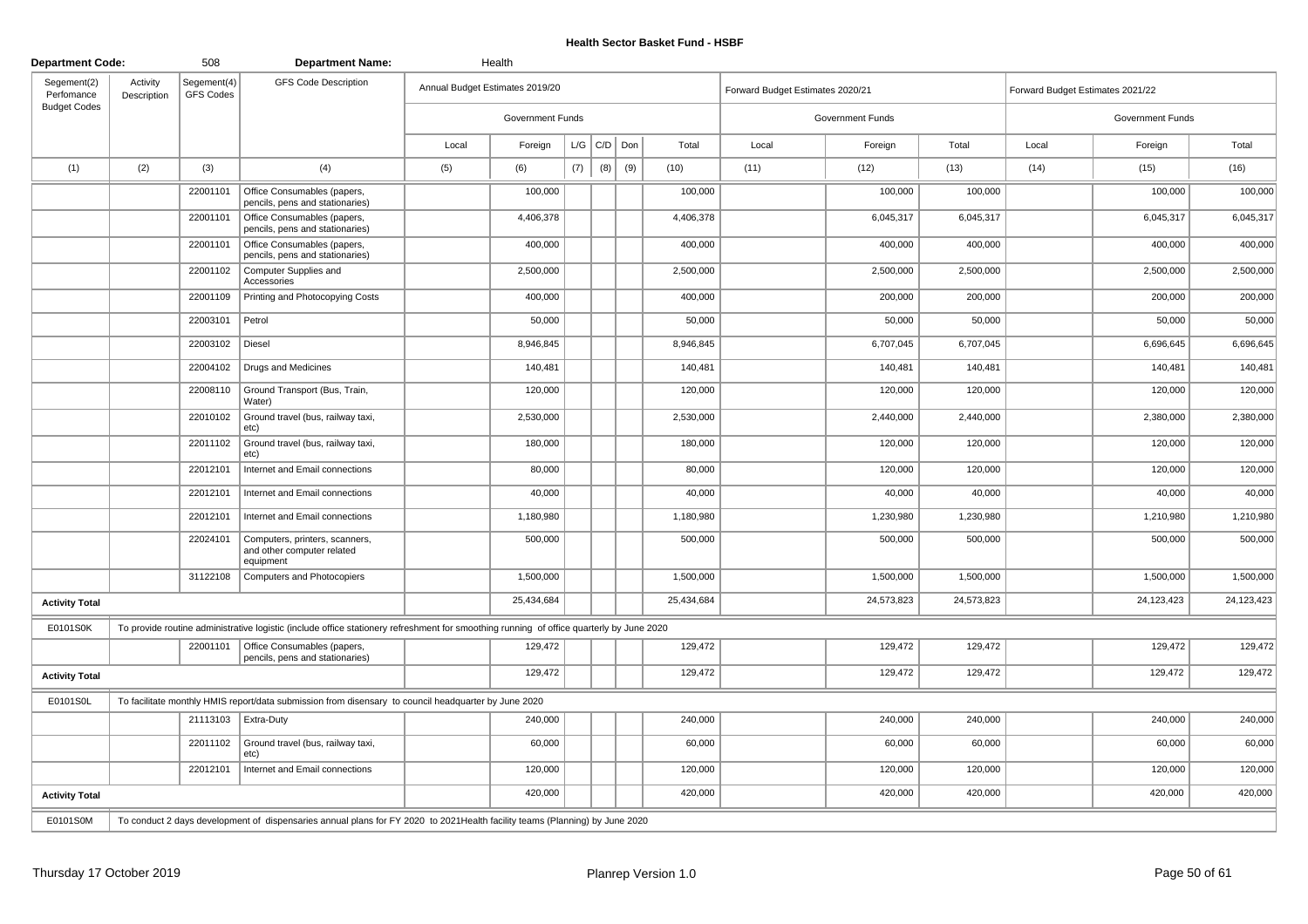| <b>Department Code:</b>   |                         | 508                             | <b>Department Name:</b>                                                                                                                                          |       | Health                          |     |     |     |           |                                  |                  |           |                                  |                  |           |
|---------------------------|-------------------------|---------------------------------|------------------------------------------------------------------------------------------------------------------------------------------------------------------|-------|---------------------------------|-----|-----|-----|-----------|----------------------------------|------------------|-----------|----------------------------------|------------------|-----------|
| Segement(2)<br>Perfomance | Activity<br>Description | Segement(4)<br><b>GFS Codes</b> | <b>GFS Code Description</b>                                                                                                                                      |       | Annual Budget Estimates 2019/20 |     |     |     |           | Forward Budget Estimates 2020/21 |                  |           | Forward Budget Estimates 2021/22 |                  |           |
| <b>Budget Codes</b>       |                         |                                 |                                                                                                                                                                  |       | Government Funds                |     |     |     |           |                                  | Government Funds |           |                                  | Government Funds |           |
|                           |                         |                                 |                                                                                                                                                                  | Local | Foreign                         | L/G | C/D | Don | Total     | Local                            | Foreign          | Total     | Local                            | Foreign          | Total     |
| (1)                       | (2)                     | (3)                             | (4)                                                                                                                                                              | (5)   | (6)                             | (7) | (8) | (9) | (10)      | (11)                             | (12)             | (13)      | (14)                             | (15)             | (16)      |
|                           |                         | 21113103                        | Extra-Duty                                                                                                                                                       |       | 120,000                         |     |     |     | 120,000   |                                  | 120,000          | 120,000   |                                  | 120,000          | 120,000   |
|                           |                         | 22001101                        | Office Consumables (papers,<br>pencils, pens and stationaries)                                                                                                   |       | 100,000                         |     |     |     | 100,000   |                                  | 100,000          | 100,000   |                                  | 100,000          | 100,000   |
|                           |                         | 22014104                        | Food and Refreshments                                                                                                                                            |       | 48,000                          |     |     |     | 48,000    |                                  | 48,000           | 48,000    |                                  | 48,000           | 48,000    |
| <b>Activity Total</b>     |                         |                                 |                                                                                                                                                                  |       | 268,000                         |     |     |     | 268,000   |                                  | 268,000          | 268,000   |                                  | 268,000          | 268,000   |
| E0101S0O                  |                         |                                 | To facilitate monthly facility data management (DQA) and reporting submission by June 2020                                                                       |       |                                 |     |     |     |           |                                  |                  |           |                                  |                  |           |
|                           |                         |                                 | 21113103   Extra-Duty                                                                                                                                            |       | 120,000                         |     |     |     | 120,000   |                                  | 280,000          | 280,000   |                                  | 280,000          | 280,000   |
|                           |                         | 21113103                        | Extra-Duty                                                                                                                                                       |       | 4,060,000                       |     |     |     | 4,060,000 |                                  | 4,060,000        | 4,060,000 |                                  | 3,820,000        | 3,820,000 |
|                           |                         | 22001102                        | Computer Supplies and<br>Accessories                                                                                                                             |       | 1,000,000                       |     |     |     | 1,000,000 |                                  | 1,000,000        | 1,000,000 |                                  | 1,000,000        | 1,000,000 |
|                           |                         | 22012101                        | Internet and Email connections                                                                                                                                   |       | 40,000                          |     |     |     | 40,000    |                                  | 40,000           | 40,000    |                                  | 40,000           | 40,000    |
|                           |                         | 22012101                        | Internet and Email connections                                                                                                                                   |       | 660,000                         |     |     |     | 660,000   |                                  | 585,000          | 585,000   |                                  | 585,000          | 585,000   |
| <b>Activity Total</b>     |                         |                                 |                                                                                                                                                                  |       | 5,880,000                       |     |     |     | 5,880,000 |                                  | 5,965,000        | 5,965,000 |                                  | 5,725,000        | 5,725,000 |
| E0101S0S                  |                         |                                 | To provide routine administrative logistics includes office stationeries, refresshment, for smooth running of office quarterly to Health facilities by June 2020 |       |                                 |     |     |     |           |                                  |                  |           |                                  |                  |           |
|                           |                         | 22001101                        | Office Consumables (papers,<br>pencils, pens and stationaries)                                                                                                   |       | 400,000                         |     |     |     | 400,000   |                                  | 400,000          | 400,000   |                                  | 400,000          | 400,000   |
|                           |                         | 22001109                        | Printing and Photocopying Costs                                                                                                                                  |       | 800,000                         |     |     |     | 800,000   |                                  | 800,000          | 800,000   |                                  | 800,000          | 800,000   |
|                           |                         | 22003102                        | Diesel                                                                                                                                                           |       | 936,000                         |     |     |     | 936,000   |                                  | 936,000          | 936,000   |                                  | 936,000          | 936,000   |
|                           |                         | 22010102                        | Ground travel (bus, railway taxi,<br>etc)                                                                                                                        |       | 180,000                         |     |     |     | 180,000   |                                  | 180,000          | 180,000   |                                  | 180,000          | 180,000   |
|                           |                         | 22012101                        | Internet and Email connections                                                                                                                                   |       | 120,000                         |     |     |     | 120,000   |                                  | 120,000          | 120,000   |                                  | 120,000          | 120,000   |
| <b>Activity Total</b>     |                         |                                 |                                                                                                                                                                  |       | 2,436,000                       |     |     |     | 2,436,000 |                                  | 2,436,000        | 2,436,000 |                                  | 2,436,000        | 2,436,000 |
| E0101S0U                  |                         |                                 | To ensure availability of office supplies for administrative logistics for smooth running of office quartely at Ngudu hospital by June 2020                      |       |                                 |     |     |     |           |                                  |                  |           |                                  |                  |           |
|                           |                         | 22003102   Diesel               |                                                                                                                                                                  |       | 1,406,238                       |     |     |     | 1,406,238 |                                  | 1,406,238        | 1,406,238 |                                  | 1,406,238        | 1,406,238 |
| <b>Activity Total</b>     |                         |                                 |                                                                                                                                                                  |       | 1,406,238                       |     |     |     | 1,406,238 |                                  | 1,406,238        | 1,406,238 |                                  | 1,406,238        | 1,406,238 |
| E0101S0V                  |                         |                                 | To conduct 2 days developing of dispensaries annual plans for FY 2020 to 2021 Health faciltiy teams (Planning) by June 2020                                      |       |                                 |     |     |     |           |                                  |                  |           |                                  |                  |           |
|                           |                         |                                 | 21113103   Extra-Duty                                                                                                                                            |       | 200,000                         |     |     |     | 200,000   |                                  | 320,000          | 320,000   |                                  | 320,000          | 320,000   |
|                           |                         | 21113103                        | Extra-Duty                                                                                                                                                       |       | 4,570,000                       |     |     |     | 4,570,000 |                                  | 3,700,000        | 3,700,000 |                                  | 3,700,000        | 3,700,000 |
|                           |                         | 21113103                        | Extra-Duty                                                                                                                                                       |       | 320,000                         |     |     |     | 320,000   |                                  | 20,000           | 20,000    |                                  | 20,000           | 20,000    |
|                           |                         | 22001101                        | Office Consumables (papers,<br>pencils, pens and stationaries)                                                                                                   |       | 180,000                         |     |     |     | 180,000   |                                  | 180,000          | 180,000   |                                  | 180,000          | 180,000   |
|                           |                         | 22001101                        | Office Consumables (papers,<br>pencils, pens and stationaries)                                                                                                   |       | 100,000                         |     |     |     | 100,000   |                                  | 100,000          | 100,000   |                                  | 100,000          | 100,000   |
|                           |                         | 22001101                        | Office Consumables (papers,<br>pencils, pens and stationaries)                                                                                                   |       | 1,084,628                       |     |     |     | 1,084,628 |                                  | 1,084,628        | 1,084,628 |                                  | 1,084,628        | 1,084,628 |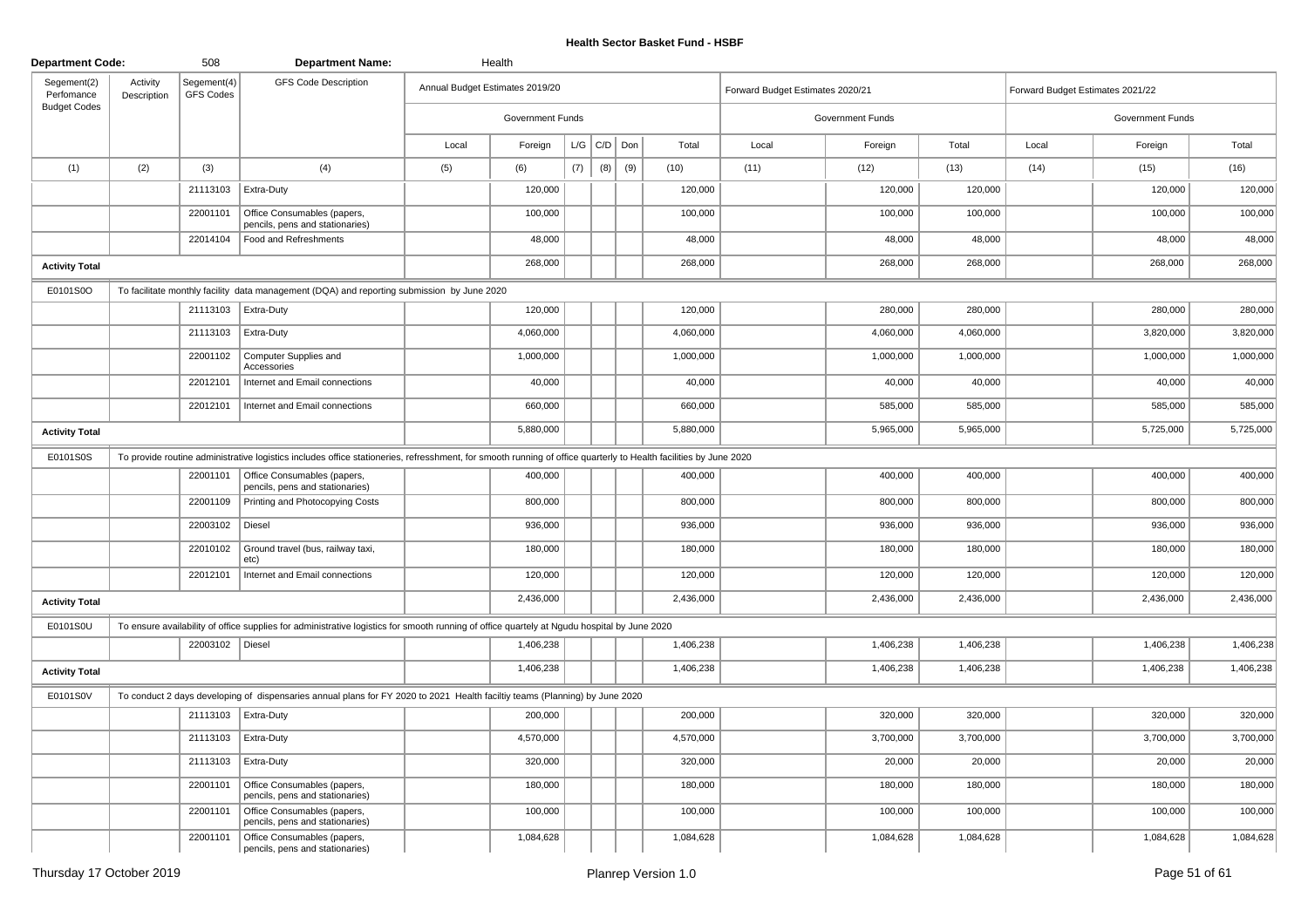| <b>Department Code:</b>   |                         | 508                             | <b>Department Name:</b>                                                                                                                                |                          | Health                                      |     |                   |     |            |                                                                                                                  |                  |            |                                  |                  |            |
|---------------------------|-------------------------|---------------------------------|--------------------------------------------------------------------------------------------------------------------------------------------------------|--------------------------|---------------------------------------------|-----|-------------------|-----|------------|------------------------------------------------------------------------------------------------------------------|------------------|------------|----------------------------------|------------------|------------|
| Segement(2)<br>Perfomance | Activity<br>Description | Segement(4)<br><b>GFS Codes</b> | <b>GFS Code Description</b>                                                                                                                            |                          | Annual Budget Estimates 2019/20             |     |                   |     |            | Forward Budget Estimates 2020/21                                                                                 |                  |            | Forward Budget Estimates 2021/22 |                  |            |
| <b>Budget Codes</b>       |                         |                                 |                                                                                                                                                        |                          | Government Funds                            |     |                   |     |            |                                                                                                                  | Government Funds |            |                                  | Government Funds |            |
|                           |                         |                                 |                                                                                                                                                        | Local                    | Foreign                                     |     | $L/G$ $C/D$ $Don$ |     | Total      | Local                                                                                                            | Foreign          | Total      | Local                            | Foreign          | Total      |
| (1)                       | (2)                     | (3)                             | (4)                                                                                                                                                    | (5)                      | (6)                                         | (7) | (8)               | (9) | (10)       | (11)                                                                                                             | (12)             | (13)       | (14)                             | (15)             | (16)       |
|                           |                         | 22001101                        | Office Consumables (papers,<br>pencils, pens and stationaries)                                                                                         |                          | 22,008                                      |     |                   |     | 22,008     |                                                                                                                  | 22,008           | 22,008     |                                  | 22,008           | 22,008     |
|                           |                         | 22010105                        | Per Diem - Domestic                                                                                                                                    |                          | 840,000                                     |     |                   |     | 840,000    |                                                                                                                  | 600,000          | 600,000    |                                  | 600,000          | 600,000    |
|                           |                         | 22014104                        | Food and Refreshments                                                                                                                                  |                          | 410,000                                     |     |                   |     | 410,000    |                                                                                                                  | 440,000          | 440,000    |                                  | 440,000          | 440,000    |
|                           |                         | 22014104                        | Food and Refreshments                                                                                                                                  |                          | 64,000                                      |     |                   |     | 64,000     |                                                                                                                  | 64,000           | 64,000     |                                  | 64,000           | 64,000     |
|                           |                         | 22001114                        | Other Administration Expense                                                                                                                           |                          | 69,672                                      |     |                   |     | 69,672     |                                                                                                                  | 69,672           | 69,672     |                                  | 69,672           | 69,672     |
| <b>Activity Total</b>     |                         |                                 |                                                                                                                                                        |                          | 7,860,307                                   |     |                   |     | 7,860,307  |                                                                                                                  | 6,600,307        | 6,600,307  |                                  | 6,600,307        | 6,600,307  |
| E0101S0W                  |                         |                                 | To procure one computer wire and keybord, internet moderm with annual internet bundle for connectivity to enhance sending various reports by June 2020 |                          |                                             |     |                   |     |            |                                                                                                                  |                  |            |                                  |                  |            |
|                           |                         | 22024101                        | Computers, printers, scanners,<br>and other computer related<br>equipment                                                                              |                          | 1,000,000                                   |     |                   |     | 1,000,000  |                                                                                                                  | 1,000,000        | 1,000,000  |                                  | 1,000,000        | 1,000,000  |
| <b>Activity Total</b>     |                         |                                 |                                                                                                                                                        |                          | 1,000,000                                   |     |                   |     | 1,000,000  |                                                                                                                  | 1,000,000        | 1,000,000  |                                  | 1,000,000        | 1,000,000  |
| E0101S0X                  |                         |                                 | To facilitate procurement of 1 smart mobile phone for the facility by June 2020                                                                        |                          |                                             |     |                   |     |            |                                                                                                                  |                  |            |                                  |                  |            |
|                           |                         | 22012103                        | Wire, Wireless, Telephone, Telex<br>Services and Facsimile                                                                                             |                          | 150,000                                     |     |                   |     | 150,000    |                                                                                                                  | 150,000          | 150,000    |                                  | 150,000          | 150,000    |
| <b>Activity Total</b>     |                         |                                 |                                                                                                                                                        |                          | 150,000                                     |     |                   |     | 150,000    |                                                                                                                  | 150,000          | 150,000    |                                  | 150,000          | 150,000    |
| E0101S0Y                  |                         |                                 | To ensure availability of office supplies and equipments for administrative logistics for smooth running of office quartely by June 2020.              |                          |                                             |     |                   |     |            |                                                                                                                  |                  |            |                                  |                  |            |
|                           |                         | 22001101                        | Office Consumables (papers,<br>pencils, pens and stationaries)                                                                                         |                          | 800,000                                     |     |                   |     | 800,000    |                                                                                                                  | 800,000          | 800,000    |                                  | 800,000          | 800,000    |
|                           |                         | 22003102                        | Diesel                                                                                                                                                 |                          | 171,600                                     |     |                   |     | 171,600    |                                                                                                                  | 260,000          | 260,000    |                                  | 260,000          | 260,000    |
|                           |                         | 22024101                        | Computers, printers, scanners,<br>and other computer related<br>equipment                                                                              |                          | 1,000,000                                   |     |                   |     | 1,000,000  |                                                                                                                  | 1,000,000        | 1,000,000  |                                  | 1,000,000        | 1,000,000  |
| <b>Activity Total</b>     |                         |                                 |                                                                                                                                                        |                          | 1,971,600                                   |     |                   |     | 1,971,600  |                                                                                                                  | 2,060,000        | 2,060,000  |                                  | 2,060,000        | 2,060,000  |
| <b>Target Total</b>       |                         |                                 |                                                                                                                                                        |                          | 46,956,300                                  |     |                   |     | 46,956,300 |                                                                                                                  | 45,008,839       | 45,008,839 |                                  | 44,318,439       | 44,318,439 |
|                           | Objcetive Code: Y       |                                 |                                                                                                                                                        | <b>Objective Name:</b>   | Multi-sectorial nutrition services improved |     |                   |     |            |                                                                                                                  |                  |            |                                  |                  |            |
|                           | Cost Centre Code: 508E  |                                 |                                                                                                                                                        | <b>Cost Centre Name:</b> | Health                                      |     |                   |     |            |                                                                                                                  |                  |            |                                  |                  |            |
|                           |                         | Target Code: J0301              |                                                                                                                                                        | <b>Target Name:</b>      |                                             |     |                   |     |            | Increased percentage of children receiving vitamin A supplementation and deworming from 4% to 50.% by June, 2022 |                  |            |                                  |                  |            |
| J0301S05                  |                         |                                 | To conduct 5days vitamin A supplimentation and deworming to 668 underfive children twice a year by june 2020                                           |                          |                                             |     |                   |     |            |                                                                                                                  |                  |            |                                  |                  |            |
|                           |                         | 21113103                        | Extra-Duty                                                                                                                                             |                          | 360,000                                     |     |                   |     | 360,000    |                                                                                                                  | 360,000          | 360,000    |                                  | 360,000          | 360,000    |
|                           |                         | 21113103                        | <b>Extra-Duty</b>                                                                                                                                      |                          | 2,000,000                                   |     |                   |     | 2,000,000  |                                                                                                                  | 2,040,000        | 2,040,000  |                                  | 2,040,000        | 2,040,000  |
| <b>Activity Total</b>     |                         |                                 |                                                                                                                                                        |                          | 2,360,000                                   |     |                   |     | 2,360,000  |                                                                                                                  | 2,400,000        | 2,400,000  |                                  | 2,400,000        | 2,400,000  |
| J0301S06                  |                         |                                 | To conduct vit A Immunization and de-worming to under five children bi-annual by June 2020                                                             |                          |                                             |     |                   |     |            |                                                                                                                  |                  |            |                                  |                  |            |
|                           |                         |                                 | 21113103   Extra-Duty                                                                                                                                  |                          | 440,000                                     |     |                   |     | 440,000    |                                                                                                                  | 440,000          | 440,000    |                                  | 440,000          | 440,000    |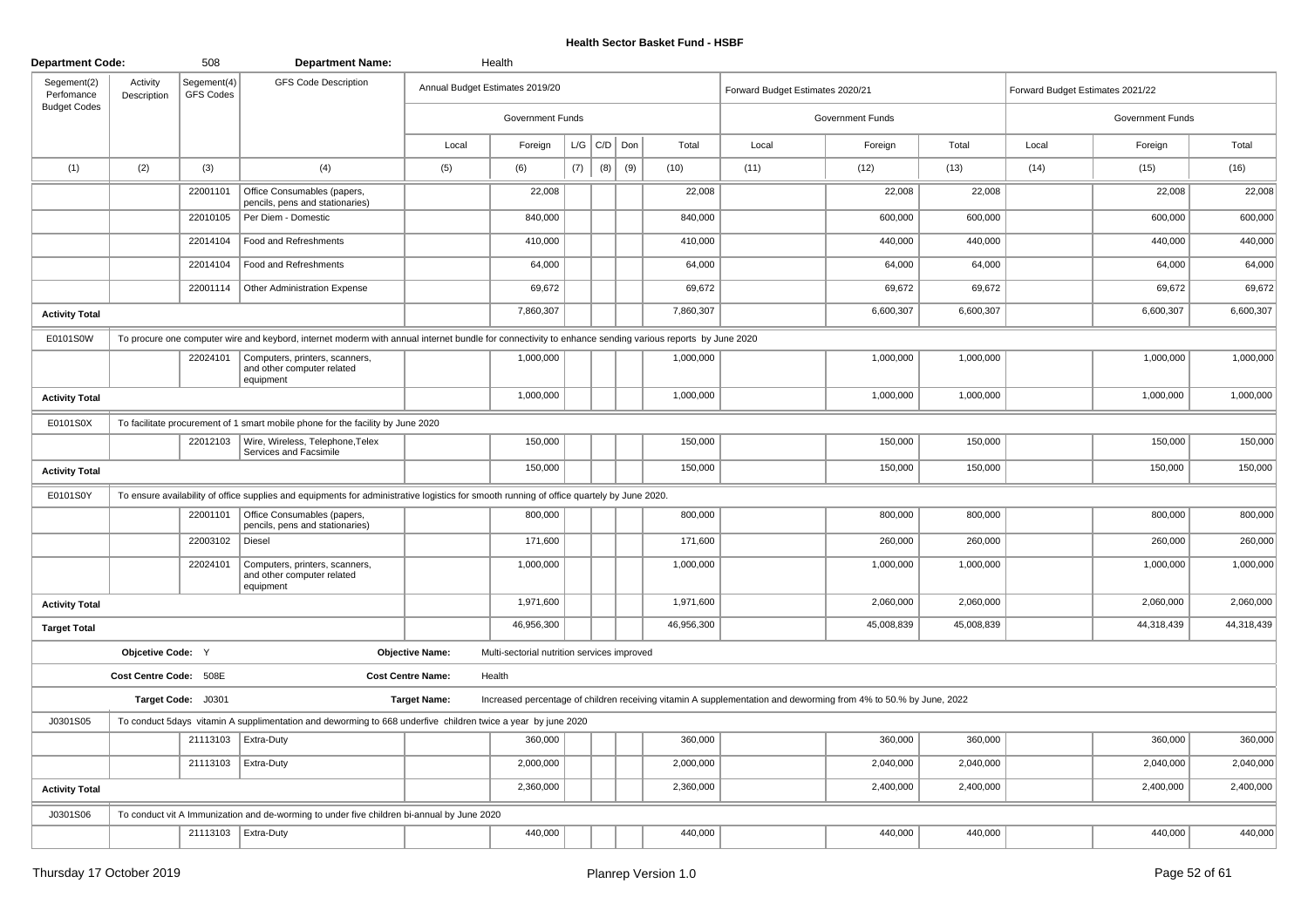| <b>Department Code:</b>   |                         | 508                      | <b>Department Name:</b>                                                                                                                                                      |                          | Health                                                  |     |                   |     |      |            |                                                                                |                         |            |                                  |                         |            |
|---------------------------|-------------------------|--------------------------|------------------------------------------------------------------------------------------------------------------------------------------------------------------------------|--------------------------|---------------------------------------------------------|-----|-------------------|-----|------|------------|--------------------------------------------------------------------------------|-------------------------|------------|----------------------------------|-------------------------|------------|
| Segement(2)<br>Perfomance | Activity<br>Description | Segement(4)<br>GFS Codes | <b>GFS Code Description</b>                                                                                                                                                  |                          | Annual Budget Estimates 2019/20                         |     |                   |     |      |            | Forward Budget Estimates 2020/21                                               |                         |            | Forward Budget Estimates 2021/22 |                         |            |
| <b>Budget Codes</b>       |                         |                          |                                                                                                                                                                              |                          | <b>Government Funds</b>                                 |     |                   |     |      |            |                                                                                | <b>Government Funds</b> |            |                                  | <b>Government Funds</b> |            |
|                           |                         |                          |                                                                                                                                                                              | Local                    | Foreign                                                 |     | $L/G$ $C/D$ $Don$ |     |      | Total      | Local                                                                          | Foreign                 | Total      | Local                            | Foreign                 | Total      |
| (1)                       | (2)                     | (3)                      | (4)                                                                                                                                                                          | (5)                      | (6)                                                     | (7) | (8)               | (9) | (10) |            | (11)                                                                           | (12)                    | (13)       | (14)                             | (15)                    | (16)       |
| <b>Activity Total</b>     |                         |                          |                                                                                                                                                                              |                          | 440,000                                                 |     |                   |     |      | 440,000    |                                                                                | 440,000                 | 440,000    |                                  | 440,000                 | 440,000    |
| J0301S07                  |                         |                          | To conduct 5days vitamin A supplimentation and deworming to 668 underfive children twice a year by june 2020                                                                 |                          |                                                         |     |                   |     |      |            |                                                                                |                         |            |                                  |                         |            |
|                           |                         |                          | 21113103 Extra-Duty                                                                                                                                                          |                          | 2,400,000                                               |     |                   |     |      | 2,400,000  |                                                                                | 3,090,000               | 3,090,000  |                                  | 2,550,000               | 2,550,000  |
| <b>Activity Total</b>     |                         |                          |                                                                                                                                                                              |                          | 2,400,000                                               |     |                   |     |      | 2,400,000  |                                                                                | 3,090,000               | 3,090,000  |                                  | 2,550,000               | 2,550,000  |
| J0301S08                  |                         |                          | To Conduct semi annually vitamin 'A' Supplementation and deworming to 87,920 children by June 2020                                                                           |                          |                                                         |     |                   |     |      |            |                                                                                |                         |            |                                  |                         |            |
|                           |                         |                          | 21113103   Extra-Duty                                                                                                                                                        |                          | 1,270,000                                               |     |                   |     |      | 1,270,000  |                                                                                | 1,330,000               | 1,330,000  |                                  | 1,330,000               | 1,330,000  |
| <b>Activity Total</b>     |                         |                          |                                                                                                                                                                              |                          | 1,270,000                                               |     |                   |     |      | 1,270,000  |                                                                                | 1,330,000               | 1,330,000  |                                  | 1,330,000               | 1,330,000  |
| J0301S03                  |                         |                          | To conduct 5 days vitamin A Immunization and de-worming to under five children bi-annual by June 2020                                                                        |                          |                                                         |     |                   |     |      |            |                                                                                |                         |            |                                  |                         |            |
|                           |                         |                          | 21113103   Extra-Duty                                                                                                                                                        |                          | 240,000                                                 |     |                   |     |      | 240,000    |                                                                                | 240,000                 | 240,000    |                                  | 240,000                 | 240,000    |
| <b>Activity Total</b>     |                         |                          |                                                                                                                                                                              |                          | 240,000                                                 |     |                   |     |      | 240,000    |                                                                                | 240,000                 | 240,000    |                                  | 240,000                 | 240,000    |
| <b>Target Total</b>       |                         |                          |                                                                                                                                                                              |                          | 6,710,000                                               |     |                   |     |      | 6,710,000  |                                                                                | 7,500,000               | 7,500,000  |                                  | 6,960,000               | 6,960,000  |
|                           |                         | Project Code: 4946       |                                                                                                                                                                              | <b>Project Name:</b>     | LGA Own Source Project                                  |     |                   |     |      |            |                                                                                |                         |            |                                  |                         |            |
|                           | Objcetive Code: D       |                          |                                                                                                                                                                              | <b>Objective Name:</b>   |                                                         |     |                   |     |      |            | Quality and Quantity of Socio-Economic Services and Infrastructure Increased   |                         |            |                                  |                         |            |
|                           | Cost Centre Code: 506B  |                          |                                                                                                                                                                              | <b>Cost Centre Name:</b> | Agriculture, Irrigation and Co-operative                |     |                   |     |      |            |                                                                                |                         |            |                                  |                         |            |
|                           |                         | Target Code: D0401       |                                                                                                                                                                              | <b>Target Name:</b>      |                                                         |     |                   |     |      |            | Market linkage and information network improved to 13,500 farmers by June 2022 |                         |            |                                  |                         |            |
| D0401D05                  |                         |                          | To facilitate sunflowe value addition through completion of installation of one (1)processing machine for the Participatory Farmer Group(PFGs) at Malya village by June 2020 |                          |                                                         |     |                   |     |      |            |                                                                                |                         |            |                                  |                         |            |
|                           |                         | 22002101                 | Electricity                                                                                                                                                                  | 6,000,000                |                                                         |     |                   |     |      | 6,000,000  | 6,000,000                                                                      |                         | 6,000,000  | 6,000,000                        |                         | 6,000,000  |
| <b>Activity Total</b>     |                         |                          |                                                                                                                                                                              | 6,000,000                |                                                         |     |                   |     |      | 6,000,000  | 6,000,000                                                                      |                         | 6,000,000  | 6,000,000                        |                         | 6,000,000  |
| D0401D06                  |                         |                          | To facilitate installation of pallets at Mahiga godown by June 2020.                                                                                                         |                          |                                                         |     |                   |     |      |            |                                                                                |                         |            |                                  |                         |            |
|                           |                         | 22019101                 | Cement, Bricks and Building<br>Materials                                                                                                                                     | 10,000,000               |                                                         |     |                   |     |      | 10,000,000 | 10,000,000                                                                     |                         | 10,000,000 | 10,000,000                       |                         | 10,000,000 |
| <b>Activity Total</b>     |                         |                          |                                                                                                                                                                              | 10,000,000               |                                                         |     |                   |     |      | 10,000,000 | 10,000,000                                                                     |                         | 10,000,000 | 10,000,000                       |                         | 10,000,000 |
| <b>Target Total</b>       |                         |                          |                                                                                                                                                                              | 16,000,000               |                                                         |     |                   |     |      | 16,000,000 | 16,000,000                                                                     |                         | 16,000,000 | 16,000,000                       |                         | 16,000,000 |
|                           | Project Code: 6231      |                          |                                                                                                                                                                              | <b>Project Name:</b>     | Enhancement of Information and Communication Technology |     |                   |     |      |            |                                                                                |                         |            |                                  |                         |            |
|                           | Objcetive Code: D       |                          |                                                                                                                                                                              | <b>Objective Name:</b>   |                                                         |     |                   |     |      |            | Quality and Quantity of Socio-Economic Services and Infrastructure Increased   |                         |            |                                  |                         |            |
|                           | Cost Centre Code: 506B  |                          |                                                                                                                                                                              | <b>Cost Centre Name:</b> | Agriculture, Irrigation and Co-operative                |     |                   |     |      |            |                                                                                |                         |            |                                  |                         |            |
|                           |                         | Target Code: D0401       |                                                                                                                                                                              | <b>Target Name:</b>      |                                                         |     |                   |     |      |            | Market linkage and information network improved to 13,500 farmers by June 2022 |                         |            |                                  |                         |            |
| D0401D01                  |                         |                          | To facilitate completion of one (1) Ward Agricultural resource centre at Lyoma ward by June 2020.                                                                            |                          |                                                         |     |                   |     |      |            |                                                                                |                         |            |                                  |                         |            |
|                           |                         | 22002101 Electricity     |                                                                                                                                                                              | 1,500,000                |                                                         |     |                   |     |      | 1,500,000  | 1,500,000                                                                      |                         | 1,500,000  | 1,500,000                        |                         | 1,500,000  |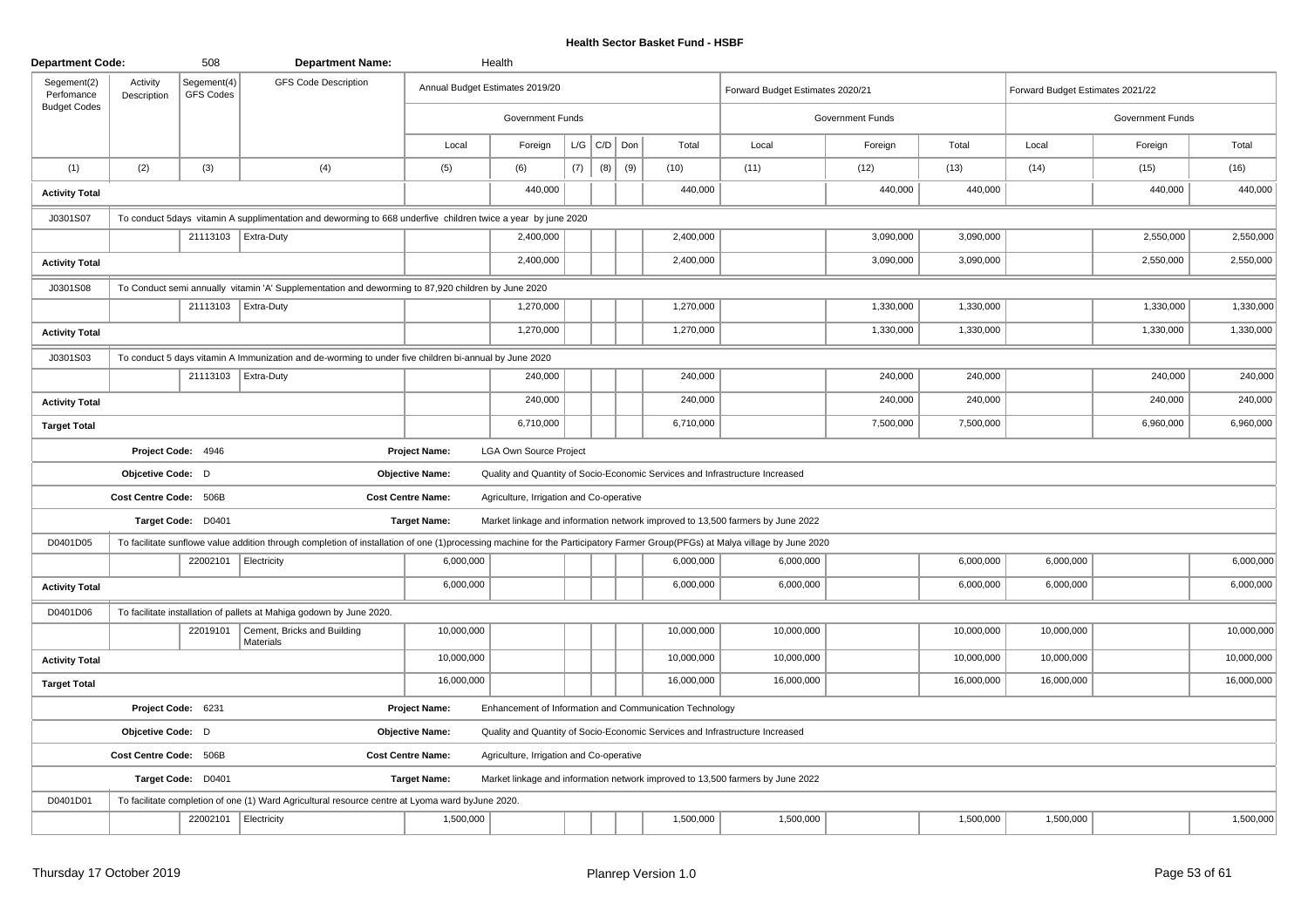| <b>Department Code:</b>                          |                         | 506                             | <b>Department Name:</b>                                                                                                            |                          | Agriculture, Irrigation and Co-operative |     |     |         |                                                                   |                                                                                            |                  |            |                                  |                  |            |
|--------------------------------------------------|-------------------------|---------------------------------|------------------------------------------------------------------------------------------------------------------------------------|--------------------------|------------------------------------------|-----|-----|---------|-------------------------------------------------------------------|--------------------------------------------------------------------------------------------|------------------|------------|----------------------------------|------------------|------------|
| Segement(2)<br>Perfomance<br><b>Budget Codes</b> | Activity<br>Description | Segement(4)<br><b>GFS Codes</b> | <b>GFS Code Description</b>                                                                                                        |                          | Annual Budget Estimates 2019/20          |     |     |         |                                                                   | Forward Budget Estimates 2020/21                                                           |                  |            | Forward Budget Estimates 2021/22 |                  |            |
|                                                  |                         |                                 |                                                                                                                                    |                          | Government Funds                         |     |     |         |                                                                   |                                                                                            | Government Funds |            |                                  | Government Funds |            |
|                                                  |                         |                                 |                                                                                                                                    | Local                    | Foreign                                  | L/G |     | C/D Don | Total                                                             | Local                                                                                      | Foreign          | Total      | Local                            | Foreign          | Total      |
| (1)                                              | (2)                     | (3)                             | (4)                                                                                                                                | (5)                      | (6)                                      | (7) | (8) | (9)     | (10)                                                              | (11)                                                                                       | (12)             | (13)       | (14)                             | (15)             | (16)       |
|                                                  |                         | 22019101                        | Cement, Bricks and Building<br>Materials                                                                                           | 6,474,560                |                                          |     |     |         | 6,474,560                                                         | 6,474,560                                                                                  |                  | 6,474,560  | 6,474,560                        |                  | 6,474,560  |
|                                                  |                         | 31122211                        | Office furniture                                                                                                                   | 8,383,400                |                                          |     |     |         | 8,383,400                                                         | 8,383,400                                                                                  |                  | 8,383,400  | 8,383,400                        |                  | 8,383,400  |
| <b>Activity Total</b>                            |                         |                                 |                                                                                                                                    | 16,357,960               |                                          |     |     |         | 16,357,960                                                        | 16,357,960                                                                                 |                  | 16,357,960 | 16,357,960                       |                  | 16,357,960 |
| <b>Target Total</b>                              |                         |                                 |                                                                                                                                    | 16,357,960               |                                          |     |     |         | 16,357,960                                                        | 16,357,960                                                                                 |                  | 16,357,960 | 16,357,960                       |                  | 16,357,960 |
|                                                  |                         | Project Code: 4946              |                                                                                                                                    | <b>Project Name:</b>     | <b>LGA Own Source Project</b>            |     |     |         |                                                                   |                                                                                            |                  |            |                                  |                  |            |
|                                                  | Objcetive Code: C       |                                 |                                                                                                                                    | <b>Objective Name:</b>   |                                          |     |     |         | Access to Quality and Equitable Social Services Delivery Improved |                                                                                            |                  |            |                                  |                  |            |
|                                                  | Cost Centre Code: 506C  |                                 |                                                                                                                                    | <b>Cost Centre Name:</b> | Agriculture, Irrigation and Co-operative |     |     |         |                                                                   |                                                                                            |                  |            |                                  |                  |            |
|                                                  |                         | Target Code: C0301              |                                                                                                                                    | <b>Target Name:</b>      |                                          |     |     |         |                                                                   | Agricultural extension service delivery to 57,200 farmers in 119 villages improved by 2022 |                  |            |                                  |                  |            |
| C0301C05                                         |                         |                                 | To facilitate formation of demonstration plots of two (2) cotton lead farmers per village in 119 villages by June 2020.            |                          |                                          |     |     |         |                                                                   |                                                                                            |                  |            |                                  |                  |            |
|                                                  |                         | 22003101                        | Petrol                                                                                                                             | 910,000                  |                                          |     |     |         | 910,000                                                           | 2,600                                                                                      |                  | 2,600      | 2,600                            |                  | 2,600      |
|                                                  |                         | 22003102                        | Diesel                                                                                                                             | 910,000                  |                                          |     |     |         | 910,000                                                           | 2,600                                                                                      |                  | 2,600      | 2,600                            |                  | 2,600      |
|                                                  |                         | 22015101                        | Seeds                                                                                                                              | 1,700,000                |                                          |     |     |         | 1,700,000                                                         | 1,700                                                                                      |                  | 1,700      | 1,700                            |                  | 1,700      |
| <b>Activity Total</b>                            |                         |                                 |                                                                                                                                    | 3,520,000                |                                          |     |     |         | 3,520,000                                                         | 6,900                                                                                      |                  | 6,900      | 6,900                            |                  | 6,900      |
| C0301D01                                         |                         |                                 | To facilitate transport to Ward Agriculture Extension officers (WAEO)by purchasing five (5) motorcycles by June 2020               |                          |                                          |     |     |         |                                                                   |                                                                                            |                  |            |                                  |                  |            |
|                                                  |                         |                                 | 31121110   Motorbikes and bicycles                                                                                                 | 20,000,000               |                                          |     |     |         | 20,000,000                                                        | 24,000,000                                                                                 |                  | 24,000,000 | 28,000,000                       |                  | 28,000,000 |
| <b>Activity Total</b>                            |                         |                                 |                                                                                                                                    | 20,000,000               |                                          |     |     |         | 20,000,000                                                        | 24,000,000                                                                                 |                  | 24,000,000 | 28,000,000                       |                  | 28,000,000 |
| C0301S05                                         |                         |                                 | To conduct participatory monitoring, supervision and evaluation of agricultural extension activities in 119 villages June 2020.    |                          |                                          |     |     |         |                                                                   |                                                                                            |                  |            |                                  |                  |            |
|                                                  |                         | 21113103                        | <b>Extra-Duty</b>                                                                                                                  | 1,500,000                |                                          |     |     |         | 1,500,000                                                         | 30,000                                                                                     |                  | 30,000     | 30,000                           |                  | 30,000     |
|                                                  |                         | 22003101                        | Petrol                                                                                                                             | 2,080,000                |                                          |     |     |         | 2,080,000                                                         | 2,600                                                                                      |                  | 2,600      | 2,600                            |                  | 2,600      |
|                                                  |                         | 22003102                        | Diesel                                                                                                                             | 2,600,000                |                                          |     |     |         | 2,600,000                                                         | 2,600                                                                                      |                  | 2,600      | 2,600                            |                  | 2,600      |
|                                                  |                         | 22010105                        | Per Diem - Domestic                                                                                                                | 600,000                  |                                          |     |     |         | 600,000                                                           | 900,000                                                                                    |                  | 900,000    | 1,200,000                        |                  | 1,200,000  |
|                                                  |                         | 22021107                        | Outsource maintenance contract<br>services                                                                                         | 1,500,000                |                                          |     |     |         | 1,500,000                                                         | 1,500,000                                                                                  |                  | 1,500,000  | 1,500,000                        |                  | 1,500,000  |
| <b>Activity Total</b>                            |                         |                                 |                                                                                                                                    | 8,280,000                |                                          |     |     |         | 8,280,000                                                         | 2,435,200                                                                                  |                  | 2,435,200  | 2,735,200                        |                  | 2,735,200  |
| C0301S06                                         |                         |                                 | To facilitate training of 20 schools on production of sweet potatoes cuttings "Viazi Karoti"Rich in Vitamin A by June 2020         |                          |                                          |     |     |         |                                                                   |                                                                                            |                  |            |                                  |                  |            |
|                                                  |                         | 22015101                        | Seeds                                                                                                                              | 2,900,000                |                                          |     |     |         | 2,900,000                                                         | 3,900,000                                                                                  |                  | 3,900,000  | 4,000,000                        |                  | 4,000,000  |
| <b>Activity Total</b>                            |                         |                                 |                                                                                                                                    | 2,900,000                |                                          |     |     |         | 2,900,000                                                         | 3,900,000                                                                                  |                  | 3,900,000  | 4,000,000                        |                  | 4,000,000  |
| C0301C07                                         |                         |                                 | To facilitate production of new cassava seed variety which are resistant to mosaic disese and cassava streak viruses by June 2020. |                          |                                          |     |     |         |                                                                   |                                                                                            |                  |            |                                  |                  |            |
|                                                  |                         | 22003101                        | $ $ Petrol                                                                                                                         | 808,600                  |                                          |     |     |         | 808,600                                                           | 2,600                                                                                      |                  | 2,600      | 2,600                            |                  | 2,600      |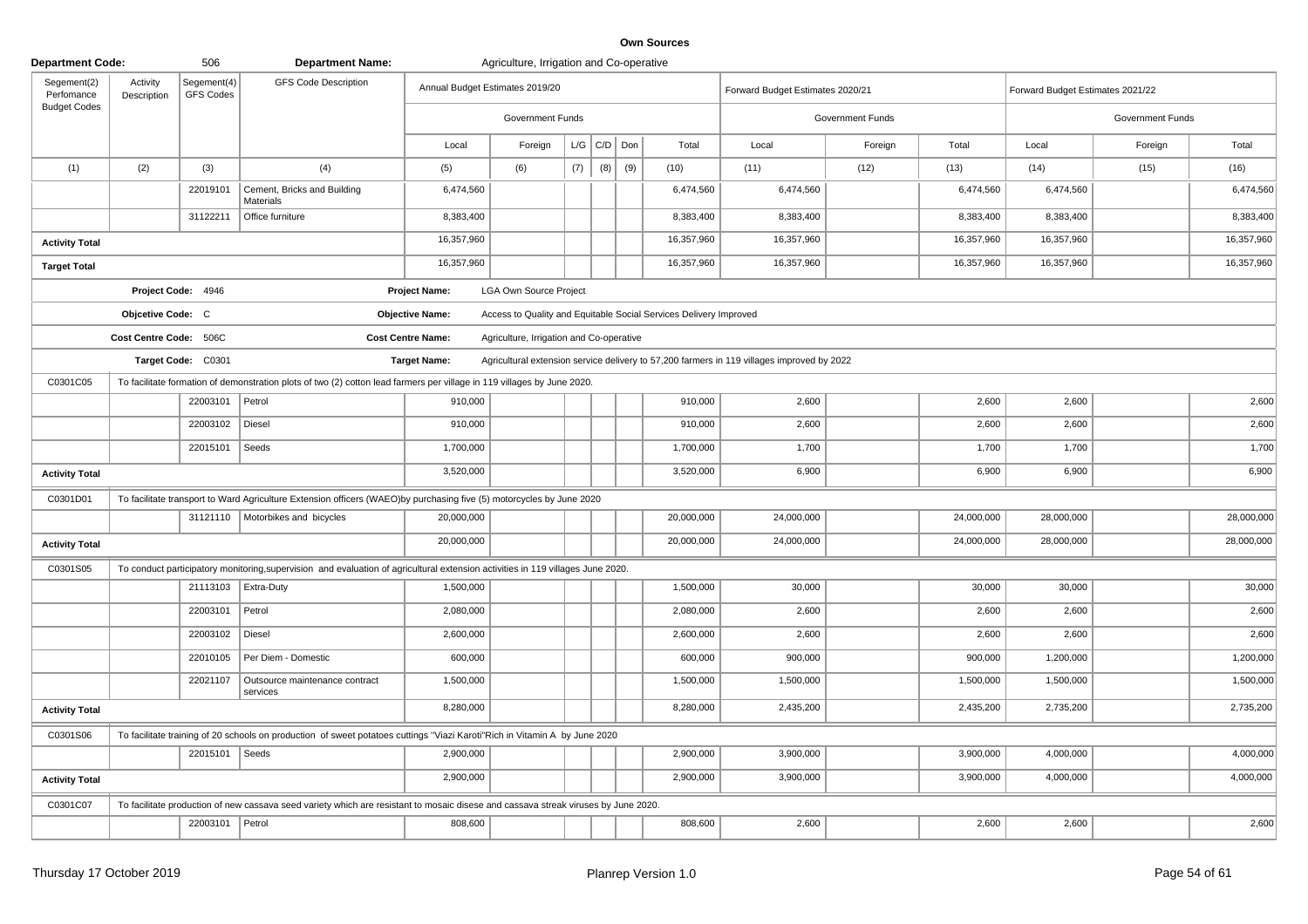| <b>Department Code:</b>   |                         | 506                      | <b>Department Name:</b>                                                                                                                             |                                 | Agriculture, Irrigation and Co-operative |     |     |                 |            |                                                                                                                     |                  |            |                                  |                  |            |
|---------------------------|-------------------------|--------------------------|-----------------------------------------------------------------------------------------------------------------------------------------------------|---------------------------------|------------------------------------------|-----|-----|-----------------|------------|---------------------------------------------------------------------------------------------------------------------|------------------|------------|----------------------------------|------------------|------------|
| Segement(2)<br>Perfomance | Activity<br>Description | Segement(4)<br>GFS Codes | <b>GFS Code Description</b>                                                                                                                         | Annual Budget Estimates 2019/20 |                                          |     |     |                 |            | Forward Budget Estimates 2020/21                                                                                    |                  |            | Forward Budget Estimates 2021/22 |                  |            |
| <b>Budget Codes</b>       |                         |                          |                                                                                                                                                     |                                 | <b>Government Funds</b>                  |     |     |                 |            |                                                                                                                     | Government Funds |            |                                  | Government Funds |            |
|                           |                         |                          |                                                                                                                                                     | Local                           | Foreign                                  |     |     | $L/G$ $C/D$ $D$ | Total      | Local                                                                                                               | Foreign          | Total      | Local                            | Foreign          | Total      |
| (1)                       | (2)                     | (3)                      | (4)                                                                                                                                                 | (5)                             | (6)                                      | (7) | (8) | (9)             | (10)       | (11)                                                                                                                | (12)             | (13)       | (14)                             | (15)             | (16)       |
|                           |                         | 22015101                 | Seeds                                                                                                                                               | 3,000,000                       |                                          |     |     |                 | 3,000,000  | 30,000                                                                                                              |                  | 30,000     | 30,000                           |                  | 30,000     |
| <b>Activity Total</b>     |                         |                          |                                                                                                                                                     | 3,808,600                       |                                          |     |     |                 | 3,808,600  | 32,600                                                                                                              |                  | 32,600     | 32,600                           |                  | 32,600     |
| C0301S07                  |                         |                          | To facilitate 4 staffs and 5 farmers to participate in Nanenane exhibition in Mwanza by June 2020.                                                  |                                 |                                          |     |     |                 |            |                                                                                                                     |                  |            |                                  |                  |            |
|                           |                         | 22003102                 | Diesel                                                                                                                                              | 910,000                         |                                          |     |     |                 | 910,000    | 2,600                                                                                                               |                  | 2,600      | 2,600                            |                  | 2,600      |
|                           |                         | 22010105                 | Per Diem - Domestic                                                                                                                                 | 3,000,000                       |                                          |     |     |                 | 3,000,000  | 3,500,000                                                                                                           |                  | 3,500,000  | 4,000,000                        |                  | 4,000,000  |
|                           |                         | 22014101                 | Exhibition, Festivals and<br>Celebrations                                                                                                           | 3,200,000                       |                                          |     |     |                 | 3,200,000  | 3,200,000                                                                                                           |                  | 3,200,000  | 3,200,000                        |                  | 3,200,000  |
| <b>Activity Total</b>     |                         |                          |                                                                                                                                                     | 7,110,000                       |                                          |     |     |                 | 7,110,000  | 6,702,600                                                                                                           |                  | 6,702,600  | 7,202,600                        |                  | 7,202,600  |
| C0301S08                  |                         |                          | To facilitate sorgum production 1 acre per household as drought resistant crop by procuring 1 ton of sorghum seeds for 500 households by June 2020. |                                 |                                          |     |     |                 |            |                                                                                                                     |                  |            |                                  |                  |            |
|                           |                         | 22015101                 | Seeds                                                                                                                                               | 4,000,000                       |                                          |     |     |                 | 4,000,000  | 4,000                                                                                                               |                  | 4,000      | 4,000                            |                  | 4,000      |
| <b>Activity Total</b>     |                         |                          |                                                                                                                                                     | 4,000,000                       |                                          |     |     |                 | 4,000,000  | 4,000                                                                                                               |                  | 4,000      | 4,000                            |                  | 4,000      |
| <b>Target Total</b>       |                         |                          |                                                                                                                                                     | 49,618,600                      |                                          |     |     |                 | 49,618,600 | 37,081,300                                                                                                          |                  | 37,081,300 | 41,981,300                       |                  | 41,981,300 |
|                           | Cost Centre Code: 506D  |                          |                                                                                                                                                     | <b>Cost Centre Name:</b>        | Agriculture, Irrigation and Co-operative |     |     |                 |            |                                                                                                                     |                  |            |                                  |                  |            |
|                           |                         | Target Code: C4301       |                                                                                                                                                     | <b>Target Name:</b>             |                                          |     |     |                 |            | Rural Agricultural marketing cooperative society (58 AMCOS and 20 SACCOS) in 119 villages strengthened by June 2022 |                  |            |                                  |                  |            |
| C4301C01                  |                         |                          | To facilitate Strengthening of 29 Cooperative Societies performance through regular Inspection by June 2020                                         |                                 |                                          |     |     |                 |            |                                                                                                                     |                  |            |                                  |                  |            |
|                           |                         |                          | 21113103   Extra-Duty                                                                                                                               | 3,000,000                       |                                          |     |     |                 | 3,000,000  | 30,000                                                                                                              |                  | 30,000     | 30,000                           |                  | 30,000     |
|                           |                         | 22001101                 | Office Consumables (papers,<br>pencils, pens and stationaries)                                                                                      | 300,000                         |                                          |     |     |                 | 300,000    | 300,000                                                                                                             |                  | 300,000    | 300,000                          |                  | 300,000    |
|                           |                         | 22003102                 | Diesel                                                                                                                                              | 1,924,000                       |                                          |     |     |                 | 1,924,000  | 2,600                                                                                                               |                  | 2,600      | 2,600                            |                  | 2,600      |
| <b>Activity Total</b>     |                         |                          |                                                                                                                                                     | 5,224,000                       |                                          |     |     |                 | 5,224,000  | 332,600                                                                                                             |                  | 332,600    | 332,600                          |                  | 332,600    |
| C4301C02                  |                         |                          | Training to 4 AMCOS Clerk's on how to write Books of Account and Records Keeping by June 2020                                                       |                                 |                                          |     |     |                 |            |                                                                                                                     |                  |            |                                  |                  |            |
|                           |                         | 22001101                 | Office Consumables (papers,<br>pencils, pens and stationaries)                                                                                      | 300,800                         |                                          |     |     |                 | 300,800    | 300,800                                                                                                             |                  | 300,800    | 300,800                          |                  | 300,800    |
|                           |                         | 22003102                 | Diesel                                                                                                                                              | 572,000                         |                                          |     |     |                 | 572,000    | 2,600                                                                                                               |                  | 2,600      | 2,600                            |                  | 2,600      |
|                           |                         | 22014104                 | Food and Refreshments                                                                                                                               | 140,000                         |                                          |     |     |                 | 140,000    | 7,000                                                                                                               |                  | 7,000      | 7,000                            |                  | 7,000      |
| <b>Activity Total</b>     |                         |                          |                                                                                                                                                     | 1,012,800                       |                                          |     |     |                 | 1,012,800  | 310,400                                                                                                             |                  | 310,400    | 310,400                          |                  | 310,400    |
| C4301C03                  |                         |                          | To facilitate training of one (1) SACCOS on Ware House Receipt System Operations at Mahiga by 2020                                                  |                                 |                                          |     |     |                 |            |                                                                                                                     |                  |            |                                  |                  |            |
|                           |                         | 21113103                 | Extra-Duty                                                                                                                                          | 240,000                         |                                          |     |     |                 | 240,000    | 30,000                                                                                                              |                  | 30,000     | 30,000                           |                  | 30,000     |
|                           |                         | 22001101                 | Office Consumables (papers,<br>pencils, pens and stationaries)                                                                                      | 302,800                         |                                          |     |     |                 | 302,800    | 302,800                                                                                                             |                  | 302,800    | 302,800                          |                  | 302,800    |
|                           |                         | 22003102                 | Diesel                                                                                                                                              | 660,400                         |                                          |     |     |                 | 660,400    | 2,600                                                                                                               |                  | 2,600      | 2,600                            |                  | 2,600      |
|                           |                         | 22014104                 | Food and Refreshments                                                                                                                               | 140,000                         |                                          |     |     |                 | 140,000    | 7,000                                                                                                               |                  | 7,000      | 7,000                            |                  | 7,000      |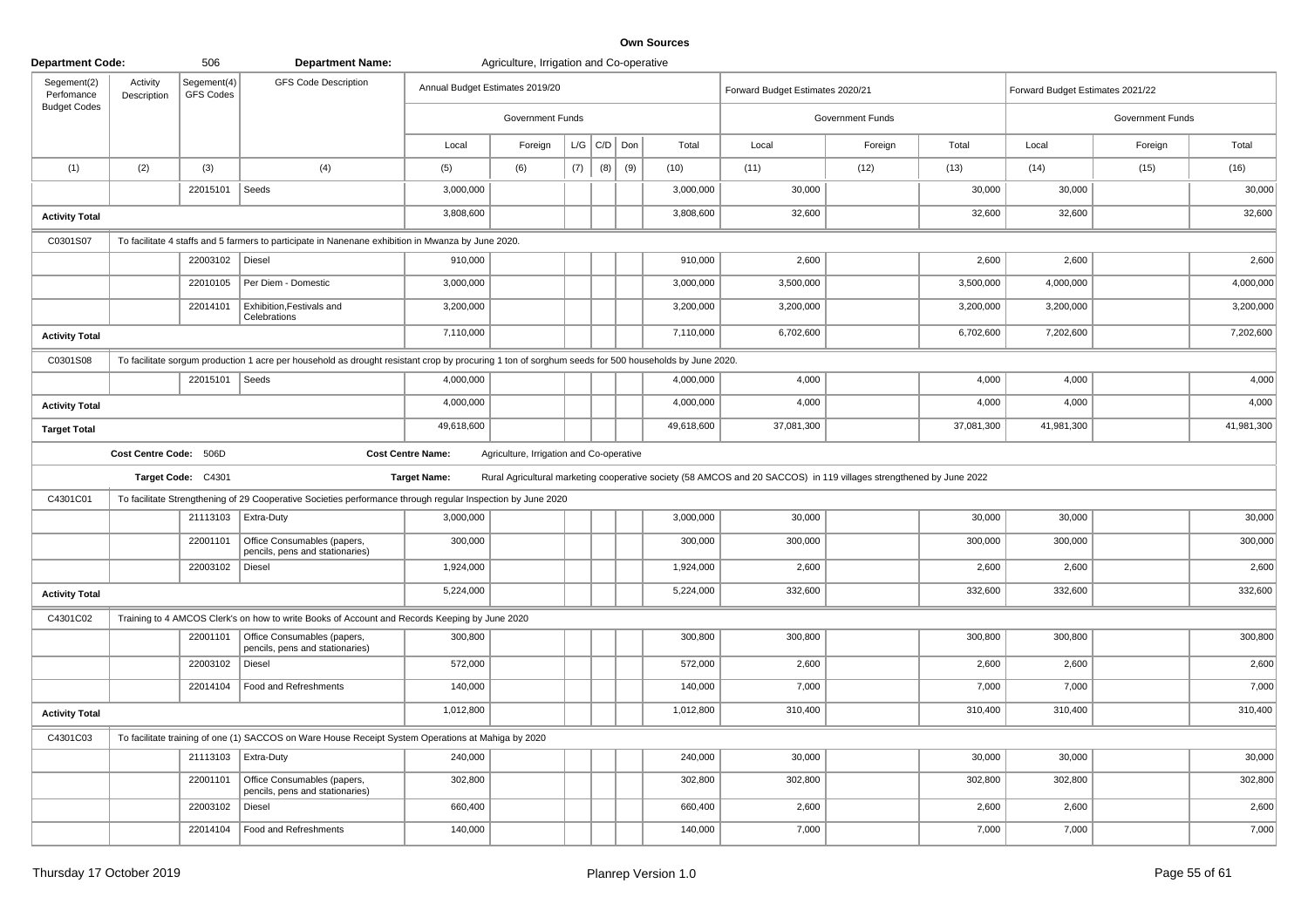| <b>Department Code:</b>                          |                         | 506                             | <b>Department Name:</b>                                                                       |                          | Agriculture, Irrigation and Co-operative       |     |     |     |                                                                              |                                                                                |                  |            |                                  |                  |            |
|--------------------------------------------------|-------------------------|---------------------------------|-----------------------------------------------------------------------------------------------|--------------------------|------------------------------------------------|-----|-----|-----|------------------------------------------------------------------------------|--------------------------------------------------------------------------------|------------------|------------|----------------------------------|------------------|------------|
| Segement(2)<br>Perfomance<br><b>Budget Codes</b> | Activity<br>Description | Segement(4)<br><b>GFS Codes</b> | <b>GFS Code Description</b>                                                                   |                          | Annual Budget Estimates 2019/20                |     |     |     |                                                                              | Forward Budget Estimates 2020/21                                               |                  |            | Forward Budget Estimates 2021/22 |                  |            |
|                                                  |                         |                                 |                                                                                               |                          | Government Funds                               |     |     |     |                                                                              |                                                                                | Government Funds |            |                                  | Government Funds |            |
|                                                  |                         |                                 |                                                                                               | Local                    | Foreign                                        | L/G | C/D | Don | Total                                                                        | Local                                                                          | Foreign          | Total      | Local                            | Foreign          | Total      |
| (1)                                              | (2)                     | (3)                             | (4)                                                                                           | (5)                      | (6)                                            | (7) | (8) | (9) | (10)                                                                         | (11)                                                                           | (12)             | (13)       | (14)                             | (15)             | (16)       |
| <b>Activity Total</b>                            |                         |                                 |                                                                                               | 1,343,200                |                                                |     |     |     | 1,343,200                                                                    | 342,400                                                                        |                  | 342,400    | 342,400                          |                  | 342,400    |
| <b>Target Total</b>                              |                         |                                 |                                                                                               | 7,580,000                |                                                |     |     |     | 7,580,000                                                                    | 985,400                                                                        |                  | 985,400    | 985,400                          |                  | 985,400    |
|                                                  |                         | Project Code: 4540              |                                                                                               | <b>Project Name:</b>     | Livestock Disease Control                      |     |     |     |                                                                              |                                                                                |                  |            |                                  |                  |            |
|                                                  | Objcetive Code: C       |                                 |                                                                                               | <b>Objective Name:</b>   |                                                |     |     |     | Access to Quality and Equitable Social Services Delivery Improved            |                                                                                |                  |            |                                  |                  |            |
|                                                  | Cost Centre Code: 505B  |                                 |                                                                                               | <b>Cost Centre Name:</b> | Livestock and Fisheries                        |     |     |     |                                                                              |                                                                                |                  |            |                                  |                  |            |
|                                                  |                         | Target Code: C1001              |                                                                                               | <b>Target Name:</b>      |                                                |     |     |     |                                                                              | Livestock and Fisheries service delivery in 119 villages improved by June 2022 |                  |            |                                  |                  |            |
| C1001S03                                         |                         |                                 | To strengthen TANLITS within the District by branding 100,000 cattle in 30 wards by June 2020 |                          |                                                |     |     |     |                                                                              |                                                                                |                  |            |                                  |                  |            |
|                                                  |                         | 21121103                        | Food and Refreshment                                                                          | 6,600,000                |                                                |     |     |     | 6,600,000                                                                    | 7,700,000                                                                      |                  | 7,700,000  | 8,800,000                        |                  | 8,800,000  |
|                                                  |                         | 22001101                        | Office Consumables (papers,<br>pencils, pens and stationaries)                                | 250,500                  |                                                |     |     |     | 250,500                                                                      | 250,500                                                                        |                  | 250,500    | 501,000                          |                  | 501,000    |
|                                                  |                         | 22003101                        | Petrol                                                                                        | 799,500                  |                                                |     |     |     | 799,500                                                                      | 910,000                                                                        |                  | 910,000    | 1,040,000                        |                  | 1,040,000  |
|                                                  |                         | 22003102                        | Diesel                                                                                        | 2,600,000                |                                                |     |     |     | 2,600,000                                                                    | 2,600,000                                                                      |                  | 2,600,000  | 3,120,000                        |                  | 3,120,000  |
| <b>Activity Total</b>                            |                         |                                 |                                                                                               | 10,250,000               |                                                |     |     |     | 10,250,000                                                                   | 11,460,500                                                                     |                  | 11,460,500 | 13,461,000                       |                  | 13,461,000 |
| <b>Target Total</b>                              |                         |                                 |                                                                                               | 10,250,000               |                                                |     |     |     | 10,250,000                                                                   | 11,460,500                                                                     |                  | 11,460,500 | 13,461,000                       |                  | 13,461,000 |
|                                                  | Objcetive Code: D       |                                 |                                                                                               | <b>Objective Name:</b>   |                                                |     |     |     | Quality and Quantity of Socio-Economic Services and Infrastructure Increased |                                                                                |                  |            |                                  |                  |            |
|                                                  | Cost Centre Code: 505B  |                                 |                                                                                               | <b>Cost Centre Name:</b> | Livestock and Fisheries                        |     |     |     |                                                                              |                                                                                |                  |            |                                  |                  |            |
|                                                  |                         | Target Code: D0701              |                                                                                               | <b>Target Name:</b>      | Dip tanks in 30 villages improved by June 2022 |     |     |     |                                                                              |                                                                                |                  |            |                                  |                  |            |
| D0701D01                                         |                         |                                 | Rehabilitation of 2 Cattle Dips at Jojiro and Shushi villages by June 2020                    |                          |                                                |     |     |     |                                                                              |                                                                                |                  |            |                                  |                  |            |
|                                                  |                         | 22019101                        | Cement, Bricks and Building<br><b>Materials</b>                                               | 7,000,000                |                                                |     |     |     | 7,000,000                                                                    | 7,000,000                                                                      |                  | 7,000,000  | 10,500,000                       |                  | 10,500,000 |
| <b>Activity Total</b>                            |                         |                                 |                                                                                               | 7,000,000                |                                                |     |     |     | 7,000,000                                                                    | 7,000,000                                                                      |                  | 7,000,000  | 10,500,000                       |                  | 10,500,000 |
| <b>Target Total</b>                              |                         |                                 |                                                                                               | 7,000,000                |                                                |     |     |     | 7,000,000                                                                    | 7,000,000                                                                      |                  | 7,000,000  | 10,500,000                       |                  | 10,500,000 |
|                                                  |                         | Project Code: 4946              |                                                                                               | <b>Project Name:</b>     | <b>LGA Own Source Project</b>                  |     |     |     |                                                                              |                                                                                |                  |            |                                  |                  |            |
|                                                  | Objcetive Code: D       |                                 |                                                                                               | <b>Objective Name:</b>   |                                                |     |     |     | Quality and Quantity of Socio-Economic Services and Infrastructure Increased |                                                                                |                  |            |                                  |                  |            |
|                                                  | Cost Centre Code: 505B  |                                 |                                                                                               | <b>Cost Centre Name:</b> | Livestock and Fisheries                        |     |     |     |                                                                              |                                                                                |                  |            |                                  |                  |            |
|                                                  |                         | Target Code: D0704              |                                                                                               | <b>Target Name:</b>      |                                                |     |     |     | Animal slaughter facilities improved in 10 business centers by June 2022     |                                                                                |                  |            |                                  |                  |            |
| D0704D01                                         |                         |                                 | Construction of 2 slaughter slabs at Bupamwa and Mwabilanda by June 2020                      |                          |                                                |     |     |     |                                                                              |                                                                                |                  |            |                                  |                  |            |
|                                                  |                         | 22019101                        | Cement, Bricks and Building<br><b>Materials</b>                                               | 18,000,000               |                                                |     |     |     | 18,000,000                                                                   | 18,000,000                                                                     |                  | 18,000,000 | 27,000,000                       |                  | 27,000,000 |
| <b>Activity Total</b>                            |                         |                                 |                                                                                               | 18,000,000               |                                                |     |     |     | 18,000,000                                                                   | 18,000,000                                                                     |                  | 18,000,000 | 27,000,000                       |                  | 27,000,000 |
| <b>Target Total</b>                              |                         |                                 |                                                                                               | 18,000,000               |                                                |     |     |     | 18,000,000                                                                   | 18,000,000                                                                     |                  | 18,000,000 | 27,000,000                       |                  | 27,000,000 |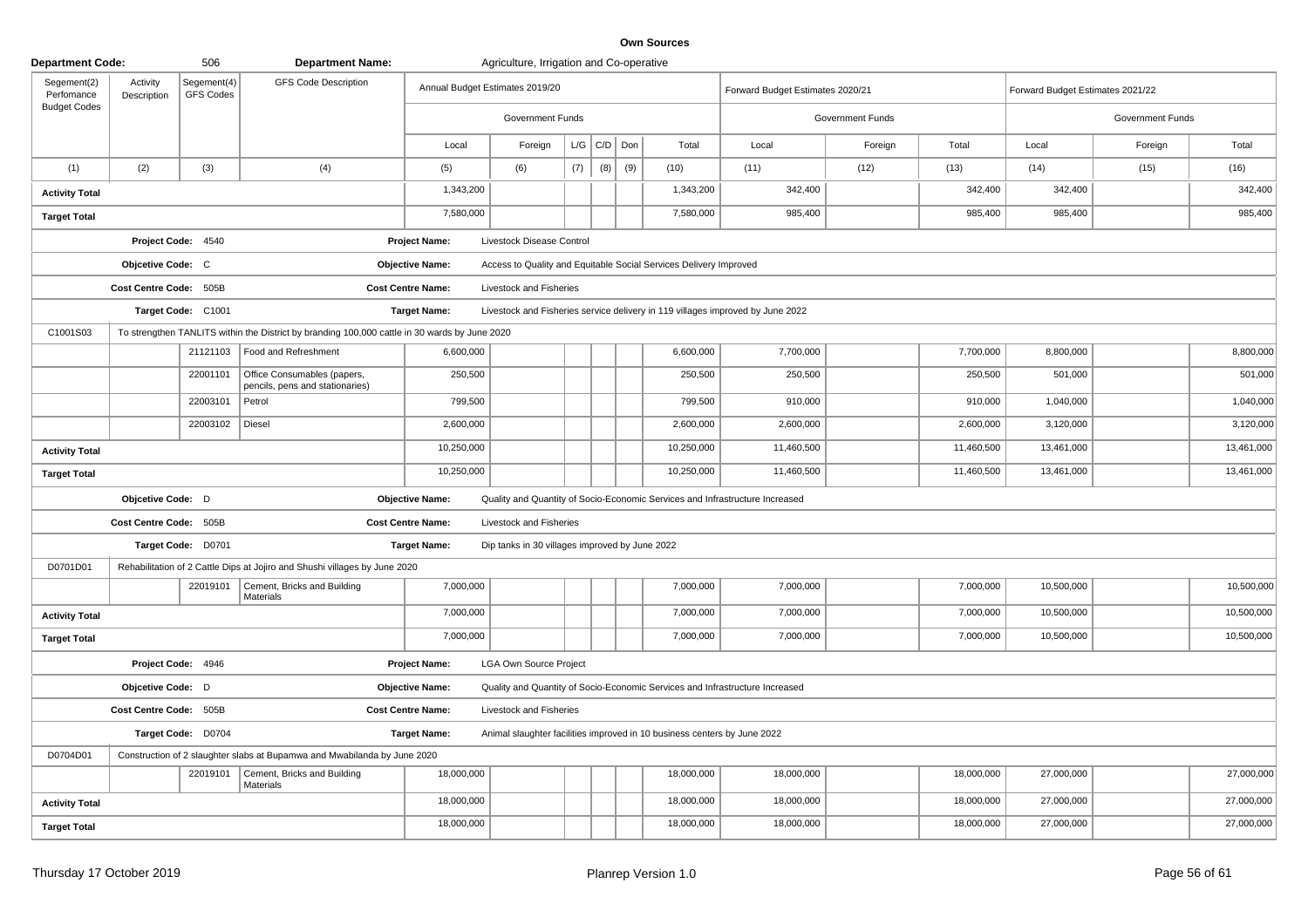| <b>Department Code:</b>   |                         | 505                      | <b>Department Name:</b>                                                                                         |                                 | Livestock and Fisheries             |     |                   |     |                                                                              |                                                                                         |                  |           |                                  |                  |           |
|---------------------------|-------------------------|--------------------------|-----------------------------------------------------------------------------------------------------------------|---------------------------------|-------------------------------------|-----|-------------------|-----|------------------------------------------------------------------------------|-----------------------------------------------------------------------------------------|------------------|-----------|----------------------------------|------------------|-----------|
| Segement(2)<br>Perfomance | Activity<br>Description | Segement(4)<br>GFS Codes | <b>GFS Code Description</b>                                                                                     | Annual Budget Estimates 2019/20 |                                     |     |                   |     |                                                                              | Forward Budget Estimates 2020/21                                                        |                  |           | Forward Budget Estimates 2021/22 |                  |           |
| <b>Budget Codes</b>       |                         |                          |                                                                                                                 |                                 | <b>Government Funds</b>             |     |                   |     |                                                                              |                                                                                         | Government Funds |           |                                  | Government Funds |           |
|                           |                         |                          |                                                                                                                 | Local                           | Foreign                             |     | $L/G$ $C/D$ $Don$ |     | Total                                                                        | Local                                                                                   | Foreign          | Total     | Local                            | Foreign          | Total     |
| (1)                       | (2)                     | (3)                      | (4)                                                                                                             | (5)                             | (6)                                 | (7) | (8)               | (9) | (10)                                                                         | (11)                                                                                    | (12)             | (13)      | (14)                             | (15)             | (16)      |
|                           |                         | Project Code: 6299       |                                                                                                                 | <b>Project Name:</b>            | Project Monitoring and Coordination |     |                   |     |                                                                              |                                                                                         |                  |           |                                  |                  |           |
|                           | Objcetive Code: D       |                          |                                                                                                                 | <b>Objective Name:</b>          |                                     |     |                   |     |                                                                              | Quality and Quantity of Socio-Economic Services and Infrastructure Increased            |                  |           |                                  |                  |           |
|                           | Cost Centre Code: 505B  |                          |                                                                                                                 | <b>Cost Centre Name:</b>        | Livestock and Fisheries             |     |                   |     |                                                                              |                                                                                         |                  |           |                                  |                  |           |
|                           |                         | Target Code: D0801       |                                                                                                                 | <b>Target Name:</b>             |                                     |     |                   |     |                                                                              | Livestock products value addition enhanced in 20 villages/business centres by June 2022 |                  |           |                                  |                  |           |
| D0801C01                  |                         |                          | To promote private sector participation in animal products processing (Milk, Meat, Hide and Skins) by June 2020 |                                 |                                     |     |                   |     |                                                                              |                                                                                         |                  |           |                                  |                  |           |
|                           |                         | 21121103                 | Food and Refreshment                                                                                            | 500,000                         |                                     |     |                   |     | 500,000                                                                      | 600,000                                                                                 |                  | 600,000   | 700,000                          |                  | 700,000   |
|                           |                         | 22001101                 | Office Consumables (papers,<br>pencils, pens and stationaries)                                                  | 250,000                         |                                     |     |                   |     | 250,000                                                                      | 500,000                                                                                 |                  | 500,000   | 500,000                          |                  | 500,000   |
|                           |                         | 22003102                 | Diesel                                                                                                          | 197,600                         |                                     |     |                   |     | 197,600                                                                      | 208,000                                                                                 |                  | 208,000   | 260,000                          |                  | 260,000   |
|                           |                         | 22008108                 | <b>Training Materials</b>                                                                                       | 502,400                         |                                     |     |                   |     | 502,400                                                                      | 1,004,800                                                                               |                  | 1,004,800 | 1,004,800                        |                  | 1,004,800 |
|                           |                         | 22010105                 | Per Diem - Domestic                                                                                             | 300,000                         |                                     |     |                   |     | 300,000                                                                      | 420,000                                                                                 |                  | 420,000   | 540,000                          |                  | 540,000   |
| <b>Activity Total</b>     |                         |                          |                                                                                                                 | 1,750,000                       |                                     |     |                   |     | 1,750,000                                                                    | 2,732,800                                                                               |                  | 2,732,800 | 3,004,800                        |                  | 3,004,800 |
| <b>Target Total</b>       |                         |                          |                                                                                                                 | 1,750,000                       |                                     |     |                   |     | 1,750,000                                                                    | 2,732,800                                                                               |                  | 2,732,800 | 3,004,800                        |                  | 3,004,800 |
|                           |                         | Project Code: 4642       |                                                                                                                 | <b>Project Name:</b>            | <b>District Natural Resources</b>   |     |                   |     |                                                                              |                                                                                         |                  |           |                                  |                  |           |
|                           | Objcetive Code: C       |                          |                                                                                                                 | <b>Objective Name:</b>          |                                     |     |                   |     | Access to Quality and Equitable Social Services Delivery Improved            |                                                                                         |                  |           |                                  |                  |           |
|                           | Cost Centre Code: 505D  |                          |                                                                                                                 | <b>Cost Centre Name:</b>        | Livestock and Fisheries             |     |                   |     |                                                                              |                                                                                         |                  |           |                                  |                  |           |
|                           |                         | Target Code: C1701       |                                                                                                                 | <b>Target Name:</b>             |                                     |     |                   |     | Fisheries and aquaculture technologies adopted in 20 wards by June 2022      |                                                                                         |                  |           |                                  |                  |           |
| C1701C01                  |                         |                          | To form 5 groups of fish keepers in five Divisions and train them on fish keeping techniques by June 2020       |                                 |                                     |     |                   |     |                                                                              |                                                                                         |                  |           |                                  |                  |           |
|                           |                         | 21121103                 | Food and Refreshment                                                                                            | 600,000                         |                                     |     |                   |     | 600,000                                                                      | 20,000                                                                                  |                  | 20,000    | 20,000                           |                  | 20,000    |
|                           |                         | 22003102                 | Diesel                                                                                                          | 520,000                         |                                     |     |                   |     | 520,000                                                                      | 2,600                                                                                   |                  | 2,600     | 2,600                            |                  | 2,600     |
|                           |                         | 22008108                 | <b>Training Materials</b>                                                                                       | 426,300                         |                                     |     |                   |     | 426,300                                                                      | 426,300                                                                                 |                  | 426,300   | 426,300                          |                  | 426,300   |
|                           |                         | 31431103                 | Fish                                                                                                            | 3,000,000                       |                                     |     |                   |     | 3,000,000                                                                    | 1,000,000                                                                               |                  | 1,000,000 | 1,000,000                        |                  | 1,000,000 |
| <b>Activity Total</b>     |                         |                          |                                                                                                                 | 4,546,300                       |                                     |     |                   |     | 4,546,300                                                                    | 1,448,900                                                                               |                  | 1,448,900 | 1,448,900                        |                  | 1,448,900 |
| <b>Target Total</b>       |                         |                          |                                                                                                                 | 4,546,300                       |                                     |     |                   |     | 4,546,300                                                                    | 1,448,900                                                                               |                  | 1,448,900 | 1,448,900                        |                  | 1,448,900 |
|                           | Objcetive Code: G       |                          |                                                                                                                 | <b>Objective Name:</b>          |                                     |     |                   |     |                                                                              | Management of Natural Resources and Environment Enhanced and Sustained                  |                  |           |                                  |                  |           |
|                           | Cost Centre Code: 505D  |                          |                                                                                                                 | <b>Cost Centre Name:</b>        | Livestock and Fisheries             |     |                   |     |                                                                              |                                                                                         |                  |           |                                  |                  |           |
|                           |                         | Target Code: G0201       |                                                                                                                 | <b>Target Name:</b>             |                                     |     |                   |     | Illegal fishing and trading practices eliminated in 20 villages by June 2022 |                                                                                         |                  |           |                                  |                  |           |
| G0201S01                  |                         |                          | To make inspection of fish and fish products broughout in the District markets for sale by June 2020            |                                 |                                     |     |                   |     |                                                                              |                                                                                         |                  |           |                                  |                  |           |
|                           |                         | 22003101                 | $ $ Petrol                                                                                                      | 520,000                         |                                     |     |                   |     | 520,000                                                                      | 2,600                                                                                   |                  | 2,600     | 2,600                            |                  | 2,600     |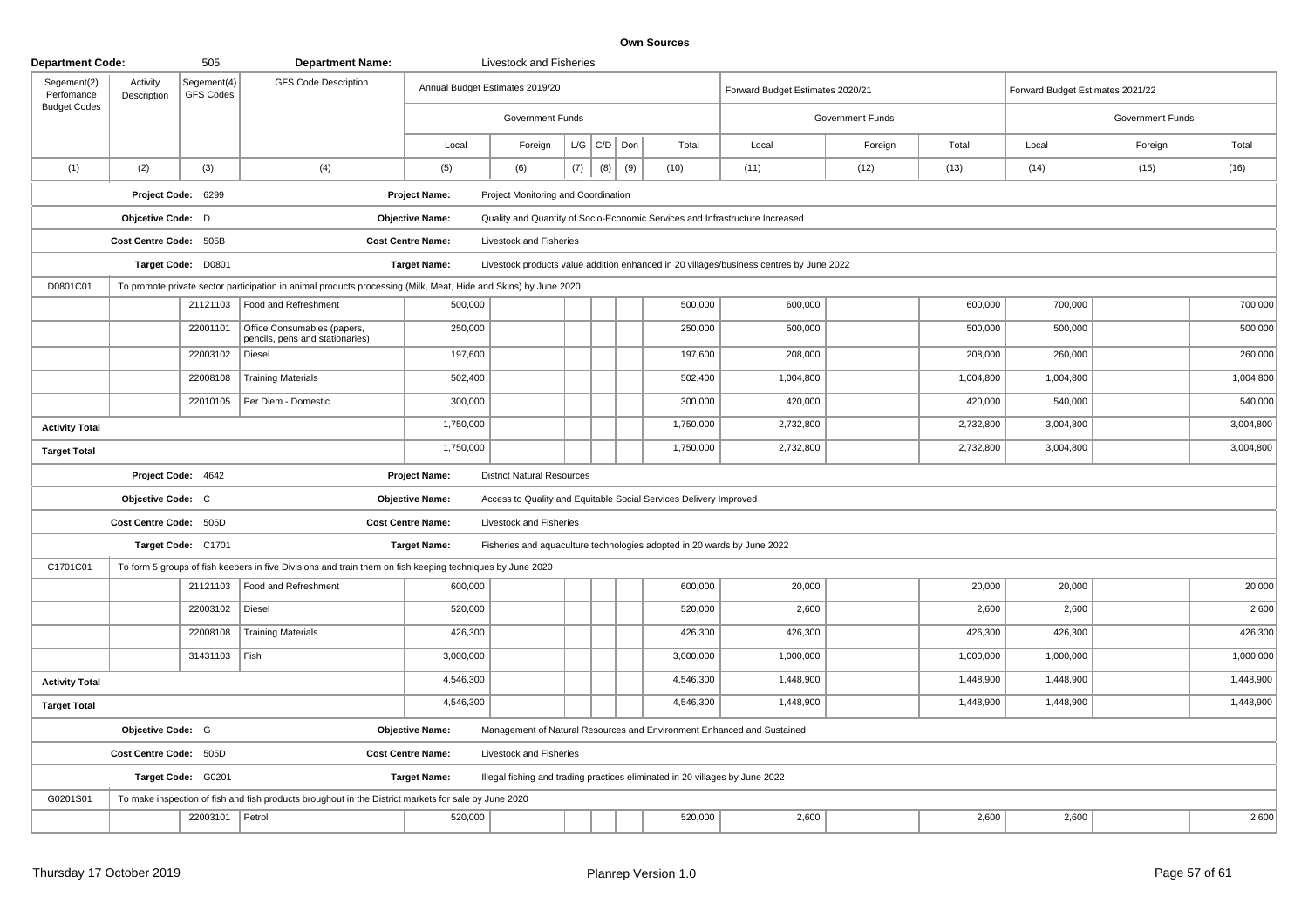| <b>Department Code:</b>                          |                         | 505                             | <b>Department Name:</b>                                                                                        |                                 | <b>Livestock and Fisheries</b>                   |     |                 |     |                                                                          |                                  |                  |            |                                  |                         |            |
|--------------------------------------------------|-------------------------|---------------------------------|----------------------------------------------------------------------------------------------------------------|---------------------------------|--------------------------------------------------|-----|-----------------|-----|--------------------------------------------------------------------------|----------------------------------|------------------|------------|----------------------------------|-------------------------|------------|
| Segement(2)<br>Perfomance<br><b>Budget Codes</b> | Activity<br>Description | Segement(4)<br><b>GFS Codes</b> | <b>GFS Code Description</b>                                                                                    | Annual Budget Estimates 2019/20 |                                                  |     |                 |     |                                                                          | Forward Budget Estimates 2020/21 |                  |            | Forward Budget Estimates 2021/22 |                         |            |
|                                                  |                         |                                 |                                                                                                                |                                 | Government Funds                                 |     |                 |     |                                                                          |                                  | Government Funds |            |                                  | <b>Government Funds</b> |            |
|                                                  |                         |                                 |                                                                                                                | Local                           | Foreign                                          |     | $L/G$ $C/D$ Don |     | Total                                                                    | Local                            | Foreign          | Total      | Local                            | Foreign                 | Total      |
| (1)                                              | (2)                     | (3)                             | (4)                                                                                                            | (5)                             | (6)                                              | (7) | (8)             | (9) | (10)                                                                     | (11)                             | (12)             | (13)       | (14)                             | (15)                    | (16)       |
|                                                  |                         | 22010105                        | Per Diem - Domestic                                                                                            | 480,000                         |                                                  |     |                 |     | 480,000                                                                  | 60,000                           |                  | 60,000     | 60,000                           |                         | 60,000     |
| <b>Activity Total</b>                            |                         |                                 |                                                                                                                | 1,000,000                       |                                                  |     |                 |     | 1,000,000                                                                | 62,600                           |                  | 62,600     | 62,600                           |                         | 62,600     |
| <b>Target Total</b>                              |                         |                                 |                                                                                                                | 1,000,000                       |                                                  |     |                 |     | 1,000,000                                                                | 62,600                           |                  | 62,600     | 62,600                           |                         | 62,600     |
|                                                  |                         | Project Code: 6277              |                                                                                                                | <b>Project Name:</b>            | <b>Council Development Grant</b>                 |     |                 |     |                                                                          |                                  |                  |            |                                  |                         |            |
|                                                  | Objcetive Code: H       |                                 |                                                                                                                | <b>Objective Name:</b>          | Local Economic Development Coordination Enhanced |     |                 |     |                                                                          |                                  |                  |            |                                  |                         |            |
|                                                  | Cost Centre Code: 503A  |                                 |                                                                                                                | <b>Cost Centre Name:</b>        | Planning, Statistics and Monitoring              |     |                 |     |                                                                          |                                  |                  |            |                                  |                         |            |
|                                                  |                         | Target Code: H0202              |                                                                                                                | <b>Target Name:</b>             |                                                  |     |                 |     | Council infrastructures/buildings increased from 50% to 88% by June 2022 |                                  |                  |            |                                  |                         |            |
| H0202S01                                         |                         |                                 | To facilitate the completion of 1 Veterinary Clinic at HQ by June 2020                                         |                                 |                                                  |     |                 |     |                                                                          |                                  |                  |            |                                  |                         |            |
|                                                  |                         | 22019101                        | Cement, Bricks and Building<br>Materials                                                                       | 20,891,201                      |                                                  |     |                 |     | 20,891,201                                                               | 20,891,201                       |                  | 20,891,201 | 20,891,201                       |                         | 20,891,201 |
| <b>Activity Total</b>                            |                         |                                 |                                                                                                                | 20,891,201                      |                                                  |     |                 |     | 20,891,201                                                               | 20,891,201                       |                  | 20,891,201 | 20,891,201                       |                         | 20,891,201 |
| <b>Target Total</b>                              |                         |                                 |                                                                                                                | 20,891,201                      |                                                  |     |                 |     | 20,891,201                                                               | 20,891,201                       |                  | 20,891,201 | 20,891,201                       |                         | 20,891,201 |
|                                                  |                         | Project Code: 4946              |                                                                                                                | <b>Project Name:</b>            | <b>LGA Own Source Project</b>                    |     |                 |     |                                                                          |                                  |                  |            |                                  |                         |            |
|                                                  | Objcetive Code: H       |                                 |                                                                                                                | <b>Objective Name:</b>          | Local Economic Development Coordination Enhanced |     |                 |     |                                                                          |                                  |                  |            |                                  |                         |            |
|                                                  | Cost Centre Code: 503A  |                                 |                                                                                                                | <b>Cost Centre Name:</b>        | Planning, Statistics and Monitoring              |     |                 |     |                                                                          |                                  |                  |            |                                  |                         |            |
|                                                  |                         | Target Code: H0202              |                                                                                                                | <b>Target Name:</b>             |                                                  |     |                 |     | Council infrastructures/buildings increased from 50% to 88% by June 2022 |                                  |                  |            |                                  |                         |            |
| H0202D0X                                         |                         |                                 | To facilitate construction of 3 WEO's office, procurement of office furnitures and 3 Motorcycles by June, 2020 |                                 |                                                  |     |                 |     |                                                                          |                                  |                  |            |                                  |                         |            |
|                                                  |                         | 22007105                        | Furniture and Appliances                                                                                       | 5,000,000                       |                                                  |     |                 |     | 5,000,000                                                                | 5,000,000                        |                  | 5,000,000  | 5,000,000                        |                         | 5,000,000  |
|                                                  |                         | 22019101                        | Cement, Bricks and Building<br>Materials                                                                       | 15,054,399                      |                                                  |     |                 |     | 15,054,399                                                               | 15,054,399                       |                  | 15,054,399 | 15,054,399                       |                         | 15,054,399 |
|                                                  |                         | 31121110                        | Motorbikes and bicycles                                                                                        | 12,000,000                      |                                                  |     |                 |     | 12,000,000                                                               | 12,000,000                       |                  | 12,000,000 | 12,000,000                       |                         | 12,000,000 |
| <b>Activity Total</b>                            |                         |                                 |                                                                                                                | 32,054,399                      |                                                  |     |                 |     | 32,054,399                                                               | 32,054,399                       |                  | 32,054,399 | 32,054,399                       |                         | 32,054,399 |
| H0202D0Y                                         |                         |                                 | To facilitate rehabilitation of DED's house by June, 2020                                                      |                                 |                                                  |     |                 |     |                                                                          |                                  |                  |            |                                  |                         |            |
|                                                  |                         | 22019101                        | Cement, Bricks and Building<br>Materials                                                                       | 20,000,000                      |                                                  |     |                 |     | 20,000,000                                                               | 20,000,000                       |                  | 20,000,000 | 20,000,000                       |                         | 20,000,000 |
| <b>Activity Total</b>                            |                         |                                 |                                                                                                                | 20,000,000                      |                                                  |     |                 |     | 20,000,000                                                               | 20,000,000                       |                  | 20,000,000 | 20,000,000                       |                         | 20,000,000 |
| <b>Target Total</b>                              |                         |                                 |                                                                                                                | 52,054,399                      |                                                  |     |                 |     | 52,054,399                                                               | 52,054,399                       |                  | 52,054,399 | 52,054,399                       |                         | 52,054,399 |
|                                                  |                         | Project Code: 6212              |                                                                                                                | <b>Project Name:</b>            | Construction & Rehabilitation of Govt Buildings  |     |                 |     |                                                                          |                                  |                  |            |                                  |                         |            |
|                                                  | Objcetive Code: H       |                                 |                                                                                                                | <b>Objective Name:</b>          | Local Economic Development Coordination Enhanced |     |                 |     |                                                                          |                                  |                  |            |                                  |                         |            |
|                                                  | Cost Centre Code: 503A  |                                 |                                                                                                                | <b>Cost Centre Name:</b>        | Planning, Statistics and Monitoring              |     |                 |     |                                                                          |                                  |                  |            |                                  |                         |            |
|                                                  |                         | Target Code: H0202              |                                                                                                                | <b>Target Name:</b>             |                                                  |     |                 |     | Council infrastructures/buildings increased from 50% to 88% by June 2022 |                                  |                  |            |                                  |                         |            |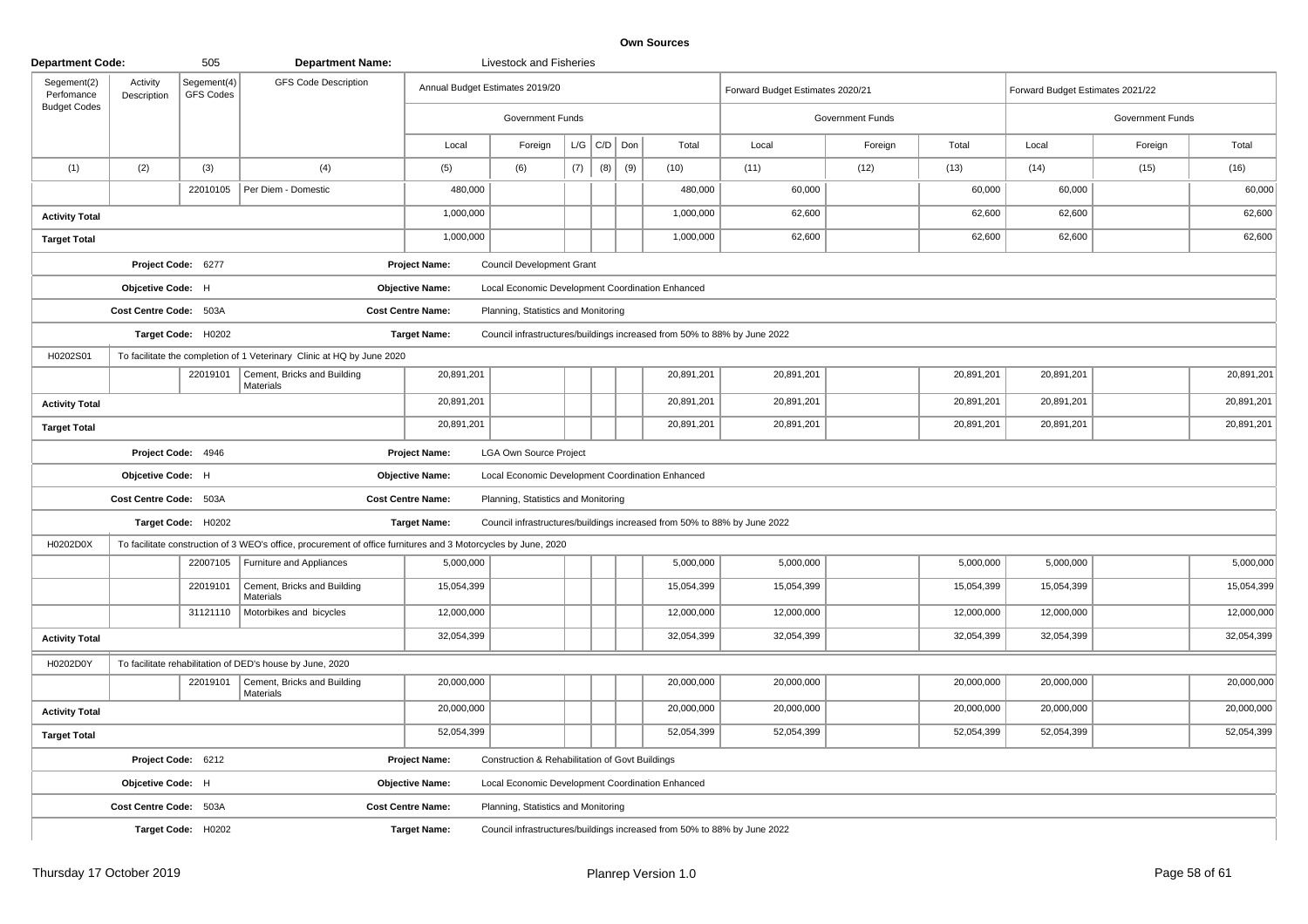| <b>Department Code:</b>   |                         | 503                             | <b>Department Name:</b>                                                              | Planning, Statistics and Monitoring |                                          |     |                   |     |                                                                   |                                                                                                                    |                  |            |                                  |                         |            |
|---------------------------|-------------------------|---------------------------------|--------------------------------------------------------------------------------------|-------------------------------------|------------------------------------------|-----|-------------------|-----|-------------------------------------------------------------------|--------------------------------------------------------------------------------------------------------------------|------------------|------------|----------------------------------|-------------------------|------------|
| Segement(2)<br>Perfomance | Activity<br>Description | Segement(4)<br><b>GFS Codes</b> | <b>GFS Code Description</b>                                                          | Annual Budget Estimates 2019/20     |                                          |     |                   |     |                                                                   | Forward Budget Estimates 2020/21                                                                                   |                  |            | Forward Budget Estimates 2021/22 |                         |            |
| <b>Budget Codes</b>       |                         |                                 |                                                                                      |                                     | <b>Government Funds</b>                  |     |                   |     |                                                                   |                                                                                                                    | Government Funds |            |                                  | <b>Government Funds</b> |            |
|                           |                         |                                 |                                                                                      | Local                               | Foreign                                  |     | $L/G$ $C/D$ $Don$ |     | Total                                                             | Local                                                                                                              | Foreign          | Total      | Local                            | Foreign                 | Total      |
| (1)                       | (2)                     | (3)                             | (4)                                                                                  | (5)                                 | (6)                                      | (7) | (8)               | (9) | (10)                                                              | (11)                                                                                                               | (12)             | (13)       | (14)                             | (15)                    | (16)       |
| H0202D0W                  |                         |                                 | To facilitate the completion of Council Restaurant by June 2020                      |                                     |                                          |     |                   |     |                                                                   |                                                                                                                    |                  |            |                                  |                         |            |
|                           |                         | 22020101                        | Cement, bricks and construction<br>materials                                         | 33,000,000                          |                                          |     |                   |     | 33,000,000                                                        | 33,000,000                                                                                                         |                  | 33,000,000 | 33,000,000                       |                         | 33,000,000 |
| <b>Activity Total</b>     |                         |                                 |                                                                                      | 33,000,000                          |                                          |     |                   |     | 33,000,000                                                        | 33,000,000                                                                                                         |                  | 33,000,000 | 33,000,000                       |                         | 33,000,000 |
| <b>Target Total</b>       |                         |                                 |                                                                                      | 33,000,000                          |                                          |     |                   |     | 33,000,000                                                        | 33,000,000                                                                                                         |                  | 33,000,000 | 33,000,000                       |                         | 33,000,000 |
|                           |                         | Project Code: 4946              |                                                                                      | <b>Project Name:</b>                | <b>LGA Own Source Project</b>            |     |                   |     |                                                                   |                                                                                                                    |                  |            |                                  |                         |            |
|                           | Objcetive Code: G       |                                 |                                                                                      | <b>Objective Name:</b>              |                                          |     |                   |     |                                                                   | Management of Natural Resources and Environment Enhanced and Sustained                                             |                  |            |                                  |                         |            |
|                           | Cost Centre Code: 501B  |                                 |                                                                                      | <b>Cost Centre Name:</b>            | Solid Waste and Environmental Management |     |                   |     |                                                                   |                                                                                                                    |                  |            |                                  |                         |            |
|                           |                         | Target Code: G0302              |                                                                                      | <b>Target Name:</b>                 |                                          |     |                   |     |                                                                   | Policies and Regulations on environmental management in 30 wards and 119 villages to be disseminated by June, 2022 |                  |            |                                  |                         |            |
| G0302S03                  |                         |                                 | To facilitate tree nursery establishment activities in 30 wards by June, 2020        |                                     |                                          |     |                   |     |                                                                   |                                                                                                                    |                  |            |                                  |                         |            |
|                           |                         | 22003102   Diesel               |                                                                                      | 2,600,000                           |                                          |     |                   |     | 2,600,000                                                         | 2,600                                                                                                              |                  | 2,600      | 2,600                            |                         | 2,600      |
|                           |                         | 22013106                        | <b>Technical Materials</b>                                                           | 2,625,000                           |                                          |     |                   |     | 2,625,000                                                         | 7,500                                                                                                              |                  | 7,500      | 7,500                            |                         | 7,500      |
|                           |                         | 31131204                        | <b>Certified Seed</b>                                                                | 775,000                             |                                          |     |                   |     | 775,000                                                           | 25,000                                                                                                             |                  | 25,000     | 25,000                           |                         | 25,000     |
| <b>Activity Total</b>     |                         |                                 |                                                                                      | 6,000,000                           |                                          |     |                   |     | 6,000,000                                                         | 35,100                                                                                                             |                  | 35,100     | 35,100                           |                         | 35,100     |
| <b>Target Total</b>       |                         |                                 |                                                                                      | 6,000,000                           |                                          |     |                   |     | 6,000,000                                                         | 35,100                                                                                                             |                  | 35,100     | 35,100                           |                         | 35,100     |
|                           |                         | Target Code: G0601              |                                                                                      | <b>Target Name:</b>                 |                                          |     |                   |     | Solid wastes collection improved from 65% to 85% by June 2022     |                                                                                                                    |                  |            |                                  |                         |            |
| G0601S02                  |                         |                                 | To increase Solid wastes collection in Ngudu Ward by June, 2020                      |                                     |                                          |     |                   |     |                                                                   |                                                                                                                    |                  |            |                                  |                         |            |
|                           |                         | 22020111                        | Outsource Maintenance Contract<br>Services                                           | 4,000,000                           |                                          |     |                   |     | 4,000,000                                                         | 2,000,000                                                                                                          |                  | 2,000,000  | 2,000,000                        |                         | 2,000,000  |
| <b>Activity Total</b>     |                         |                                 |                                                                                      | 4,000,000                           |                                          |     |                   |     | 4,000,000                                                         | 2,000,000                                                                                                          |                  | 2,000,000  | 2,000,000                        |                         | 2,000,000  |
| <b>Target Total</b>       |                         |                                 |                                                                                      | 4,000,000                           |                                          |     |                   |     | 4,000,000                                                         | 2,000,000                                                                                                          |                  | 2,000,000  | 2,000,000                        |                         | 2,000,000  |
|                           |                         | Project Code: 6299              |                                                                                      | <b>Project Name:</b>                | Project Monitoring and Coordination      |     |                   |     |                                                                   |                                                                                                                    |                  |            |                                  |                         |            |
|                           | Objcetive Code: C       |                                 |                                                                                      | <b>Objective Name:</b>              |                                          |     |                   |     | Access to Quality and Equitable Social Services Delivery Improved |                                                                                                                    |                  |            |                                  |                         |            |
|                           | Cost Centre Code: 503D  |                                 |                                                                                      | <b>Cost Centre Name:</b>            | Planning, Statistics and Monitoring      |     |                   |     |                                                                   |                                                                                                                    |                  |            |                                  |                         |            |
|                           |                         | Target Code: C5101              |                                                                                      | <b>Target Name:</b>                 |                                          |     |                   |     |                                                                   | Development plans within the District monitored and coordinated by June 2022                                       |                  |            |                                  |                         |            |
| C5101S02                  |                         |                                 | To facilitate development project Monitoring and Evaluation at 30 Ward by June, 2020 |                                     |                                          |     |                   |     |                                                                   |                                                                                                                    |                  |            |                                  |                         |            |
|                           |                         |                                 | 21113103   Extra-Duty                                                                | 9,000,000                           |                                          |     |                   |     | 9,000,000                                                         | 9,000,000                                                                                                          |                  | 9,000,000  | 9,000,000                        |                         | 9,000,000  |
|                           |                         | 21113129                        | <b>Moving Expenses</b>                                                               | 1,500,000                           |                                          |     |                   |     | 1,500,000                                                         | 1,500,000                                                                                                          |                  | 1,500,000  | 1,500,000                        |                         | 1,500,000  |
|                           |                         | 22001101                        | Office Consumables (papers,<br>pencils, pens and stationaries)                       | 1,800,000                           |                                          |     |                   |     | 1,800,000                                                         | 2,400,000                                                                                                          |                  | 2,400,000  | 2,400,000                        |                         | 2,400,000  |
|                           |                         | 22003102                        | Diesel                                                                               | 9,063,600                           |                                          |     |                   |     | 9,063,600                                                         | 9,360,000                                                                                                          |                  | 9,360,000  | 9,360,000                        |                         | 9,360,000  |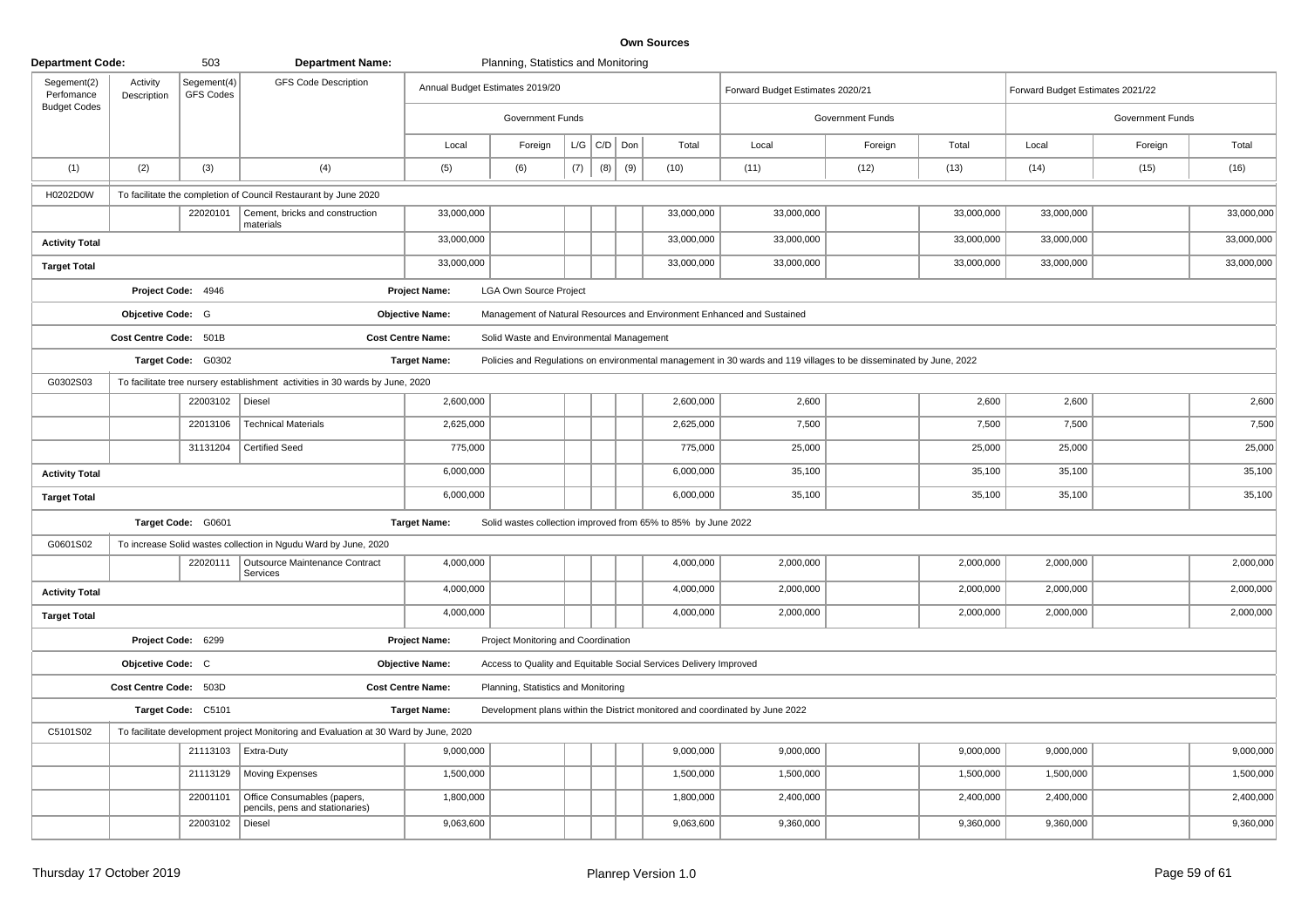| <b>Department Code:</b>   |                         | 503                      | <b>Department Name:</b>                                                                           |                                 | Planning, Statistics and Monitoring     |     |                   |     |                                                                   |                                                                                                          |                  |            |                                  |                  |            |
|---------------------------|-------------------------|--------------------------|---------------------------------------------------------------------------------------------------|---------------------------------|-----------------------------------------|-----|-------------------|-----|-------------------------------------------------------------------|----------------------------------------------------------------------------------------------------------|------------------|------------|----------------------------------|------------------|------------|
| Segement(2)<br>Perfomance | Activity<br>Description | Segement(4)<br>GFS Codes | <b>GFS Code Description</b>                                                                       | Annual Budget Estimates 2019/20 |                                         |     |                   |     |                                                                   | Forward Budget Estimates 2020/21                                                                         |                  |            | Forward Budget Estimates 2021/22 |                  |            |
| <b>Budget Codes</b>       |                         |                          |                                                                                                   |                                 | <b>Government Funds</b>                 |     |                   |     |                                                                   |                                                                                                          | Government Funds |            |                                  | Government Funds |            |
|                           |                         |                          |                                                                                                   | Local                           | Foreign                                 |     | $L/G$ $C/D$ $Don$ |     | Total                                                             | Local                                                                                                    | Foreign          | Total      | Local                            | Foreign          | Total      |
| (1)                       | (2)                     | (3)                      | (4)                                                                                               | (5)                             | (6)                                     | (7) | (8)               | (9) | (10)                                                              | (11)                                                                                                     | (12)             | (13)       | (14)                             | (15)             | (16)       |
|                           |                         | 22021102                 | <b>Tyres and Batteries</b>                                                                        | 3,423,540                       |                                         |     |                   |     | 3,423,540                                                         | 3,423,540                                                                                                |                  | 3,423,540  | 3,423,540                        |                  | 3,423,540  |
|                           |                         | 22023105                 | Outsource maintenance contract<br>services                                                        | 9,000,000                       |                                         |     |                   |     | 9,000,000                                                         | 9,000,000                                                                                                |                  | 9,000,000  | 9,000,000                        |                  | 9,000,000  |
| <b>Activity Total</b>     |                         |                          |                                                                                                   | 33,787,140                      |                                         |     |                   |     | 33,787,140                                                        | 34,683,540                                                                                               |                  | 34,683,540 | 34,683,540                       |                  | 34,683,540 |
| <b>Target Total</b>       |                         |                          |                                                                                                   | 33,787,140                      |                                         |     |                   |     | 33,787,140                                                        | 34,683,540                                                                                               |                  | 34,683,540 | 34,683,540                       |                  | 34,683,540 |
|                           |                         | Project Code: 4916       |                                                                                                   | <b>Project Name:</b>            | Small Enterpreneurs Loan Facilities     |     |                   |     |                                                                   |                                                                                                          |                  |            |                                  |                  |            |
|                           | Objcetive Code: C       |                          |                                                                                                   | <b>Objective Name:</b>          |                                         |     |                   |     | Access to Quality and Equitable Social Services Delivery Improved |                                                                                                          |                  |            |                                  |                  |            |
|                           | Cost Centre Code: 527A  |                          |                                                                                                   | <b>Cost Centre Name:</b>        | Community Development, Gender and Youth |     |                   |     |                                                                   |                                                                                                          |                  |            |                                  |                  |            |
|                           |                         | Target Code: C3806       |                                                                                                   | <b>Target Name:</b>             |                                         |     |                   |     |                                                                   | Increased number of Youth and Women groups which access services of loans from 685 to 2315 by June, 2023 |                  |            |                                  |                  |            |
| C3806C03                  |                         |                          | To Support soft loan quarterly 2% to 16 Disabled groups from Own source through DDF by June 2020. |                                 |                                         |     |                   |     |                                                                   |                                                                                                          |                  |            |                                  |                  |            |
|                           |                         |                          | 28211113   Women and Youth Funds                                                                  | 34,789,040                      |                                         |     |                   |     | 34,789,040                                                        | 34,789,040                                                                                               |                  | 34,789,040 | 34,789,040                       |                  | 34,789,040 |
| <b>Activity Total</b>     |                         |                          |                                                                                                   | 34,789,040                      |                                         |     |                   |     | 34,789,040                                                        | 34,789,040                                                                                               |                  | 34,789,040 | 34,789,040                       |                  | 34,789,040 |
| <b>Target Total</b>       |                         |                          |                                                                                                   | 34,789,040                      |                                         |     |                   |     | 34,789,040                                                        | 34,789,040                                                                                               |                  | 34,789,040 | 34,789,040                       |                  | 34,789,040 |
|                           |                         | Project Code: 4950       |                                                                                                   | Project Name:                   | Womens Economic Empowerment             |     |                   |     |                                                                   |                                                                                                          |                  |            |                                  |                  |            |
|                           | Objcetive Code: C       |                          |                                                                                                   | <b>Objective Name:</b>          |                                         |     |                   |     | Access to Quality and Equitable Social Services Delivery Improved |                                                                                                          |                  |            |                                  |                  |            |
|                           | Cost Centre Code: 527A  |                          |                                                                                                   | <b>Cost Centre Name:</b>        | Community Development, Gender and Youth |     |                   |     |                                                                   |                                                                                                          |                  |            |                                  |                  |            |
|                           |                         | Target Code: C3806       |                                                                                                   | <b>Target Name:</b>             |                                         |     |                   |     |                                                                   | Increased number of Youth and Women groups which access services of loans from 685 to 2315 by June, 2023 |                  |            |                                  |                  |            |
| C3806C01                  |                         |                          | To Support soft Loans quarterly 4% to 20 Women groups from Own source through WDF by June 2020    |                                 |                                         |     |                   |     |                                                                   |                                                                                                          |                  |            |                                  |                  |            |
|                           |                         |                          | 28211113   Women and Youth Funds                                                                  | 69,578,080                      |                                         |     |                   |     | 69,578,080                                                        | 69,578,080                                                                                               |                  | 69,578,080 | 69,578,080                       |                  | 69,578,080 |
| <b>Activity Total</b>     |                         |                          |                                                                                                   | 69,578,080                      |                                         |     |                   |     | 69,578,080                                                        | 69,578,080                                                                                               |                  | 69,578,080 | 69,578,080                       |                  | 69,578,080 |
| <b>Target Total</b>       |                         |                          |                                                                                                   | 69,578,080                      |                                         |     |                   |     | 69,578,080                                                        | 69,578,080                                                                                               |                  | 69,578,080 | 69,578,080                       |                  | 69,578,080 |
|                           |                         | Project Code: 4952       |                                                                                                   | <b>Project Name:</b>            | Youth Development                       |     |                   |     |                                                                   |                                                                                                          |                  |            |                                  |                  |            |
|                           | Objcetive Code: C       |                          |                                                                                                   | <b>Objective Name:</b>          |                                         |     |                   |     | Access to Quality and Equitable Social Services Delivery Improved |                                                                                                          |                  |            |                                  |                  |            |
|                           | Cost Centre Code: 527A  |                          |                                                                                                   | <b>Cost Centre Name:</b>        | Community Development, Gender and Youth |     |                   |     |                                                                   |                                                                                                          |                  |            |                                  |                  |            |
|                           |                         | Target Code: C3806       |                                                                                                   | <b>Target Name:</b>             |                                         |     |                   |     |                                                                   | Increased number of Youth and Women groups which access services of loans from 685 to 2315 by June, 2023 |                  |            |                                  |                  |            |
| C3806C02                  |                         |                          | To Support soft loan quarterly 4% to 20 youth groups from Own source through YDF by June 2020     |                                 |                                         |     |                   |     |                                                                   |                                                                                                          |                  |            |                                  |                  |            |
|                           |                         |                          | 28211113   Women and Youth Funds                                                                  | 69,578,080                      |                                         |     |                   |     | 69,578,080                                                        | 69,578,080                                                                                               |                  | 69,578,080 | 69,578,080                       |                  | 69,578,080 |
| <b>Activity Total</b>     |                         |                          |                                                                                                   | 69,578,080                      |                                         |     |                   |     | 69,578,080                                                        | 69,578,080                                                                                               |                  | 69,578,080 | 69,578,080                       |                  | 69,578,080 |
| <b>Target Total</b>       |                         |                          |                                                                                                   | 69,578,080                      |                                         |     |                   |     | 69,578,080                                                        | 69,578,080                                                                                               |                  | 69,578,080 | 69,578,080                       |                  | 69,578,080 |